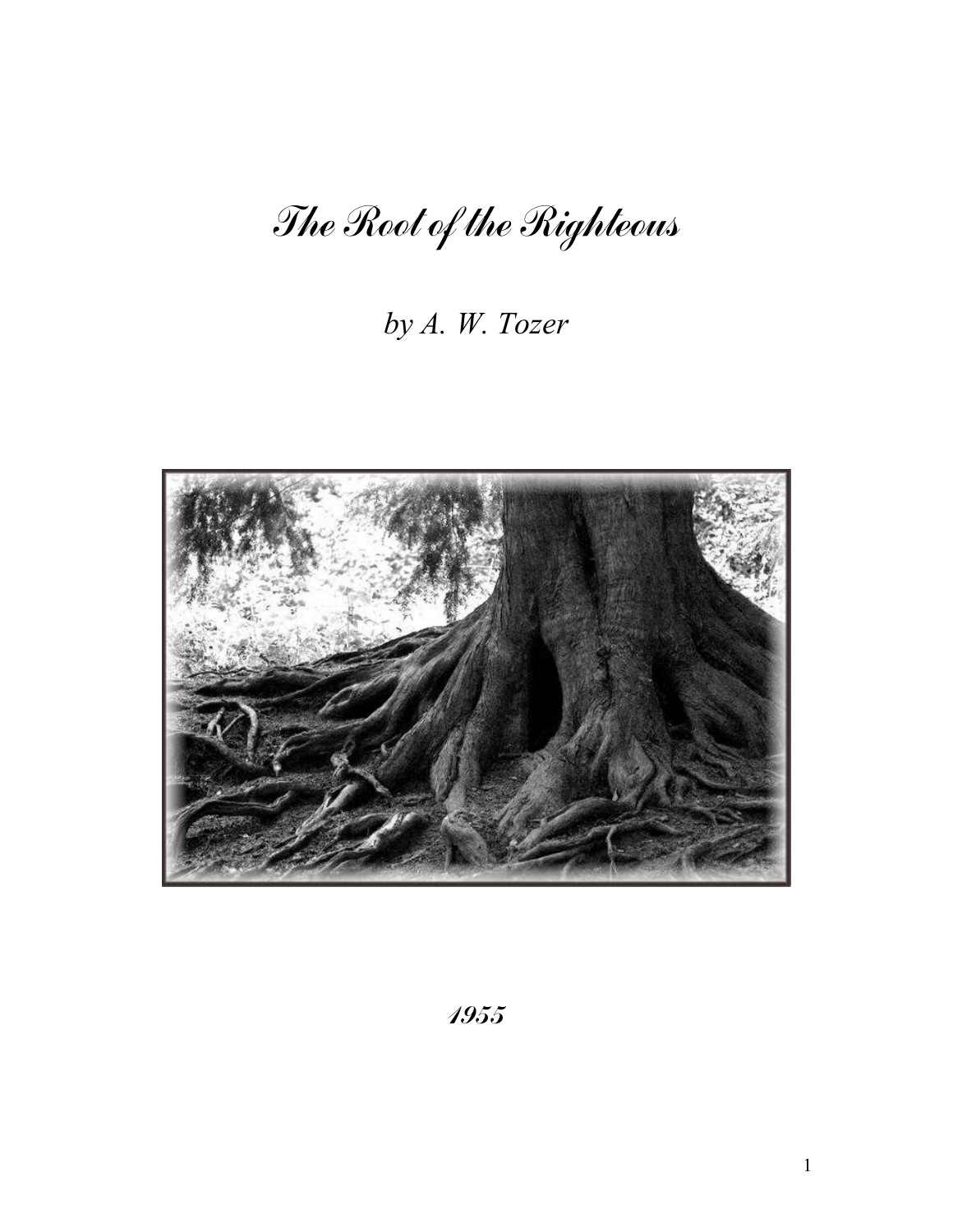#### The Root of the Righteous *Chapter 1*

One marked difference between the faith of our fathers as conceived by the fathers and the same faith as understood and lived by their children is that the fathers were concerned with the root of the matter, while their present-day descendants seem concerned only with the fruit.

This appears In our attitude toward certain great Christian souls whose names are honored among the churches, as, for instance, Augustine and Bernard in earlier times, or Luther and Wesley in times more recent. Today we write the biographies of such as these and celebrate their fruit, but the tendency is to ignore the root out of which the fruit sprang. "The root of the righteous yieldeth fruit," said the wise man in the Proverbs, Our fathers looked well to the root of the tree and were willing to wait with patience for the fruit to appear. We demand the fruit immediately even though the root may be weak and knobby or missing altogether. Impatient Christians today explain away the simple beliefs of the saints of other days and smile off their serious-minded approach to God and sacred things. They were victims of their own limited religious outlook, but great and sturdy souls withal who managed to achieve a satisfying spiritual experience and do a lot of good in the world in spite of their handicaps. So we'll imitate their fruit with-out accepting their theology or inconveniencing our-selves too greatly by adopting their allor-nothing attitude toward religion.

So we say (or more likely think without saying), and every voice of wisdom, every datum of religious experience, every law of nature tells us how wrong we are. The bough that breaks off from the tree in a storm may bloom briefly and give to the unthinking passerby the impression that it is a healthy and fruitful branch, but its tender blossoms will soon perish and the bough itself wither and die. There is no lasting life apart from the root.

Much that passes for Christianity today is the brief bright effort of the severed branch to bring forth its fruit in its season. But the deep laws of life are against it. Preoccupation with appearances and a corresponding neglect of the out-of-sight root of the true spiritual life are prophetic signs which go un-heeded. Immediate "results" are all that matter, quick proofs of present success without a thought of next week or next year. Religious pragmatism is running wild among the orthodox. Truth is whatever works.

If it gets results it is good. There is but one test for the religious leader: success. Everything is forgiven him except failure.

A tree can weather almost any storm if its root is sound, but when the fig tree which our Lord cursed "dried up from the roots" it immediately "withered away." A church that is soundly rooted cannot be destroyed, but nothing can save a church whose root is dried up. No stimulation, no advertising campaigns, no gifts of money and no beautiful edifice can bring back life to the rootless tree.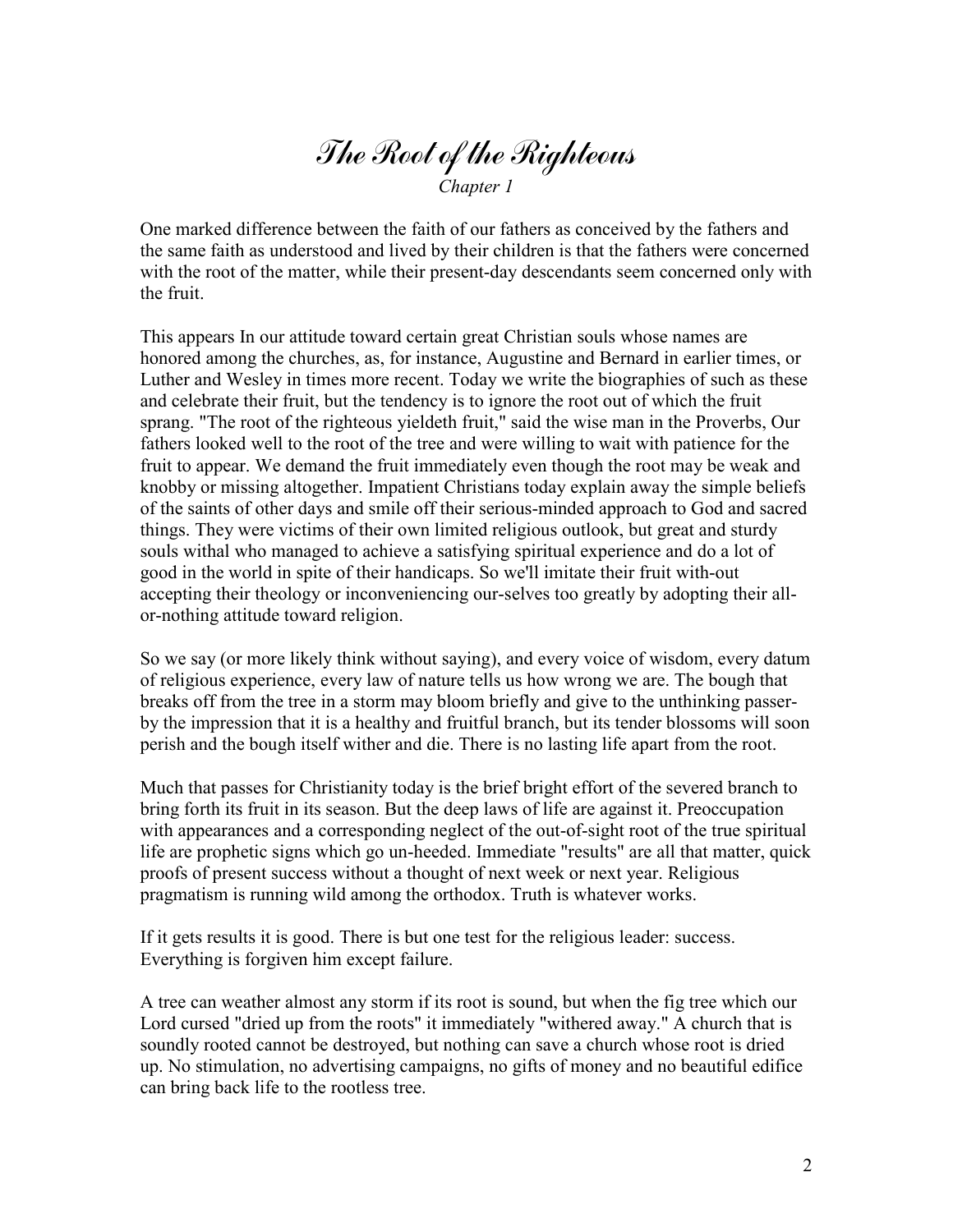With a happy disregard for consistency of metaphor the Apostle Paul exhorts us to look to our sources. "Rooted and grounded in love," he says in what is obviously a confusion of figure; and again he urges his readers to be "rooted and built up in him," which envisages the Christian both as a tree to be well rooted and as a temple to rise on a solid foundation.

The whole Bible and all the great saints of the past join to tell us the same thing. "Take nothing for granted," they say to us. "Go back to the grass roots. Open your hearts and search the Scriptures. Bear your cross, follow your Lord and pay no heed to the passing religious vogue. The masses are always wrong. In every generation the number of the righteous is small. Be sure you are among them."

"A man shall not be established by wickedness: but the root of the righteous shall not be moved<sup>"</sup>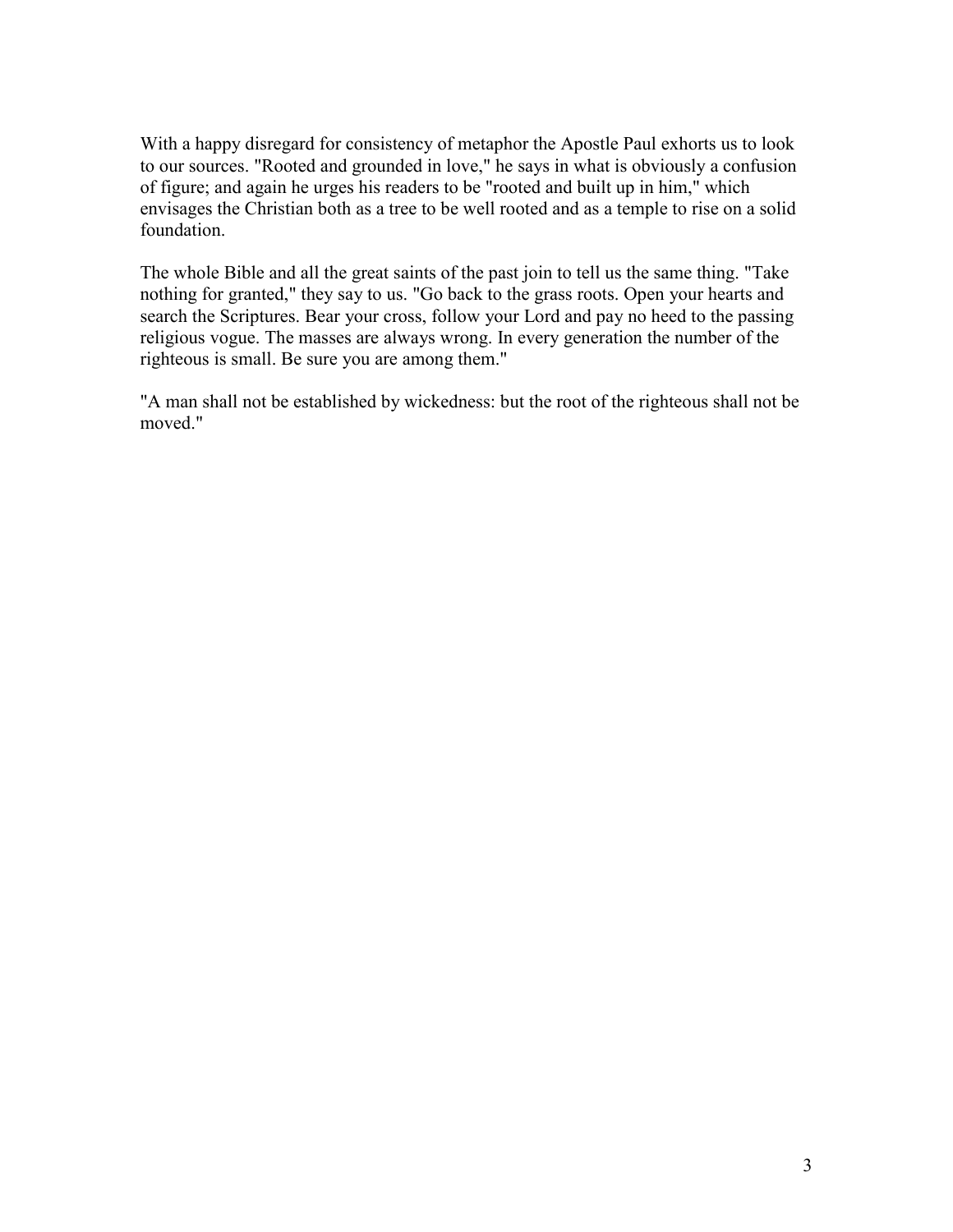#### We Must Give Time to God

*Chapter 2* 

Probably the most widespread and persistent problem to be found among Christians is the problem of retarded spiritual progress. Why, after years of Christian profession, do so many persons find themselves no farther along than when they first believed?

Some would try to resolve the difficulty by asserting flatly that such persons were never saved, that they had never been truly regenerated. They are simply deceived professors who have stopped short of true conversion.

With a few this may be the answer, and we would accept this explanation as final did we not know that it is never the deceived professor who laments his lack of spiritual growth, but the true Christian who has had a real experience of conversion and who is sure that he is this very moment trusting in Christ for salvation. Uncounted numbers of such believers are among the disappointed ones who deplore their failure to make progress in the spiritual life.

The causes of retarded growth are many. It would not be accurate to ascribe the trouble to one single fault. One there is, however, which is so universal that it may easily be the main cause: *failure to give time to the cultivation of the knowledge of God*. The temptation to make our relation to God judicial instead of personal is very strong. Believing for salvation has these days been reduced to a once-done act that requires no further attention. The young believer becomes aware of an act performed rather than of a living Saviour to be followed and adored.

The Christian is strong or weak depending upon how closely he has cultivated the knowledge of God. Paul was anything but an advocate of the once-done, automatic school of Christianity. He devoted his whole life to the art of knowing Christ. "Yea doubtless, and I count all things but loss for the Excellency of the knowledge of Christ Jesus my Lord: for whom I have suffered the loss of all things, and do count them but dung, that I may win Christ. . . That I may know him, and the power of his resurrection, and the fellowship of his sufferings, being made conformable unto his death . . . I press toward the mark for the prize of the high calling of God in Christ Jesus" (Phil. 3:8, 10, 14).

Progress in the Christian life is exactly equal to the growing knowledge we gain of the Triune God in personal experience. And such experience requires a whole life devoted to it and plenty of time spent at the holy task of cultivating God. God can be known satisfactorily only as we devote time to Him. Without meaning to do it we have written our serious fault into our book titles and gospel songs. "A little talk with Jesus," we sing, and we call our books "God's Minute," or something else as revealing. The Christian who is satisfied to give God His "minute" and to have "a little talk with Jesus" is the same one who shows up at the evangelistic service weeping over his retarded spiritual growth and begging the evangelist to show him the way out of his difficulty.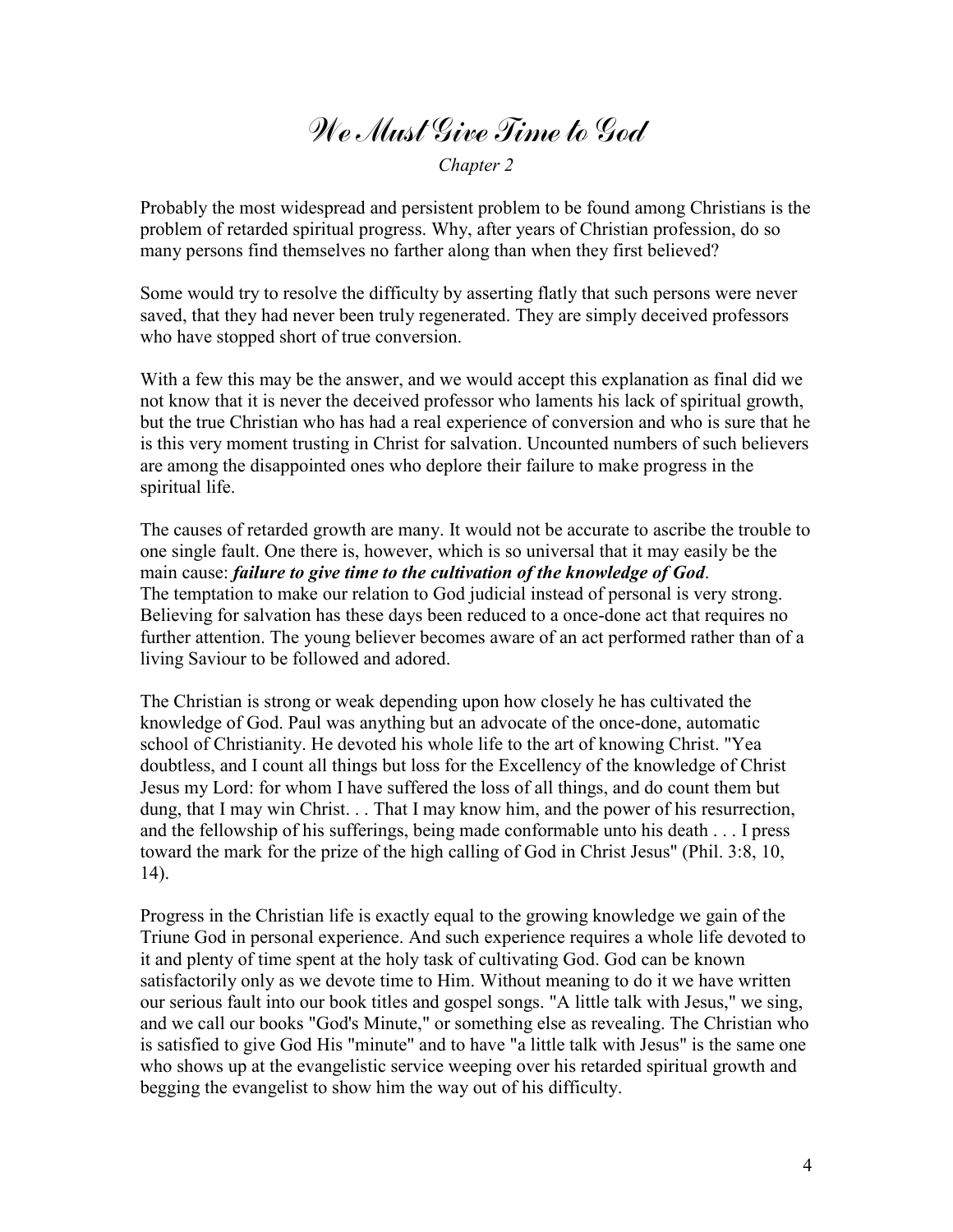We may as well accept it: there is no short cut to sanctity. Even the crises that come in the spiritual life are usually the result of long periods of thought and prayerful meditation. As the wonder grows more and more dazzling there is likely to occur a crisis of revolutionizing proportions. But that crisis is related to what has gone before. It is a sudden sweet explosion, an uprushing of the water that has been increasing its pressure within until we can no longer contain it. Back of it all is the slow buildup and preparation that comes from waiting upon God.

A thousand distractions would woo us away from thoughts of God, but if we are wise we will sternly put them from us and make room for the King and take time to entertain Him. Some things may be neglected with but little loss to the spiritual life, but to neglect communion with God is to hurt ourselves where we cannot afford it. God will respond to our efforts to know Him. The Bible tells us how; it is altogether a matter of how much determination we bring to the holy task.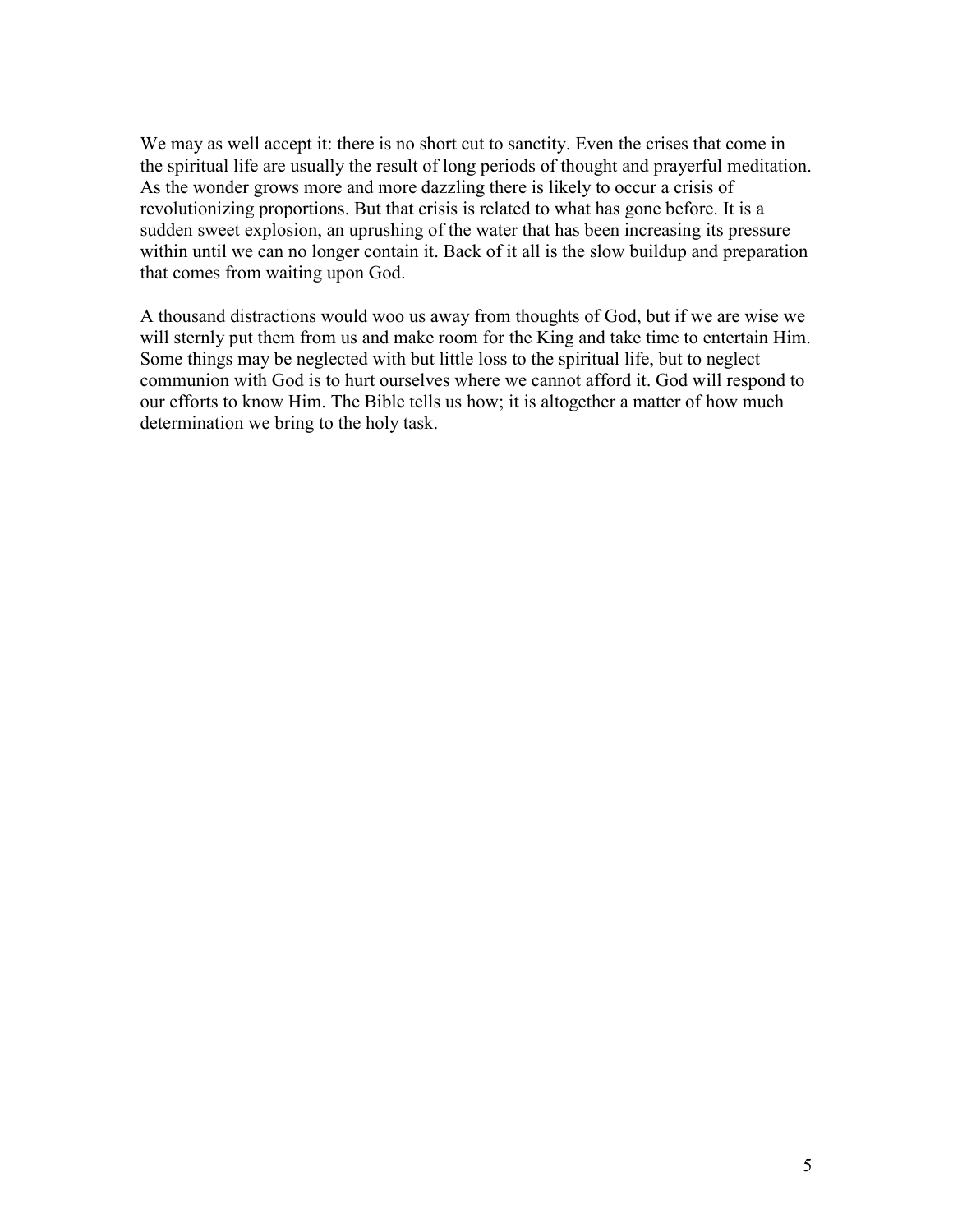#### God Is Easy To Live With *Chapter 3*

Satan's first attack upon the human race was his sly effort to destroy Eve's confidence in the kindness of God. Unfortunately for her and for us he succeeded too well. From that day, men have had a false conception of God, and it is exactly this that has cut out from under them the ground of righteousness and driven them to reckless and destructive living.

Nothing twists and deforms the soul more than a low or unworthy conception of God. Certain sects, such as the Pharisees, while they held that God was stern and austere, yet managed to maintain a fairly high level of external morality; but their righteousness was only outward. Inwardly they were "whited sepulchers," as our lord Himself told them. Their wrong conception of God resulted in a wrong idea of worship. To a Pharisee, the service of God was a bondage which he did not love but from which he could not escape without a loss too great to bear. The God of the Pharisee was not a God easy to live with, so his religion became grim and hard and loveless. It had to be so, for our notion of God must always determine the quality of our religion.

Much Christianity since the days of Christ's flesh has also been grim and severe. And the cause has been the same - an unworthy or an inadequate view of God. Instinctively we try to be like our God, and if He is conceived to be stern and exacting, so will we ourselves be.

From a failure properly to understand God comes a world of unhappiness among good Christians even today. The Christian life is thought to be a glum, unrelieved crosscarrying under the eye of a stern Father who expects much and excuses nothing. He is austere, peevish, highly temperamental and extremely hard to please. The kind of life which springs out of inch libelous notions must of necessity be but a parody on the tine life in Christ.

It is most important to our spiritual welfare that we hold in our minds always a right conception of God. If we think of Him as cold and exacting we shall find it impossible to love Him, and our lives will be ridden with servile fear. If, again, we hold Him to be kind and understanding our whole inner life will mirror that idea.

The truth is that God is the most winsome of all beings and His service one of unspeakable pleasure. He is all love, and those who trust Him need never know anything but that love. He is just indeed, and He will not condone sin; but through the blood of the everlasting covenant He is able to act toward us exactly as if we had never sinned. Toward the trusting sons of men His mercy will always triumph over justice.

The fellowship of God is delightful beyond all telling. He communes with His redeemed ones in an easy, uninhibited fellowship that is restful and healing to the soul. He is not sensitive nor selfish nor temperamental. What He is today we shall and Him tomorrow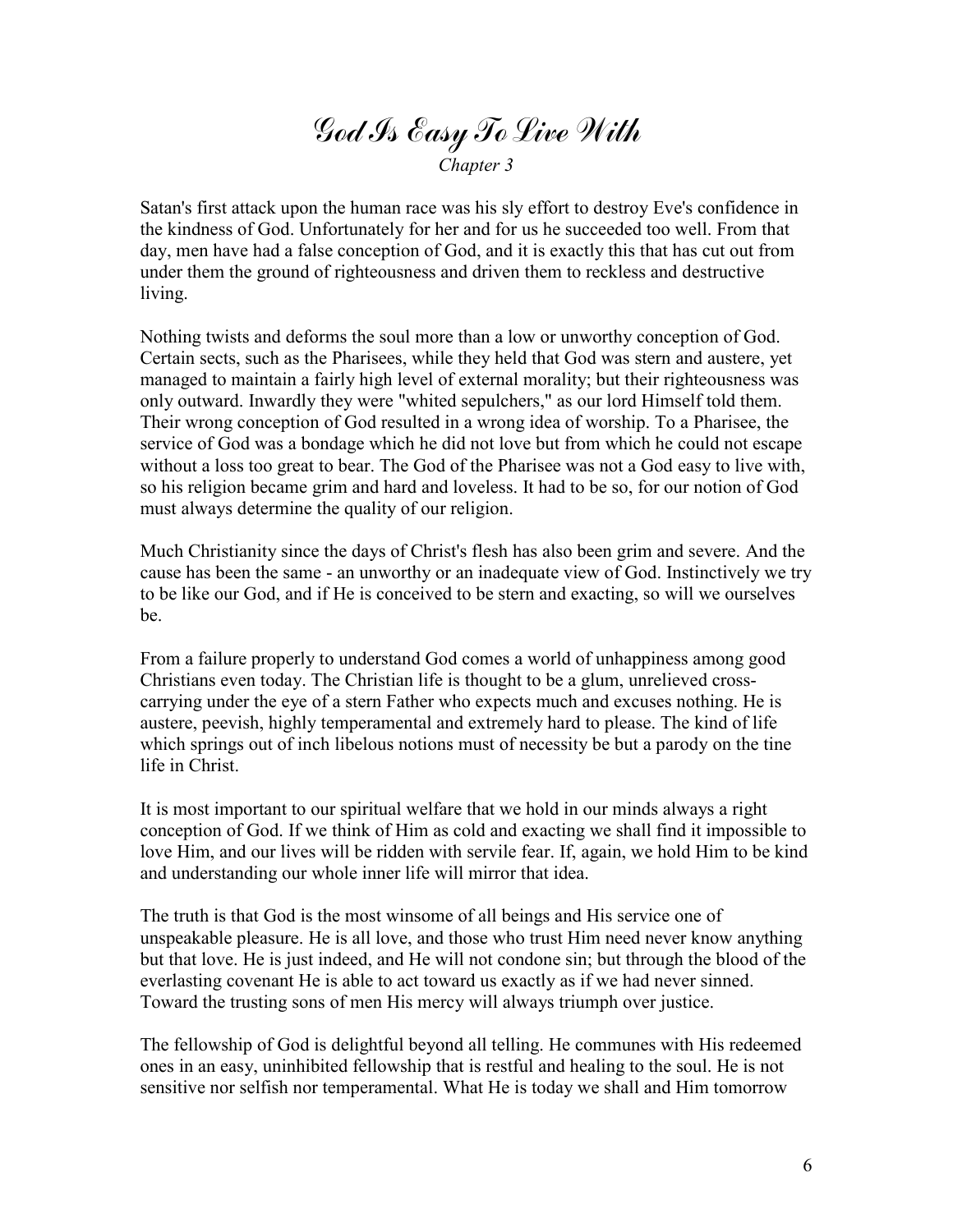and the next day and the next year. He Is not hard to please, though He may be hard to satisfy. He expects of us only what He has Himself first supplied. He is quick to mark every simple effort to please Him, and just as quick to overlook imperfections when He knows we meant to do His will. He loves us for ourselves and values our love more than galaxies of new created worlds.

Unfortunately, many Christians cannot get free from their perverted notions of God, and these notions poison their hearts and destroy their inward freedom. These friends serve God grimly, as the elder brother did, doing what is right without enthusiasm and without joy, and seem altogether unable to understand the buoyant spirited celebration when the prodigal comes home. Their idea of God rules out the possibility of His being happy in His people, and they attribute the singing and shouting to sheer fanaticism. Unhappy sods, these, doomed to go heavily on their melancholy way, grimly determined to do right if the heavens fall and to be on the winning side in the day of judgment. How good it would be if we could learn that God is easy to live with. He remembers our frame and knows that we are dust. He may sometimes chasten us, it is true, but even this He does with a smile, the proud, tender smile of a Father who is bursting with pleasure over an imperfect but promising son who is coming every day to look more and more like the One whose child he is. Some of us are religiously jumpy and self-conscious because we know that God sees our every thought and is acquainted with all our ways. We need not be. God is the sum of all patience and the essence of kindly good will. We please Him most, not by frantically trying to make ourselves good, but by throwing ourselves into His arms with all our imperfections, and believing that He understands everything and loves us still.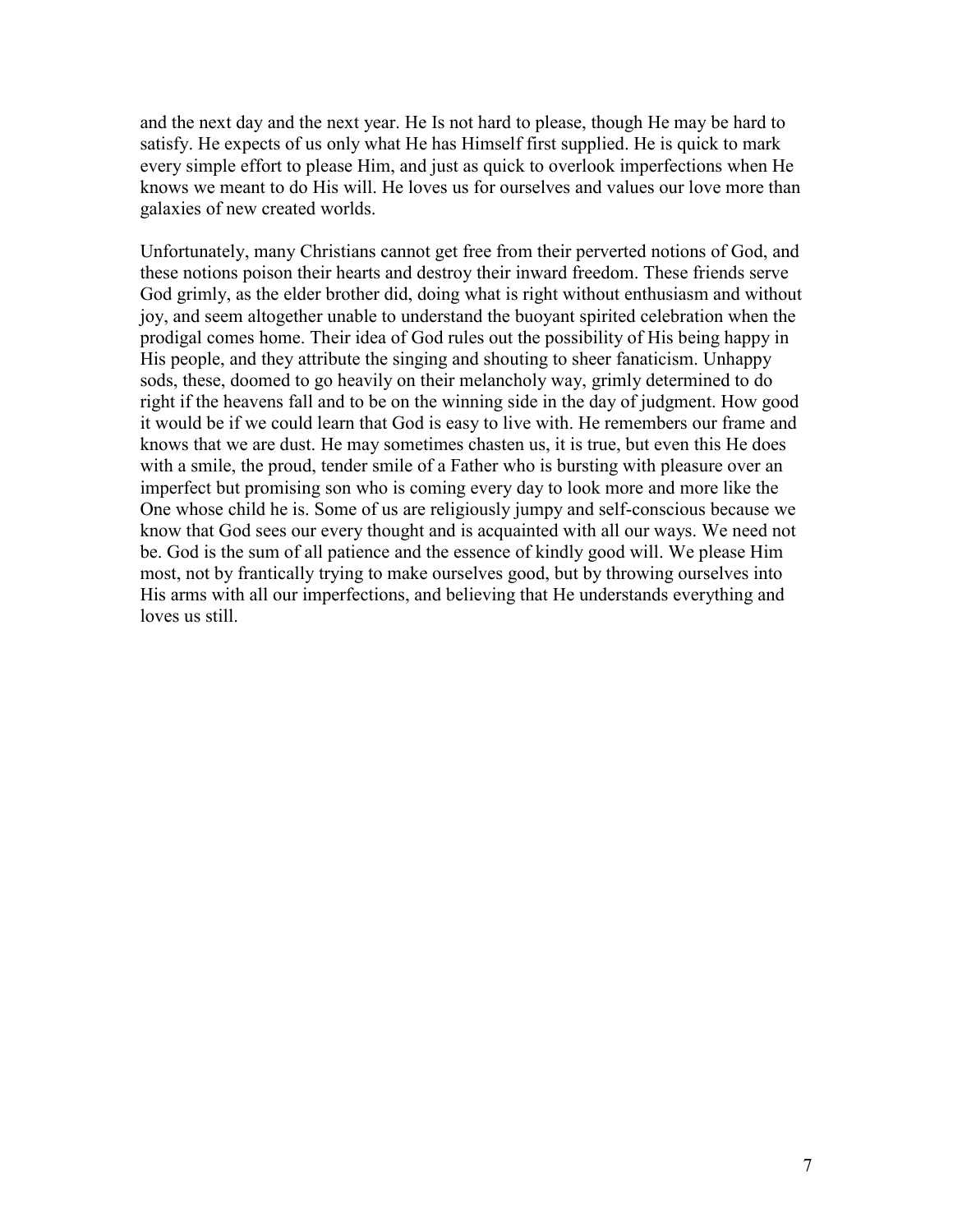## Listen to the Man Who Listens to God

*Chapter 4* 

If while hearing a sermon we can fix on but one real jewel of truth we may consider ourselves well rewarded for the time we have spent.

One such gem was uncovered during a sermon which I heard some time ago. From the sermon I got one worthy sentence and no more, but it was so good that I regret that I cannot remember who the preacher was, that I might give him credit. Here is what he said, *"Listen to no man who fails to listen to God."*

In any group of ten persons at least nine are sure to believe that they are qualified to offer advice to others. And in no other field of human interest are people as ready to offer advice as in the field of religion and morals. Yet it is precisely in this field that the average person is least qualified to speak wisely and is capable of the most harm when he does speak. For this reason we should select our counselors carefully. And selection inevitably carries with it the idea of rejection.

David warns against the counsel of the ungodly, and Bible history gives examples of men who made a failure of their lives because they took wrong advice. Rehoboam, for instance, listened to men who had not listened to God and the whole future of Israel was affected adversely as a consequence. The counsel of Ahithophel was an evil thing that added greatly to the iniquities of Absalom.

No man has any right to offer advice who has not first heard God speak. No man has any right to counsel others who is not ready to hear and follow the counsel of the Lord. True moral wisdom must always be an echo of God's voice. The only safe light for our path is the light which is reflected from Christ, the Light of the World.

It is especially important that young people learn whose counsel to trust. Having been in the world for such a short time they have not had much experience and must look to others for advice. And whether they know it or not, they do every day accept the opinions of others and adopt them as their own. Those who boast the loudest of their independence have picked up from someone the idea that independence is a virtue, and their very eagerness to be individualistic is the result of the influence of others. They are what they are because of the counsel they have followed.

This rule of listening only to those who have first listened to God will save us from many a snare. All religious projects should be tested by it. In this period of unusual religious activity we must keep calm and well poised. Before we follow any man we should look for the oil on his forehead. We are under no spiritual obligation to aid any man in any activity that has not upon it the marks of the cross. No appeal to our sympathies, no sad stories, no shocking pictures should move us to put our money and our time into schemes promoted by persons who are too busy to listen to God.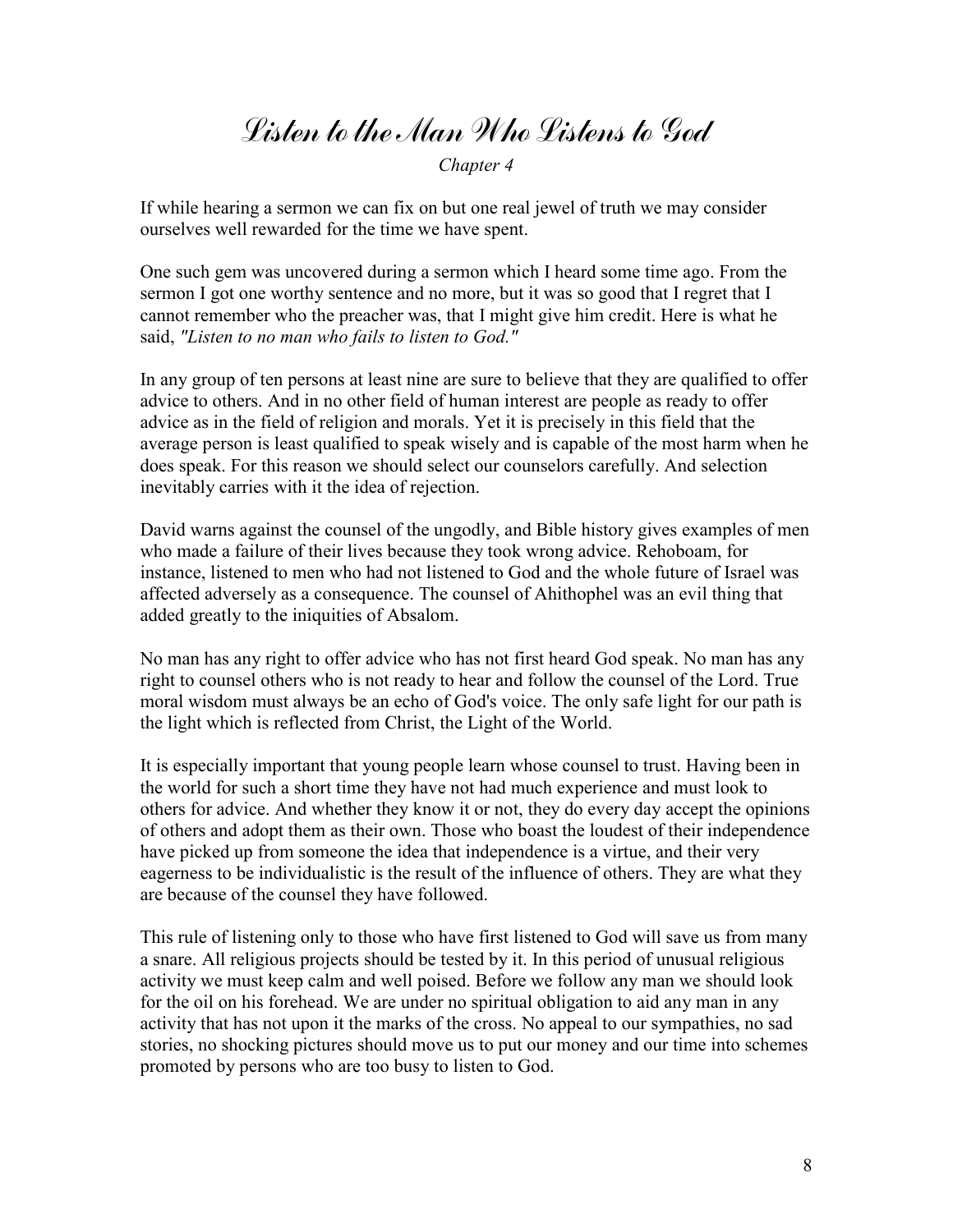God has His chosen men still, and they are without exception good listeners. They can hear when the lord speaks. We may safely listen to such men. But to no others.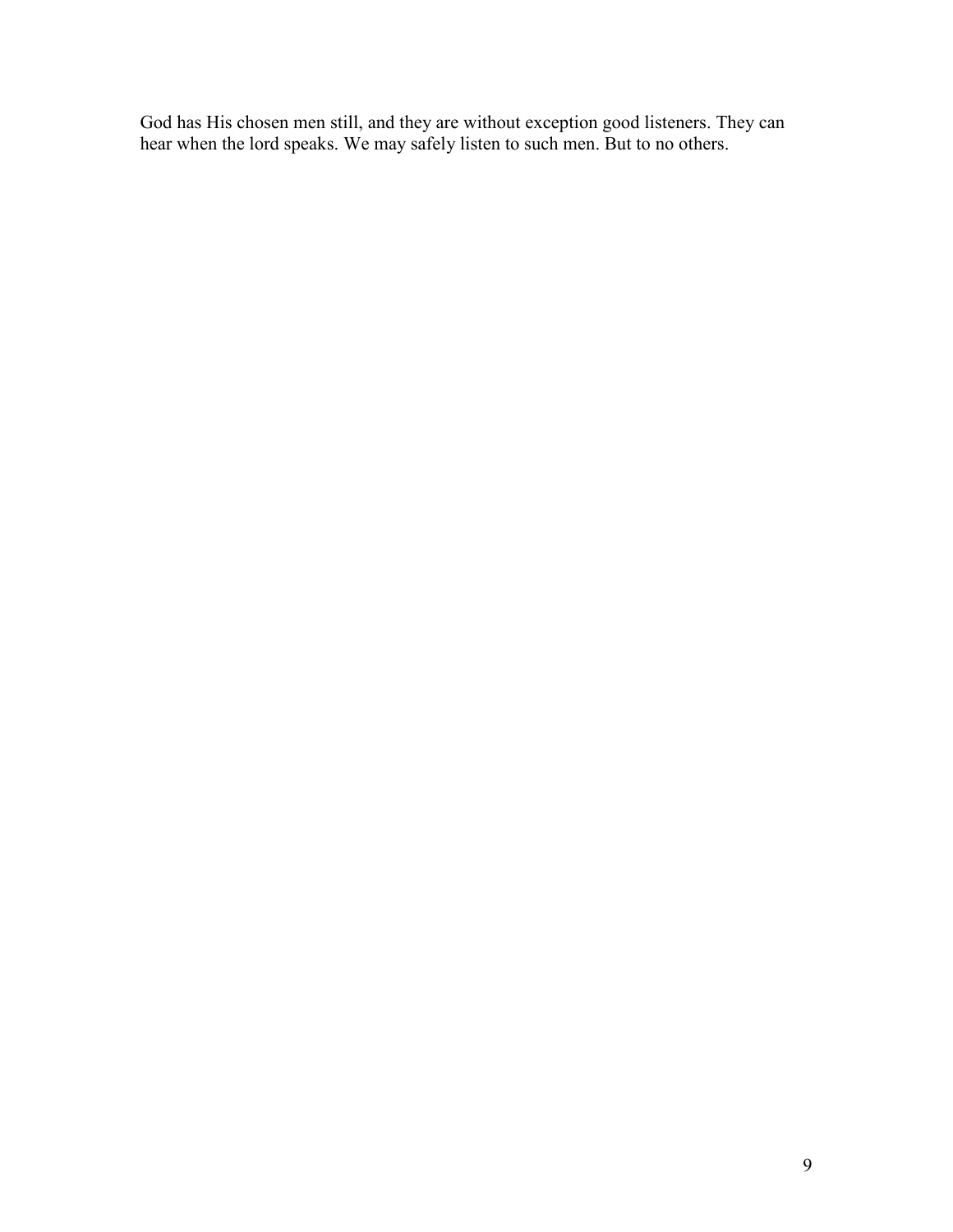## We Must Hear Worthily

*Chapter 5* 

It is carelessly assumed by most persons that when a preacher pronounces a message of truth and his words fall upon the ears of his listeners there has been a bona fide act of hearing on their part. They are assumed to have been instructed because they have listened to the Word of God. But it does not follow.

If we would be truly instructed we must be worthy to hear; or more accurately, we must hear in a worthy manner. In listening to a sermon, reading a good book or even reading the Bible itself, much may be lost to us because we are not worthy to hear the truth. That is, we have not met the moral terms required to hear the truth rightly.

The text, "So shall my word be that goeth forth out of my mouth: it shall not return unto me void" (isa. 55:11), does not give support to the notion that God's truth is effective wherever and whenever it is preached. The lament of the Old Testament prophets was that they cried aloud unto Israel and their words were not regarded. "Because I have called, and ye refused; I have stretched out my hand, and no man regarded; but ye have set at nought all my counsel, and would none of my reproof" (Prov. 1:24, 25). Our Lord's parable of the sower and the seed is another proof that it is possible to hear truth without profit. Paul turned from the Jews with the quotation. "Hearing ye shall hear, and shall not understand" (Acts 28:28), and began his ministry to the Gentiles.

Before there can be true inward understanding of divine truth there must be a moral preparation. Our Lord made this plain in several passages in the Gospels. *"At that time Jesus answered and said, I thank thee, 0 Father, Lord of heaven and earth, because thou hast hid these things from the wise and prudent, and hath revealed them unto babes. Even so, Father: for so it seemed good in thy sight"* (Mat 11:25, 26). The Gospel according to John is filled with the teaching that there must be a spiritual readying within the soul before there can be a real understanding of God's truth. This is summed up in John 7:17. *"If any man will do his will, he shall know of the doctrine."* And Paul said plainly, *"But the natural man receiveth not the things of the Spirit of God: for they are foolishness unto him: neither can he know them, because they are spiritually discerned"* (1 Cor. 2:14).

When considering a pastor the average church asks In effect, "Is this man worthy to speak to us?" I suppose such a question is valid, but there is another one more in keeping with the circumstances; it is, "Are we worthy to hear this man?" An attitude of humility on the part of the hearers would secure lot them a great deal more light from whatever sized candle the Lord might be pleased to send them.

When a man or woman becomes worthy to hear, God sometimes talks to them through very unworthy media. Peter, as an example, was brought to repentance by the crowing of a rooster. Of course the rooster was innocent of the part he was playing, but Peter's Lord had set things up for him so that the rooster's crow could break the heart of His back-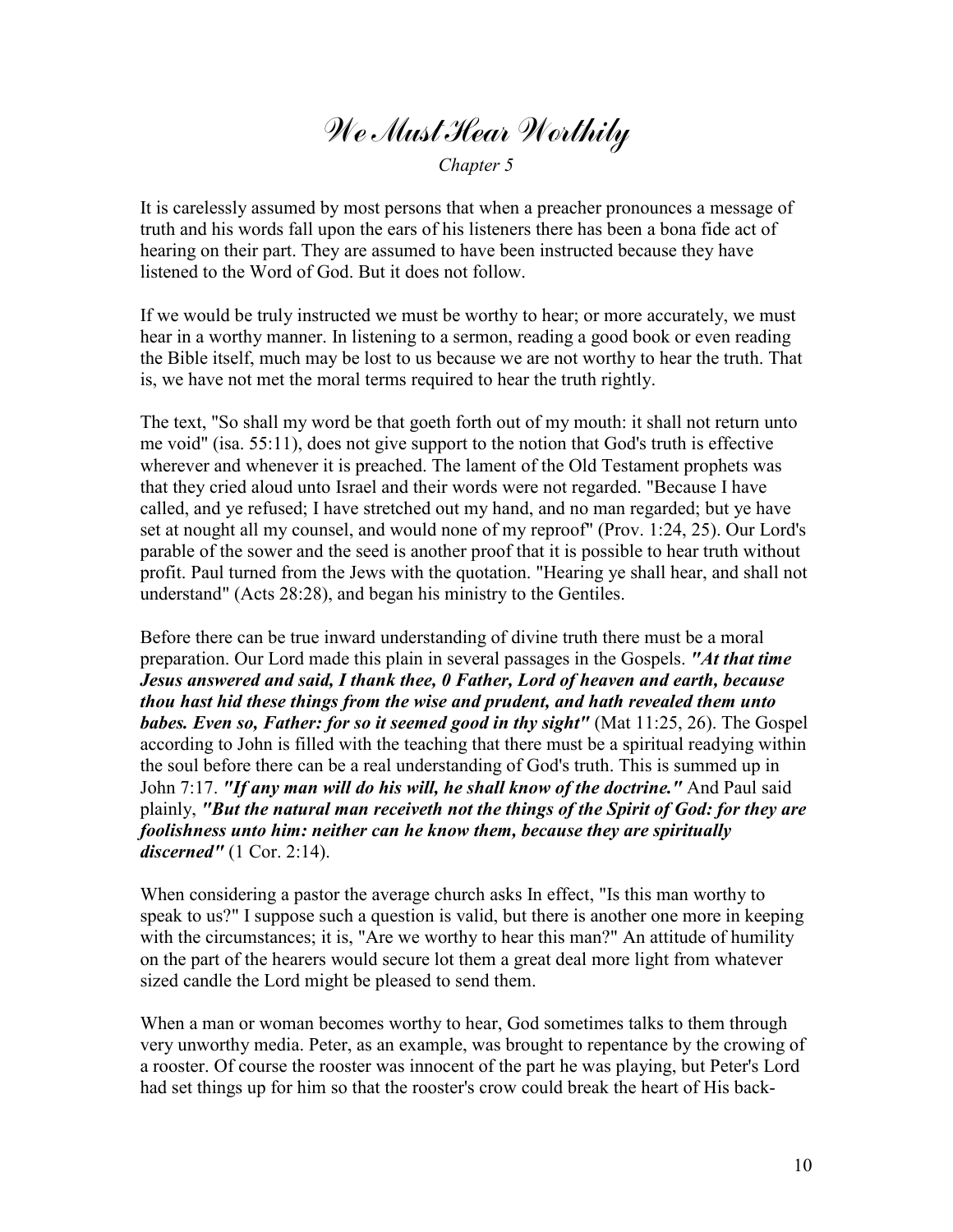slidden apostle and send him out in a flood of penitential tears. Augustine was brought to repentance by seeing a friend killed by lightning. Nicholas Hermann was converted through seeing a tree stripped of its leaves in winter. Spurgeon became a Christian after hearing a humble Methodist class leader exhort a congregation. Moody was led into a dear anointing of the Spirit through the testimony of a simple-hearted elderly lady of his acquaintance.

All these examples teach the same thing. God will speak to the hearts of those who prepare themselves to hear; and conversely, those who do not so prepare themselves will hear nothing even though the Word of God is falling upon their outer ears every Sunday. Good hearers are as important as good preachers. We need more of both.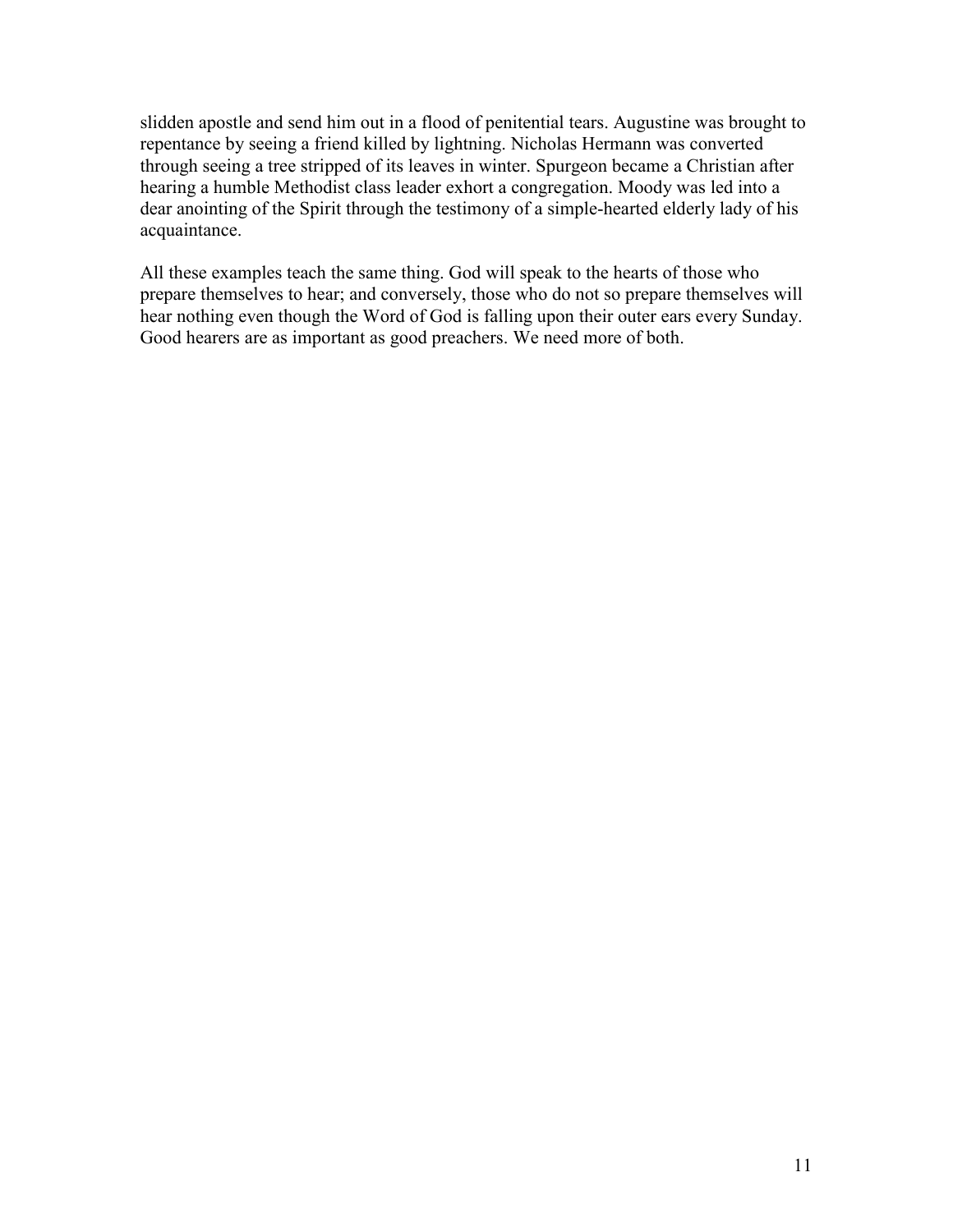## That Utilitarian Christ

*Chapter 6* 

Our Lord forewarned us that false Christ's should come. Mostly we think of these as coming from the outside, but we should remember that they may also arise within the sanctuary itself.

We must be extremely careful that the Christ we profess to follow is indeed the very Christ of God. There is always danger that we may be following a Christ who is not the true Christ but one conjured up by our imagination and made in our own image.

I confess to a feeling of uneasiness about this when I observe the questionable things Christ is said to do for people these days. He is often recommended as a wonderfully obliging but not too discriminating Big Brother who delights to help us to accomplish our ends, and who further favors us by forbearing to ask any embarrassing questions about the moral and spiritual qualities of those ends.

In our eagerness to lead men to "accept Christ" we are often tempted to present for acceptance a Christ who is little more than a caricature of "that holy thing" which was conceived by the Holy Ghost, born of the Virgin Mary, to be crucified and rise the third day to take His place on the right hand of the Majesty in the heavens.

Within the past few years, for instance, Christ has been popularized by some so-called evangelicals as one who, if a proper amount of prayer were made, would help the pious prize fighter to knock another fighter unconscious in the ring. Christ is also said to help the big league pitcher to get the proper hook on his curve. In another instance He assists an athletically - minded parson to win the high jump, and still another not only to come in first in a track meet but to set a new record in the bargain. He is said also to have helped a praying businessman to beat out a competitor in a deal, to underbid a rival and to secure a coveted contract to the discomfiture of someone else who was trying to get it. He is even thought to lend succor to a praying movie actress while she plays a role so lewd as to bring the blood to the face of a professional prostitute.

Thus our Lord becomes the Christ of utility, a kind of Aladdin's lamp to do minor miracles in behalf of anyone who summons Him to do his bidding.

Apparently no one stops to consider that if Christ were to step into a prize ring and use His divine power to help one prize fighter to paralyze another He would be puffing one fighter at a cruel disadvantage and violating every common instinct of fair play. If He were to aid one businessman to the detriment of another He would be practicing favoritism and revealing a character wholly unlike the Bible picture of the real Christ Furthermore, we would have the grotesque situation of the Lord of glory coming to the aid of an unreconstructed Adam - on Adam's terms.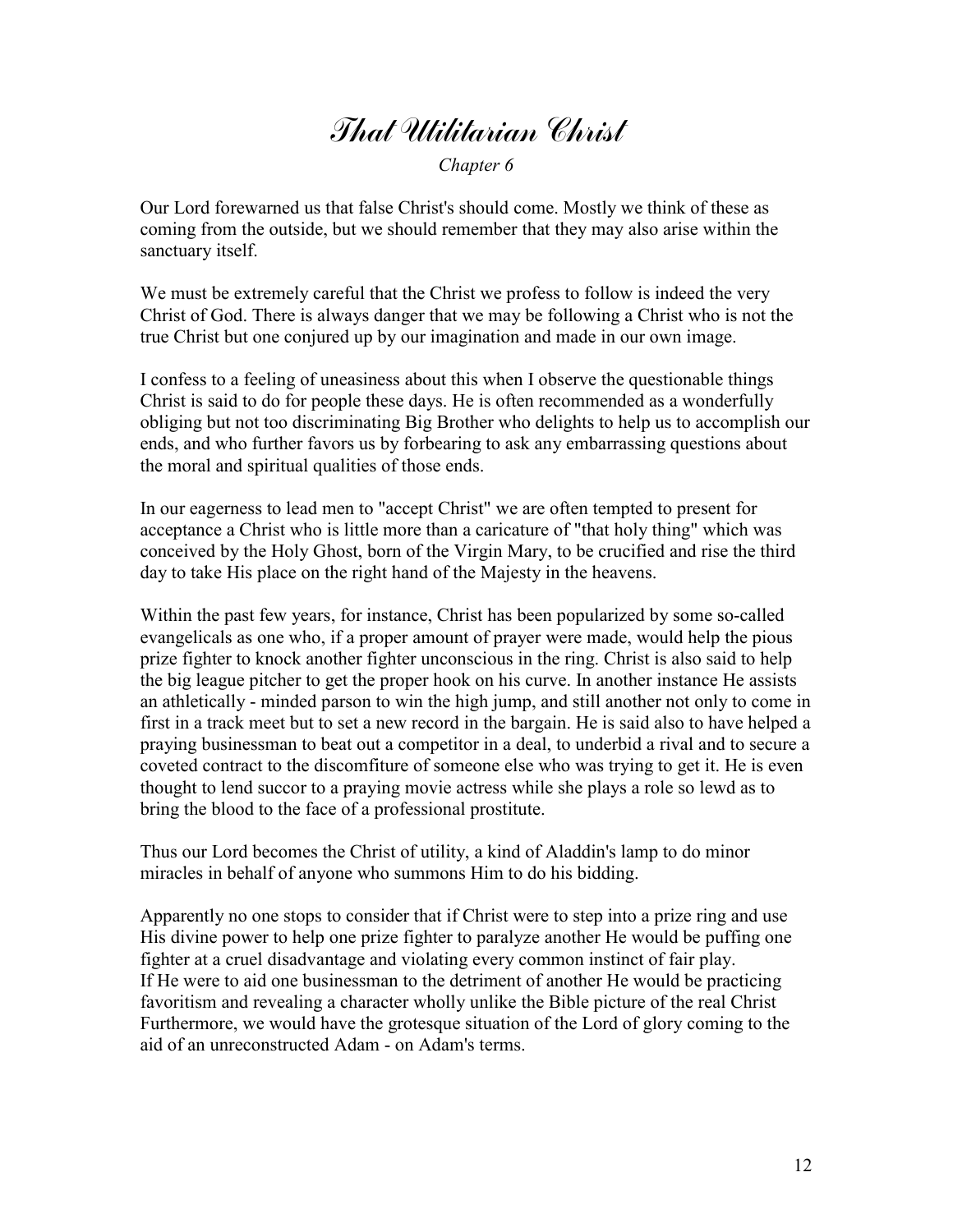All this is too horrible to contemplate, and I hope that the proponents of this modern accommodating Christ do not see the implications that lie in their shoddy doctrine. But perhaps they do see, and are willing nevertheless to offer this utilitarian Christ as the Saviour of mankind. If so, then they no longer believe in the deity nor the lordship of Christ in any proper definition of those words. Theirs is a Christ of carnal convenience, not too far removed from the gods of paganism.

The whole purpose of God in redemption is to make us holy and to restore us to the image of God. To accomplish this He disengages us from earthly ambitions and draws us away from the cheap and unworthy prizes that worldly men set their hearts upon. A holy man would not dream of asking God to help him beat an opponent or win over a competitor. He would not wish to succeed if to do so another man must fail. No man in whom the Spirit dwells could bring himself to ask the Lord to help him knock another man unconscious for filthy lucre or the plaudits of the vulgar spectators.

A Joshua fighting the battles of the Lord, a David rescuing God's Israel from the Philistines, a Washington seeking God's help against the enemy that would enslave the young America - this is up on a high level of moral and spiritual principle and in line with the purpose of God in human history. But to teach that Christ will use His sacred power to further our worldly interests is to wrong our Lord and injure our own souls.

We modern evangelicals need to learn the truths of the sovereignty of God and the lordship of Christ. God will not play along with Adam; Christ will not he used by any of Adam's selfish brood. We had better learn these things fast if this generation of young Christians is to be spared the supreme tragedy of following a Christ who is merely a Christ of convenience and not the true Lord of glory after all.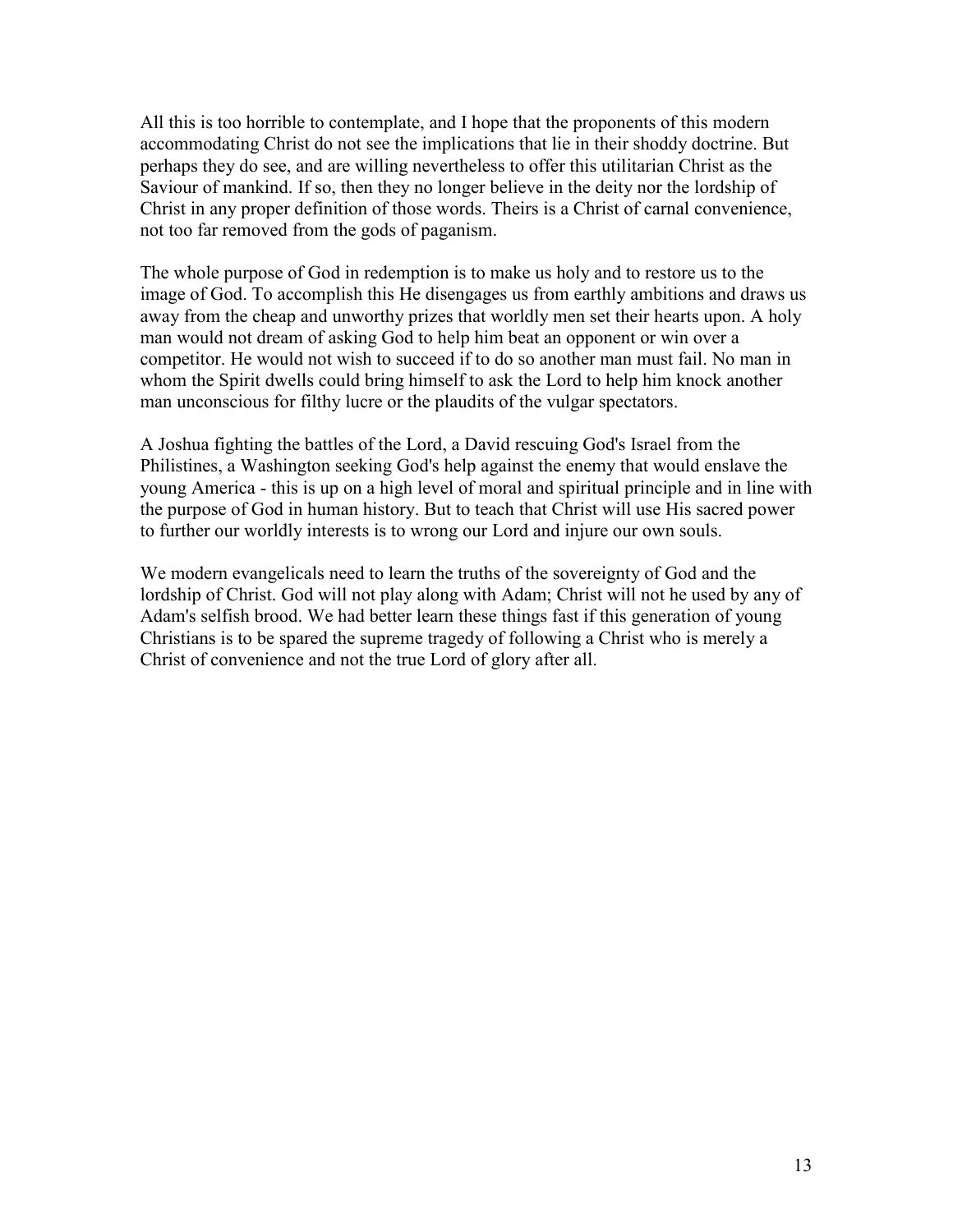#### On Receiving Admonition *Chapter 7*

An odd little passage in the Book of Ecclesiastes speaks of "an old and foolish king, who will no more be admonished."

It is not hard to understand why an old King, especially if he were a foolish one, would feel that he was beyond admonition. After he had for years given orders he might easily build a self-confident psychology that simply could not entertain the notion that he should take advice from others. His word had long been law, and to him right had become synonymous with his will and wrong had come to mean anything that ran contrary to his wishes. Soon the idea that there was anyone wise enough or good enough to reprove him would not so much as enter his mind. He had to be a foolish king to let himself get caught in that kind of web, and an old king to give the web time to get so strong that he could not break it and to give him time to get used to it so that he was no longer aware of its existence.

Regardless of the moral process by which he arrived at his hardened state, the bell had already tolled for him. In every particular he was a lost man. His wizened old body still held together to provide a kind of movable tomb to house a soul already dead. Hope had long ago departed. God had left him to his fatal conceit And soon he would die physically too, and he would die as a fool dieth.

A state of heart that rejected admonition was characteristic of Israel at various periods in her history, and these periods were invariably followed by judgment. When Christ came to the Jews He found them chuck full of that arrogant self-confidence that would not accept reproof. "We be Abraham's seed," they said coldly when He talked to them about their sins and their need of salvation. The common people heard Him, and repented, but the Jewish priests had ruled the roost too long to be willing to surrender their privileged position. Like the old king, they bad gotten accustomed to being right all the time. To reprove them was to insult them. They were beyond reproof.

Churches and Christian organizations have shown a tendency to fall into the same error that destroyed Israel: inability to receive admonition. After a time of growth and successful labor comes the deadly psychology of self-congratulation. Success itself becomes the cause of later failure. The leaders come to accept themselves as the very chosen of God. They are special objects of the divine favor; their success is proof enough that this is so. They must therefore be right, and anyone who tries to call them to account is instantly written off as an unauthorized meddler who should be ashamed to dare to reprove his betters.

If anyone imagines that we are merely playing with words let him approach at random any religious leader and call attention to the weaknesses and sins in his organization. Such a one will be sure to get the quick brush off, and if he dares to persist he will be confronted with reports and statistics to prove that he is dead wrong and completely out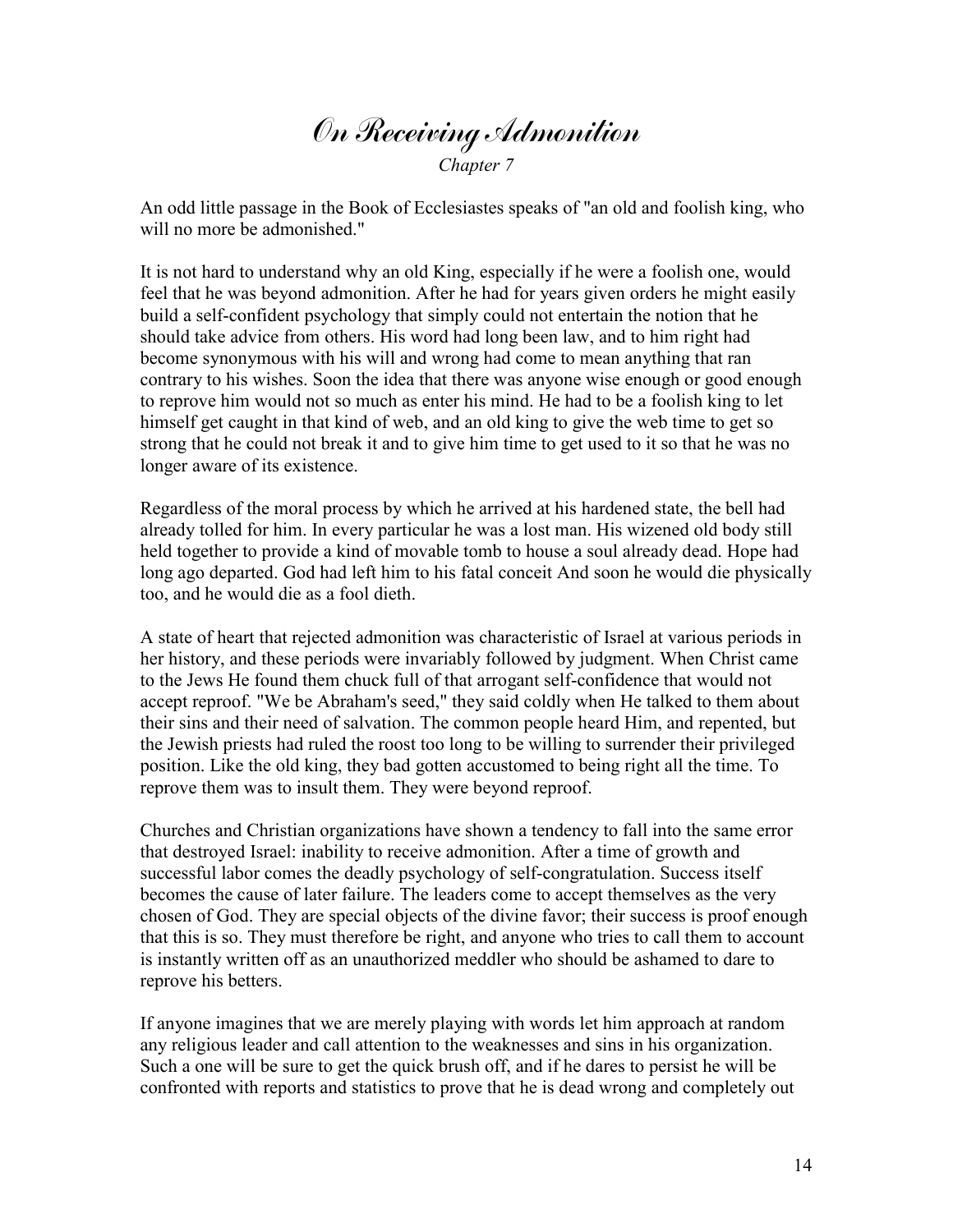of order. "We be the seed of Abraham" will be the burden of the defense. And who would dare find fault with Abraham's seed?

Those who have already entered the state where they can no longer receive admonition are not likely to profit by this warning. After a man has gone over the precipice there is not much you can do for him; but we can place markers along the way to prevent the next traveler from going over. Here are a few:

1. Don't defend your church or your organization against criticism. If the criticism is false it can do no harm. If it is true you need to hear it and do something about it.

2. Be concerned not with what you have accomplished but over what you might have accomplished if you had followed the Lord completely. It is better to say (and feel), **"We are unprofitable servants we have done that which was our duty to do."**

3. When reproved, pay no attention to the source. Do not ask whether it is a friend or an enemy that reproves you. An enemy is often of greater value to you than a friend because he is not influenced by sympathy.

4. Keep your heart open to the correction of the Lord and be ready to receive His chastisement regardless of who holds the whip. The great saints all learned to take a licking gracefully - and *that may be one reason why they were great saints.*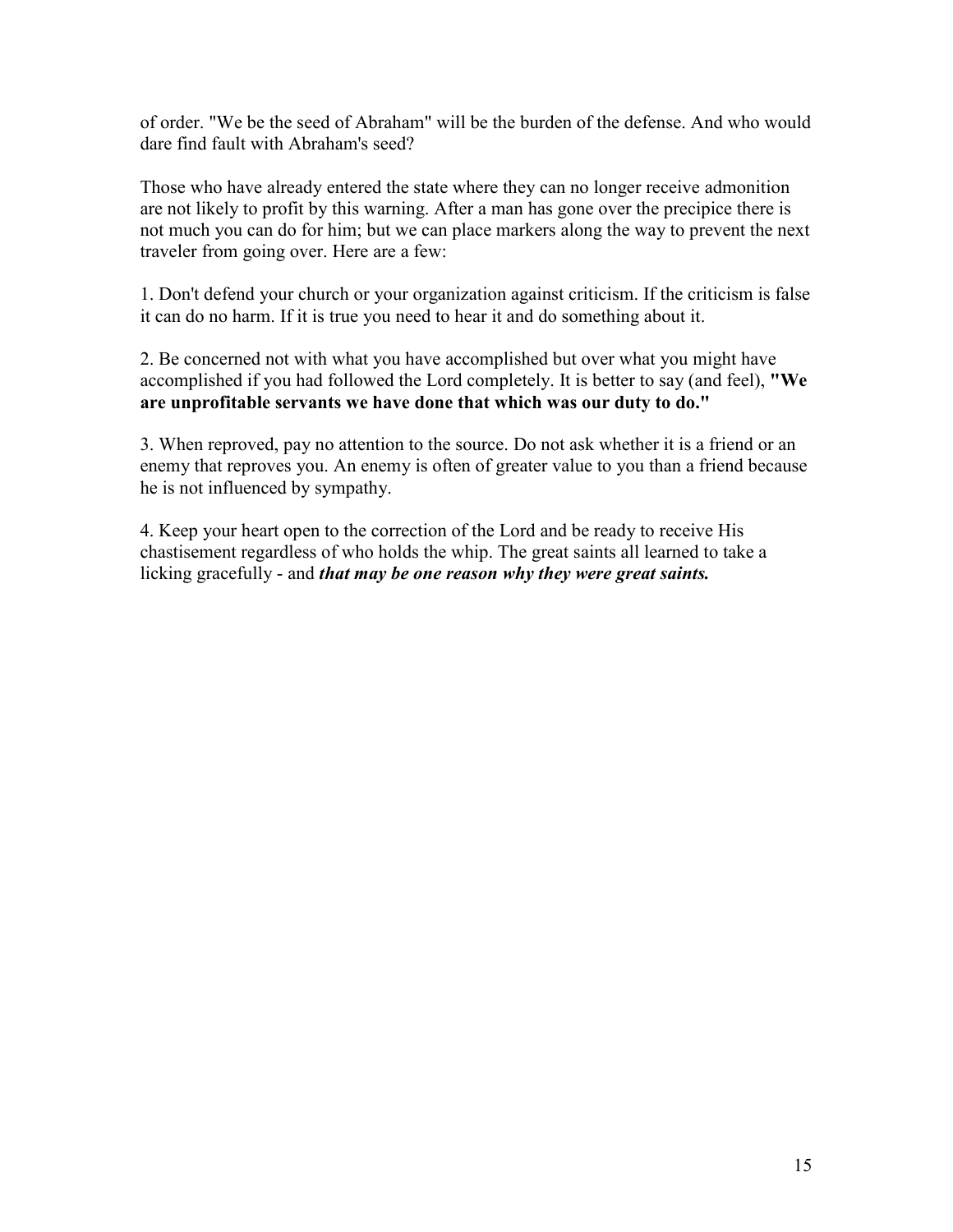## The Great God of Entertainment

*Chapter 8* 

A German philosopher many years ago said something to the effect that the more a man has in his own heart the less he will require from the outside; excessive need for support from without is proof of the bankruptcy of the inner man.

If this is true (and I believe it is) then the present inordinate attachment to every form of entertainment is evidence that the inner life of modem man is in serious decline. The average man has no central core of moral assurance, no spring within his own breast, no inner strength to place him above the need for repeated psychological shots to give him the courage to go on living. He has become a parasite on the world, drawing his life from his environment unable to live a day apart from the stimulation which society affords him.

Sohleiermacher held that the feeling of dependence lies at the root of all religious worship, and that however high the spiritual life might rise it must always begin with a deep sense of a great need which only God could satisfy. If this sense of need and a feeling of dependence are at the root of natural religion it is not hard to see why the great god Entertainment is so ardently worshiped by so many. For there are millions who cannot live without amusement; life without some form of entertainment for them is simply intolerable; they look forward to the blessed relief afforded by professional entertainers and other forms of psychological narcotics as a dope addict looks to his daily shot of heroin. Without them they could not summon courage to face existence.

No one with common human feeling will object to the simple pleasures of life, nor to such harmless forms of entertainment as may help to relax the nerves and refresh the mind exhausted by toil. Such things if used with discretion may be a blessing along the way. That is one thing. The all-out devotion to entertainment as a major activity for which and by which men live is definitely something else again.

The abuse of a harmless thing is the essence of Sin. The growth of the amusement phase of human life to such fantastic proportions is a portent, a threat to the souls of modern men. It has been built into a multimillion dollar racket with greater power over human minds and human character than any other educational influence on earth. And the ominous thing is that its power is almost exclusively evil, rotting the inner life, crowding out the long eternal thoughts which would fill the souls of men if they were but worthy to entertain them. And the whole thing has grown into a veritable religion which holds its devotees with a strange fascination, and a religion, incidentally, against which it is now dangerous to speak.

For centuries the Church stood solidly against every form of worldly entertainment, recognizing it for what it was - a device for wasting time, a refuge from the disturbing voice of conscience, a scheme to divert attention from moral accountability. For this she got herself abused roundly by the sons of this world. But of late she has become tired of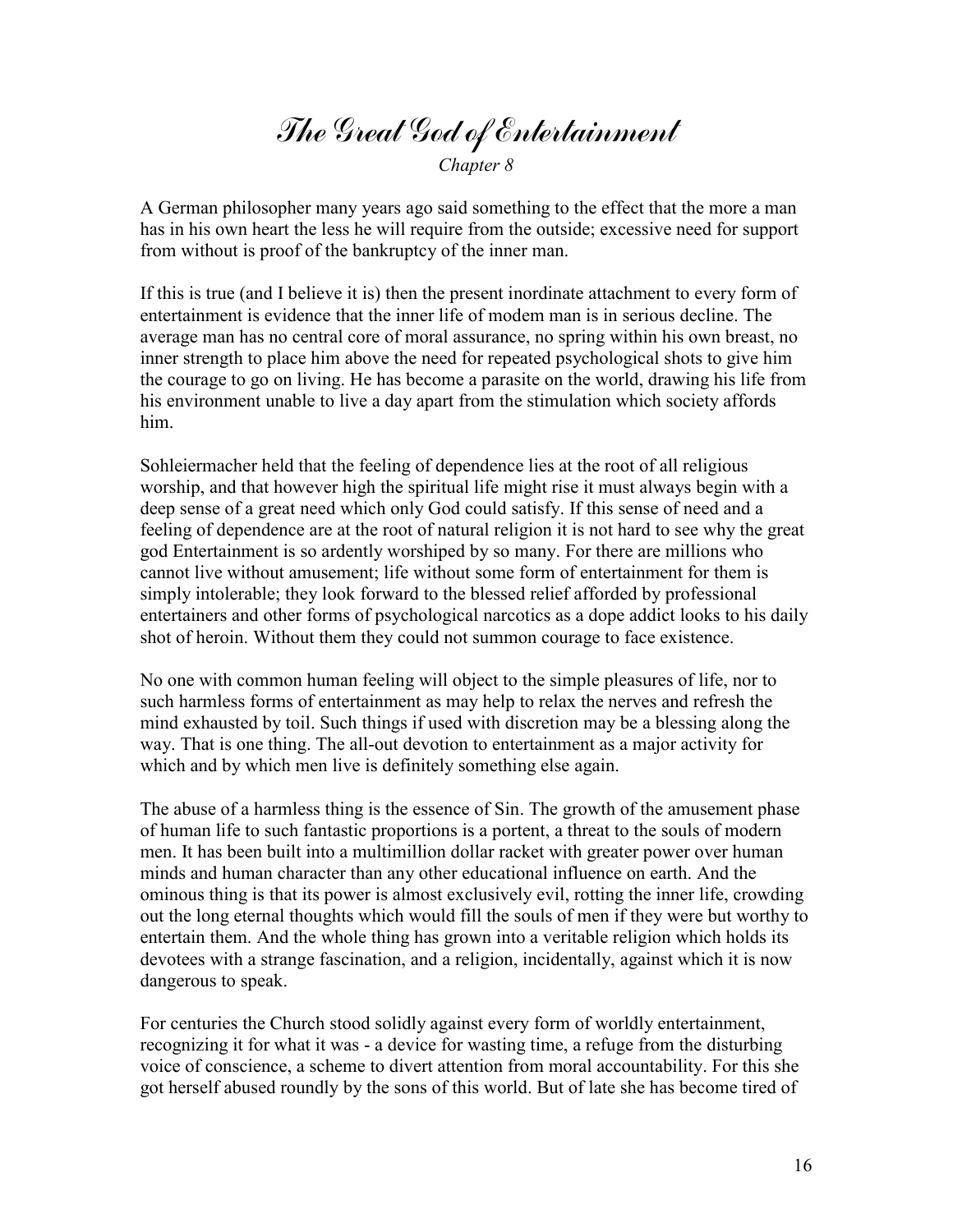the abuse and has given over the struggle. She appears to have decided that if she cannot conquer the great god Entertainment she may as well join forces with him and make what use she can of his powers. So today we have the astonishing spectacle of millions of dollars being poured into the unholy job of providing earthly entertainment for the socalled sons of heaven. Religious entertainment is in many places rapidly crowding out the serious things of God. Many churches these days have become little more than poor theatres where fifth -rate "producers" peddle their shoddy wares with the full approval of evangelical leaders who can even quote a holy text in defense of their delinquency. And hardly a man dares raise his voice against it.

The great god Entertainment amuses his devotees mainly by telling them stories. The love of stories, which is a characteristic of childhood, has taken fast hold of the minds of the retarded saints of our day, so much so that not a few persons manage to make a comfortable living by spinning yarns and serving them up in various disguises to church people. What is natural and beautiful in a child may be shocking when it persists into adulthood, and more so when it appears in the sanctuary and seeks to pass for true religion.

Is it not a strange thing and a wonder that, with the shadow of atomic destruction hanging over the world and with the coming of Christ drawing near, the professed followers of the Lord should be giving themselves up to religious amusements? That in an hour when mature saints are so desperately needed vast numbers of believers should revert to spiritual childhood and clamor for religions toys?

*"Remember, (I) Lord, what is come upon us: consider, and behold our reproach. The crown Is fallen from our head: woe unto us, that we have sinned! For this our heart is faint; for these things our eyes are dim."* 

#### *AMEN. AMEN.*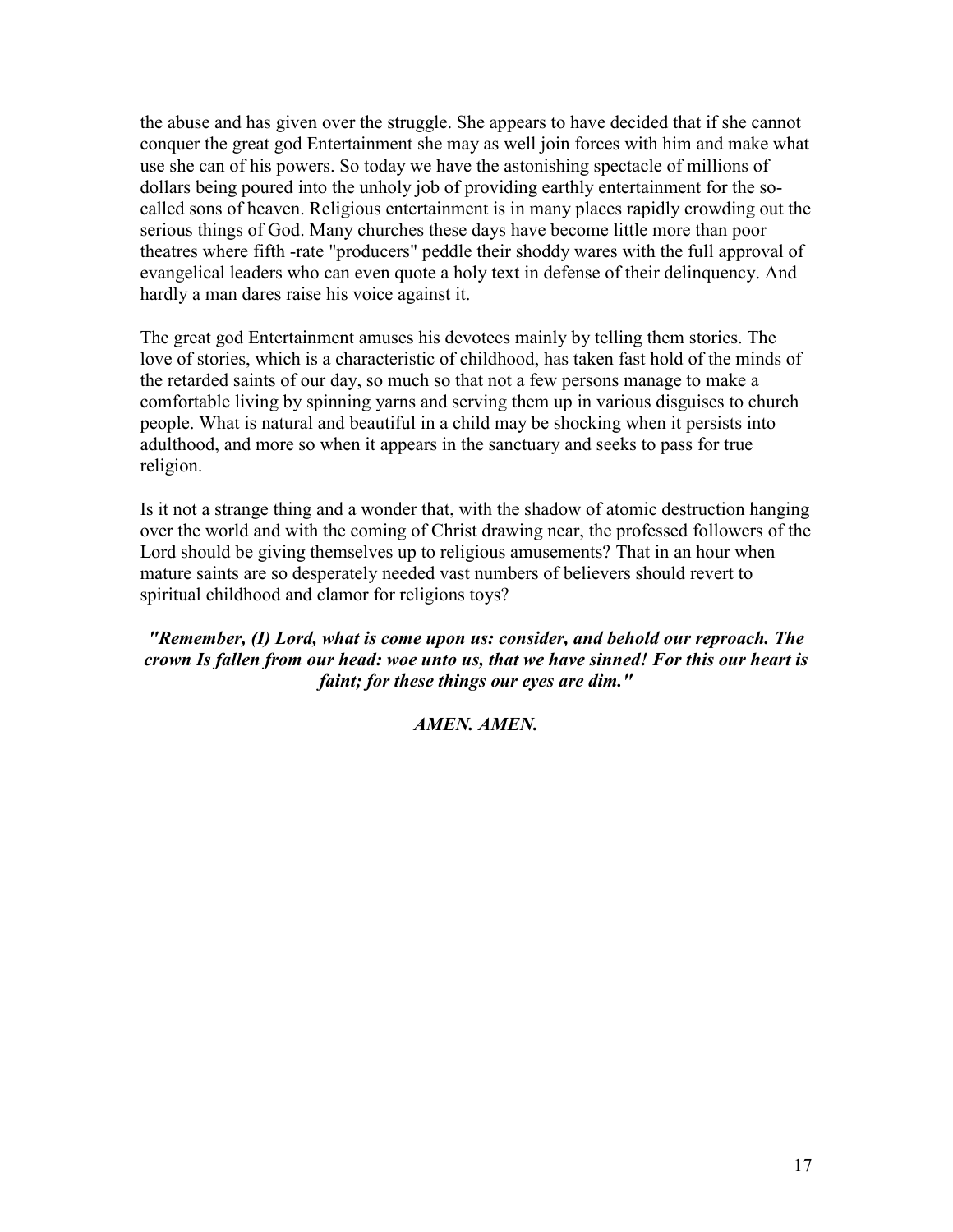Bible Taught or Spirit Taught?

*Chapter 9* 

It may shock some readers to suggest that there is a difference between being Bible taught and being Spirit taught. Nevertheless it is so.

It is altogether possible to be instructed in the rudiments of the faith and still have no real understanding of the whole thing. And it is possible to go on to become expert in Bible doctrine and not have spiritual illumination, with the result that a veil remains over the mind, preventing it from apprehending the truth in its spiritual essence.

Most of us are acquainted with churches that teach the Bible to their children from their tenderest years, give them long instruction in the catechism, drill them further in pastor's classes, and still never produce in them a living Christianity nor a virile godliness. Their members show no evidence of having passed from death unto life. None of the earmarks of salvation so plainly indicated in the Scriptures are found among them. Their religious lives are correct and reasonably moral, but wholly mechanical and altogether lacking in radiance. They wear their faith as persons in mourning once wore black arm bands to show their love and respect for the departed.

Such persons cannot be dismissed as hypocrites. Many of them are pathetically serious about it all. They are simply blind. From lack of the vital Spirit they are forced to get along with the outward shell of faith, while all the time their deep hearts are starving for spiritual reality and they do not know what is wrong with them.

This difference between the religion of creed and the religion of the Spirit is well set forth by the saintly Thomas in a tender little prayer to his Lord: "The children of Israel in time past said unto Moses, 'Speak thou with us, and we will hear: but let not God speak with us, lest we die.' Not so, Lord, not so, I beseech Thee; but rather with the prophet Samuel, I humbly and earnestly entreat, 'Speak, Lord; for thy servant heareth.' Let not Moses speak unto me, nor any of the prophets, but rather do Thou speak, 0 Lord God, the inspirer, enlightener of all the prophets; for Thou alone without them canst perfectly instruct me, but they without Thee can profit nothing. They indeed may utter words, but they cannot give the Spirit. Most beautifully do they speak, but if Thou be silent, they inflame not the heart. They teach the letter, but Thou openest the sense; they bring forth mysteries, but Thou unlockest the meaning of sealed things. . . They work only outwardly, but Thou instructest and enlightenest the heart. . . They cry aloud with words, but Thou impartest understanding to the hearing."

It would be hard to wrap it up better than that. The same thing has been said variously by others; however, the most familiar saying probably is, "The Scriptures, to be understood, must be read with the same Spirit that originally inspired them." No one denies this, but even such a statement will go over the heads of those who hear it unless the Holy Spirit inflames the heart.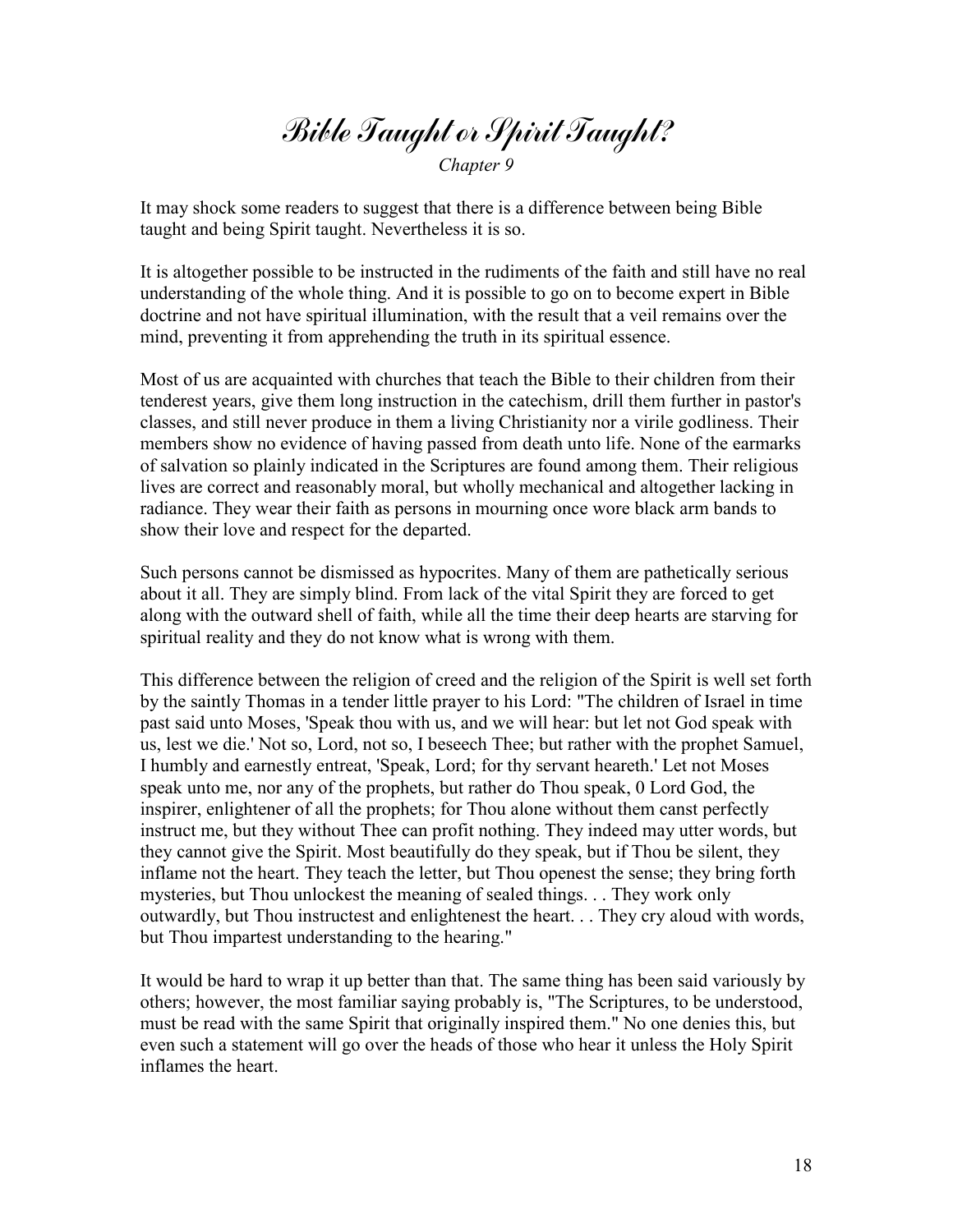The charge often made against us by Liberals, that we are "bibliolaters," is probably not true in the same sense as meant by our detractors; but candor and self-analysis will force us to admit that there is often too much truth in their charge. Among religious persons of unquestioned orthodoxy there is sometimes found a dull dependence upon the letter of the text without the faintest understanding of its spirit. That truth is in its essence spiritual must constantly be kept before our minds if we would know the truth indeed. Jesus Christ is Himself the Truth, and He cannot be confined to mere words even though, as we ardently believe, He has Himself inspired the words. That which is spiritual cannot be shut in by ink or fenced in by type and paper. The best a book can do is to give us the letter of truth. If we ever receive more than this, it must be by the Holy Spirit who gives it.

The great need of the hour among persons spiritually hungry is twofold: First, to know the Scriptures, apart from which no saving truth will be vouchsafed by our Lord; the second, to be enlightened by the Spirit, apart from whom the Scriptures will not be understood.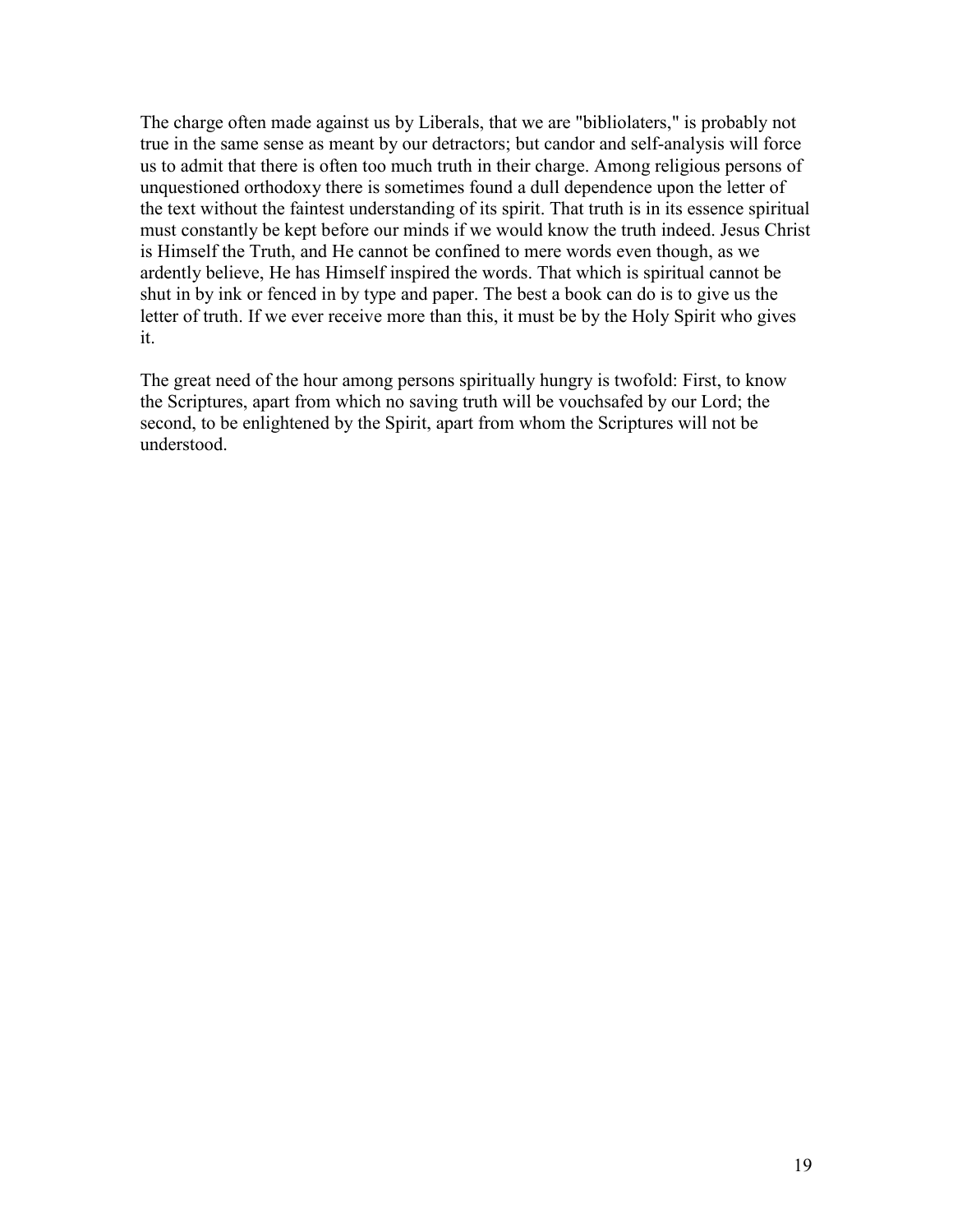The Terror of the Lord

*Chapter 10* 

A truth fully taught in the Scriptures and verified in personal experience by countless numbers of holy men and women through the centuries might be condensed thus into a religious axiom: *No one can know the true grace of God who has not first known the fear of God.*

The first announcement of God's redemptive intention toward mankind was made to a man and a woman hiding in mortal fear from the presence of the Lord. The Law of Cod was given to a man trembling in tenor amid fire and smoke, and quaking at the voice of thunder and the sound of the divine trumpet When Zacharias' tongue was loosened by the mysterious operation of God "fear came on all that dwelt round about." Even the famous annunciation, "On earth peace, good will toward men," was given to shepherds who were "sore afraid" by reason of the sudden overwhelming presence of the heavenly host. We have but to read the Scriptures with our eyes open and we can see this truth running like a strong cable from Genesis to Revelation. The presence of the divine always brought fear to the heads of sinful men. Always there was about any manifestation of God something that dismayed the onlookers, that daunted and overawed them, that struck them with a terror more than natural. This terror had no relation to mere fear of bodily harm. It was a dread consternation experienced far in toward the center and core of the nature, much farther in than that fear experienced as a normal result of the instinct for physical self-preservation.

I do not believe that any lasting good can come from religious activities that do not root in this quality of creature-fear. The animal in us is very strong and altogether selfconfident. Until it has been defeated God will not show Himself to the eyes of our faith. Until we have been gripped by that nameless terror which results when an unholy creature is suddenly confronted by that One who is the holiest of all, we are not likely to be much affected by the doctrine of love and grace as it is declared by the New Testament evangel. The love of God affects a carnal heart not at all; or if at all, then adversely, for the knowledge that God loves us may simply confirm us in our selfrighteousness.

The effort of liberal and borderline modernists to woo men to God by presenting the soft side of religion is an unqualified evil because it ignores the very reason for our alienation from God in the first place. Until a man has gotten into trouble with his heart he is not likely to get out of trouble with God. Cain and Abel are two solemn examples of this truth. Cain bought a present to One whom he assumed to be pleased with him. Abel brought a sacrifice to One who he knew could not accept him as he was. His trembling heart told him to find a place to hide. Cain's heart did not tremble. Cain was well satisfied with himself, so he sought no hiding place. The fear of God would have served Cain well in that critical moment, for it would have changed the whole character of his offering and altered the entire course of his life for the better.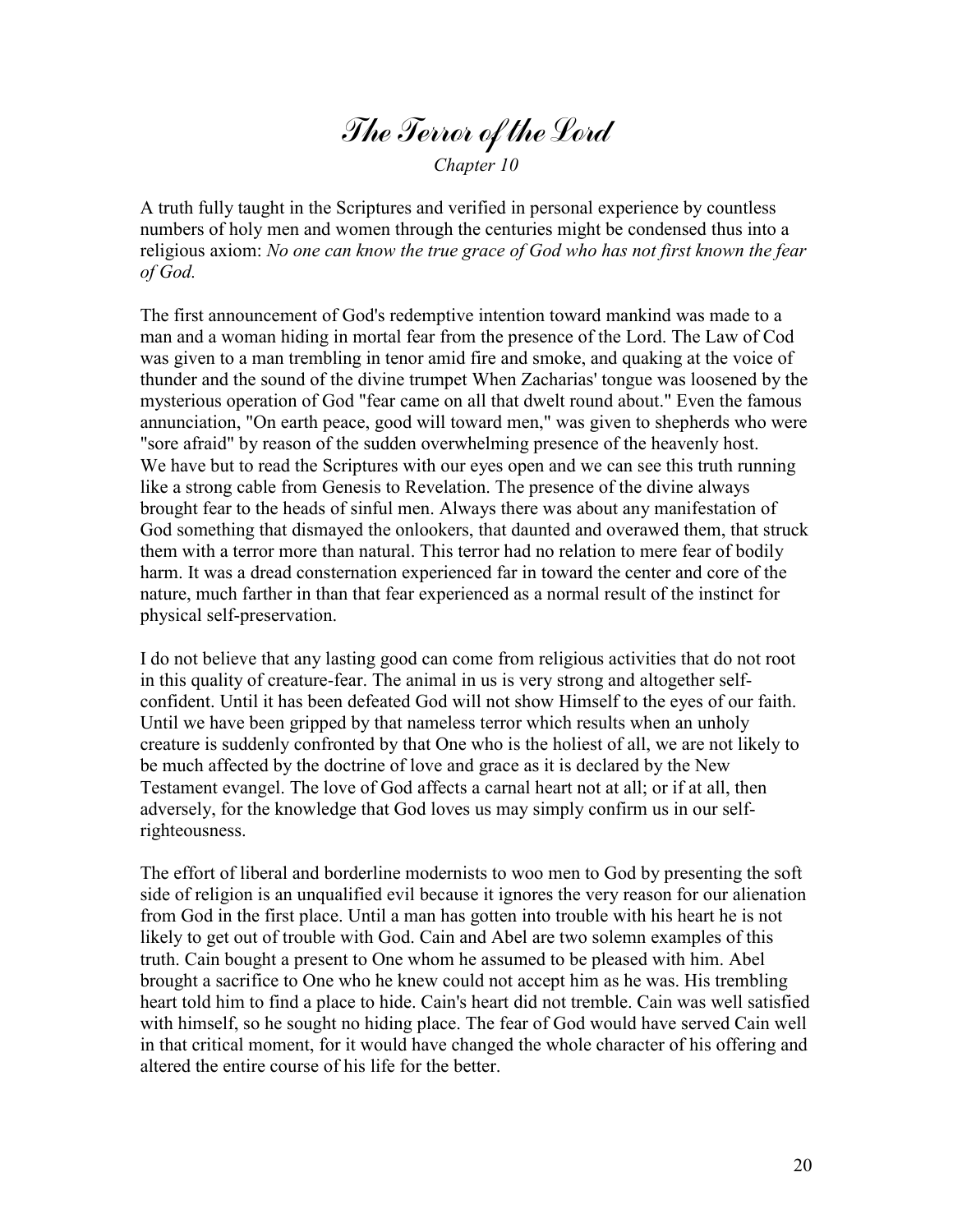As indispensable as is the terror of the Lord, we must always keep in mind that it cannot be induced by threats made in the name of the Lord. Hell and judgment are realities, and they must be preached in their Biblical context as fully as the Bible teaches them, no more and no less; but they cannot induce that mysterious thing we call the fear of the Lord. Such fear is a supernatural thing, having no relation to threats of punishment It has about it a mysterious quality, often without much intellectual content; it is a feeling rather than an idea; it is the deep reaction of a fallen creature in the presence of the holy Being the stunned heart knows is God. The Holy Spirit alone can induce this emotion in the human breast. All effort on our part to super induce it is wasted, or worse.

Because the fear of God is a supernatural thing it can never be raised by repeated warnings about war or Communism or depressions. The current trick of frightening people into accepting Christ by threatening them with atom bombs and guided missiles is not scriptural, neither is it effective. By shooting off firecrackers in the face of a flock of goats you could conceivably succeed in herding them into a sheep-fold; but all the natural fear in the world cannot make a sheep out of a goat. And neither can fear of a Russian invasion turn impenitent men into lovers of God and righteousness. It just does not work that way.

Whence then does the true fear of God arise? From the knowledge of our own sinfulness and a sense of the presence of God. Isaiah had an acute experience both of his personal uncleanness and of the awesome presence of Jehovah: the two were more than he could stand. On his face he cried out a confession of his own sinfulness, made all the more intolerable because his eyes had seen the King, even the Lord of Hosts.

A congregation will feel this mysterious terror of God when the minister and the leaders of the church are filled with the Spirit. When Moses came down from the mount with his face shining the children of Israel were afraid with a fear born out of that supernatural sight. Moses did not need to threaten them. He had only to appear before them with that light on his face.

The promise of pardon and cleansing is always associated in the Scriptures with the command to repent. 'The widely-used text in Isaiah, *"Though your sins be as scarlet, they shall be as white as Snow; though they be red like crimson, they shall be as wool,"* is organically united to the verses that precede it: *"Wash you, make you clean; put away the evil of your doings from before mine eyes; cease to do evil; learn to do well; seek judgment, relieve the oppressed, judge the fatherless, plead for the widow."* What does this teach but radical reformation of life before there can be any expectation of pardon? To divorce the words from each other is to do violence to the Scriptures and to convict ourselves of deceitfully handling the truth.

I think there is little doubt that the teaching of salvation without repentance has lowered the moral standards of the Church and produced a multitude of deceived religious professors who erroneously believe themselves to be saved when in fact they are still in the gall of bitterness and the bond of iniquity. And to see such persons actually seeking the deeper life is a grim and disillusioning sight. Yet our altars are sometimes filled with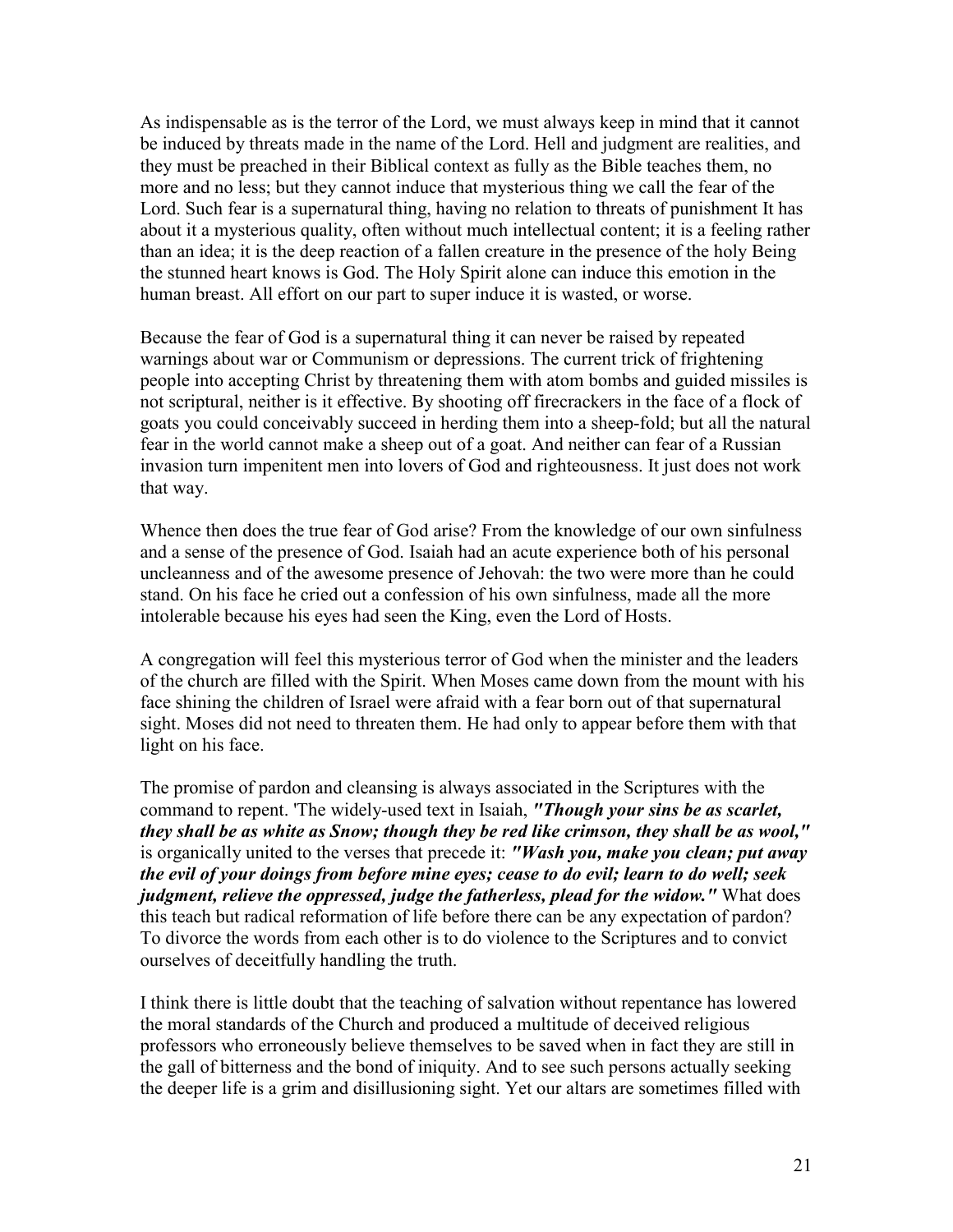seekers who are crying with Simon, "Give me this power," when the moral groundwork has simply not been laid for it. The whole thing must be acknowledged as a clear victory for the devil, a victory he could never have enjoyed if unwise teachers had not made it possible by preaching the evil doctrine of regeneration apart from reformation.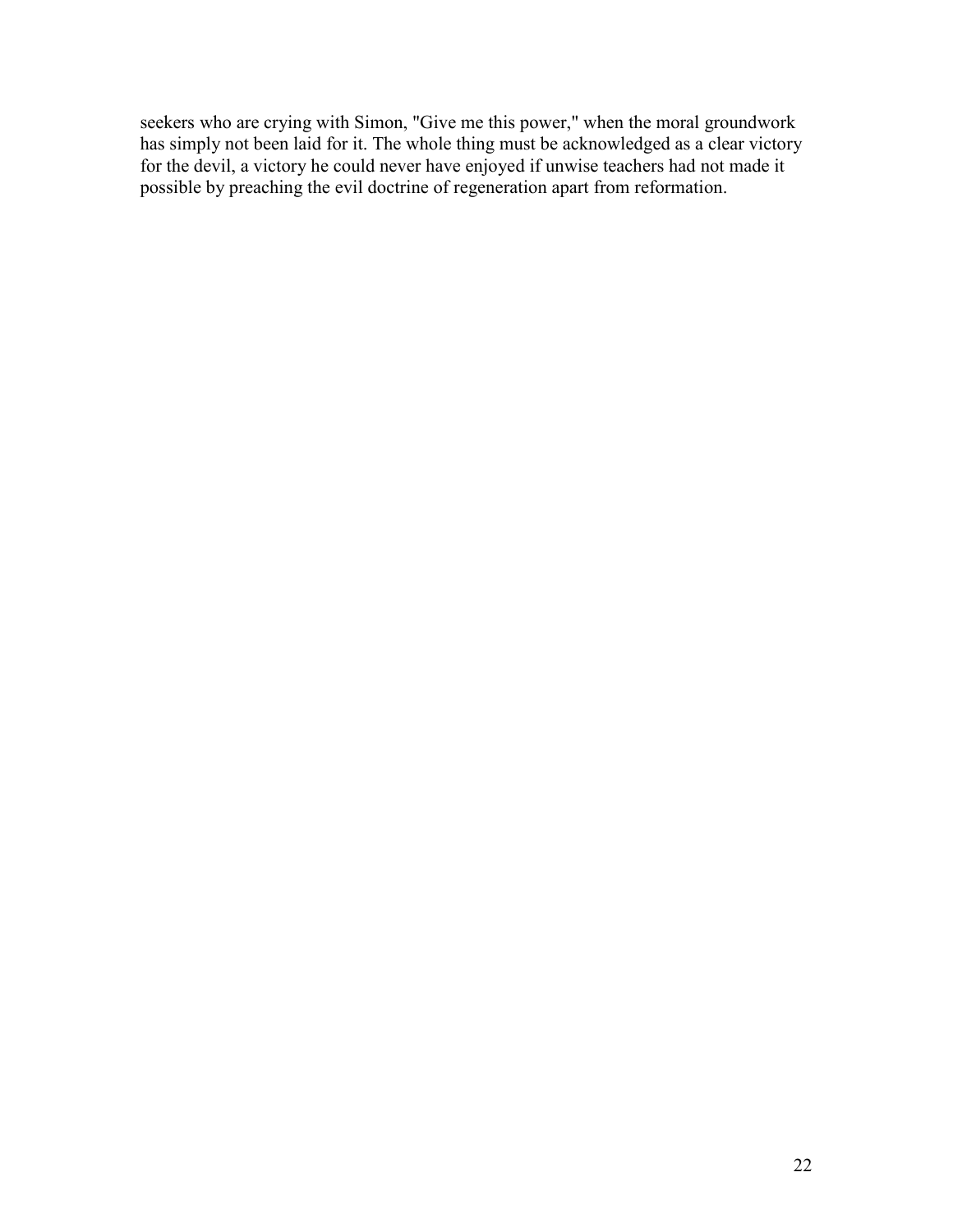No Regeneration Without Reformation

*Chapter 11* 

In the Bible the offer of pardon on the part of God is conditioned upon intention to reform on the part of man. There can be no spiritual regeneration till there has been a moral reformation. That this statement requires defense only proves how far from the truth we have strayed.

In our current popular theology pardon depends upon faith alone, The very word reform has been banished from among the sons of the Reformation!

We often hear the declaration, "I do not preach reformation; I preach regeneration." Now we recognize this as being the expression of a commendable revolt against the insipid and unscriptural doctrine of salvation by human effort. But the declaration as it stands contains real error, for it opposes reformation to regeneration. Actually the two are never opposed to each other in sound Bible theology. The not-reformation-but-regeneration doctrine incorrectly presents us with an either-or; either you take reformation or you take regeneration. This is inaccurate. The fact is that on this subject we are presented not with an either-or, but with a both-and. The converted man is both reformed and regenerated. And unless the sinner is willing to reform his way of living he will never know the inward experience of regeneration. This is the vital truth which has gotten lost under the leaves in popular evangelical theology.

The idea that God will pardon a rebel who has not given up his rebellion is contrary both to the Scriptures and to common sense. How horrible to contemplate a church full of persons who have been pardoned but who still love sin and hate the ways of righteousness. And how much more horrible to think of heaven as filled with sinners who had not repented nor changed their way of living.

A familiar story will illustrate this. The governor of one of our states was visiting the state prison incognito. He fell into conversation with a personable young convict and felt a secret wish to pardon him. "What would you do," he asked casually, 'if you were lucky enough to obtain a pardon?" The convict, not knowing to whom he was speaking, snarled his reply:

"If I ever get out of this place, the first thing I'll do is to cut the throat of the judge who sent me here." The governor broke off the conversation and withdrew from the cell. The convict stayed on in prison. To pardon a man who had not reformed would be to let loose another killer upon society. That kind of pardon would not only be foolish, it would be downright immoral.

The promise of pardon and cleansing is always associated in the Scriptures with the command to repent. 'The widely-used text in Isaiah, *"Though your sins be as scarlet, they shall be as white as Snow; though they be red like crimson, they shall be as wool,"* is organically united to the verses that precede it: *"Wash you, make you clean; put away*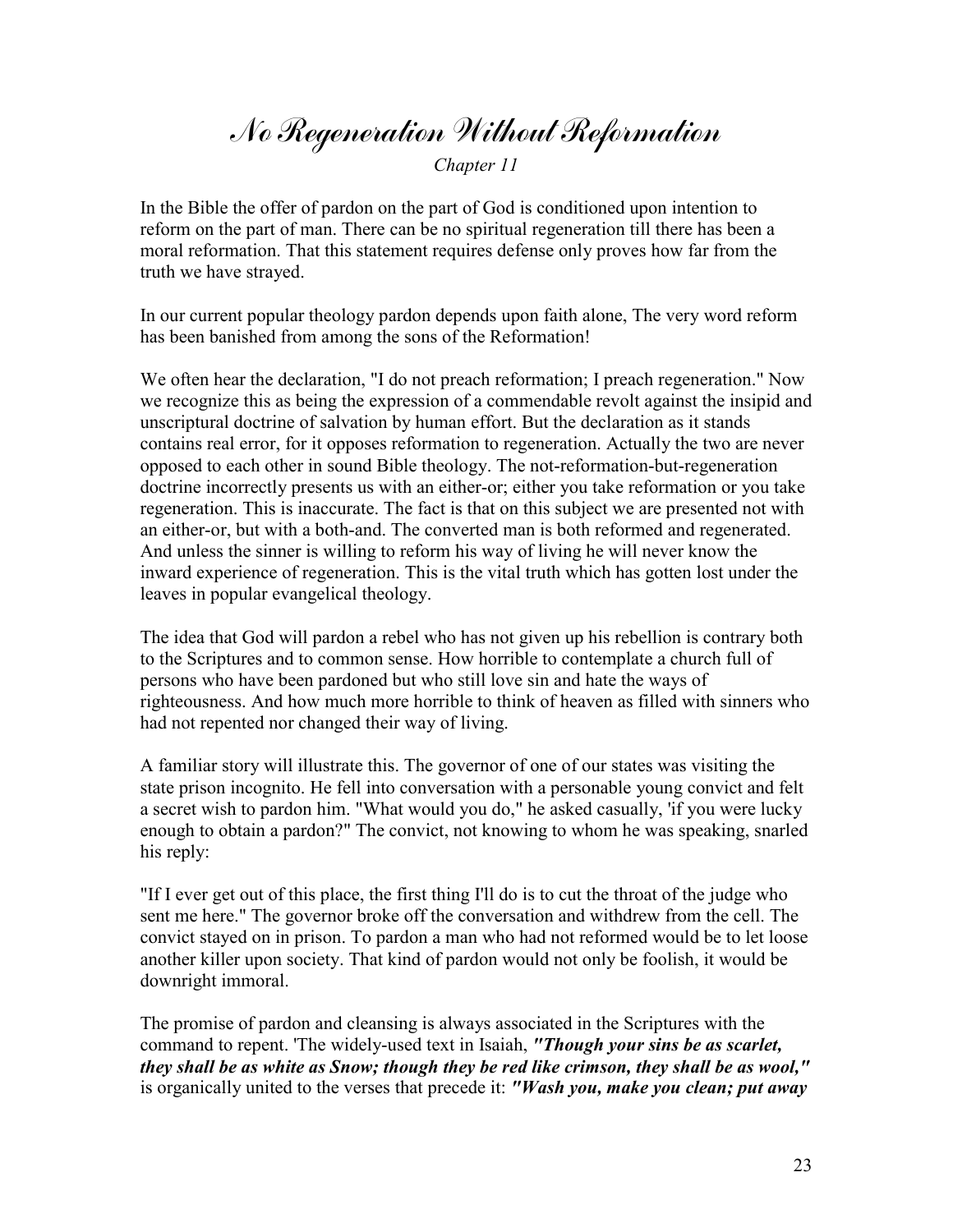*the evil of your doings from before mine eyes; cease to do evil; learn to do well; seek judgment, relieve the oppressed, judge the fatherless, plead for the widow."* What does this teach but radical reformation of life before there can be any expectation of pardon? To divorce the words from each other is to do violence to the Scriptures and to convict ourselves of deceitfully handling the truth.

I think there is little doubt that the teaching of salvation without repentance has lowered the moral standards of the Church and produced a multitude of deceived religious professors who erroneously believe themselves to be saved when in fact they are still in the gall of bitterness and the bond of iniquity. And to see such persons actually seeking the deeper life is a grim and disillusioning sight. Yet our altars are sometimes filled with seekers who are crying with Simon, "Give me this power," when the moral groundwork has simply not been laid for it. The whole thing must be acknowledged as a clear victory for the devil, a victory he could never have enjoyed if unwise teachers had not made it possible by preaching the evil doctrine of regeneration apart from reformation.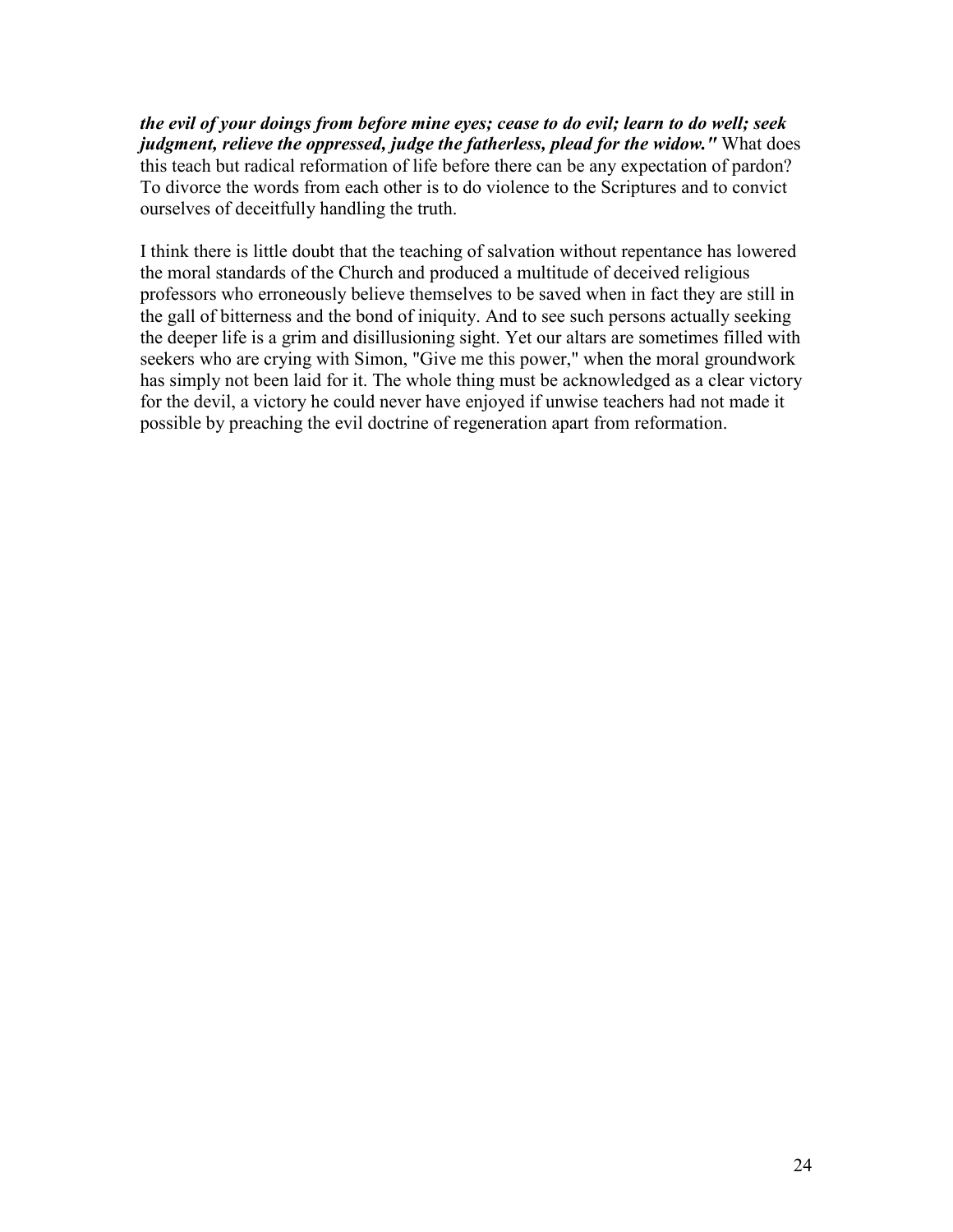# Faith Is a Perturbing Thing

*Chapter 12* 

*"Faith,"* said the early Lutherans, *"is a perturbing thing."*

To Martin Luther goes the credit under God for having rediscovered the Biblical doctrine of justification by faith. Luther's emphasis upon faith as the only way into peace of heart and deliverance from sin gave a new impulse of life to the decadent Church and brought about the Reformation. That much is history. It is not a matter of opinion but of simple fact. Anyone can check it.

But something has happened to the doctrine of justification by faith as Luther taught it. What has happened is not so easily discovered. It is not a matter of simple fact, a plain yes or no, an obvious black or white. It is more elusive than that and very much more difficult to come at; but what has happened is so serious and so vital that it has changed or is in the process of changing the whole evangelical outlook. If it continues it may well turn Christianity inside out and put for the faith of our fathers something else entirely. And the whole spiritual revolution will be so gradual and so innocent appearing that it will hardly be noticed. Anyone who fights it will be accused of jousting against windmills like Don Quixote.

The faith of Paul and Luther was a revolutionizing thing. It upset the whole life of the individual and made him into another person altogether. It laid hold on the life and brought it under obedience to Christ. It took up its cross and followed along after Jesus with no intention of going back. It said goodbye to its old friends as certainly as Elijah when he stepped into the fiery chariot and went away in the whirlwind. It had a finality about it. It snapped shut on a man's heart like a trap; it captured the man and made him from that moment forward a happy love-servant of his lord. It turned earth into a desert and drew heaven within sight of the believing soul. It realigned all life's actions and brought them into accord with the will of God. It set its possessor on a pinnacle of truth from which spiritual vantage point he viewed everything that came into his field of experience. It made him little and God big and Christ unspeakably dear. All this and more happened to a man when he received the faith that justifies.

Came the revolution, quietly, certainly, and put another construction upon the word "faith." little by little the whole meaning of the word shifted from what it had been to what it is now. And so insidious was the change that hardly a voice has been raised to warn against it. But the tragic consequences are all around us.

Faith now means no more than passive moral acquiescence in the Word of Cod and the cross of Jesus. To exercise it we have only to rest on one knee and nod our heads in agreement with the instructions of a personal worker intent upon saving our soul. The general effect is much the same as that which men feel after a visit to a good and wise doctor. They come back from such a visit feeling extra good, withal smiling just a little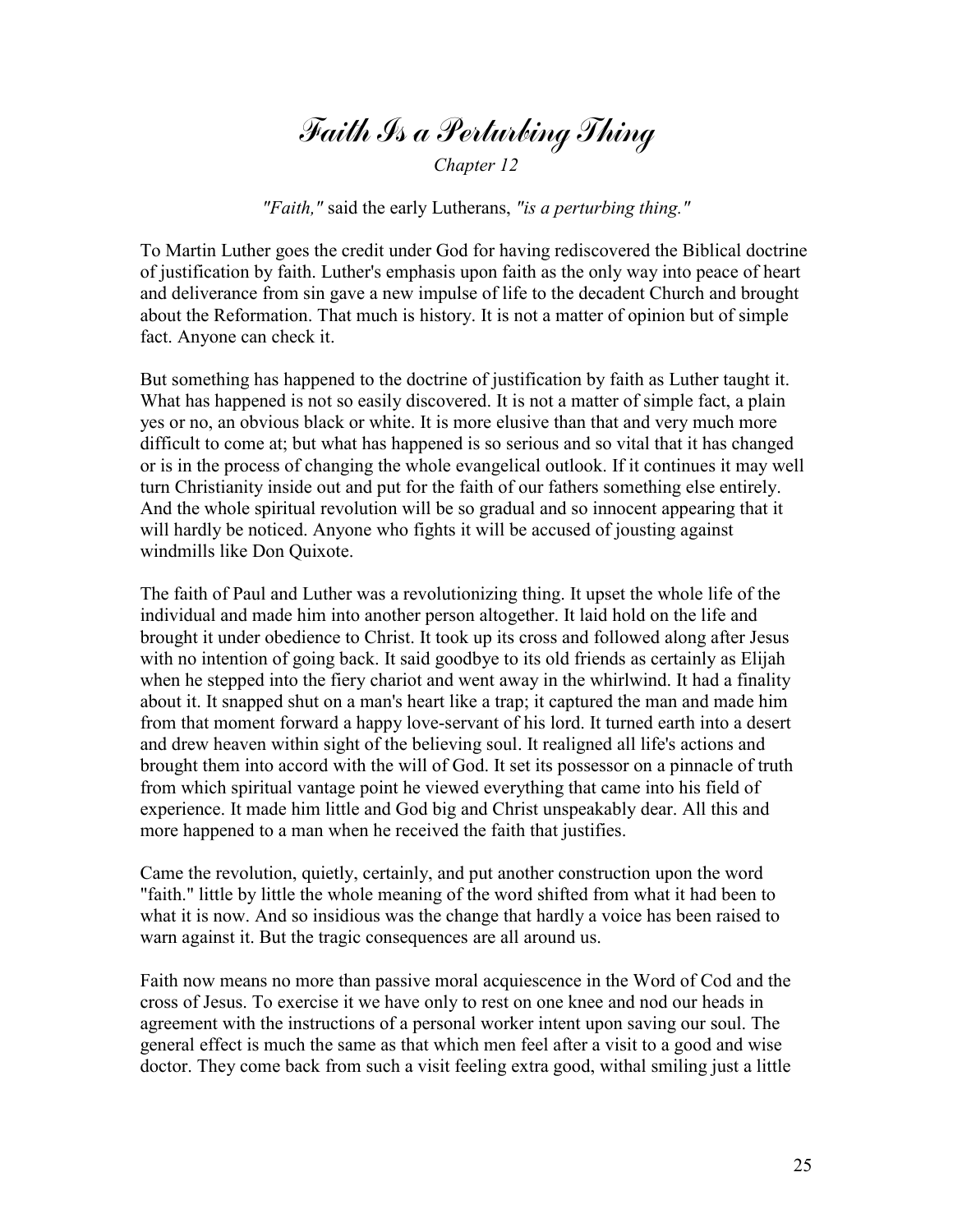sheepishly to think how many fears they had entertained about their health when actually there was nothing wrong with them. They just needed a rest.

Such a faith as this does not perturb people. It comforts them. It does not put their hip out of joint so that they halt upon their thigh; rather it teaches them deep breathing exercises and improves their posture. The face of their ego is washed and their self-confidence is rescued from discouragement. All this they gain, but they do not get a new name as Jacob did, nor do they limp into the eternal sunlight. "As he passed over Penuel the sun rose upon him." That was Jacob - rather, that was Israel, for the sun did not shine much upon Jacob. It was ashamed to. But it loved to rest upon the head of the man whom God had transformed.

This generation of Christians must hear again the doctrine of the perturbing quality of faith. People must be told that the Christian religion is not something they can trifle with. The faith of Christ will command or it will have nothing to do with a man. It will not yield to experimentation. Its power cannot reach any man who is secretly keeping an escape route open in case things get too tough for him. The only man who can be sure he has true Bible faith is the one who has put himself in a position where he cannot go back. His faith has resulted in an everlasting and irrevocable committal, and however strongly he may be tempted he always replies, "Lord, to whom shall we go? thou hast the words of eternal life."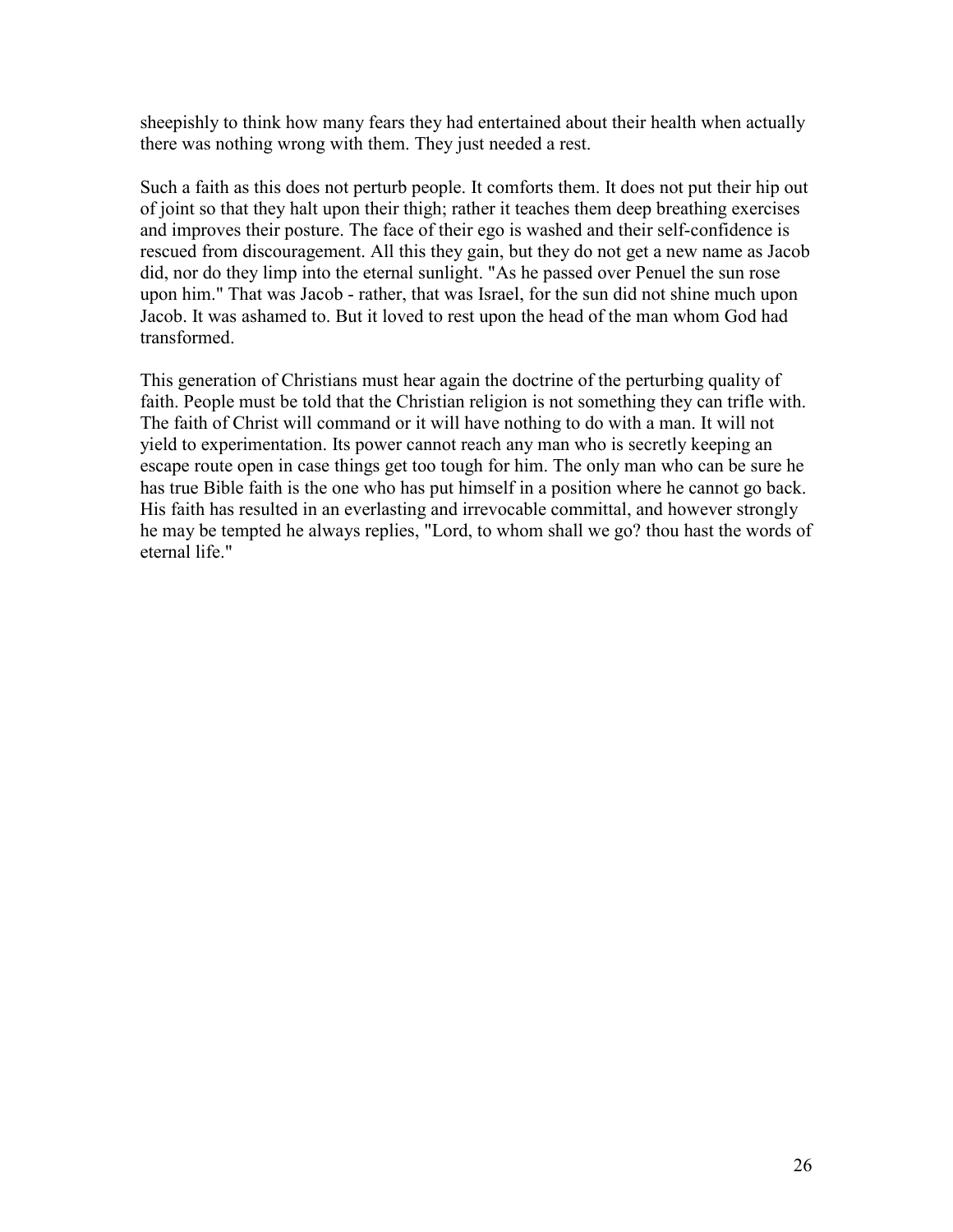#### True Faith Brings Committal *Chapter 13*

To many Christians Christ is little more than an idea, or at best an ideal; He is not a fact. Millions of professed believers talk as if He were real and act as if He were not. And always our actual position is to be discovered by the way we act, not by the way we talk. We can prove our faith by our committal to it, and in no other way. Any belief that does not command the one who holds it is not a real belief; it is a pseudo belief only. And it might shock some of us profoundly if we were brought suddenly face to face with our beliefs and forced to test them in the fires of practical living.

Many of us Christians have become extremely skillful in arranging our lives so as to admit the truth of Christianity without being embarrassed by its implications. We arrange things so that we can get on well enough without divine aid, while at the same time ostensibly seeking it. We boast in the Lord but watch carefully that we never get caught depending on Him. *"The heart is deceitful above all things, and desperately wicked: who can know it?"*

Pseudo faith always arranges a way out to serve in case God fails it. Real faith knows only one way and gladly allows itself to be stripped of any second way or makeshift substitutes. For true faith, it is either God or total collapse. And not since Adam first stood up on the earth has God failed a single man or woman who trusted Him.

The man of pseudo faith will fight for his verbal creed but refuse flatly to allow himself to get into a predicament where his future must depend upon that creed being true. He always provides himself with secondary ways of escape so he will have a way out if the roof caves in.

What we need very badly these days is a company of Christians who are prepared to trust God as completely now as they know they must do at the last day. For each of us the time is surely coming when we shall have nothing but God, Health and wealth and friends and hiding places will all be swept away and we shall have only God. To the man of pseudo faith that is a terrifying thought, but to real faith it is one of the most comforting thoughts the heart can entertain.

It would be a tragedy indeed to come to the place where we have no other but God and find that we had not really been trusting God during the days of our earthly sojourn. It would be better to invite God now to remove every false trust, to disengage our hearts from all secret hiding places and to bring us out into the open where we can discover for ourselves whether or not we actually trust Him.

> That is a harsh cure for our troubles, but it is a sure one. Gentler cures may be too weak to do the work. And time is running out on us.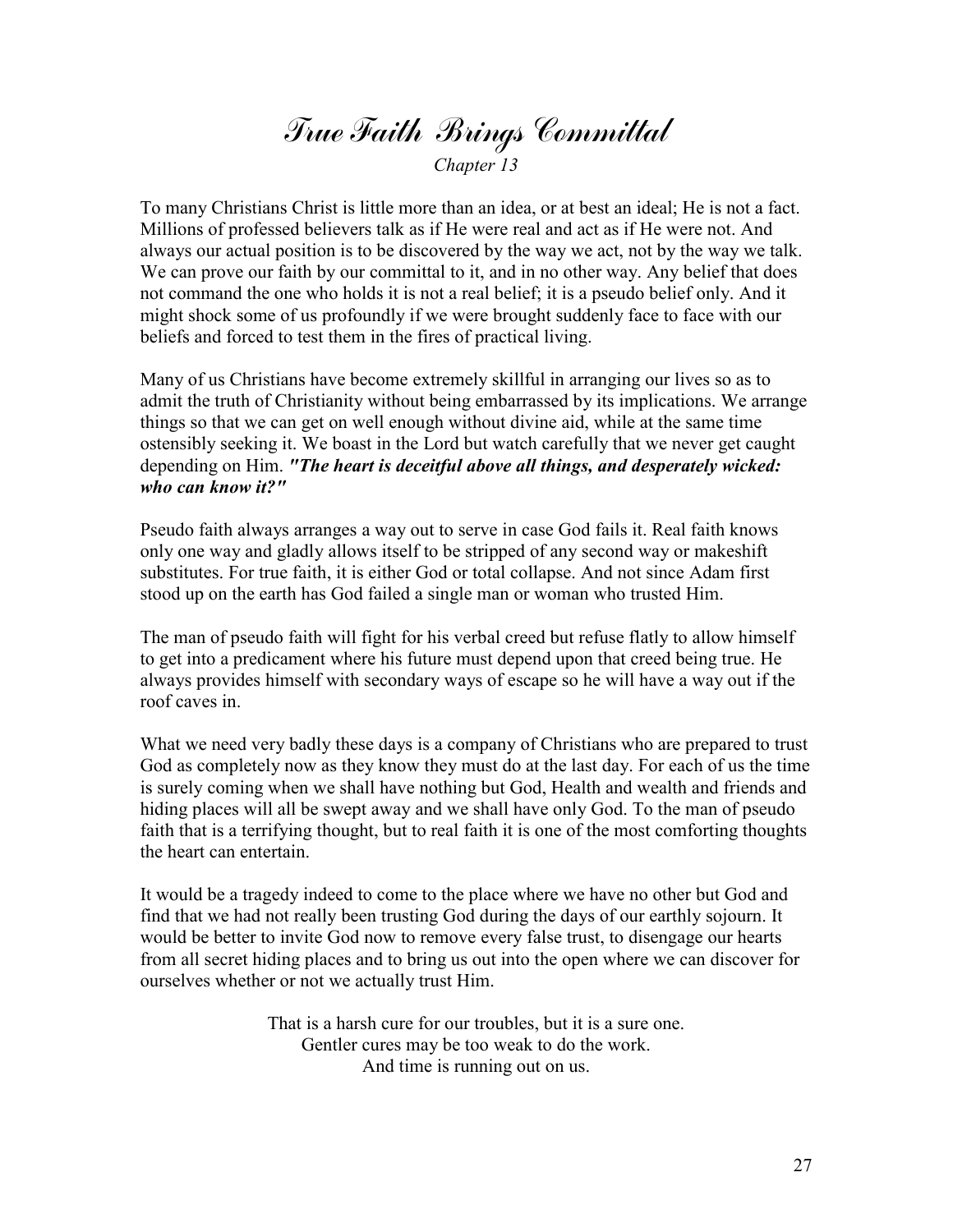# The Great Disparity

*Chapter 14* 

There is an evil which I have seen under the sun and which in its effect upon the Christian religion may be more destructive than Communism, Romanism and Liberalism combined. It is the glaring disparity between theology and practice among professing Christians.

So wide is the gulf that separates theory from practice in the church that an inquiring stranger who chances upon both would scarcely dream that there was any relation between them. An intelligent observer of our human scene who heard the Sunday morning sermon and later watched the Sunday afternoon conduct of those who had heard it would conclude that he had been examining two distinct and contrary religions.

A church conference, for instance, may listen to and applaud the most spiritual message, and twenty minutes later adopt the most carnal procedure, altogether as if they had not heard the impassioned moral appeal a few moments before. Christians habitually weep and pray over beautiful truth, only to draw back from that same truth when it comes to the difficult job of putting it in practice. The average church simply does not dare to check its practices against Biblical precepts. It tolerates things that are diametrically opposed to the will of God, and if the matter is pointed out to its leaders they will defend its unscriptural practices with a smooth casuistry equal to the verbal dodging of the Roman moralists.

This can be explained only by assuming a lack of integration in the religious personality. There seems to be no vital connection between the emotional and volitional departments of the life. The mind can approve and the emotions enjoy while the will drags its feet and refuses to go along. And since Christ makes His appeal directly to the will, are we not justified in wondering whether or not these divided souls have ever made a true committal to the Lord? Or whether they have been inwardly renewed?

It appears that too many Christians want to enjoy the thrill of feeling right but are not willing to endure the inconvenience of being right. So the divorce between theory and practice becomes permanent in fact, though in word the union is declared to be eternal. Truth sits forsaken and grieves till her professed followers come home for a brief visit, but she sees them depart again when the bills become due. They protest great and undying love for her but they will not let their love cost them anything.

Could this be the condition our Lord had in mind when He said, *"Thou hast a name that thou livest, and art dead?"* (Rev.3:1) What can the effect be upon the spectators who live day after day among professed Christians who habitually ignore the commandments of Christ and live after their own private notions of Christianity?

Will they not conclude that the whole thing is false?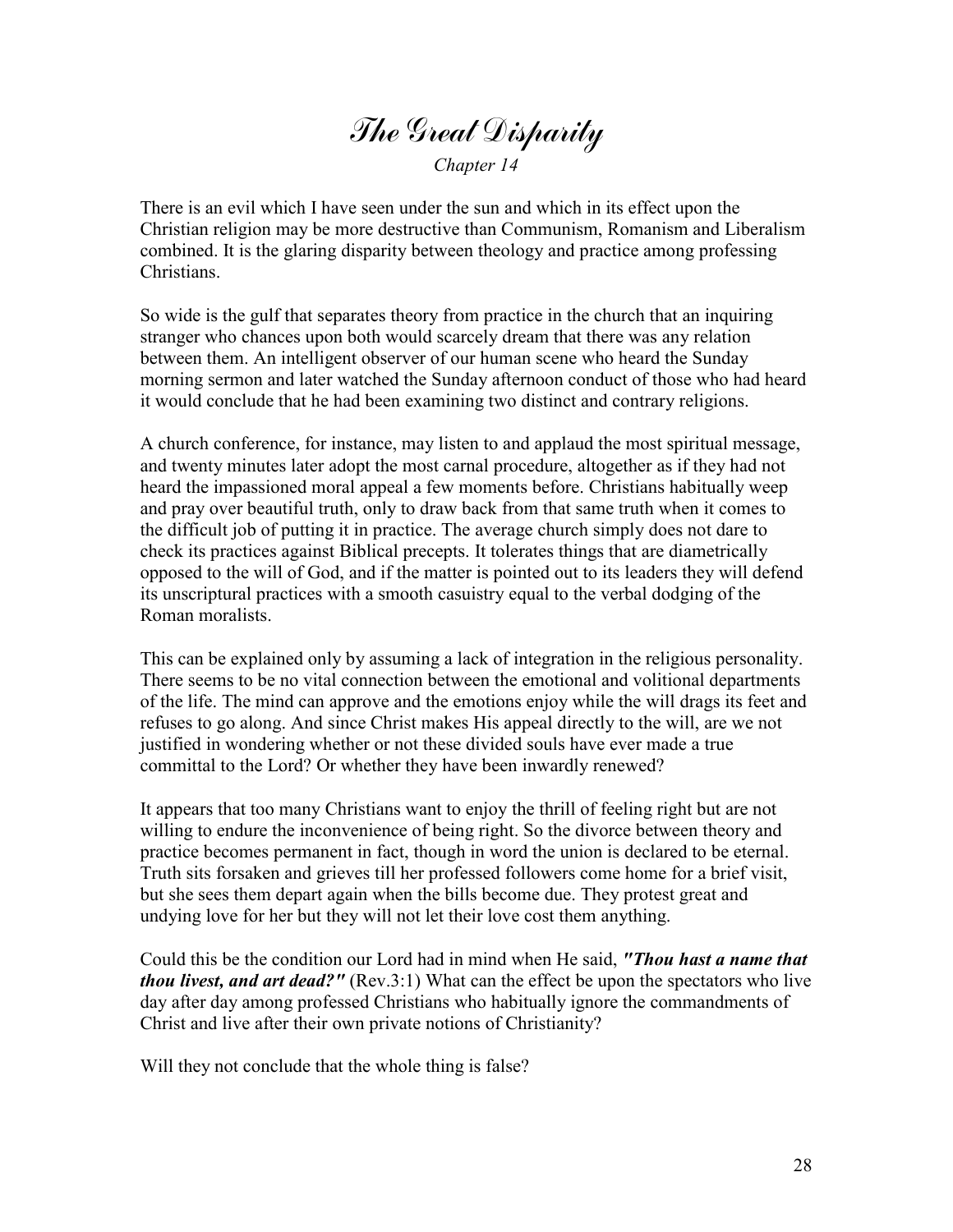Will they not be forced to believe that the faith of Christ is an unreal and visionary thing which they are fully justified in rejecting?

Certainly the non-Christian is not too much to be blamed if he turns disgustedly away from The invitation of the Gospel after he has been exposed for a while to the inconsistencies of those of his acquaintance who profess to follow Christ. The deadening effect of religious make-believe on the human mind is beyond all describing.

In that great and terrible day when the deeds of men are searched into by the penetrating eyes of the Judge of all the earth what will we answer when we are charged with inconsistency and moral fraud? And at whose door will lie the blame for the millions of lost men who while they lived on earth were sickened and revolted by the religious travesty they knew as Christianity?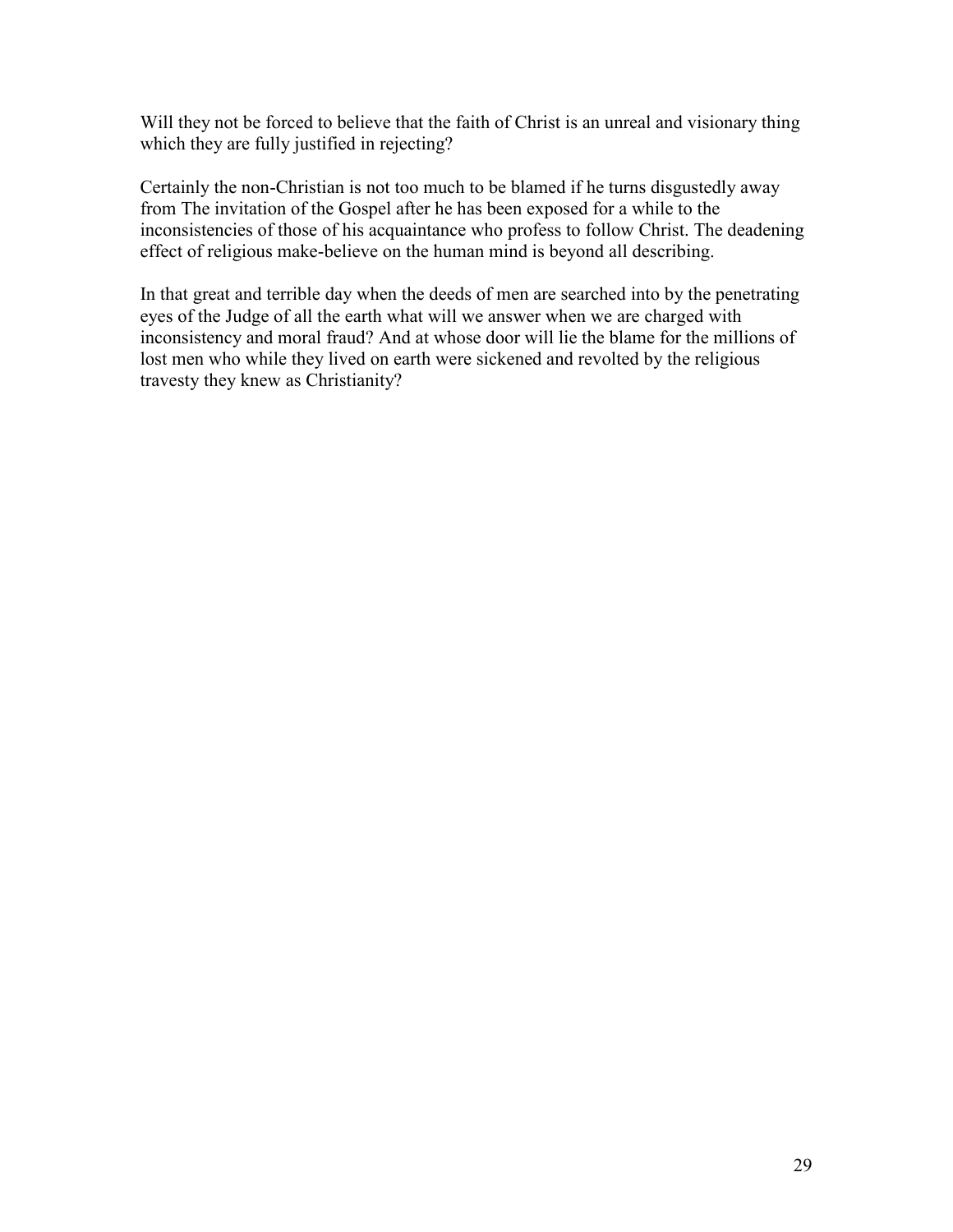#### Our Enemy Contentment *Chapter 15*

One of the big milk companies makes capital of the fact that their cows are all satisfied with their lot in life. Their clever ads have made the term "contented cows" familiar to everyone. But what is a virtue in a cow may be a vice in a man. And contentment, when it touches spiritual things, is surely a vice.

Paul professed that he had learned to be content with such earthly goods as fell to his lot. That is something else from being content with his spiritual attainments. With these he specifically declared that he was not satisfied: *"Brethren, I count not myself to have apprehended: but this one thing I do, forgetting those things which are behind, and reaching forth into those things which are before, I press toward the mark for the prize of the high calling of God in Christ Jesus."* Contentment with earthly goods is the mark of a saint; contentment with our spiritual state is a mark of inward blindness.

One of the greatest foes of the Christian is religious complacency. The man who believes he has arrived will not go any farther; from his standpoint it would be foolish to do so. The snare is to believe we have arrived when we have not. The present neat habit of quoting a text to prove we have arrived may be a dangerous one if in truth we have no actual inward experience of the text. Truth that is not experienced is no better than error, and may be fully as dangerous. The scribes who sat in Moses' seat were not the victims of error; they were the victims of their failure to experience the truth they taught.

Religious complacency is encountered almost everywhere among Christians these days, and its presence is a sign and a prophecy. For every Christian will become at last what his desires have made hint. We are all the sum total of our hungers. The great saints have all had thirsting hearts. Their cry has been, *"My soul thirsteth for God, for the living God: when shall I come and appear before God?"* Their longing after God all but consumed them; it propelled them onward and upward to heights toward which less ardent Christians look with languid eye and entertain no hope of reaching.

Orthodox Christianity has fallen to its present low estate from lack of spiritual desire. Among the many who profess the Christian faith scarcely one in a thousand reveals any passionate thirst for God. The practice of many of our spiritual advisers is to use the Scriptures to discourage such little longings as may be discovered here and there among us. We fear extremes and shy away from too much ardor in religion as if it were possible to have too much love or too much faith or too much holiness.

Occasionally one's heart is cheered by the discovery of some insatiable saint who is willing to sacrifice everything for the sheer joy of experiencing God in increasing intimacy. To such we offer this word of exhortation: **Pray on, fight on, sing on.** Do not underrate anything God may have done for you heretofore. Thank God for everything up to this point, but do not stop here. Press on into the deep things of Cod. Insist upon tasting the profounder mysteries of redemption. Keep your feet on the ground, but let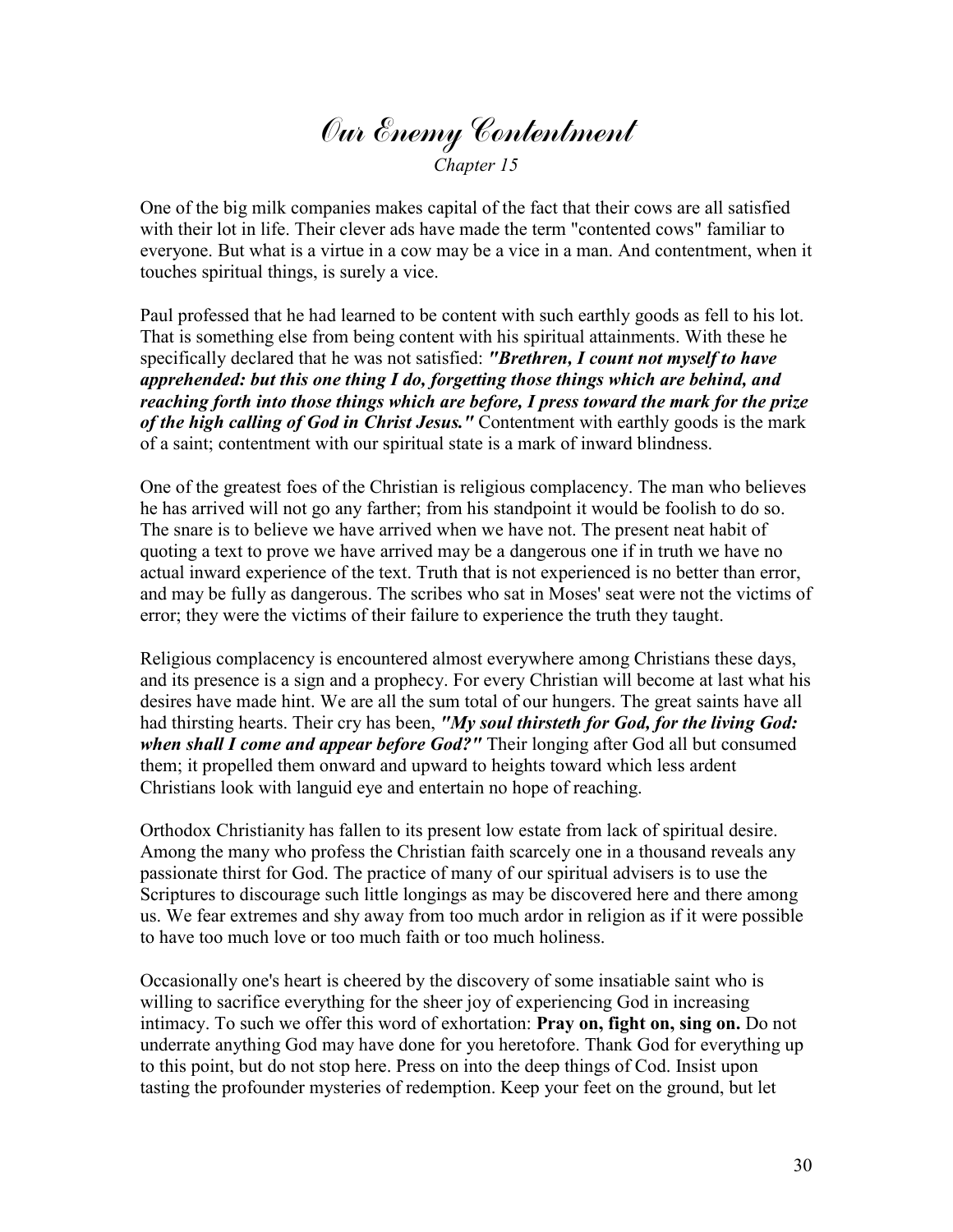your heart soar as high as it will. Refuse to be average or to surrender to the chill of your spiritual environment. If you thus *"follow after,"* heaven will surely be opened to you and you will, with Ezekiel, see visions of God.

Unless you do these things you will reach at last (and unknown to You) the bone yard of orthodoxy and be doomed to live out your days in a spiritual state which can be best described as *"the dead level and quintessence of every mediocrity."*

> From such a state God save us all. Amen.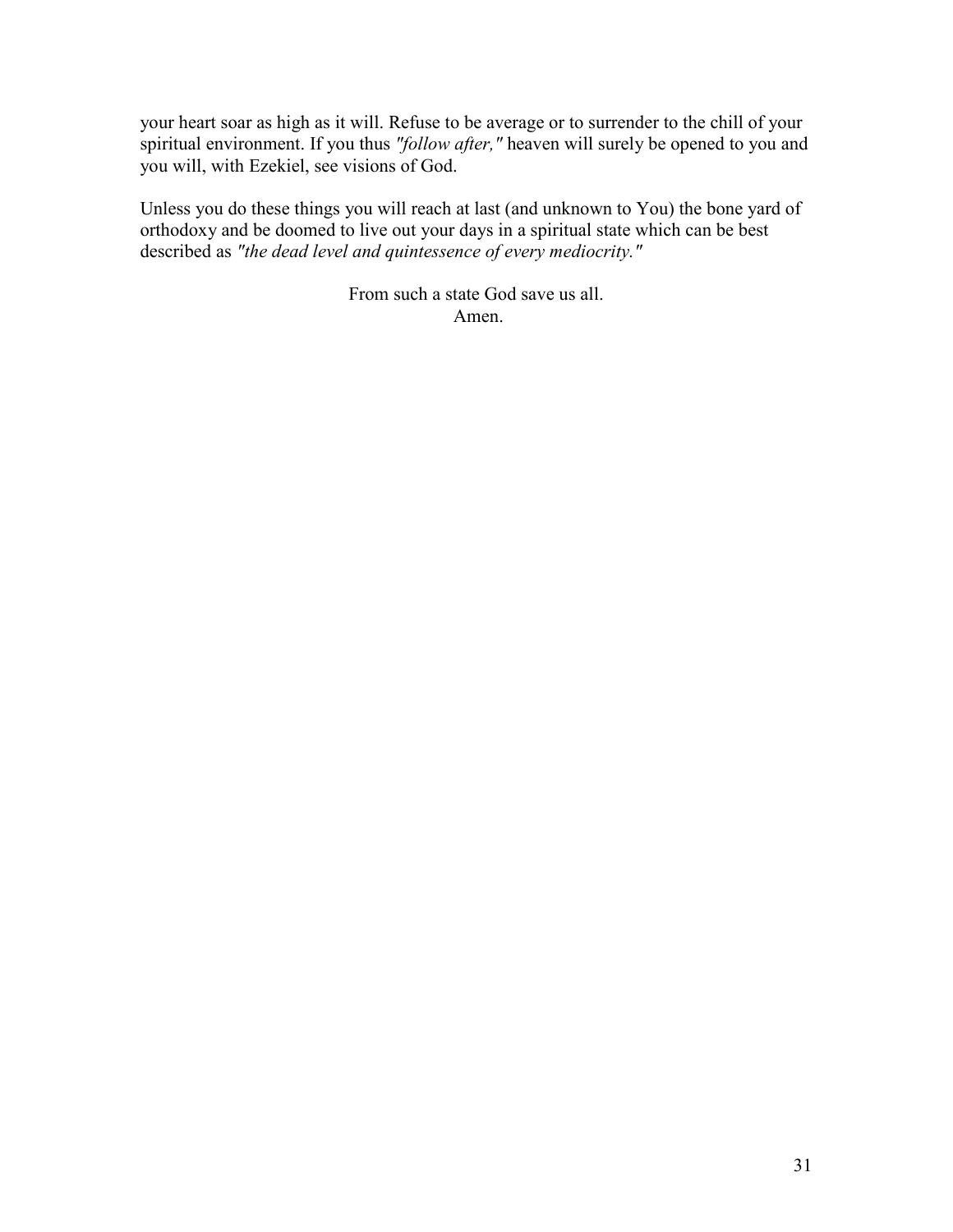## Christ Is the Pattern

*Chapter 16* 

Religion correctly assumes the fluidity of human nature. It assumes that the human character is in flux and can be directed into pre-chosen channels leading to desired ends. Could human nature be shown to be static, religion would instantly lose most of its meaning. For the one thing that religious persons want most is to be changed, to be made over from what they are into something they desire to be.

The Christian faith takes for granted that men should be and can be changed, and the change it sets before them is so radical as to amount to a moral transformation. The message of Christ lays hold upon a man with the intention to alter him, to mold him again after another image and make of him something altogether different from what he had been before.

*"Be ye transformed by the renewing of your mind"* is the injunction laid upon believing men by the apostle.

Now, granted that men may be changed and that the power of God in the Gospel can change them, the important question naturally is, Into what image are they to be changed? Who or what is to be the model for them?

To this question there have been many answers given. The quasi-Christian religious philosophy so popular today answers that there is a 'norm' somewhere in human nature from which we have departed to a greater or lesser degree and to which we must be restored. So religion is brought in to aid in the restoration. It operates by "adjusting" the inquiring soul, first to himself and then to society. Everything depends upon this work of adjustment. Human nature, so runs the theory, is basically right and good, but it has been put out of focus by the world stresses in which it is compelled to live. It has been warped by environment, by bad teaching and by various harmful influences, beginning at the time of its birth or before.

The whole burden of this type of religious thinking is to restore the man to an image of himself. All he needs is to be made into his own likeness again, to become "a real person," free from the warping influences of prejudice. fear and superstition. He was all right to begin with, as were his ancestors before him, and his highest present goal is to be restored, like a damaged painting, so that the hand of the master may again be discovered under the soil and grime of life.

All this sounds just cozy, but the trouble is that the underlying idea is completely false, and all the religious hopes and dreams arising from it are and must be without foundation. The message of the New Testament is bluntly opposite to this. People are not all right except for minor maladjustments. They are lost, inwardly lost, morally and spiritually lost. That has been the persistent Christian testimony from the first, and human history has shown how correct it is. There is nothing in us that can serve as a model for the new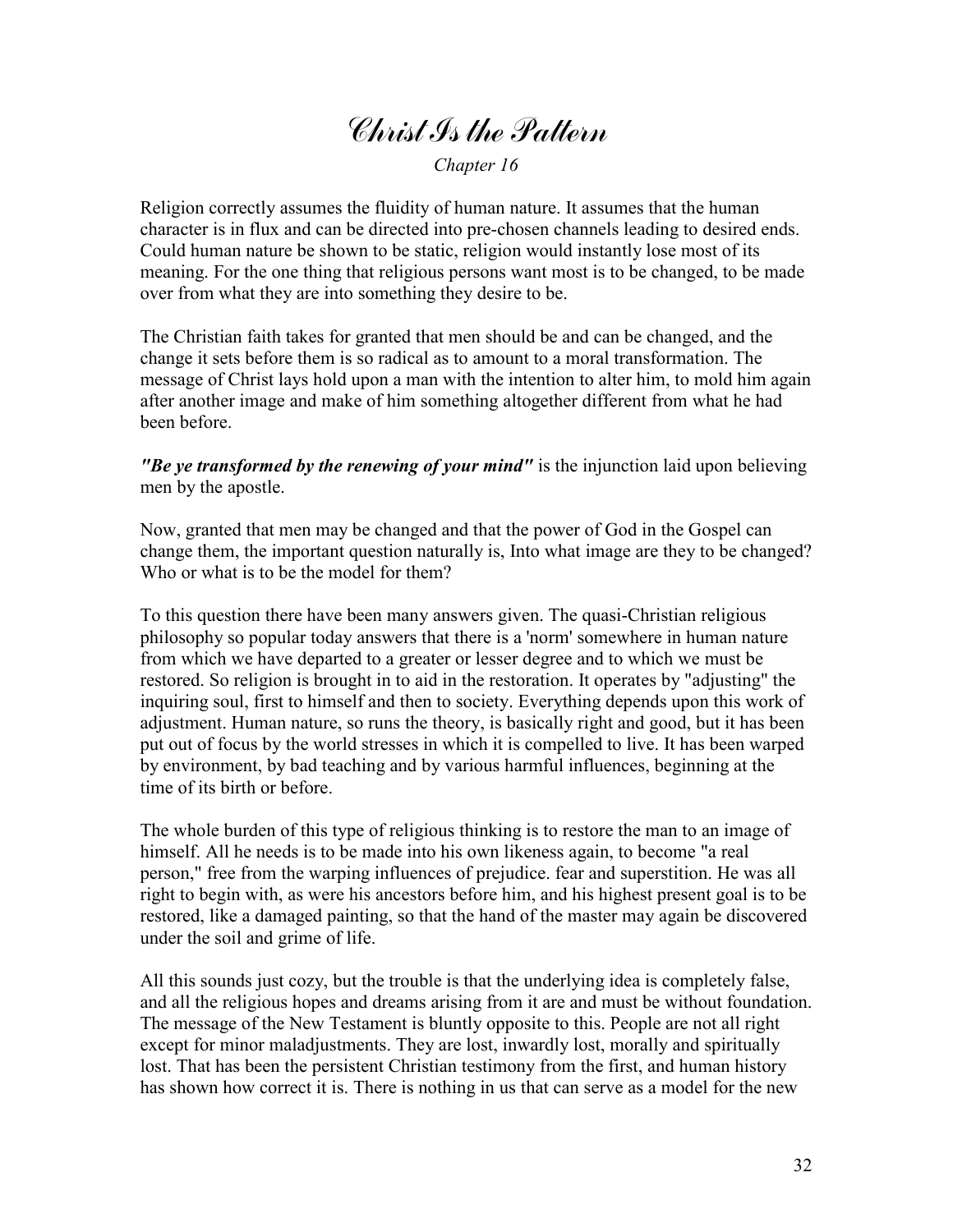man. Conformity to ourselves, even our better selves, can lead only to ultimate tragedy. The human heart is deceitful above all things and desperately wicked. It must have help from outside itself, from above itself, if it is to escape the gravitational pull of its own sinful nature. And this help the Gospel furnishes in full and sufficient measure.

The Gospel not only furnishes transforming power to remold the human heart; it provides also a model after which the new life is to be fashioned, and that model is Christ Himself. Christ is God acting like God in the lowly raiments of human flesh. Yet He is also man; so He becomes the perfect model after which redeemed human nature is to be fashioned. The beginnings of that transformation which is to change the believing man's nature from the image of sin to the image of God are found in conversion when the man is made a partaker of the divine nature. By regeneration and sanctification, by faith and prayer, by suffering and discipline, by the Word and the Spirit, the work goes on till the dream of God has been realized in the Christian heart. Everything that God does in His ransomed children has as its long-range purpose the final restoration of the divine image in human nature.

Everything looks forward to the consummation.

In the meantime the Christian himself can work along with God in bringing about the great change. Paul tells us how: *"But we all, with open face beholding as in a glass the glory of the Lord, are changed into the same image from glory to glory even as by the*  **Spirit of the Lord"** (2 Cor. 3:18).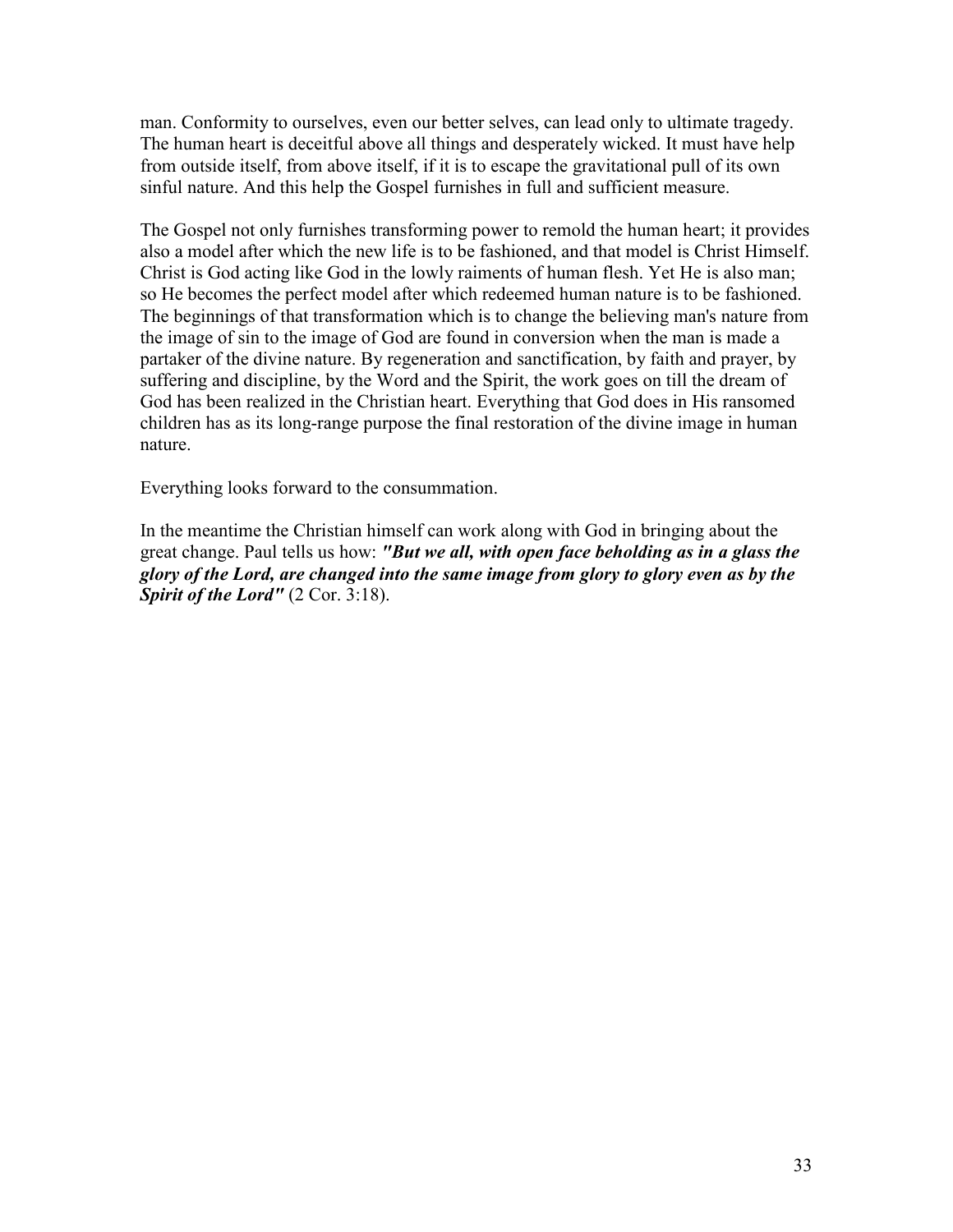# The Cross Is a Radical Thing

*Chapter 17* 

The cross of Christ is the most revolutionary thing ever to appear among men.

The cross of old Roman times knew no compromise; it never made concessions. It won all its arguments by killing its opponent and silencing him for good. It spared not Christ, but slew Him the same as the rest. He was alive when they hung Him on that cross and completely dead when they took Him down six hours later. That was the cross the first time it appeared in Christian history.

After Christ was risen from the dead the apostles went out to preach His message, and what they preached was the cross. And wherever they went into the wide world they carried the cross, and the same revolutionary power went with them. The radical message of the cross transformed Saul of Tarsus and changed him from a persecutor of Christians to a tender believer and an apostle of the faith. Its power changed bad men into good ones. It shook off the long bondage of paganism and altered completely the whole moral and mental outlook of the Western world.

All this it did and continued to do as long as it was permitted to remain what it had been originally, a cross. Its power departed when it was changed from a thing of death to a thing of beauty. When man made of it a symbol, hung it around their necks as an ornament or made its outline before their faces as a magic sign to ward off evil, then it became at best a weak emblem, at worst a positive fetish. As such it is revered today by millions who know absolutely nothing about its power.

The cross affects its ends by destroying one established pattern, the victim's, and creating another pattern, its own. Thus it always has its way. It wins by defeating its opponent and imposing its will upon him. It always dominates. It never compromises, never dickers nor confers, never surrenders a point for the sake of peace. It cares not for peace; it cares only to end its opposition as fast as possible.

With perfect knowledge of all this Christ said, *"If any man will come after me, let him deny himself, and take up his cross, and follow me."* So the cross not only brings Christ's life to an end, it ends also the first life, the old life, of every one of His true followers. It destroys the old pattern, the Adam pattern, in the believer's life, and brings it to an end. Then the God who raised Christ from the dead raises the believer and a new life begins.

This, and nothing less, is true Christianity, though we cannot but recognize the sharp divergence of this conception from that held by the rank and file of evangelicals today. But we dare not qualify our position. The cross stands high above the opinions of men and to that cross all opinions must come at last for judgment. A shallow and worldly leadership would modify the cross to please the entertainment-mad saintlings who will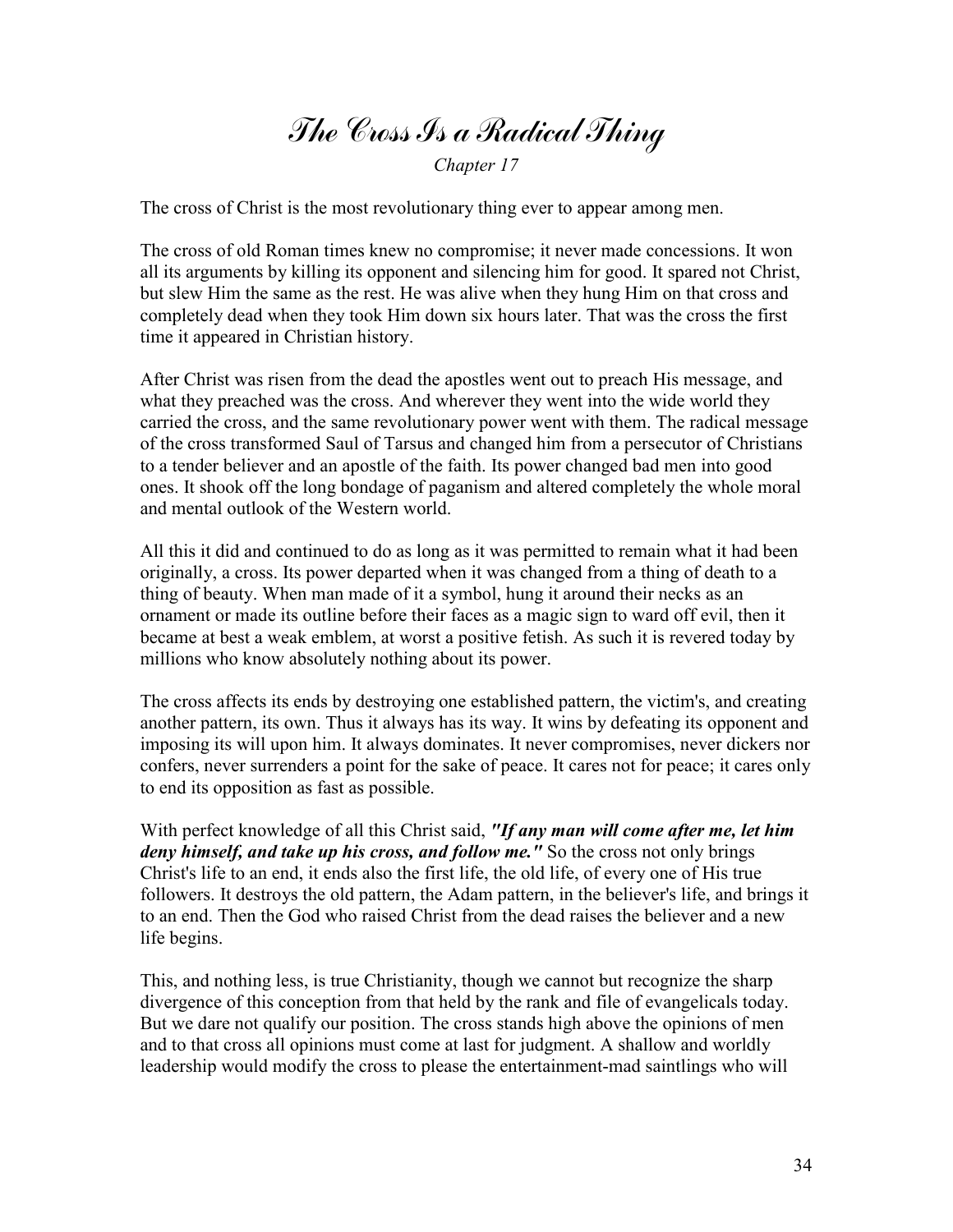have their fun even within the very sanctuary; but to do so is to court spiritual disaster and risk the anger of the Lamb turned Lion.

We must do something about the cross, and one of two things only we can do - flee it or die upon it. And if we should be so foolhardy as to flee we shall by that act put away the faith of our fathers and make of Christianity something other than it is. Then we shall have left only the empty language of salvation; the power will depart with our departure from the true cross.

If we are wise we will do what Jesus did... endure the cross and despise its shame for the joy that is set before us. To do this is to submit the whole pattern of our lives to be destroyed and built again in the power of an endless life. And we shall find that it is more than poetry, more than sweet hymnody and elevated feeling. The cross will cut into our lives where it hurts worst, sparing neither us nor our carefully cultivated reputations. It will defeat us and bring our selfish lives to an end. Only then can we rise in fullness of life to establish a pattern of living wholly new and free and full of good works.

The changed attitude toward the cross that we see in modem orthodoxy proves not that God has changed, nor that Christ has eased up on His demand that we carry the cross; it means rather that current Christianity has moved away from the standards of the New Testament. So far have we moved indeed that it may take nothing short of a new reformation to restore the cross to its right place in the theology and life of the Church.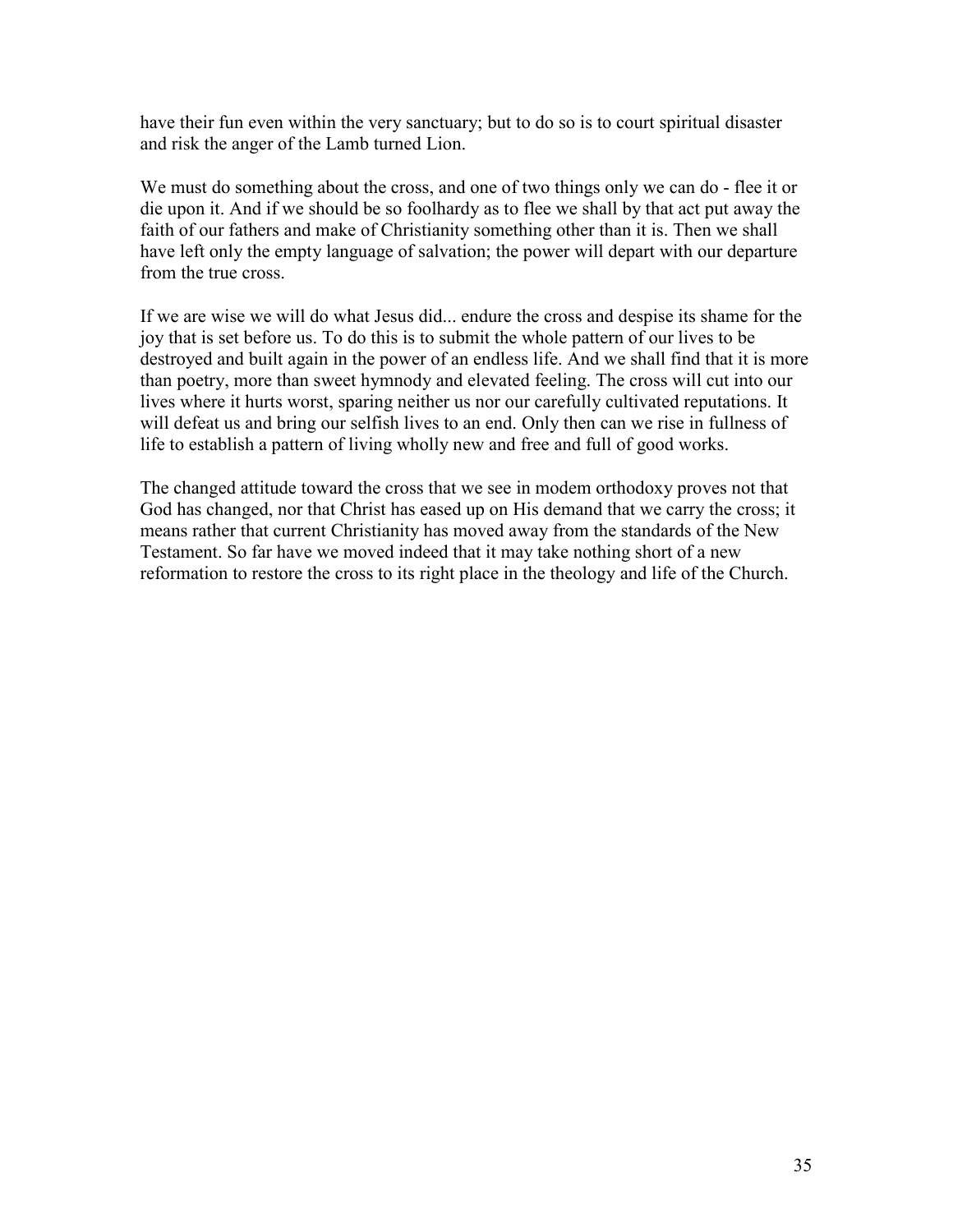# We Must Die If We Would Live

*Chapter 18* 

"Let me die... lest I die... only let me see Thy face." That was the prayer of St. Augustine. "Hide not Thy face from me," he cried in an agony of desire. "Oh! that I might repose on Thee. Oh! that Thou wouldst enter into my heart, and inebriate it, that I may forget my ills, and embrace Thee, my sole good."

This longing to die, to get our opaque form out of the way so that it might not hide from us the lovely face of God, is one that is instantly understood by the hungry-hearted believer. To die that we might not die! There is no contradiction here, for there are before us two kinds of dying, a dying to be sought and a dying to be avoided at any cost.

To Augustine the sight of God inwardly enjoyed was life itself and anything less than that was death. To exist in total eclipse under the shadow of nature without the realized Presence was a condition not to be tolerated. Whatever hid God's face from him must be taken out of the way, even his own self-love, his dearest ego, his most cherished treasures. So he prayed, "Let me die."

The great saints daring prayer was heard and, as might he expected, was answered with a fullness of generosity characteristic of God. He died the kind of death to which Paul testified: *"I am crucified with Christ: nevertheless I live; yet not I, but Christ liveth in me."* His life and ministry continued and his presence is always there, in his books, in the church, in history; but wondrous as it may be, he is strangely transparent; his own personality is scarcely seen, while the light of Christ shines through with a kind of healing splendor.

There have been those who have thought that to get themselves out of the way it was necessary to withdraw from society; so they denied all natural human relationships and went into the desert or the mountain or the hermit's cell to fast and labor and struggle to mortify their flesh. While their motive was good it is impossible to commend their method. For it is not scriptural to believe that the old Adam nature can be conquered in that manner. It is altogether too tough to be killed by abusing the body or starving the affections. It yields to nothing less than the cross.

In every Christian's heart there is a cross and a throne, and the Christian is on the throne till he puts himself on the cross; if he refuses the cross he remains on the throne. Perhaps this is at the bottom of the backsliding and worldliness among gospel believers today. We want to be saved but we insist that Christ do all the dying. No cross for us, no dethronement, no dying. We remain king within the little kingdom of Mansoul and wear our tinsel crown with all the pride of a Caesar; but we doom ourselves to shadows and weakness and spiritual sterility.

If we will not die then we must die, and that death will mean the forfeiture of many of those everlasting treasures which the saints have cherished. Our uncrucified flesh will rob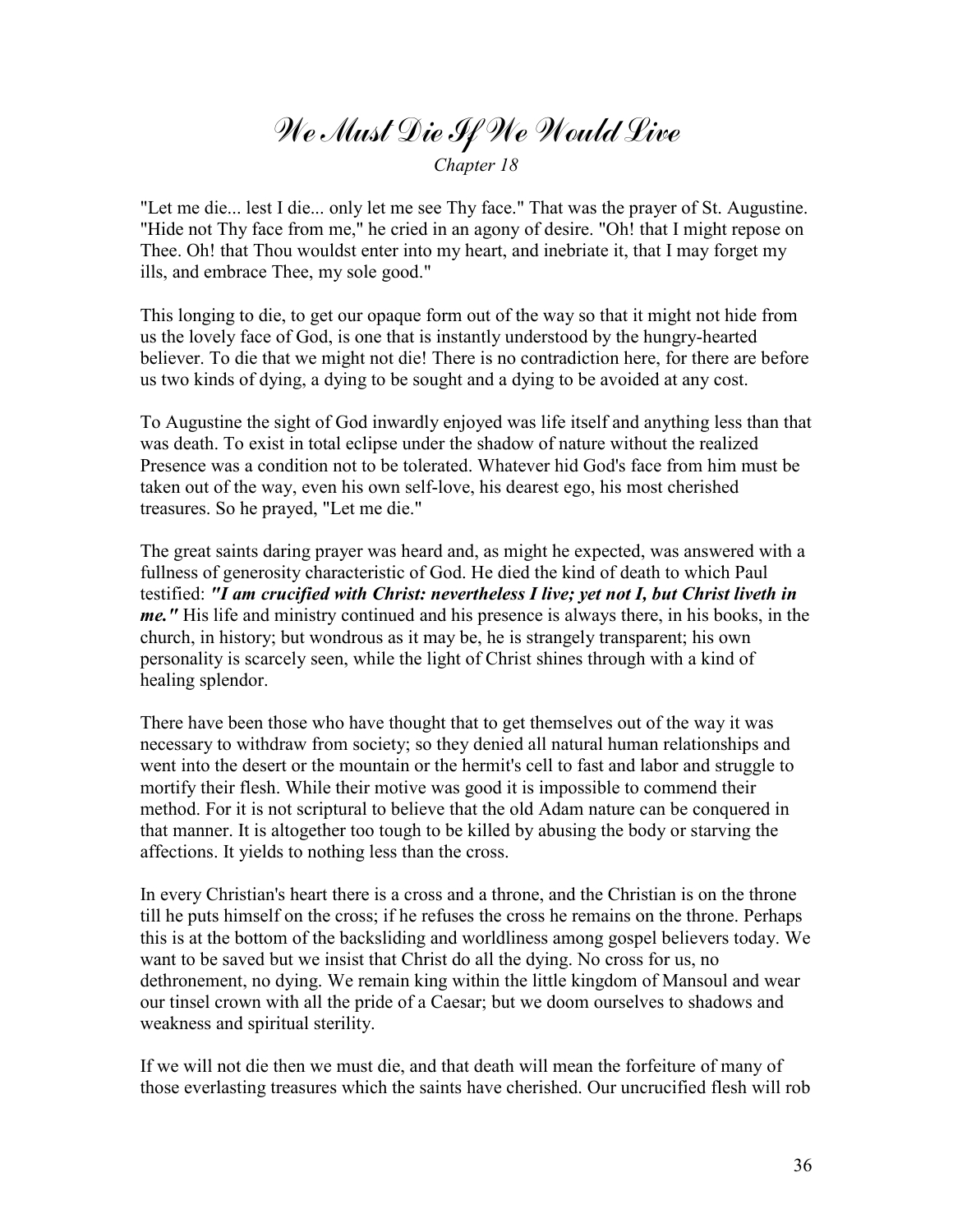us of purity of heart, Christ-likeness of character, spiritual insight, fruitfulness; and more than all, it will hide from us the vision of God's face, that vision which has been the light of earth and will be the completeness of heaven.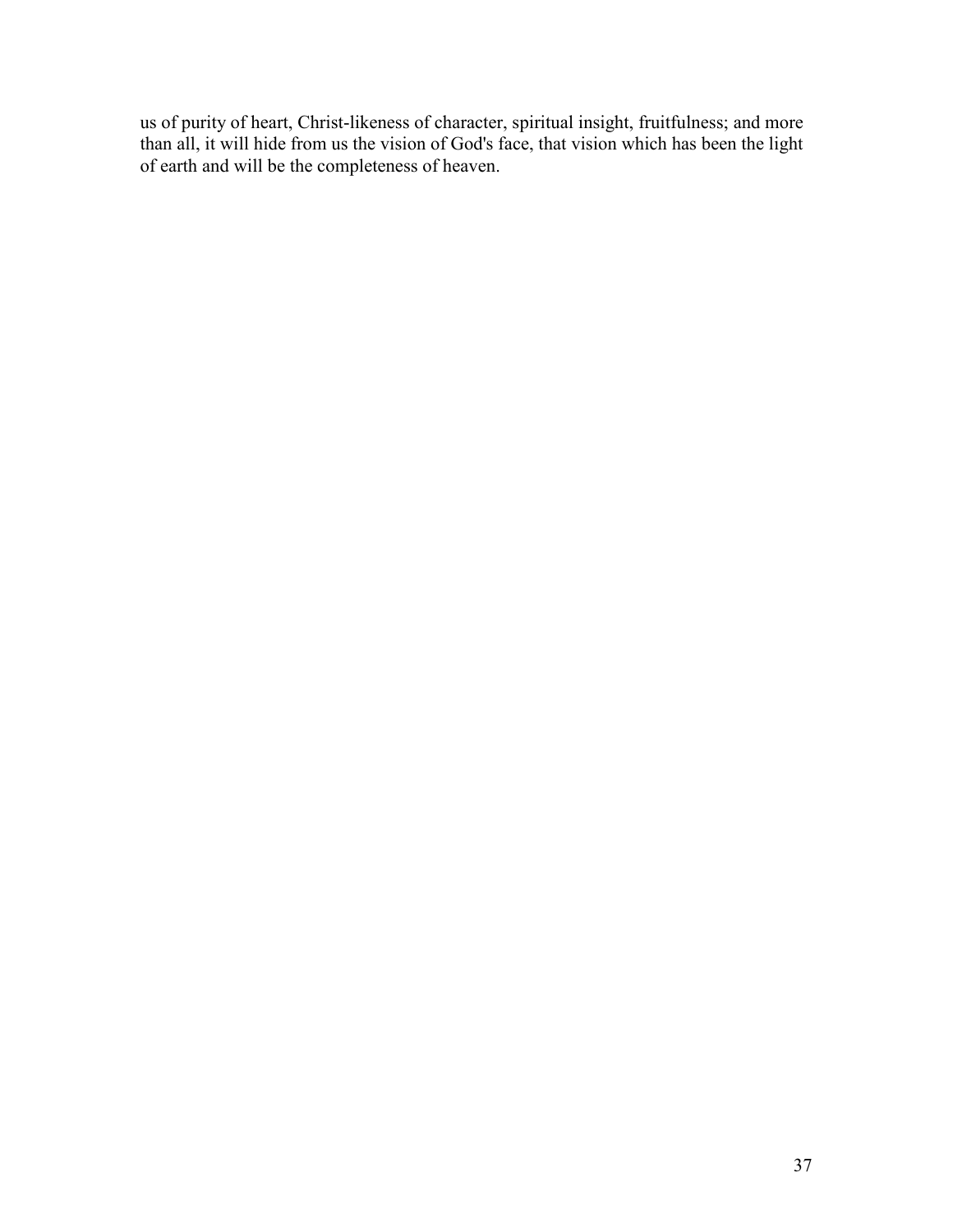# Christ Died for Our Hearts

*Chapter 19* 

The human heart lives by its sympathies and affections. In the day that will try every man's works how much we bow will not come in for much consideration. What and whom we have loved will be about all that matters then. For this reason we can never give too great care to the condition of our inner lives.

The vital place of the moral sympathies in human character has not in recent times received from our religious teachers the attention it deserves. We are only now emerging from a long ice age during which an undue emphasis was laid upon objective truth at the expense of subjective experience. The climate in evangelical circles was definitely chilly. We tirade the serious mistake of taking each other as Criteria against which to judge our spiritual lives instead of comparing notes with Bible saints and with the superior lovers of God whose devotional works and inspired hymns linger like a holy fragrance long after they themselves have left this earthly scene.

The reason back of this huge error is not hard to discover. The movement toward objective truth and away from religious emotion was in reality a retreat from fanaticism. Bible-loving Christians half a century ago were repulsed by certain gross manifestations of religious flesh on the part of some of the very ones who laid claim to the most exalted spiritual experiences, and as a result fled from wild fire to deep freeze. Bible teachers became afraid to admit the validity of the religious sympathies. The text became the test of orthodoxy, and Fundamentalism, the most influential school of evangelical Christianity, went over to textualism. The inner life was neglected in a constant preoccupation with the "truth," and truth was interpreted to mean doctrinal truth only. No other meaning of the word was allowed. Objectivism had won, The human heart cowered in its cold cellar, ashamed to show its face.

As might have been foreseen, this resulted in a steady decline in the quality of Christian worship on the one hand and, on the other, the rise of religious entertainment as a source of mental pleasure. Wise leaders should have known that the human heart cannot exist in a vacuum. If men do not have joy in their hearts they will seek it somewhere else. If Christians are forbidden to enjoy the wine of the Spirit they will turn to the wine of the flesh for enjoyment. And that is exactly what fundamental Christianity (as well as the socalled "full gospel" groups) has done in the last quarter century. God's people have turned to the amusements of the world to try to squeeze a bit of juice out of them for the relief of their dry and joyless hearts. "Gospel" boogie singing now furnishes for many persons the only religious joy they know. Others wipe their eyes tenderly over "gospel" movies, and a countless number of amusements flourish everywhere, paid for by the consecrated tithes of persons who ought to know better. Our teachers took away our right to be happy in God and the human heart wreaked its terrible vengeance by going on a fleshly binge from which the evangelical Church will not soon recover, if indeed it ever does. For multitudes of professed Christians today the Holy Spirit is not a necessity. They have learned to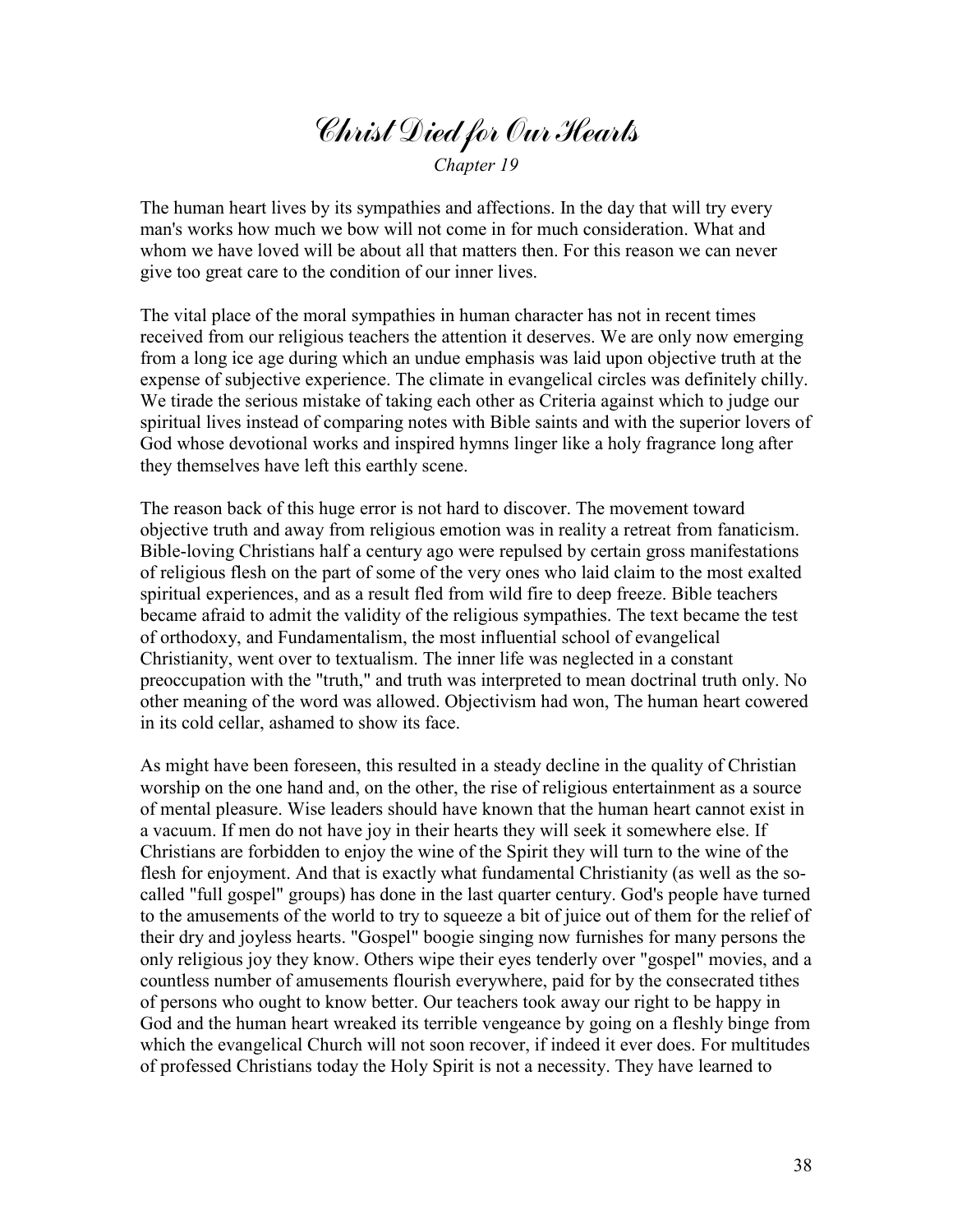cheer their hearts and warm their hands at other fires. And scores of publishers and various grades of "producers" are waxing fat on their delinquency.

The human heart with its divine capacity for holy pleasure must no longer be allowed to remain the victim of fear and bad teaching. Christ died for our hearts and the Holy Spirit wants to come and satisfy them.

Let us emulate Isaac and open again the wells our fathers digged and which have been stopped up by the enemy. The waters are there, cool, sweet and satisfying. They will spring up again at the touch of the honest spade.

Who will start digging?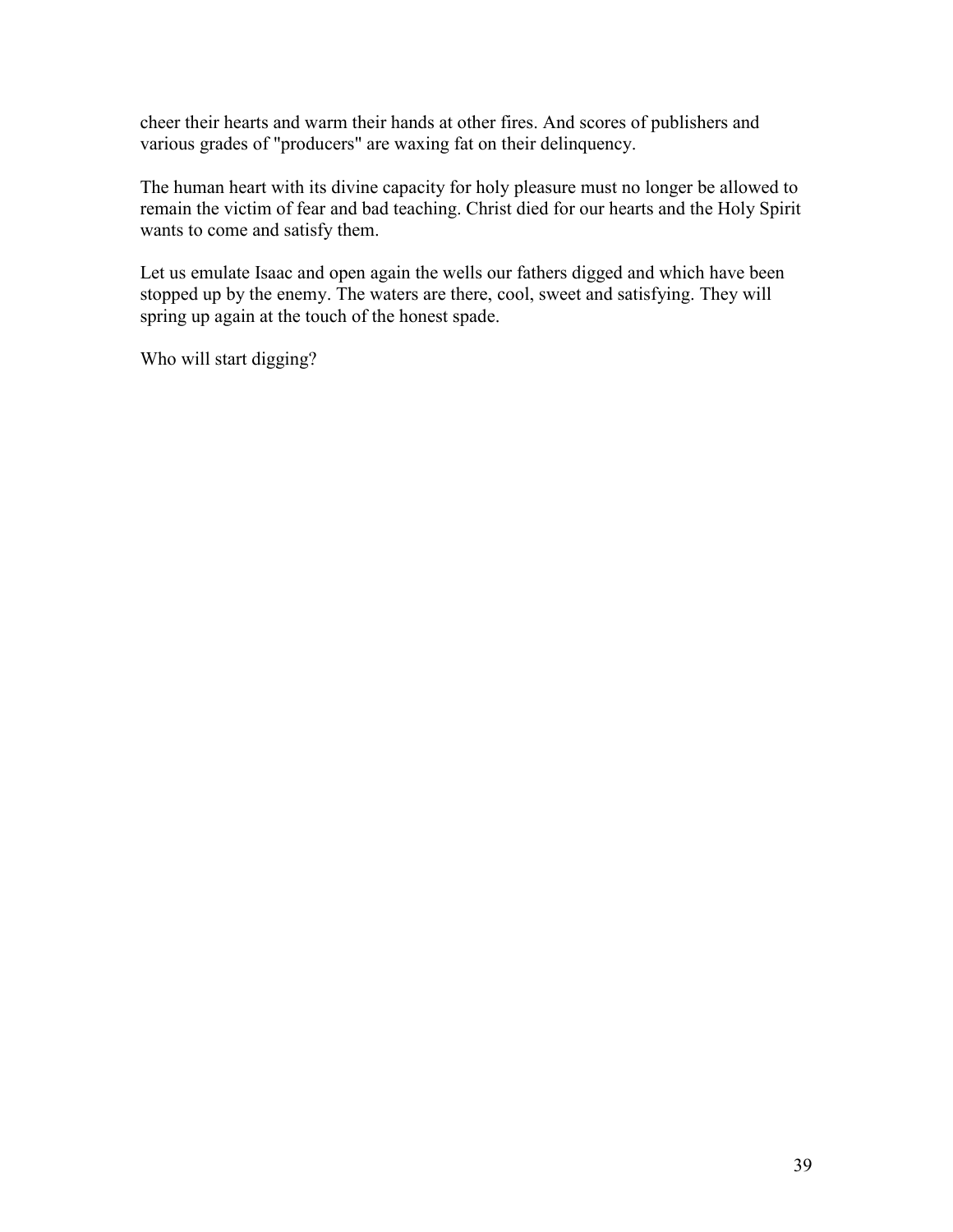## We Stand in Christ's Triumph

*Chapter 20* 

Among evangelicals it is a commonplace to say that the superiority of Christianity to every other religion lies in the fact that in Christianity a *Person is present,* active, filling, upholding and supporting all. That Person, of course, is **Jesus Christ**.

That is what we say, and say truthfully, but my own experience has shown how difficult it is to make this belief a practical force in my own life. And a little observation reveals that my fellow evangelicals for the most part are not doing much better. This mighty world-beating truth gets lost under a multitude of lesser truths and is allowed to lie forgotten while we struggle, mostly unsuccessfully with the world, the flesh and the devil.

The unique thing about the early Christians was their radiant relation to a Person. "The Lord," they called Him tenderly, and when they used the term they gave it its own New Testament meaning. It meant Jesus Christ who a short while before had been among them, but was now gone into the heavens as their High Priest and Advocate.

It was this engrossment with a victorious Person that gave verve and vibrancy to their lives and conviction to their testimony. They bore witness joyously to the One who had lived as a true Man among men. Their testimony was not weakened by the pale cast of metaphysical thought. They knew that Jesus was very Man and very God, and He had died, had been raised from the dead and had ascended into heaven. They accepted literally His claim to he invested with authority over everything in heaven, earth and hell. How it could be they never stopped to inquire. They trusted Him absolutely and left the details to their triumphant Lord.

Another marked characteristic of the witness of those first Christians was their insistence that Jesus was Lord and mover in a long-range plan to restore the earth and to bring it again under divine control. He is now sovereign Head of His body the Church, they declared, and will extend His rule to include the earth and the world in His own good time. Hence they never presented Him as Saviour merely. It never occurred to them to invite people to receive "peace of mind" or "peace of soul"... Nor did they stop at forgiveness or joy or happiness. They gathered up all these benefits into one Person and preached that Person as the last and highest sum, of every good possible to be known and enjoyed in this world or that which is to come. "The same Lord over all," they said, "is rich unto all that call upon him." The seeker must own Him Lord triumphant, not a meekeyed Lover of their souls only, but Lord above all question or doubt.

Today we hold the same views, but our emphasis is not the same. The meek and lowly Jesus has displaced the high and holy Jesus in the minds of millions. The vibrant note of triumph is missing in our witness. A sad weeping Jesus offers us His quiet sympathy in our grief's and temptations, but He appears to be as helpless as we are when the pressure is on. His pale feminine face looks at us from the "holy picture" of the Catholic and the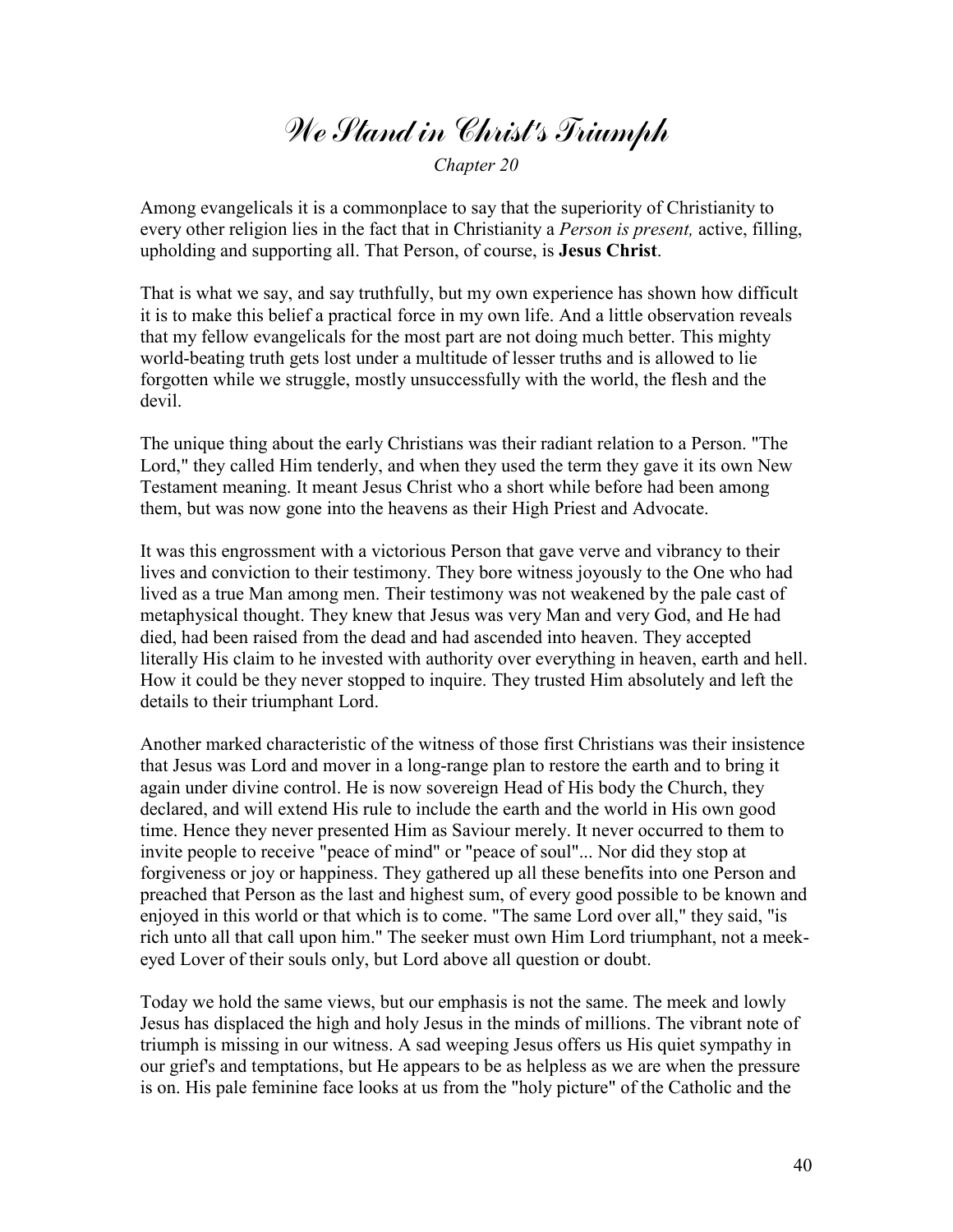Easter card of the Protestant. We give Him our sympathy, but scarcely our confidence. The helpless Christ of the crucifix and the vacuous-countenanced Christ that looks out in sweet innocence from the walls of our evangelical homes is all one and the same. The Catholics rescue Him by bringing a Queen of Heaven to His aid. But we Protestants have no helper. So we sing pop choruses to cheer our drooping spirits and hold panel discussions in the plaintive hope that someone will come up with the answer to our scarce-spoken complaint.

Well, we already have the answer if we but had the faith and wisdom to turn to it. The answer is Christ Victorious, high over all. He lives forever above the reach of His foes. He has but to speak and it is done; He need but command and heaven and earth obey Him. Within the broad framework of His far-looking plans He tolerates for a time the wild outlawry of a fallen world, but He holds the earth in His hand and can call the nation to judgment whenever He wills.

Yes, Christian pilgrim, we are better off than the sad Church can see. We stand in Christ's triumph. Because He lives we live also. *Thanks be to God which giveth us the victory through our Lord Jesus Christ.*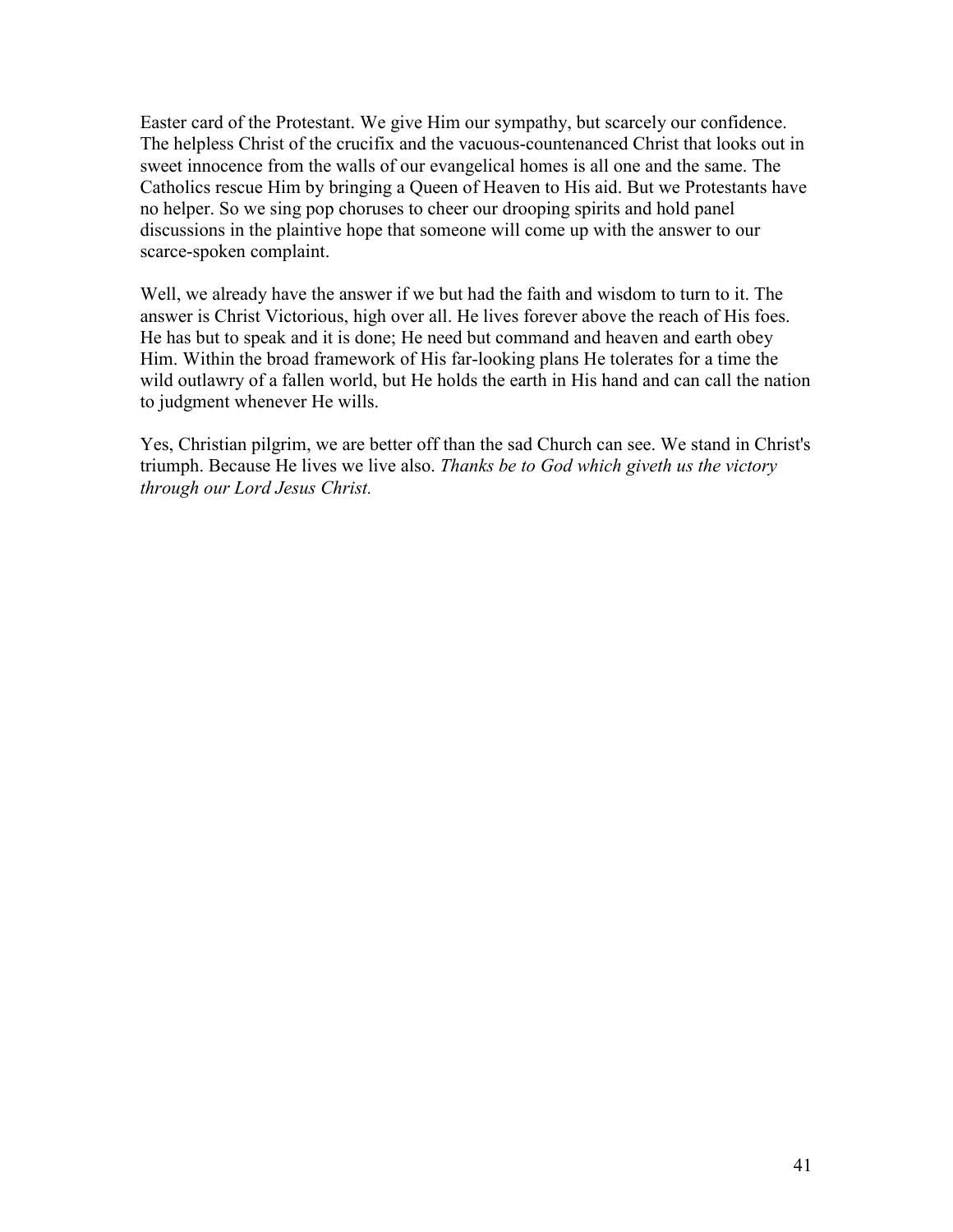#### To Be or To Do *Chapter 21*

Historically the West has tended to throw its chief emphasis upon doing and the East upon being. What we are has always seemed more important to the Oriental; the Occidental has been willing to settle for what we do. One has glorified the verb to be; the other, the verb to do.

Were human nature perfect there would be no discrepancy between being and doing. The unfallen man would simply live from within, without giving it a thought. His actions would be the true expression of his inner being.

With human nature what it is, however, things are not so simple. Sin has introduced moral confusion and life has become involved and difficult. Those elements within us which were meant to work together in unconscious harmony are often isolated from each other wholly or in part and tend to become actually hostile to each other. For this reason symmetry of character is extremely difficult to achieve.

Out of deep inner confusion arises the antagonism between being and doing, and the verb upon which we throw our emphasis puts us in one of the two catagories: we are *be*-ers or we are *do*-ers, one or the other. In our modem civilized society the stress falls almost wholly upon doing.

We Christians cannot escape this question. We must discover where God throws the stress and come around to the divine pattern. And this should not be too difficult since we have before us the sacred Scriptures with all their wealth of spiritual instruction, and to interpret those Scriptures we have the very Spirit which inspired them. In spite of all our opportunity to know the truth, most of us are still slow to learn. The tendency to accept without question and follow without knowing why is very strong in us. For this reason whatever the majority of Christians hold at any given time is sure to be accepted as true and right beyond a doubt. It is easier to imitate than to originate; it is easier and, for the time being, safer to fall into step without asking too many questions about where the parade is headed. This is why being has ceased to have much appeal for people and doing engages almost everyone's attention. Modern Christians lack symmetry. They know almost nothing about the inner life. They are like a temple that is all exterior without any interior. Color, light, sound, appearance, motion - these are thy gods, 0 Israel.

"The accent in the Church today," says Leonard Ravenhill, the English evangelist, "is not on devotion, but on commotion." Religious extroversion has been carried to such an extreme in evangelical circles that hardly anyone has the desire, to say nothing of the courage, to question the soundness of it. Externalism has taken over. God now speaks by the wind and the earthquake only; the still small voice can be heard no more. The whole religious machine has become a noisemaker. The adolescent taste which loves the loud horn and the thundering exhaust has gotten into the activities of modern Christians. The old question, "What is the chief end of man?" is now answered, "To dash about the world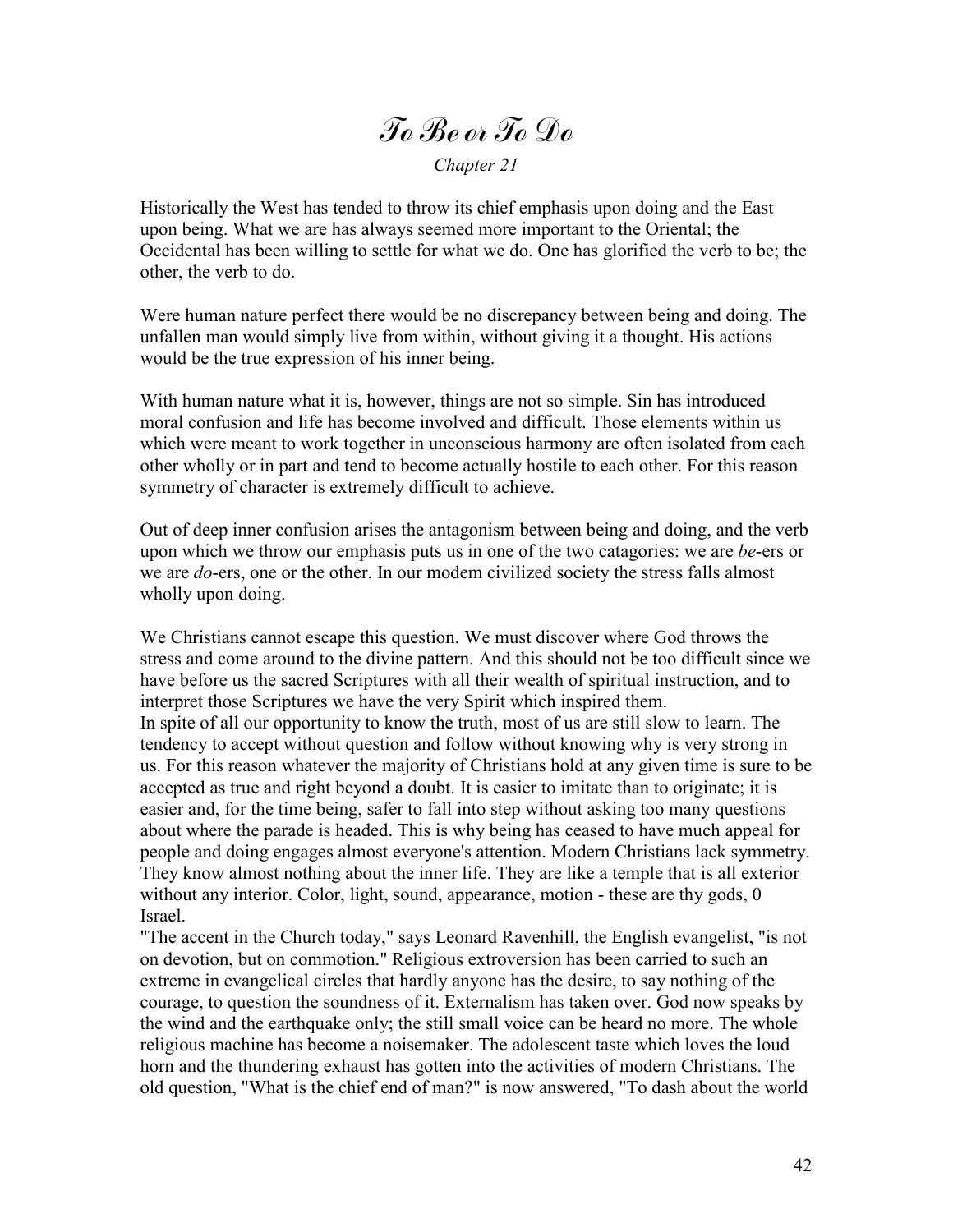and add to the din thereof." And all this is done in the name of Him who did not strive nor cry nor make His voice to be heard in the streets (Mat. 12:18-21).

We must begin the needed reform by challenging the spiritual validity of externalism. What a man is must be shown to be more important than what he does. While the moral quality of any act is imparted by the condition of the heart, there may be a world of religious activity which arises not from within but from without and which would seem to have little or no moral content. Such religious conduct is imitative or reflex. It stems from the current cult of commotion and possesses no sound inner life.

The message *"Christ in you, the hope of glory,"* needs to be restored to the Church. We must show a new generation of nervous, almost frantic, Christians that power lies at the center of the life. Speed and noise are evidences of weakness, not strength. Eternity is silent; time is noisy. Our preoccupation with time is sad evidence of our basic want of faith. The desire to be dramatically active is proof of our religious infantilism; it is a type of exhibitionism common to the kindergarten.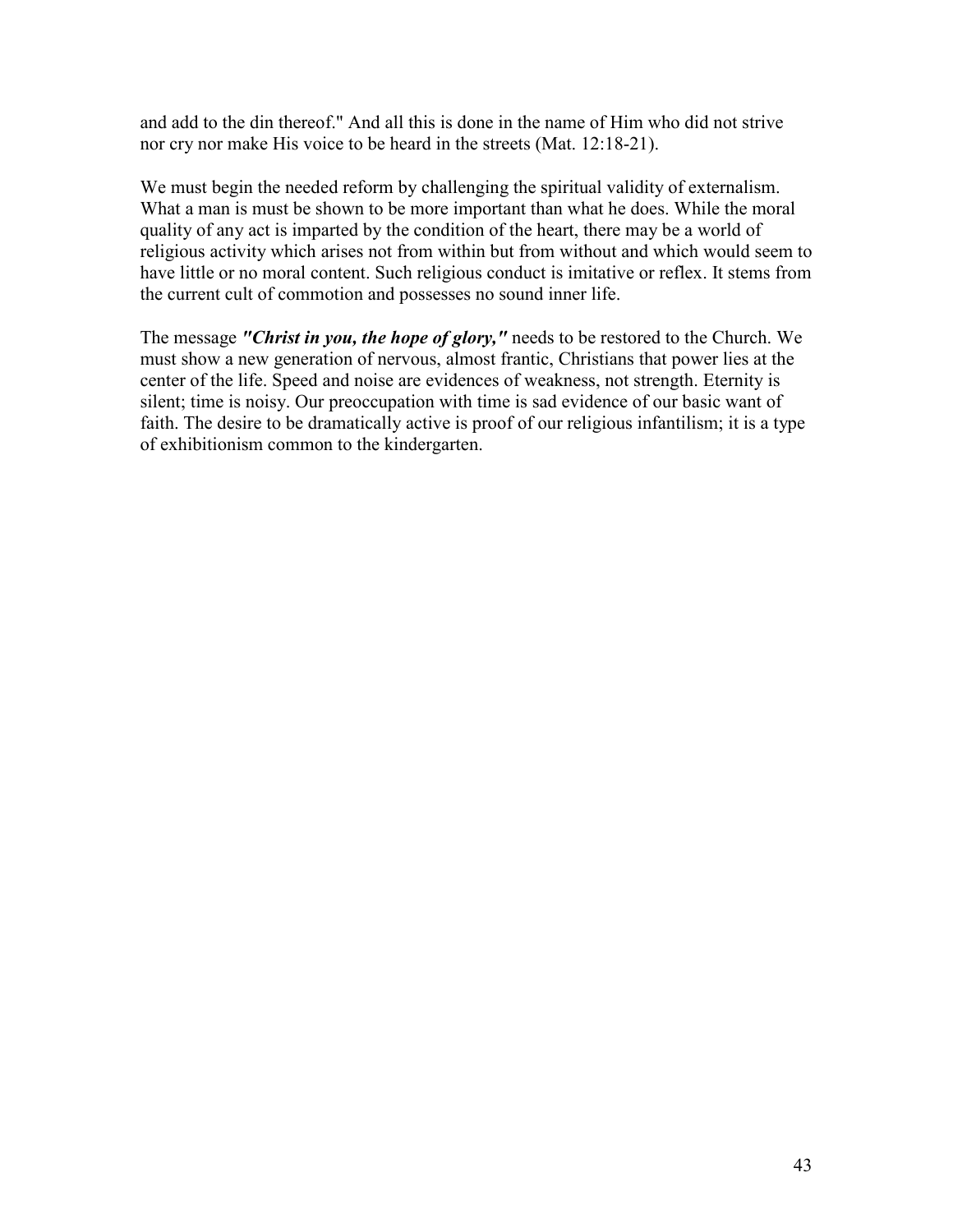#### Make Room for Mystery *Chapter 22*

So finely are the lines of truth drawn, so delicately are the scales of wisdom balanced, that it is not a wonder that some tender-minded Christians become confused and adopt a discouraged attitude toward the Word of God.

The beginner in Christ will not have read long in the Scriptures fill he comes upon passages that appear to contradict each other, He may check the various versions or, if he is fortunate enough to read the Scriptures in the original languages, he may consult all the lexicons and still be forced to acknowledge the contradiction. As far as he can see it is there and there is no avoiding it. Now what?

Well, he may do one of several things. He may, for instance, quit in despair and conclude that he can never understand the Bible and that there is no use to try; or he may worry over the contradictory passages until he gets himself into a dangerous state of mind; or (and this is the worst of all) he may consult some of the rationalistic-orthodox theologians who in fancied near-omniscience presume to resolve all Biblical difficulties with a wave of their type-writer. This last is sure to be fatal to true spirituality, for the whole heart attitude of these expositors is wrong and they cannot but lead their disciples astray. They belong to that class of persons mentioned by Cicero, who "fear nothing so much as to appear to be in doubt about anything." They proceed on the false assumption that everything in heaven and earth can be explained. And than this nothing could be more glaringly false.

Far better than the attempt to understand is the humility that admits its ignorance and waits quietly on God for His own light to appear in His own time. We will be better able to understand when we have accepted the humbling truth that there are many things in heaven and earth that we shall never be able to understand. It will be good for us to accept the universe and take our place in the mighty web of God's creation, so perfectly known to Him and so slightly known to even the wisest of men. *The meek will he guide in judgment: and the meek will he teach his way."*

To those who have (unintentionally) degraded their conception of God to the level of their human understanding it may appear frightening to admit that there are many things in the Scriptures and more things about the Godhead that transcend the human intellect. But a few minutes on our knees looking into the face of Christ will teach us humility, a virtue whose healing qualities have been known by God's elect from time out of mind. Coleridge gave it as his considered belief that the profoundest sentence ever uttered by human lips was the spontaneous cry of the prophet Ezekiel in the valley of dry bones when asked by the lord whether those bones could live: *"And I answered, 0 Lord God, thou knowest."* Had Ezekiel answered *yes* or *no* he would have closed off his heart to the mighty mystery which confronted him and would have missed the luxury of wonder in the presence of the Majesty on high. For never forget that it is a privilege to wonder, to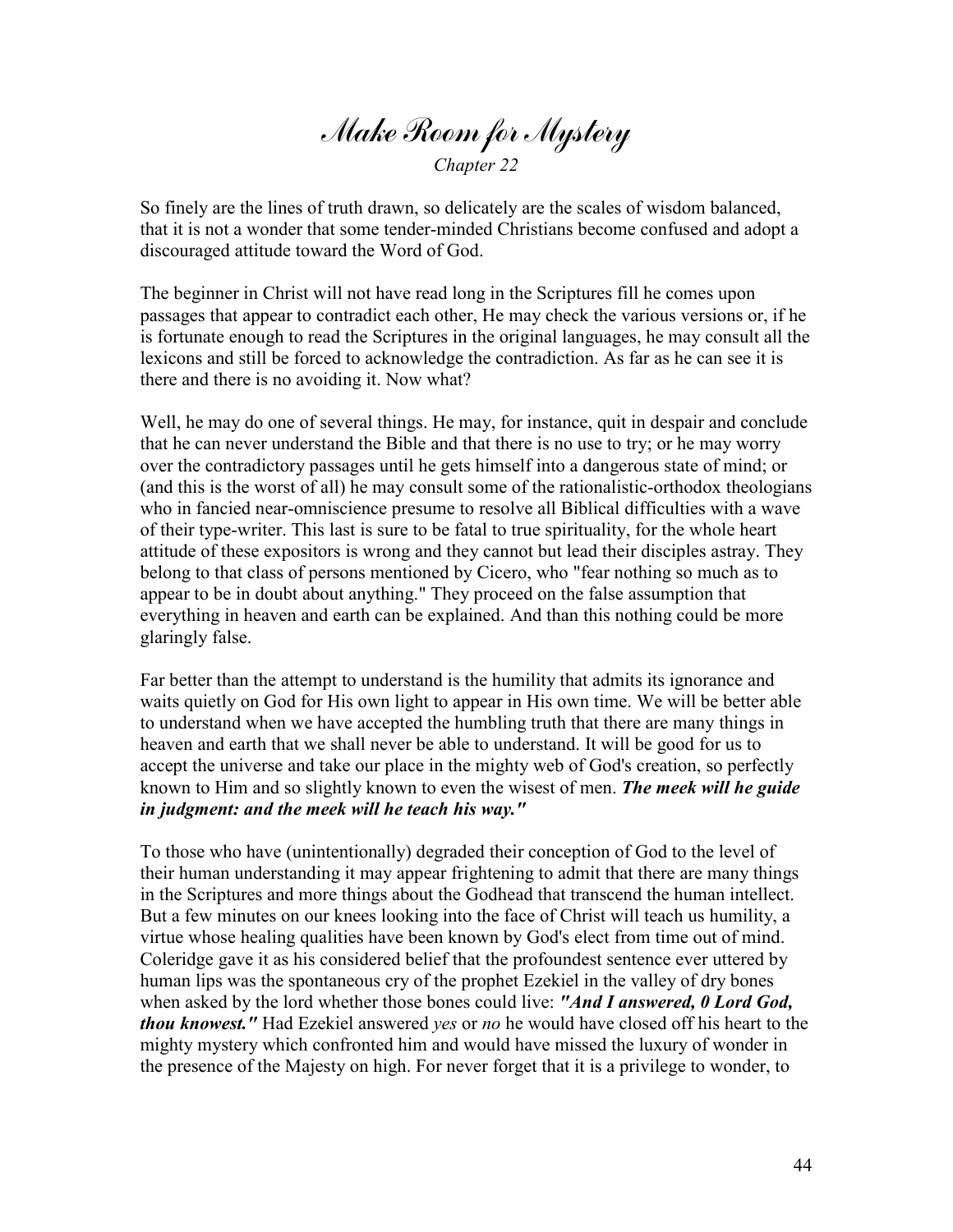stand in delighted silence before the Supreme Mystery and whisper, "0 Lord God, thou knowest!"

The pitiable attempt of churchmen to explain everything for the smiling unbeliever has had an effect exactly opposite to that which was intended. It has reduced worship to the level of the intellect and introduced the rationalistic spirit into the wonders of religion. No one should be ashamed to admit that he does not know, and no Christian should fear the effect of such a confession in the realm of things spiritual. Indeed the very power of the cross lies in the fact that it is the wisdom of God and not the wisdom of man. The day we manage to explain everything spiritual will be the day that we have (for ourselves) destroyed everything divine.

Let it be known that in this matter the Christian is definitely not on the defensive. Let the wise of this world insist that we Christians explain our faith and they put into our hand a sword with which we can put them to headlong flight. We have but to turn and ask them to explain this world and we shall see how confused they can become. Jesus said on one occasion *"If I have told you earthly things, and ye believe not, how shall ye believe, if I tell you of heavenly things?"* If we are compelled to explain, so are they, and we both do a poor job of it, for mystery lies all about us from the atom to the soul of man, and all any of us can do is to bow and say, "0 Lord God, thou knowest."

Probably David lying on his back on the green meadow at night, brooding over the mystery of the moon and the stars and the littleness of man in the total scheme of things, worshiping the God who had made him only a little lower than the angels, was a truer man than the astronomer who in his high pride weighs and measures the heavenly bodies. Yet the astronomer need not despair. If he will humble himself and confess his deep inward need, the God of David will teach him how to worship, and by so doing will make him a greater man than he could ever have been otherwise.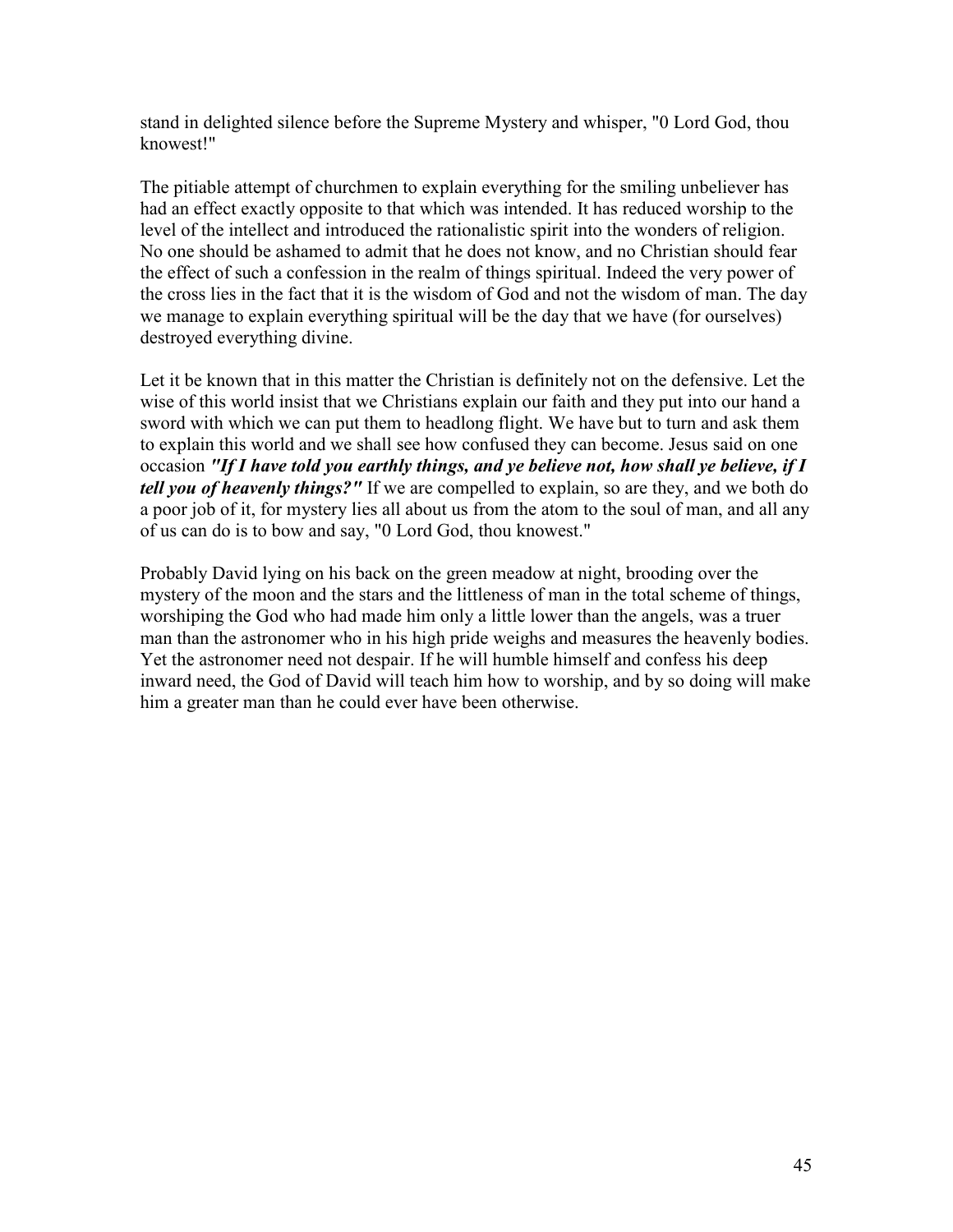#### The Whole Life Must Pray *Chapter 23*

Prayer at its best is the expression of the total life. Certainly there have been and will continue to be instances when an isolated prayer may be answered even when the one uttering it may not have been living an exemplary Christian life. But we assume that most of those who read this page are not satisfied to get a prayer through occasionally; they want to know a more satisfying prayer life, one that elevates and purifies every act of body and mind and integrates the entire personality into a single spiritual unit. Such prayer can only be the result of a life lived in the Spirit.

All things else being equal, our prayers are only as powerful as our lives. In the long pull we pray only as well as we live. Some prayers are like a fire escape, used only in times of critical emergency - never very enjoyable, but used as a way of terrified escape from disaster. They do not represent the regular life of the one who offers them; rather they are the unusual and uncommon acts of the spiritual amateur.

William Law somewhere pleads for Christians to live lives that accord with their prayers, and one of our well-known hymns asks that God help us to live more nearly as we pray. Most of us in moments of stress have wished that we had lived so that prayer would not be so unnatural to us and have regretted that we had not cultivated prayer to the point where it would be as easy and as natural as breathing.

We do not want to leave the impression that prayer in times of sudden crisis is not a good and a right thing. It most certainly is and God is said to be a *"very present help in trouble;*" but no instructed Christian wants to live his whole life on an emergency level. As we go on into God we shall see the excellency of the life of constant communion where all thoughts and acts are prayers, and the entire life becomes one holy sacrifice of praise and worship.

To pray effectively it is required of us that there be no unblessed areas in our lives, no parts of the mind or soul that are not inhabited by the Spirit no impure desires allowed to live within us, no disparity between our prayers and our conduct.

All this may appear to be placing the standard too high to be reached by men and women under the sun. But it is not so. If Christ is the kind of Savior He claims to be He should be able to save His people from the bondage of sin. This is not to support the man-made doctrine of "sinless perfection;" it is rather to declare the God-inspired doctrine that it is possible to *"walk in the Spirit"* and so *"not fulfill the lust of the flesh."* It is to say that God has made provision in the cross of Christ for His children to be delivered from the galling yoke of sin: *"Likewise reckon ye also yourselves to be dead indeed unto sin, but alive unto God through Jesus Christ our Lord."*

Undoubtedly the redemption in Christ Jesus has sufficient moral power to enable us to live in a state of purity and love where our whole life will be a prayer. Individual acts of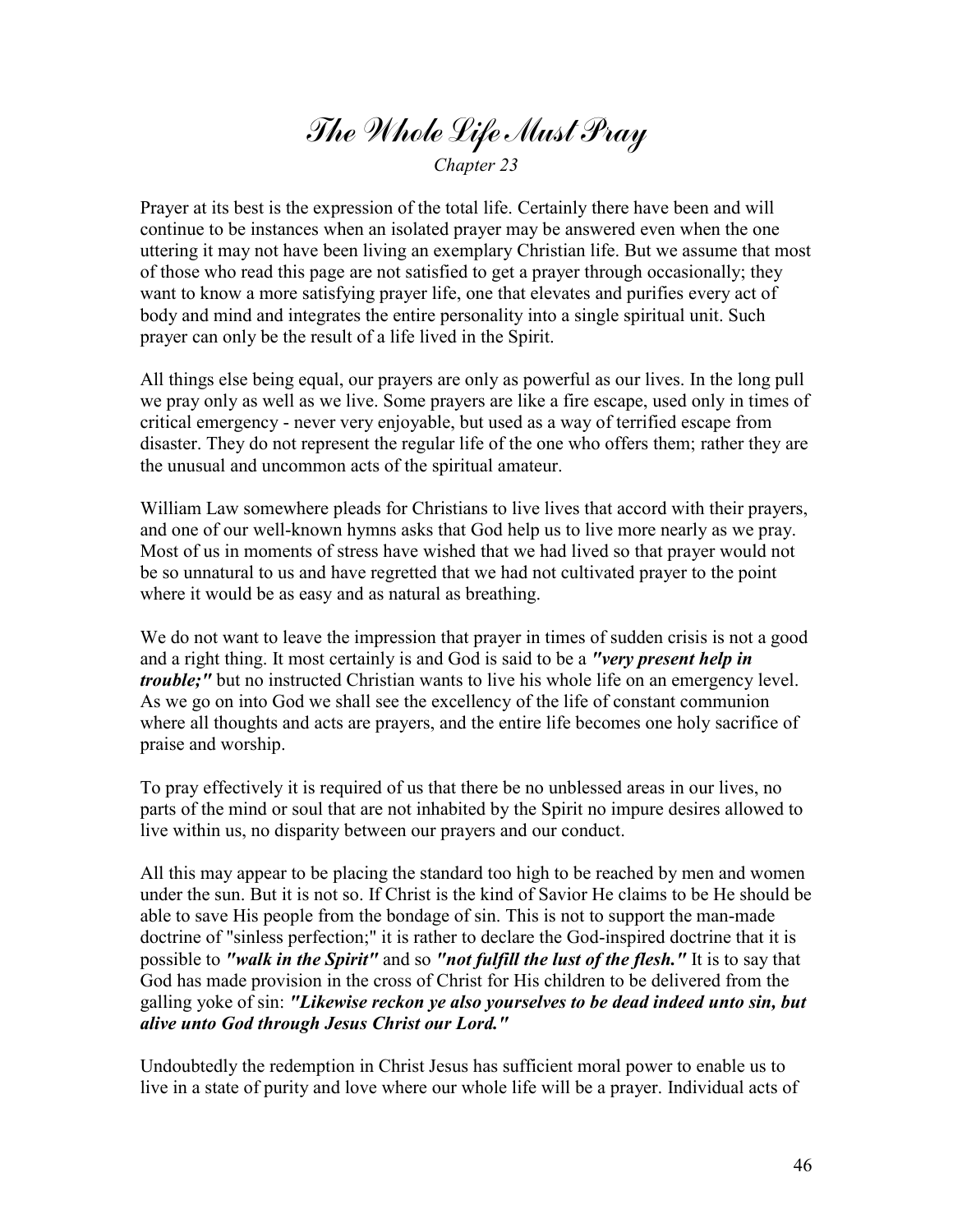prayer that spring out of that kind of total living will have about them a wondrous power not known to the careless or the worldly Christian.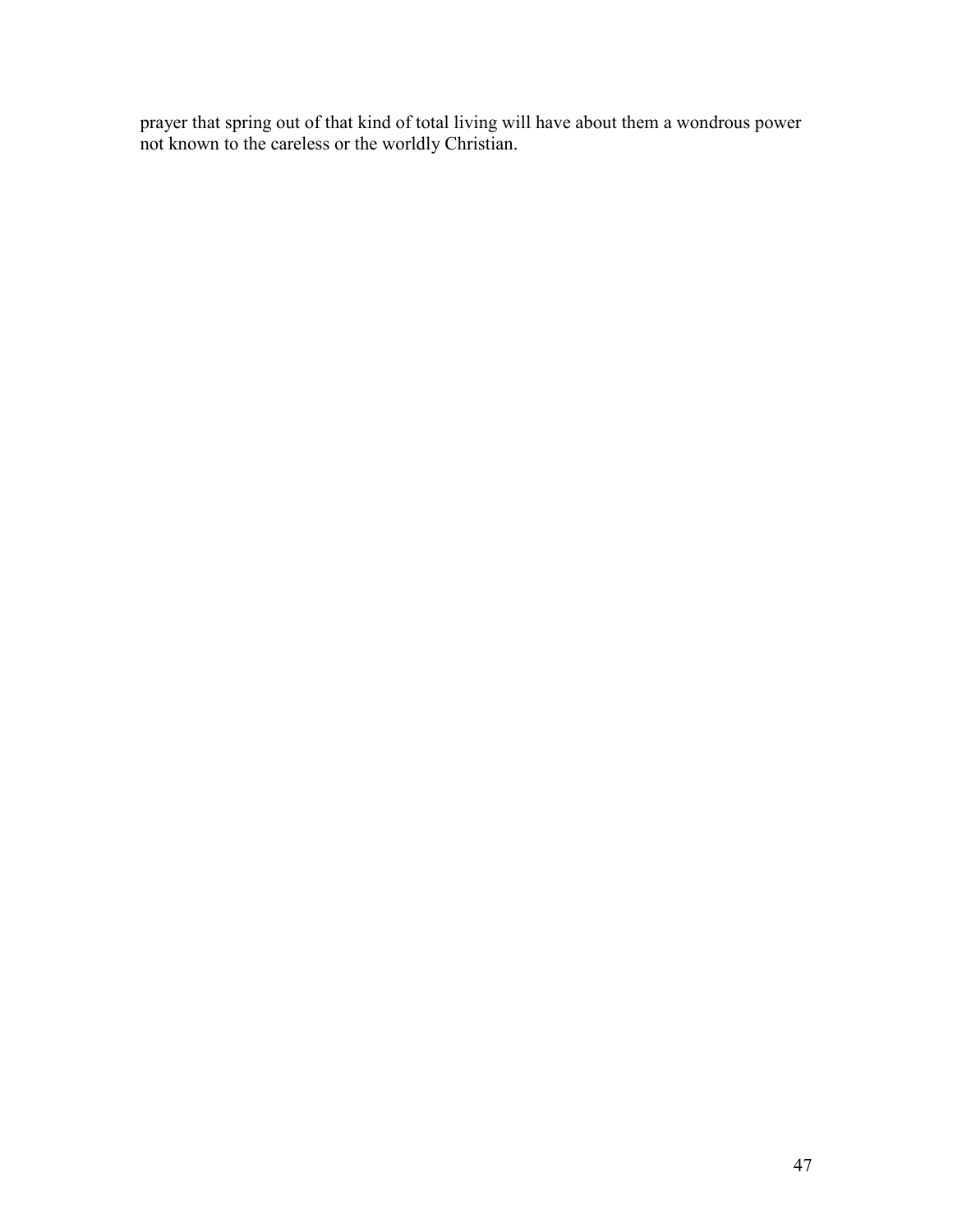## No Savior-hood Without Lordship

*Chapter 24* 

We must never underestimate the ability of human kings to get themselves tangled up. Mankind appears to have a positive genius for twisting truth until it ceases to be truth and becomes downright falsehood. By overemphasizing in one place and underemphasizing in another the whole pattern of truth may be so altered that a completely false view results without our being aware of it.

This fact was brought forcibly to mind recently by hearing again the discredited doctrine of a divided Christ so widely current a few years ago and still accepted in many religious circles. It goes like this:

Christ is both Savior and Lord. A sinner may be saved by accepting Him as Savior without yielding to Him as Lord. The practical outworking of this doctrine is that the evangelist presents and the seeker accepts a divided Christ. We have all heard the tearful plea made to persons already saved to accept Christ as lord and thus enter into the victorious life.

Almost all deeper life teaching is based upon this fallacy, but because it contains a germ of truth its soundness is not questioned. Anyway, it is extremely simple and quite popular, and in addition to these selling points it is also ready-made for both speaker and hearer and requires no thinking by either. So sermons embodying this heresy are freely preached, books are written and songs composed, all saying the same thing; and all saying the wrong thing, except as I have said, for a feeble germ of truth lying inert at the bottom.

Now, it seems odd that none of these teachers ever noticed that the only true object of saving faith is none other than Christ Himself; not the "savior--hood" of Christ nor the "lordship" of Christ but Christ Himself. God does not offer salvation to the one who will believe on one of the offices of Christ, nor is an office of Christ ever presented as an object of faith. Neither are we exhorted to believe on the atonement, nor on the cross, nor on the priesthood of the Savior. All of these are embodied in the person of Christ, but they are never separated nor is one ever isolated from the rest. Much less are we permitted to accept one of Christ's offices and reject another. The notion that we are so permitted is a modern day heresy, I repeat, and like every heresy it has had evil consequences among Christians. No heresy is ever entertained with impunity. We pay in practical failure for our theoretical errors.

It is altogether doubtful whether any man can be saved who comes to Christ for His help but with no intention to obey Him. Christ's savior-hood is forever united to His lordship. Look at the Scriptures:

#### *"If thou shalt confess with thy mouth the lord Jesus, and shalt believe in thine heart that God hath raised him from the dead, thou shalt be saved . . . for the same Lord over*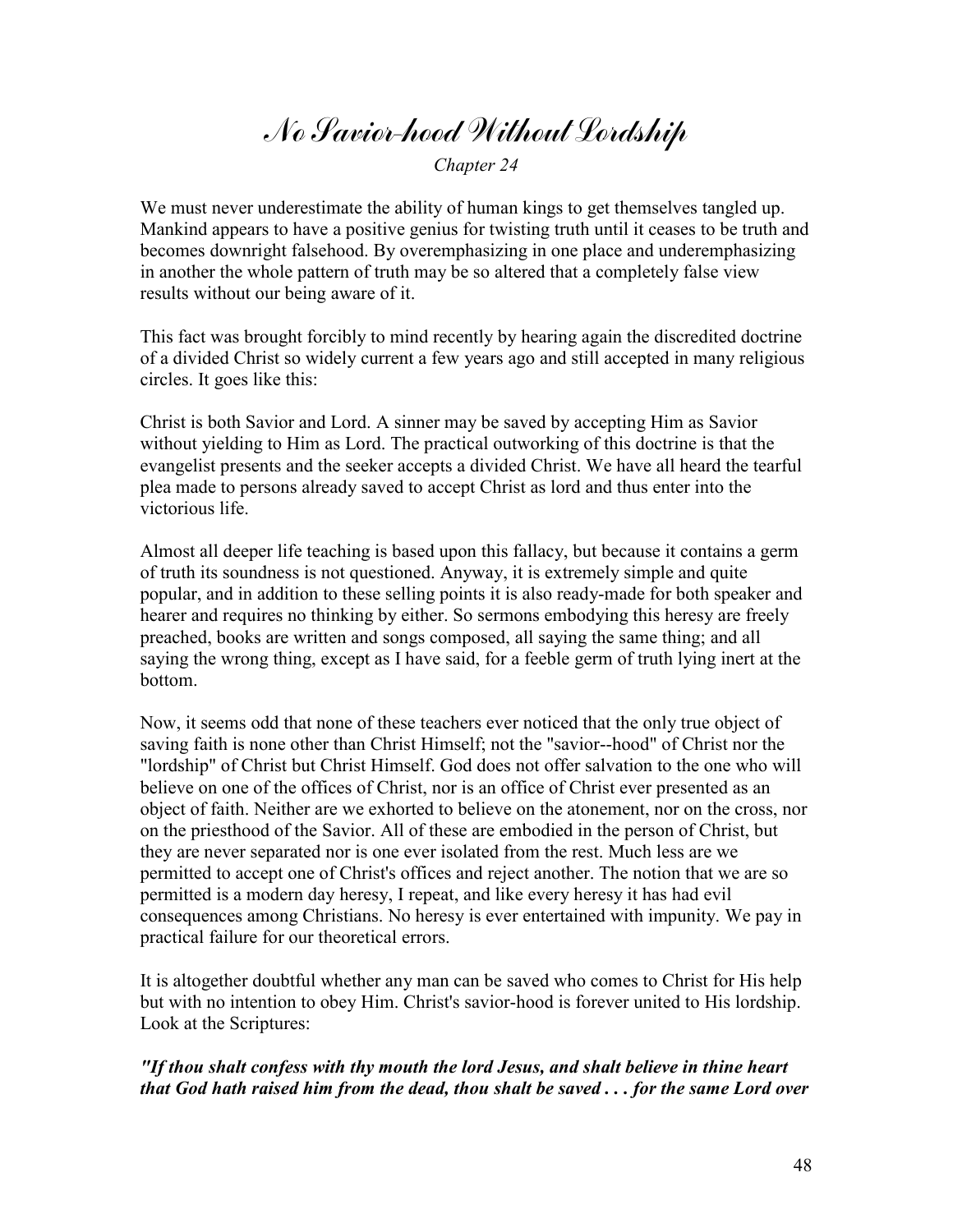*all is rich unto all that call upon him. For whosoever shall call upon the name of the Lord shall be saved"* (Born. 10:9-13). There the Lord is the object of faith for salvation. And when the Philippian jailer asked the way to be saved, Paul replied, *"Believe on the Lord Jesus Christ, and thou shalt be saved"* (Acts 16:31). He did not tell him to believe on the Savior with the thought that he could later take up the matter of His lordship and settle it at his own convenience. To Paul there could be no division of offices. Christ must be Lord or He will not be Savior.

There is no intention here to teach that the earnest believer may not go on to explore ever-increasing meanings in Christ nor do we hold that our first saving contact with Christ brings perfect knowledge of all He is to us. The contrary is true. Ages upon ages will hardly be long enough to allow us to experience all the riches of His grace. As we discover new meanings in His titles and make them ours we will grow in the knowledge of our Lord and in personal appreciation of the multifold offices He fills and the many forms of love He wears exalted on His throne. That is the truth which has been twisted out of shape and reduced to impotence by the doctrine that we can believe on His saviorhood while rejecting His lordship.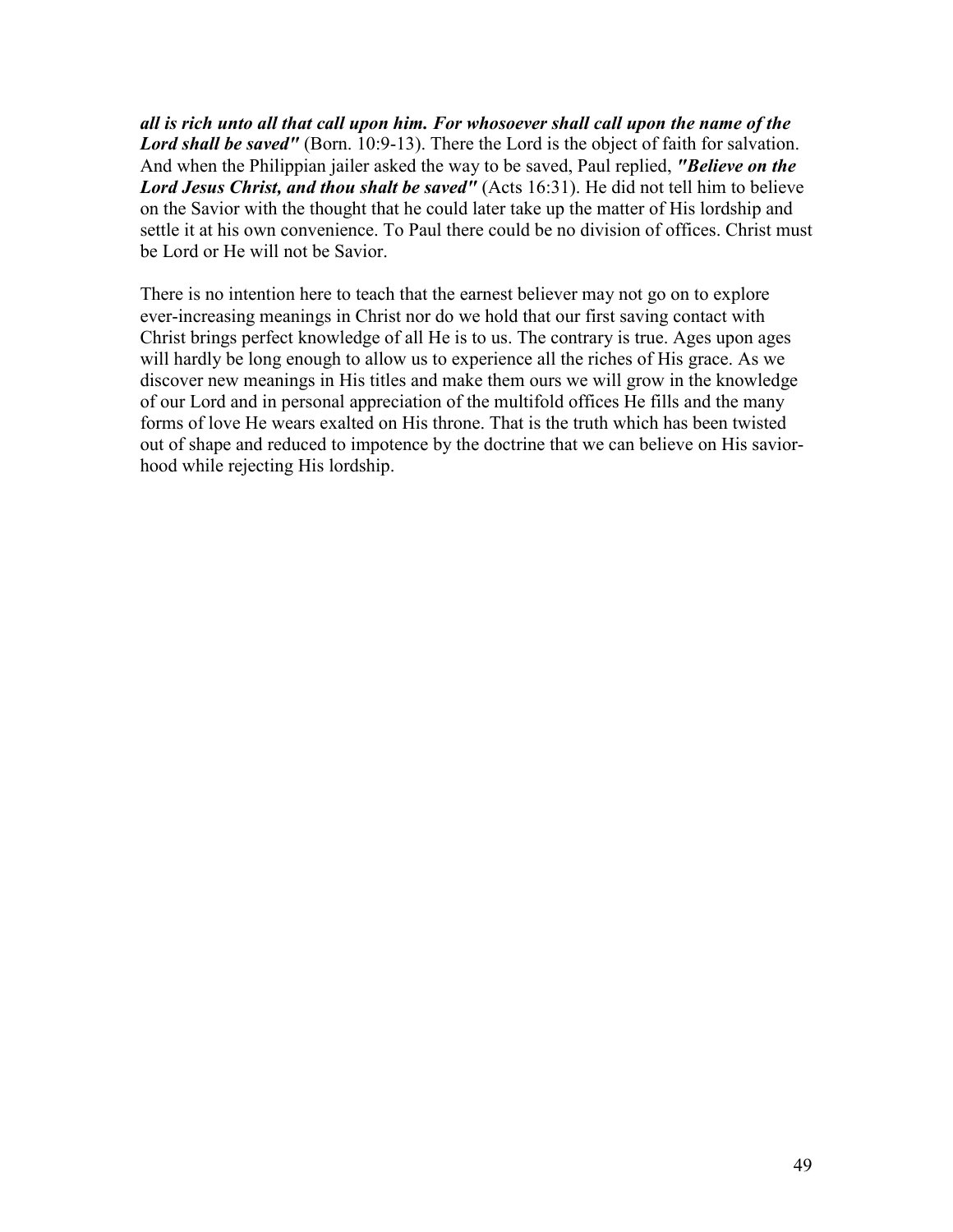A Sweet Lute, Sweetly Played

*Chapter 25* 

*"It is one thing," said Henry Suso, "to hear for oneself a sweet lute, sweetly played, and quite another thing merely to hear about it."*

And it is one thing, we may add, to hear truth inwardly for one's very self, and quite another thing merely to hear about it.

I do not wish to reflect on the genuineness of any man's religious experience; rather I rejoice in every small shred of true godliness that may yet remain among us in these days of superficiality and pretense. But an examination of the state of things in gospel churches creates a strong suspicion that an alarmingly high percentage of professing Christians today have never heard the lute for themselves. They have only been told about it by others. Their acquaintance with saving truth is by hearsay merely. The mysterious Voice has never penetrated to their own inner ear.

Particularly is this true of the so-called deeper life. Even in those circles where the doctrines of the Spirit-filled life are taken for granted there is a strange lack of inner certainty. We hear the "deeper" truths recited with a glibness that makes us wonder whether the preacher is not telling us about something of which he has only heard, rather than about something which he himself has experienced. The widespread indoctrination in the deeper life without a corresponding enjoyment of the power of the doctrine may easily do more harm than good.

We are turning out from the Bible schools of this country year after year young men and women who know the theory of the Spirit-Filled life but do not enjoy the experience. These go out into the churches to create in turn a generation of Christians who have never felt the power of the Spirit and who know nothing personally about the inner fire. The next generation will drop even the theory. That is actually the course some groups have taken over the past years.

One word from the lips of the man who has actually heard the lute play will have more effect than a score of sermons by the man who has only heard that it was played. Acquaintance is always better than hearsay.

How long must we in America go on listening to men who can only tell us what they have read and heard about, never what they themselves have felt and heard and seen?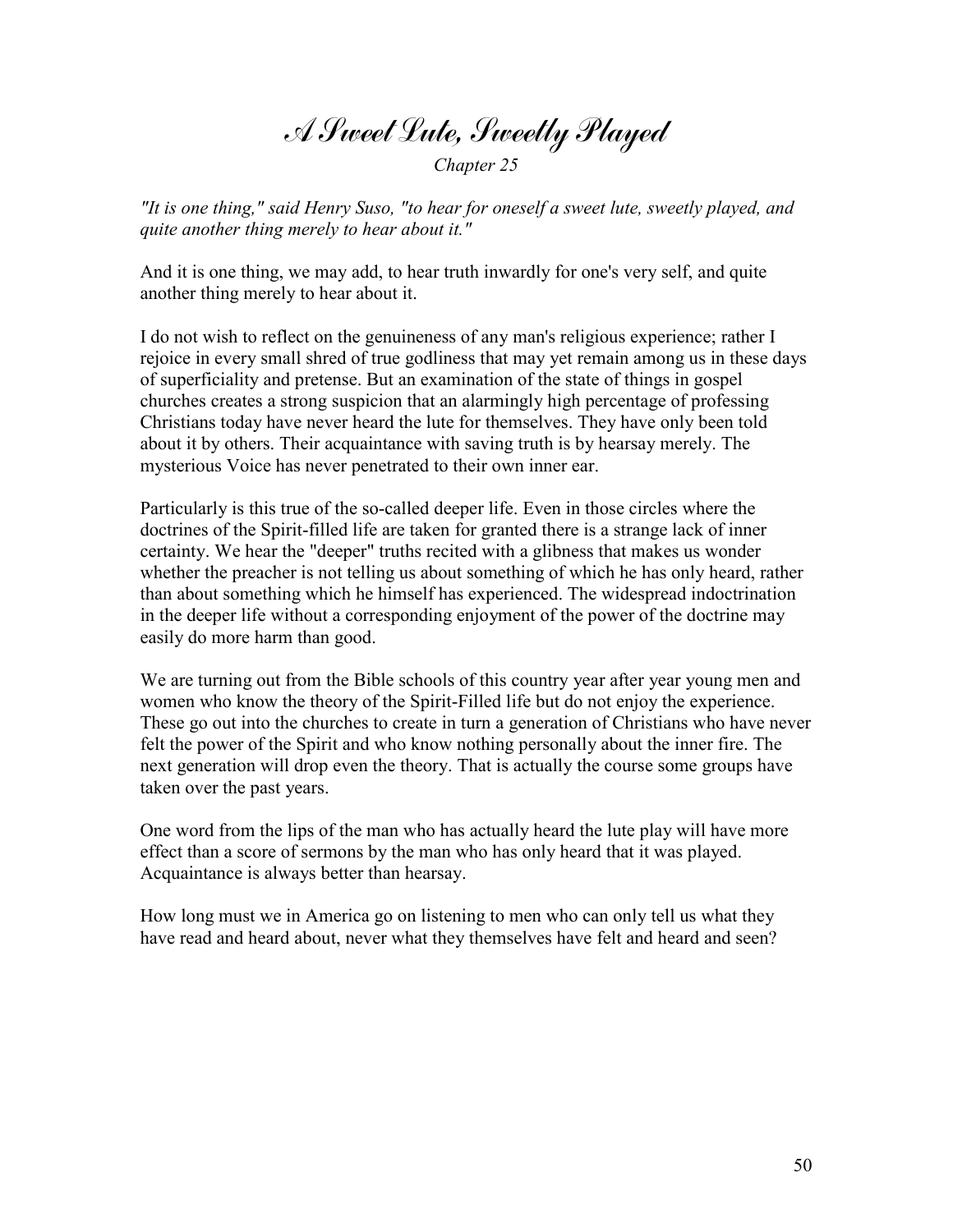# The All-Importance of Motive

*Chapter 26* 

*The test by which all conduct must finally be judged is motive.* 

As water cannot rise higher than its source, so the moral quality in an act can never be higher than the motive that inspires it. For this reason no act that arises from an evil motive can be good, even though some good may appear to come out of it. Every deed done out of anger or spite, for instance, will be found at last to have been done for the enemy and against the Kingdom of God.

Unfortunately the nature of religious activity is such that much of it can be carried on for reasons that are not good, such as anger, jealousy, ambition, vanity and avarice. All such activity is essentially evil and will be counted as such at the judgment.

In this matter of motive, as in so many other things, the Pharisees afford us clear examples. They remain the world's most dismal religious failures, not because of doctrinal error nor because they were careless or lukewarm, nor because they were outwardly persons of dissolute life. Their whole trouble lay in the quality of their religious motives. They prayed, but they prayed to be heard of men, and thus their motive ruined their prayers and rendered them not only useless but actually evil. They gave generously to the service of the temple, but they sometimes did it to escape their duty toward their parents, and this was an evil. They judged sin and stood against it when they found it in others, but this they did from self-righteousness and hardness of heart. So with almost everything they did. Their activities had about them an outward appearance of holiness, and those same activities if carried on out of pure motives would have been good and praiseworthy. The whole weakness of the Pharisees lay in the quality of their motives.

That this is not a small matter may be gathered from the fact that those orthodox and proper religionists went on in their blindness till they at last crucified the Lord of glory with no inkling of the gravity of their crime.

Religious acts done out of low motives are twice evil, evil in themselves and evil because they are done in the name of God. This is equivalent to sinning in the name of the sinless One, lying in the name of the One who cannot lie and hating in the name of the One whose nature is love.

Christians, and especially very active ones, should take time out frequently to search their souls to be sure of their motives. Many a solo is sung to show off; many a sermon is preached as an exhibition of talent; many a church is founded as a slap at some other church. Even missionary activity may become competitive, and soul winning may degenerate into a sort of brush-salesman project to satisfy the flesh. Do not forget, the Pharisees were great missionaries and would compass sea and land to make a convert.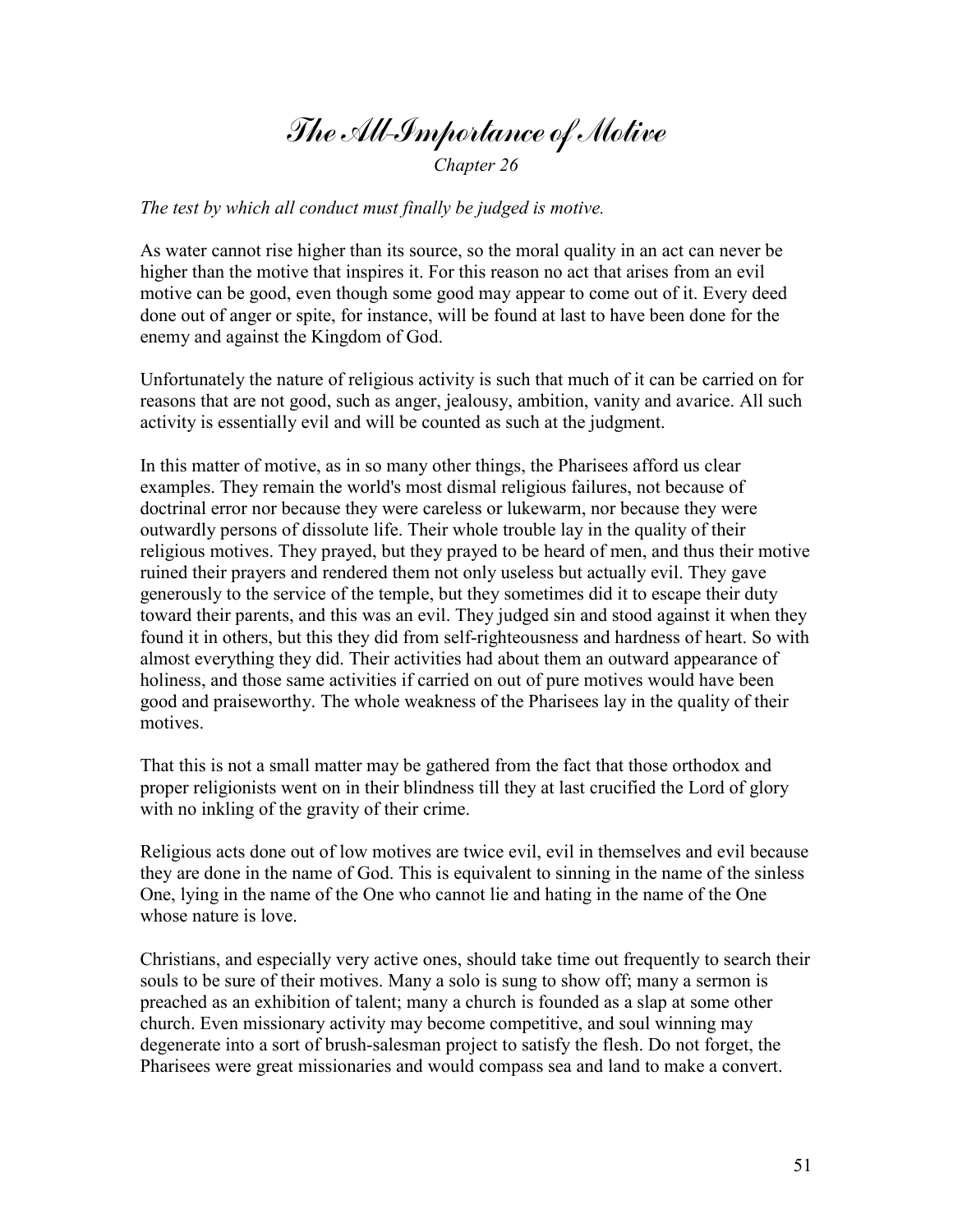A good way to avoid the snare of empty religious activity is to appear before God every once in a while with our Bibles open to the thirteenth chapter of First Corinthians. This passage, though rated one of the most beautiful in the Bible, is also one of the severest to be found in Sacred Writ. The apostle takes the highest religious service and consigns it to futility unless it is motivated by love. Lacking love, prophets, teachers, orators, philanthropists and martyrs are sent away without reward.

To sum it up, we may say simply that in the sight of God we are judged not so much by what we do as by our reasons for doing it. Not *what* but *why* will be the important question when we Christians appear at the judgment seat to give account of the deeds done in the body.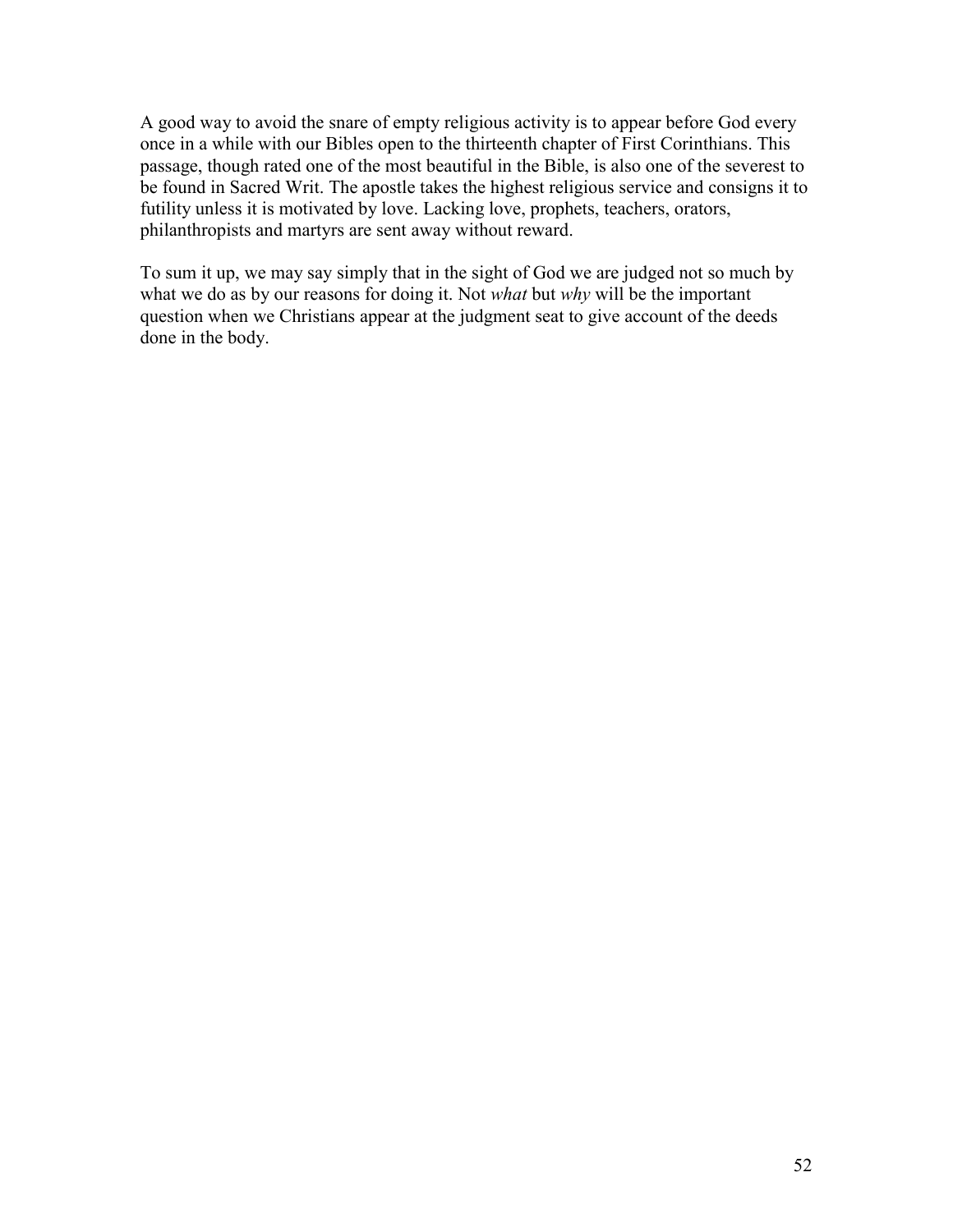### The Presence More Important Than the Program *Chapter 27*

It seems to me a significant, if not a positively ominous, thing that the words "program" and "programming" occur so frequently in the language of the church these days. I am well aware that the words have been borrowed and adapted as expressing more nearly than any others the order of religious items on the agenda of the average church service. But the very fact that they lend themselves to the service so neatly is itself extremely disquieting to the few who still want to follow New Testament order in the public worship of God.

When we compare our present carefully programmed meetings with the New Testament we are reminded of the remark of a famous literary critic after he had read Alexander Pope's translation of Homer's Odyssey: "It is a beautiful poem, but it is not Homer." So the fast-paced, highly spiced, entertaining service of today may be a beautiful example of masterful programming - but it is not a Christian service.

The two are leagues apart in almost every essential. About the only thing they have in common is the presence of a number of persons in one room. There the similarity ends and glaring dissimilarities begin.

For one thing, the object of attention is not the same in the two meetings.

Whether it be a communion service, morning worship, evangelistic meeting, prayer meeting or any other kind of true Christian gathering the center of attention will always be Christ. *"Where two or three are gathered together in my name, there am I in the midst of them"* (Mat. 18:20). These words of our Lord set the pattern for all Christian assemblies. Throughout the New Testament after Pentecost one marked characteristic of all Christian meetings was the believers' preoccupation with their risen Lord. Even the first Church Council (which might be called a "business" meeting if such a thing really existed in Bible times) was conducted in an atmosphere of great dignity and deep reverence. They talked of God and Christ and the Holy Ghost and the Scriptures and consecrated men who had hazarded their lives for the name of Jesus. They conferred for a while, then drew up a letter of instruction and sent it to the Gentile churches by the hand of Judas and Silas. It is of course unthinkable that such a meeting could have been held without some kind of agenda. Someone had to know what they had gathered to discuss. The important point to be noticed, however, is that proceedings were carried on in an atmosphere of Christian worship. They lost sight of the program in the greater glory of a Presence.

Again, evangelistic and revival services in New Testament times were never divorced from worship. The Book of Acts is a record of evangelism and missionary activity, but the Presence is always there, and never for a moment do those early Christians forget it. Never do the disciples use gimmicks to attract crowds. They count on the power of the Spirit to see them through all the way. They gear their activities to Christ and are content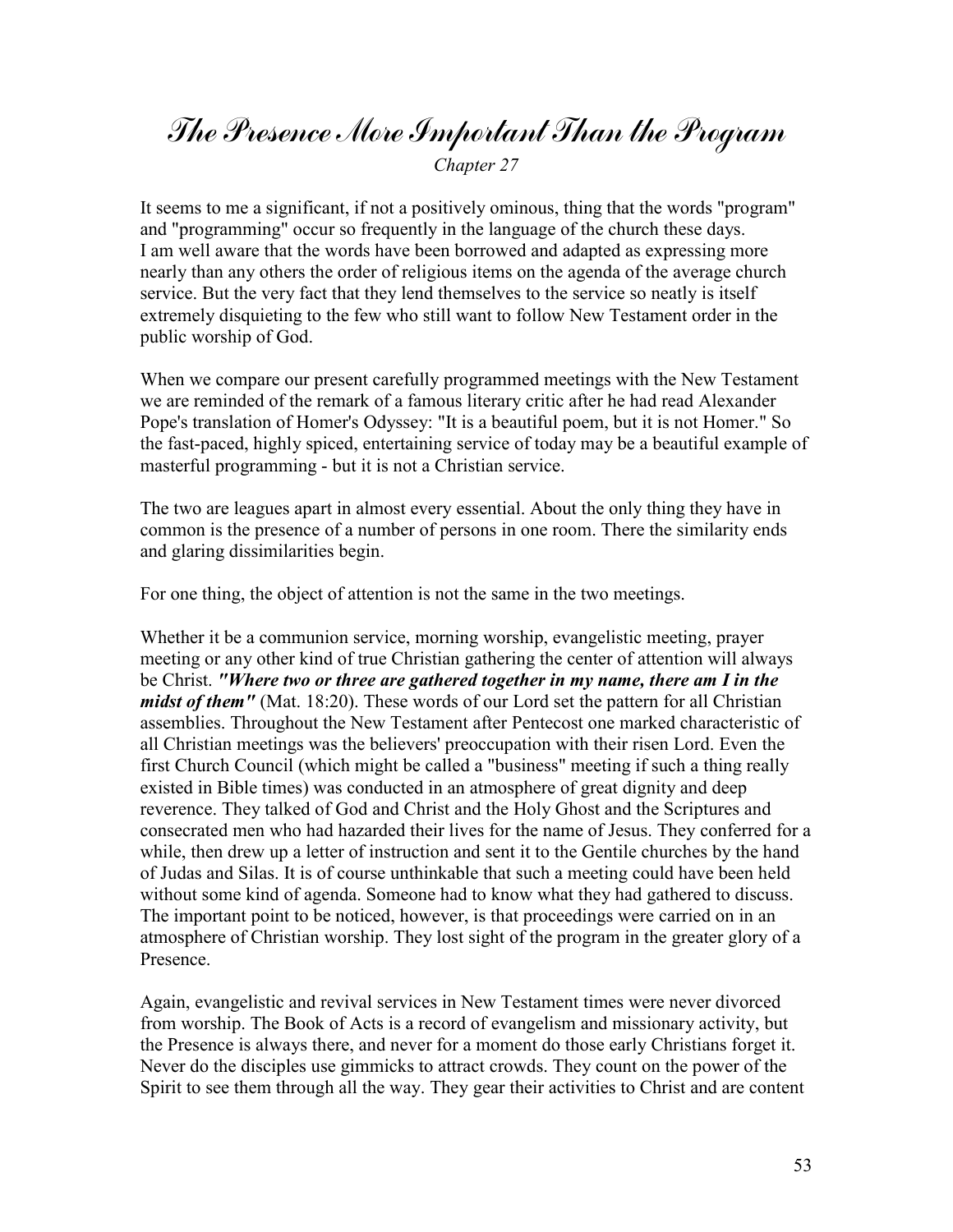to win or lose along with Him. The notion that they should set up a "programmed" affair and use Jesus as a kind of sponsor never so much as entered their heads. To them Christ was everything. To them He was the object around which all revolved; He was, as He still is, Alpha and Omega, the beginning and the ending.

Christ was everything in the minds of those first believers, and that mighty fact dictated not only their conduct but their inner attitudes as well. Their mood, their demeanor, their expectations sprang out of their childlike conviction that Jesus was in the midst of them as lord of creation, Head of the Church and High Priest of their profession.

Now, I freely admit that it is impossible to hold a Christian service without an agenda. If order is to be maintained, an order of service must exist somewhere. If two songs are to be sung, someone must know which one is to be sung first, and whether this knowledge is only in someone's head or has been reduced to paper there is indeed a "program," however we may dislike to call it that. The point we make here is that in our times the program has been substituted for the Presence. The program rather than the Lord of glory is the center of attraction. So the most popular gospel church in any city is likely to be the one that offers the most interesting program; that is, the church that can present the most and best features for the enjoyment of the public. These features are programmed so as to keep everything moving and everybody expectant. The evil of it all lies in its effect upon Christians and churches everywhere. Even persons who may honestly desire to serve God after the pattern shown us in the mount are deceived by the substitution of the program for the Presence, with the result that they never really become mature Christians. Their appetites are debauched and their sense of spiritual values dwarfed at the very beginning of their religious lives. Many of them go on year after year totally unaware that the program they go to see and hear each Sunday is not a Christian thing at all but a pagan concept superimposed upon the church by zealous but misled persons.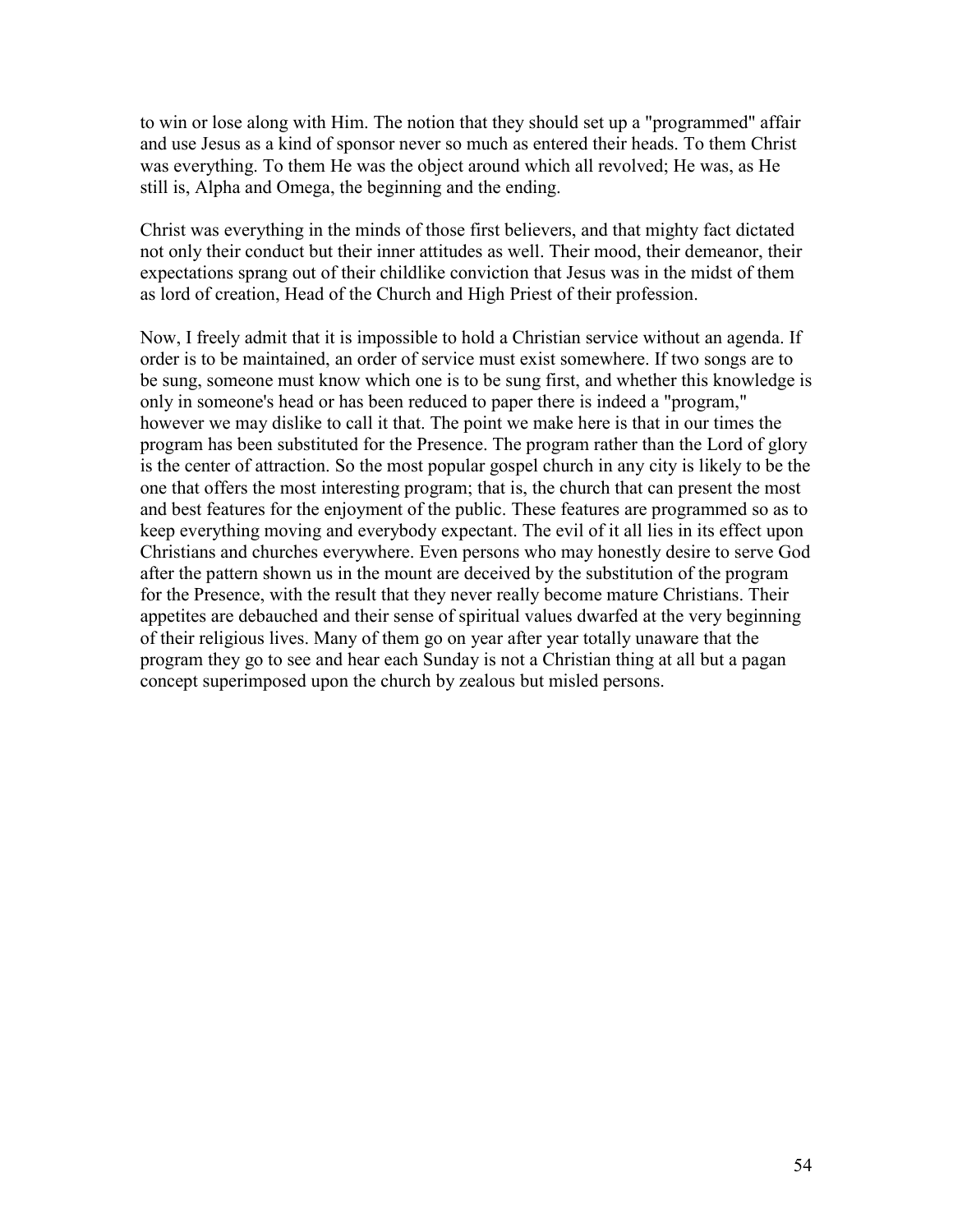## The World's Most Tragic Waste

*Chapter 28* 

One has only to travel over the surface of the earth a little to discover that God is extremely prodigal of material things. There appears to be a vast amount of almost everything: sand, prairies, mountains, lakes, seas, rocks, hills, plains, rivers, deserts, and only a tiny fraction of all these are of any use to mankind. The rest is, as far as we can see, wholly wasted.

There is on earth, however, one precious treasure which God is not willing to waste; that is human personality. Of this there is never a surplus. The sacred Scriptures are emphatic about God's regard for the human personality. It is written that God made man in His own image and likeness; not the soul or the spirit as a separate and superior part of man, but the whole living personality.

The tendency in popular thinking is to extract the soul from the total man and focus all attention upon it as the only thing about which God is concerned, and by inference the only thing about which we should concern ourselves. This has always appeared to me to be an extremely restricted view of things. Paul said, "Christ loved *me* and gave himself for *me*." The death of Christ was for the whole person, not for the soul only, and His invitation is to the entire mail, the entire woman.

I think the whole modern notion embodied in our common phrase "soul winning" could stand a good overhauling in the light of the broader teachings of the Scriptures. True, the Proverb says "He that winneth souls is wise." But the Word "souls" here stands for the whole man and not merely for his soul. The use of "soul" to mean a human being is common in the Bible. When Abraham set out fop the land of Canaan he took with him Sarah, his wife, and Lot, his brother's son, and the souls that they had gotten in Ilaran. Is it not plain that these "souls" were persons whose names it did not suit the purpose of the narrative to give? Certainly they were people, not naked souls.

It is not my wish to create difficulties for the pleasure of solving them, and it is altogether possible that thousands of zealous Christians use the expression "soul winning" while having in mind a true understanding of its broader meaning; but so powerful is human speech that the continued wrong use of a word or phrase may easily result in real error in thinking. If we would have a healthy grasp of truth we must see to it that we are semantically as well as theologically sound.

Human personality is dear to God because it is of all created things the nearest to being like Himself. Of nothing else is it said that it was created in "the likeness of God" (Gen. 5:1). Though alienated from Cod by sin and destined to perish, the fallen man is still nearer to God's likeness than any other creature upon earth. This makes it possible for him to receive regeneration and be fully restored to the fellowship of God, a privilege not enjoyed by those fallen beings of whom Peter and Jude and certain other Bible writers tell us. For this reason also the Word could become flesh and dwell among us. The Son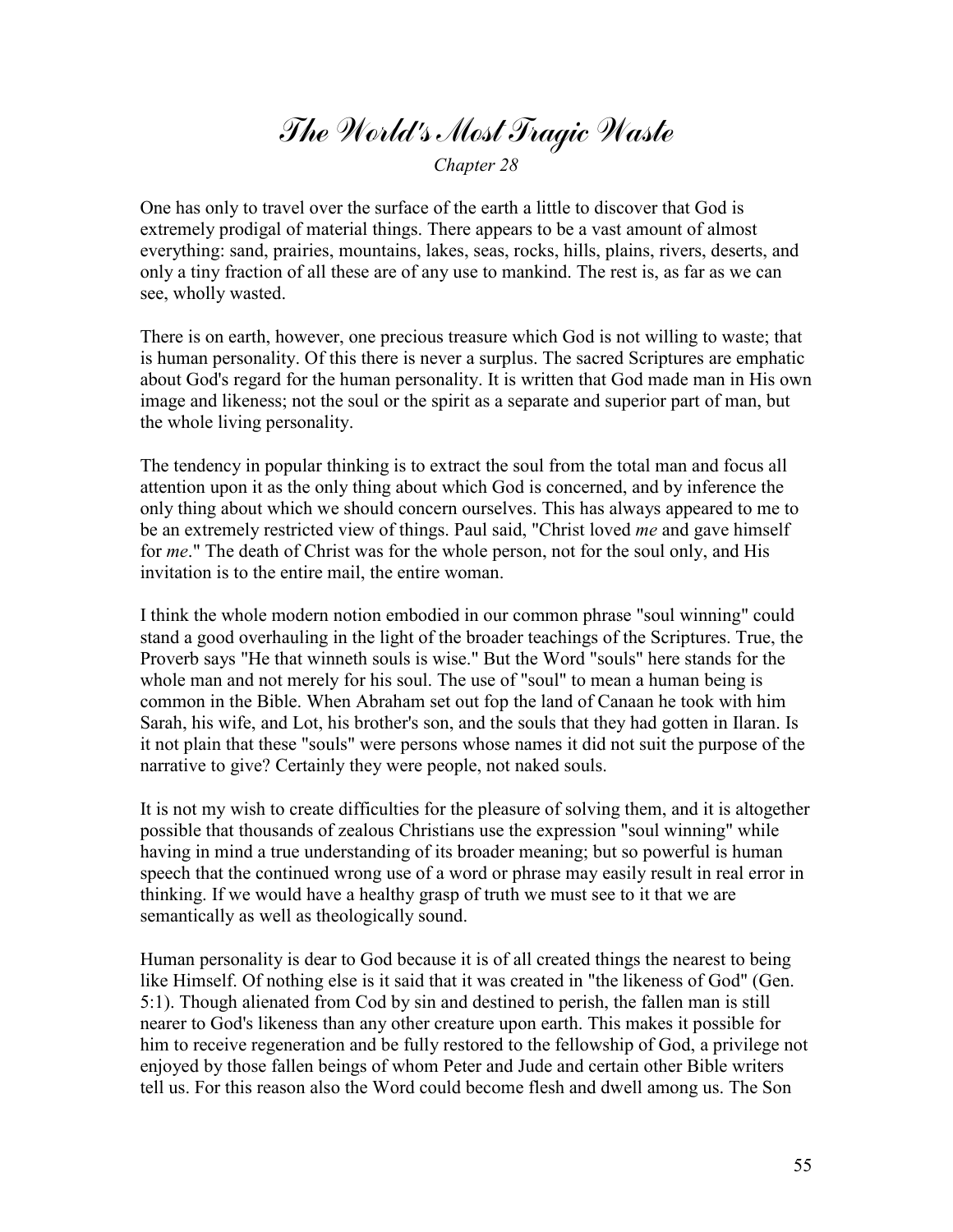could not take upon Him the nature of angels, but He could and did take on Him the seed of Abraham (Heb. 2:16).

These considerations tell us why God is willing to waste mountains but never willing to waste men; why He spends material things so prodigally and conserves human personality with such tender regard.

While God does not waste personality it is one of the heavy tragedies of life that human personality can waste itself. A man by his sin may waste himself, which is to waste that which on earth is most like God. This is man's greatest tragedy, God's heaviest grief. Sin has many sides and many ramifications. It is like a disease with numberless complications, any one of which can kill the patient. It is lawlessness, it is a missing of the mark, it is rebellion, it is perversion, it is transgression; but it is also waste - a frightful, tragic waste of the most precious of all treasures. The man who dies out of Christ is said to be lost and hardly a word in the English tongue expresses his condition with greater accuracy. He has squandered a rare fortune and at the last he stands for a fleeting moment and looks around, a moral fool, a wastrel who has lost in one overwhelming and irrecoverable loss, his soul, his life, his peace, his total, mysterious personality, his dear and everlasting all.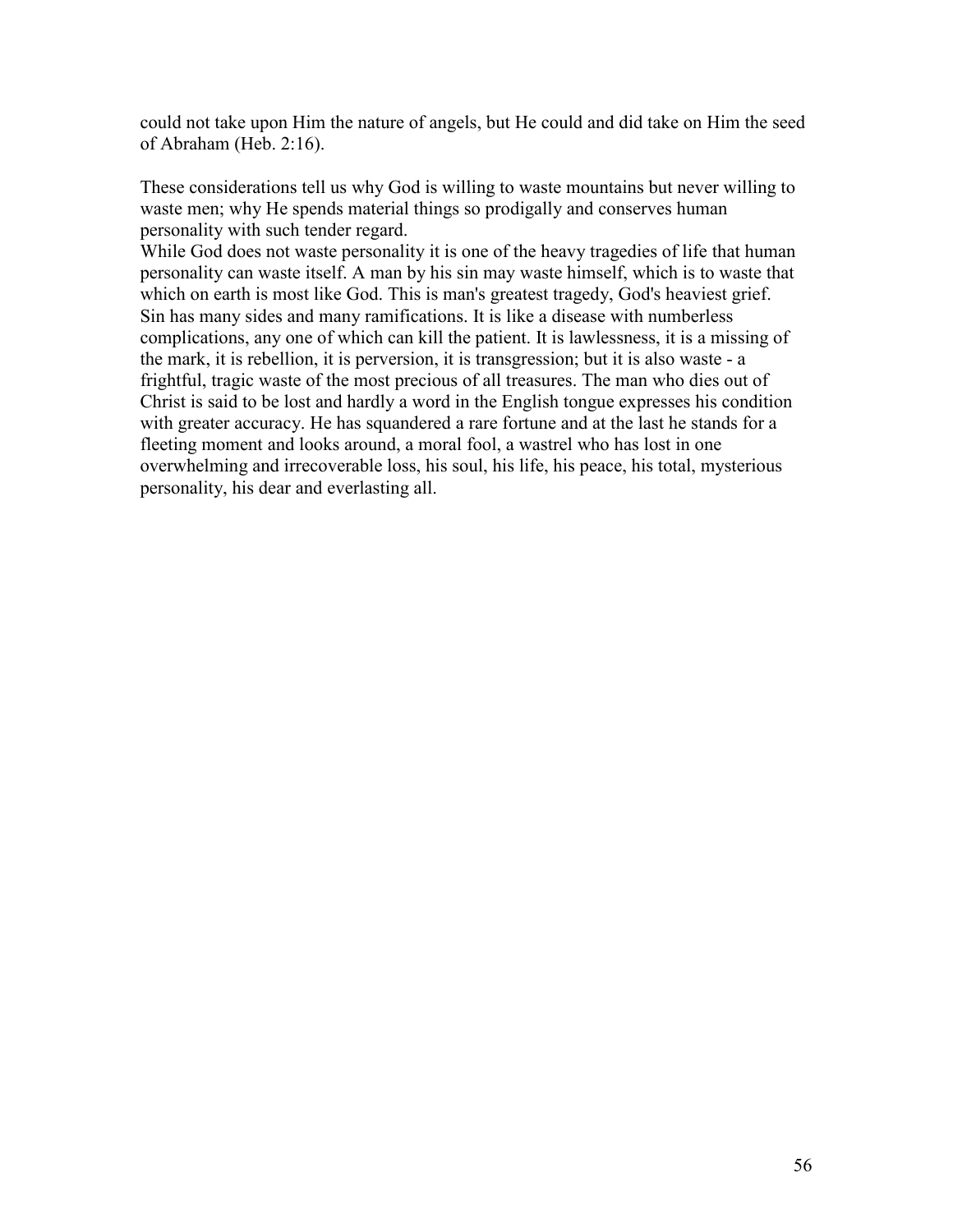#### The Hunger of the Wilderness *Chapter 29*

"Man was made to dwell in a garden," says Dr. Harold C. Mason, "but through sin he has been forced to dwell in a field, a field which he has wrested from his enemies by sweat and tears, and which he preserves only at the price of constant watchfulness and endless toil. Let him but relax his efforts for a few years and the wilderness will claim his field again. The jungle and the forest will swallow his labors and all his loving care will have been in vain."

Every farmer knows the hunger of the wilderness, that hunger which no modem farm machinery, no improved agricultural methods, can ever quite destroy. No matter how well prepared the soil, how well kept the fences, how carefully painted the buildings, let the owner neglect for a while his prized and valued acres and they will revert again to the wild and be swallowed up by the jungle or the wasteland. The bias of nature is toward the wilderness, never toward the fruitful field. That, we repeat, every farmer knows.

To the alert Christian this fact will be more than an observation of interest to farmers; it will be a parable, an object lesson setting forth a law that runs through all the regions of our fallen world, affecting things spiritual as well as things material. We cannot escape the law that would persuade all things to remain wild or to return to a wild state after a period of cultivation. What is true of the field is true also of the soul, if we are but wise enough to see it.

The moral bent of the fallen world is not toward godliness, but definitely away from it. "Is this vile world a friend to grace," asks the poet rhetorically, "to help me on to God?" The sad answer is no, and it would be well for us to see that each new Christian learn this lesson as soon as possible after his conversion. We sometimes leave the impression that it is possible to find at an altar of prayer, once and for all, purity of heart and power to assure victorious living for the rest of our days. How wrong this notion is has been proved by countless numbers of Christians through the centuries.

The truth is that no spiritual experience, however revolutionary, can exempt us from temptation; and what is temptation but the effort of the wilderness to encroach upon our new-cleared field? The purified heart is obnoxious to the devil and to all the forces of the lost World. They will not rest until they have won back what they have lost. The jungle will creep in and seek to swallow up the tiny areas that have beep made free by the power of the Holy Ghost. Only watchfulness and constant prayer can preserve those moral gains won for us though the operations of God's grace.

The neglected heart will soon be a heart overrun with worldly thoughts; the neglected life will soon become a moral chaos; the church that is not jealously protected by mighty intercession and sacrificial labors will before long become the abode of every evil bird and the hiding place for unsuspected corruption. The creeping wilderness will soon take over that church that trusts in its own strength and forgets to watch and pray.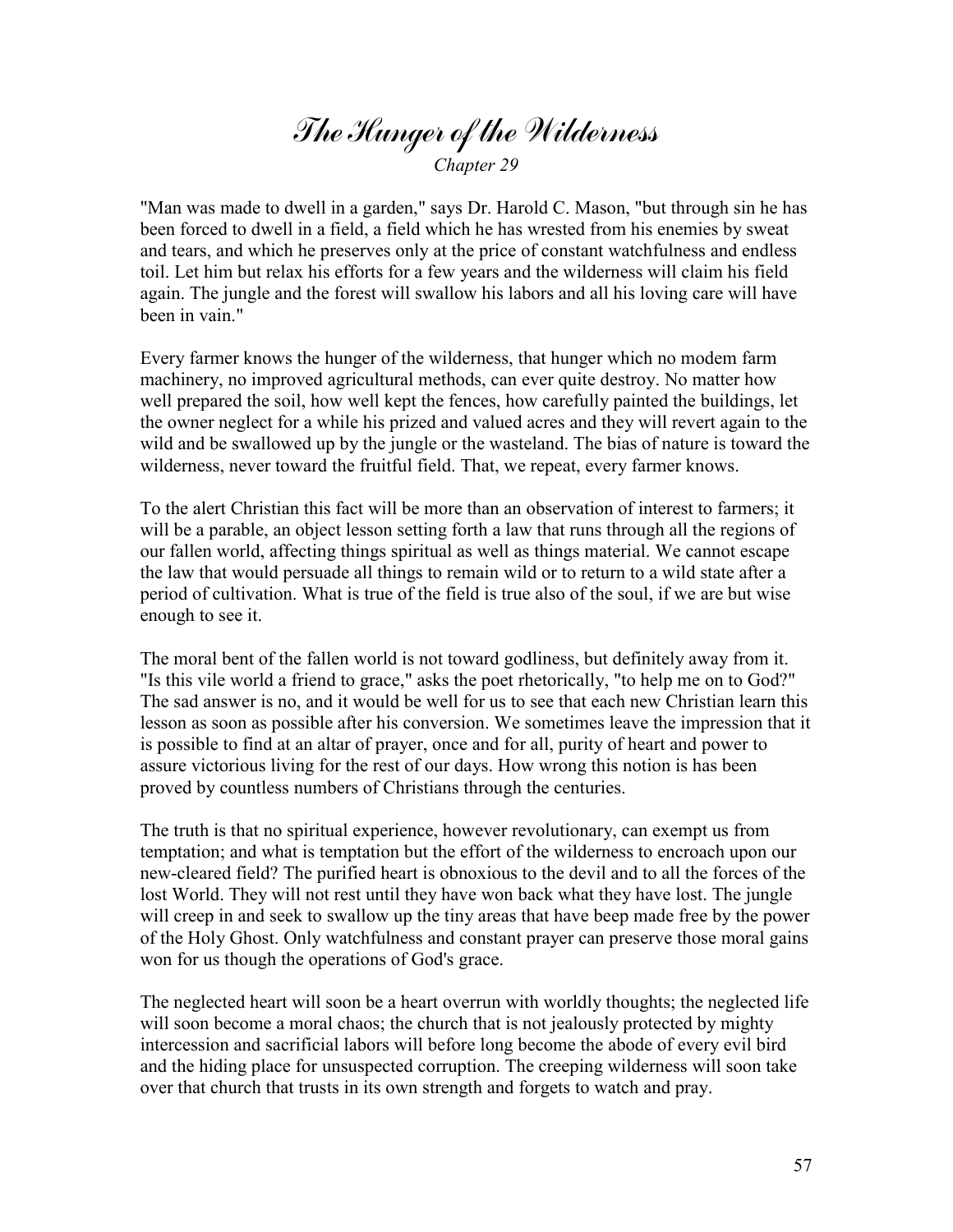The law of the wilderness operates universally throughout our fallen world, on the mission field as well as in more sheltered lands. It is therefore an error to believe that our missionary obligation may be discharged by passing through one country after another and proclaiming the Gospel without following it up with thorough teaching and careful church organization. Yet this error is affecting large sections of the evangelical church, leading earnest persons to attempt to finish the evangelization of the world by this hitand-skip method.

To make a few converts, only to leave them to their own devices without adequate care, is as foolish as to turn loose a flock of newborn lambs in the middle of a wilderness; it is as absurd as to clear and plant a field in the heart of the deep woods and to leave it to the mercies of undisciplined nature. All this would be a waste of effort and could not possibly result in any real gain.

So it is with any spiritual effort that does not take into account the hunger of the wilderness. The lambs must be shepherded or they will be killed; the field must be cultivated or it will be lost; spiritual gains must be conserved by watchfulness and prayer or they too will fall victim to the enemy.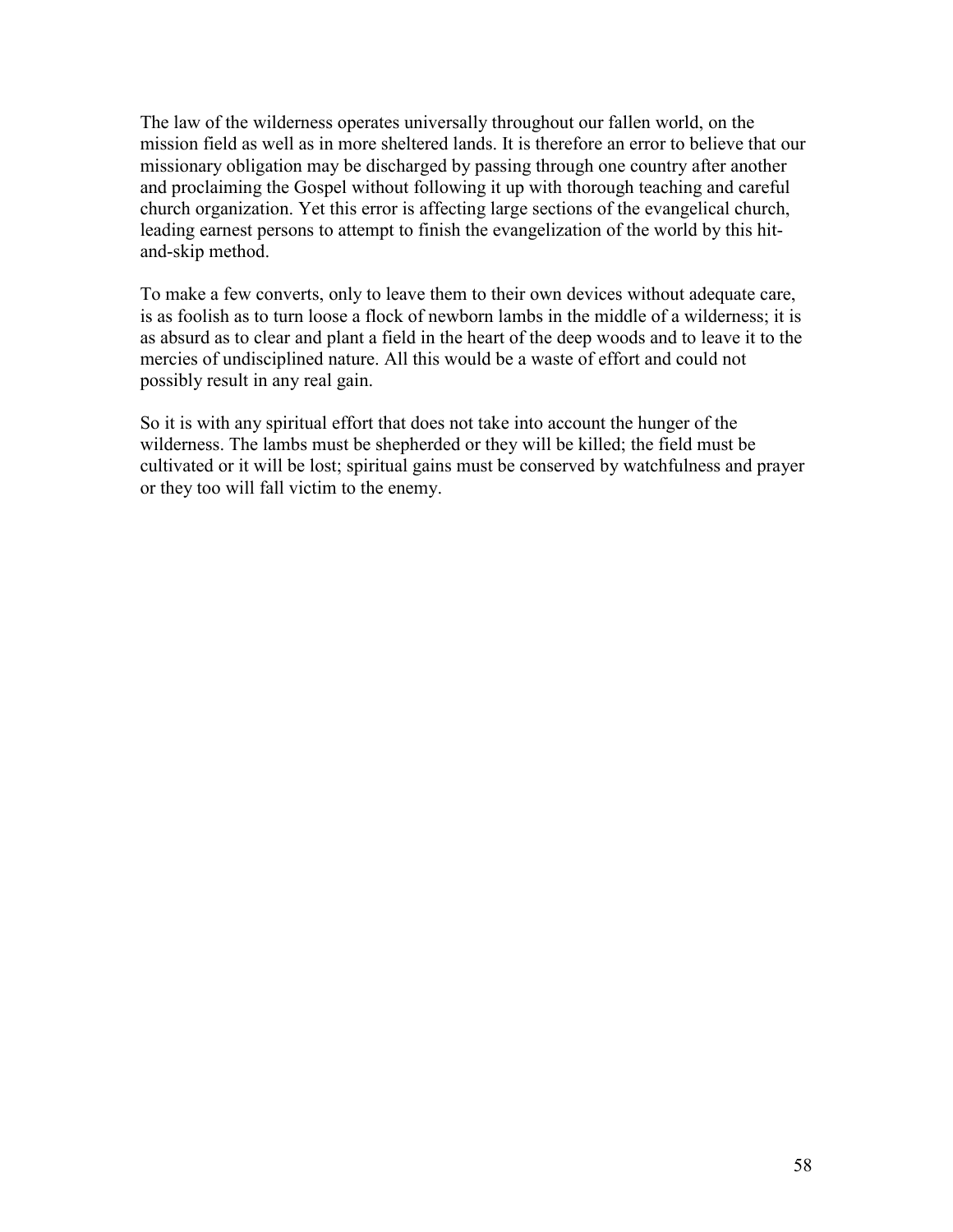## Our Fruit Will Be What We Are

*Chapter 30* 

Water cannot rise above its own level. Neither can a Christian by any sudden spasmodic effort rise above the level of his own spiritual life.

I have seen under the sun how a man of God will let his tongue go all day in light and frivolous conversation, let his interest roam abroad among the idle pleasures of this world, and then, under the necessity of preaching at night, seek a last minute reprieve just before service and by cramming desperately in prayer try to put himself in a position where the spirit of the prophet will descend upon him as he enters the pulpit. By working himself up to an emotional white heat he may afterward have reason to congratulate himself that he had much liberty in preaching the Word. But he deceives himself and there is no wisdom in him. What he has been all day and all week is what he is when he opens his Bible to expound unto the people. Water cannot rise above its own level. Men do not gather grapes of thorns, nor figs of thistles. The fruit of a free is determined by the tree, and the fruit of life by the kind of life it is. What a man is interested in to the point of absorption both decides and reveals what kind of man he is; and the kind of man he is by a secret law of the soul decides the kind of fruit he will bear. The catch is that we are often unable to discover the true quality of our fruit until it is too late.

If we would be realistic in our Christian lives we must not overlook the tremendous power of affinity. By affinity I mean the sympathetic attraction which certain things and persons have for us. The human heart is extremely sensitive and altogether capable of setting up an inward relationship with objects far removed and forbidden. As the needle of the compass has an affinity for the north magnetic pole, so the heart can keep true to its secret love though separated from it by miles and years. What that loved object is may be discovered by observing which direction our thoughts turn when they are released from the hard restraints of work or study. Of what do we think when we are free to think of what we will? What object gives us inward pleasure as we brood over it? Over what do we muse in our free moments? To what does our imagination return again and again? When we have answered these questions honestly we will know what kind of persons we are; and when we have discovered what kind of persons we are we may deduce the kind of fruit we will bear.

It is one of the cliches of the evangelist that the true worth of a church member is revealed by his life on Monday rather than on Sunday. There is a world of sober truth in the statement, and it is devoutly to be hoped that we who thus admonish others may ourselves remember to live the week through in the same atmosphere of sanctity that we desire so earnestly to inhabit on the Lord's Day.

It is written of Moses that he "went in before the Lord to speak with him ... and he came out and spake unto the children of Israel." This is the Biblical norm from which we depart to our own undoing and to the everlasting injury of the souls of men. No man has any moral right to go before the people, Who has not first been long before the Lord. No man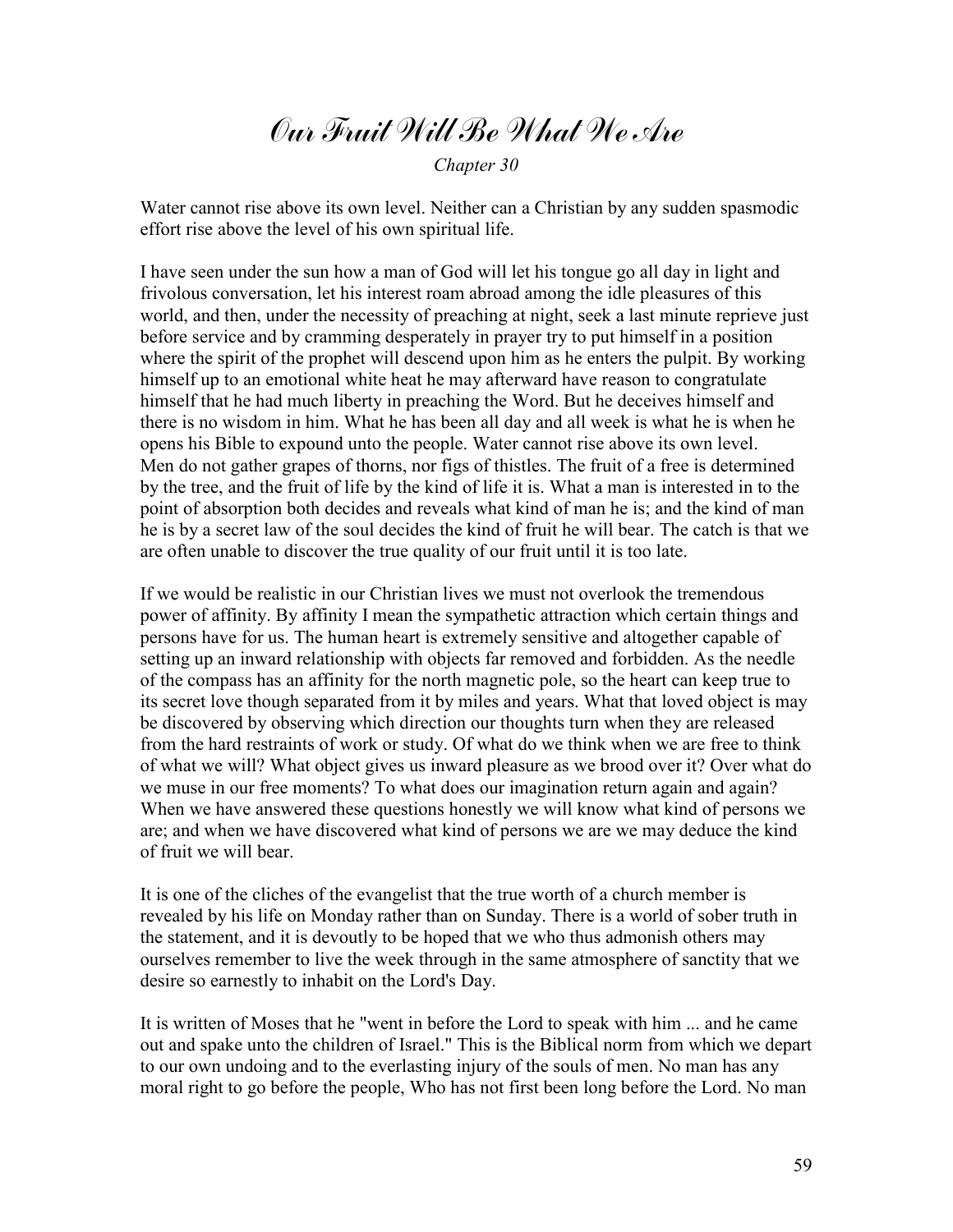has any right to speak to men about God who has not first spoken to God about men. And the prophet of God should spend more time in the secret place praying than he spends in the public place preaching.

As we dare not overlook the power of the human heart to establish affinities, so we dare not ignore the importance of the spiritual mood. Mood is mental weather. It is internal climate and it must be favorable to the growth of spiritual graces or they will not appear in the soul. The Christian who allows day after day a chilly climate to prevail in his heart need expect no grapes of Eshcol to hang over the wall when he goes before his Sunday school class, his choir, or his Sunday morning congregation.

One swallow does not make a spring, nor one hot day a summer; nor will a few minutes of frantic praying before service bring out the tender buds or make the flowers to appear on the earth. The field must be soaked in sunshine over a long period before it will give forth its treasures. The Christian's heart must be soaked in prayer before the true spiritual fruits begin to grow. As the field has learned to live intimately and sympathetically with the rain and the sunshine, so must the Christian learn to live with God. We cannot in a brief time make up for the long neglect of God and things spiritual.

God's children live by laws as kind and as severe as those that govern nature. Grace operates within those laws but never contrary to them. Our fruit will follow its native bee, and not all our frightened prayers can prevent it. If we would do holy deeds we must be holy men, every day and all the days that God grants us here below.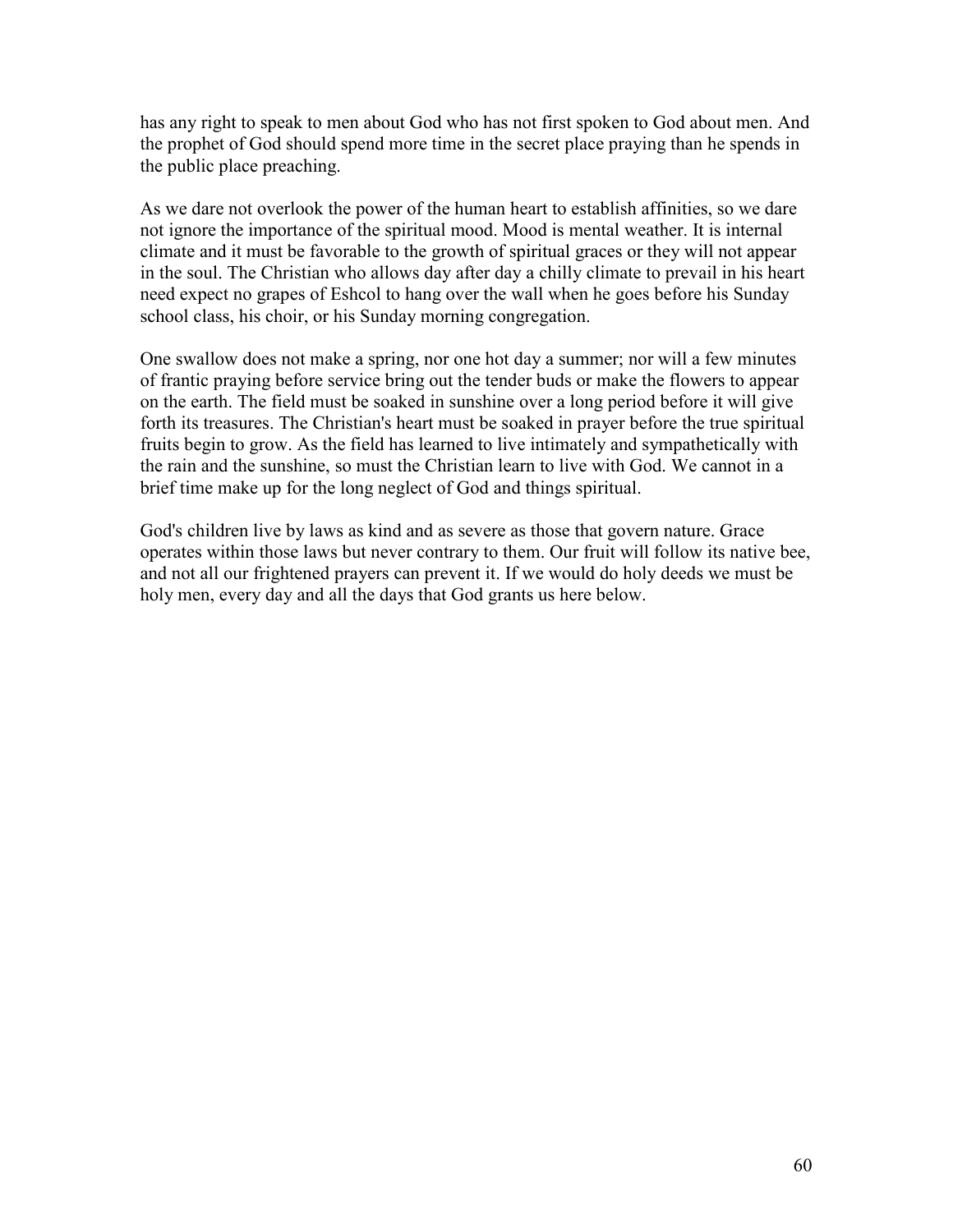### Needed: A Baptism of Clear Seeing *Chapter 31*

When reviewing the religious scene today we are tempted to fix on one or another weakness and say, "This is what is wrong with the Church. If this were corrected we could recapture the glory of the early Church and have Pentecostal times back with us again."

This tendency to oversimplification is itself a weakness and should be guarded against always, especially when dealing with anything as complex as religion as it occurs in modern times. It takes a very young man to reduce all our present woes to a single disease and cure the whole thing with one simple remedy. Older and wiser heads will be more cautious, having learned that the prescribed nostrum seldom works for the reason that the diagnosis has not been correct. Nothing is that simple. Few spiritual diseases occur alone. Almost all are complicated by the presence of others and are so vitally interrelated as they spread over the whole religious body that it would take the wisdom of a Solomon to find a single cure.

For this reason I am hesitant to point to any one defect in present day Christianity and make all our troubles to stem from it alone. That Bible religion in our times is suffering rapid decline is so evident as to need no proof; but just what has brought about this decline is not so easy to discover. I can only say that I have observed one significant lack among evangelical Christians which might turn out to be the real cause of most of our spiritual troubles; and of course if that were true, then the supplying of that lack would be our most critical need.

The great deficiency to which I refer is the lack of spiritual discernment, especially among our leaders. How there can be so much Bible knowledge and so little insight, so little moral penetration, is one of the enigmas of the religious world today. I think it is altogether accurate to say that there has never before been a time in the history of the Church when so many persons were engaged in Bible study as are so engaged today. If the knowledge of Bible doctrine were any guarantee of godliness, this would without doubt be known in history as the age of sanctity.

Instead, it may well be known as the age of the Churchs Babylonish captivity, or the age of worldliness, when the professed Bride of Christ allowed herself to be successfully courted by the fallen sons of men in unbelievable numbers. The body of evangelical believers, under evil influences, has during the last twenty-five years gone over to the world in complete and abject surrender, avoiding only a few of the grosser sins such as drunkenness and sexual promiscuity. *[Bro. Tozer wrote this in the late 1940's; since then the "grosser sins" are now being exposed among today's leading clergy]*.

That this disgraceful betrayal has taken place in broad daylight with full consent of our Bible teachers and evangelists is one of the most terrible affairs in the spiritual history of the world. Yet I for one cannot believe that the great surrender was negotiated by men of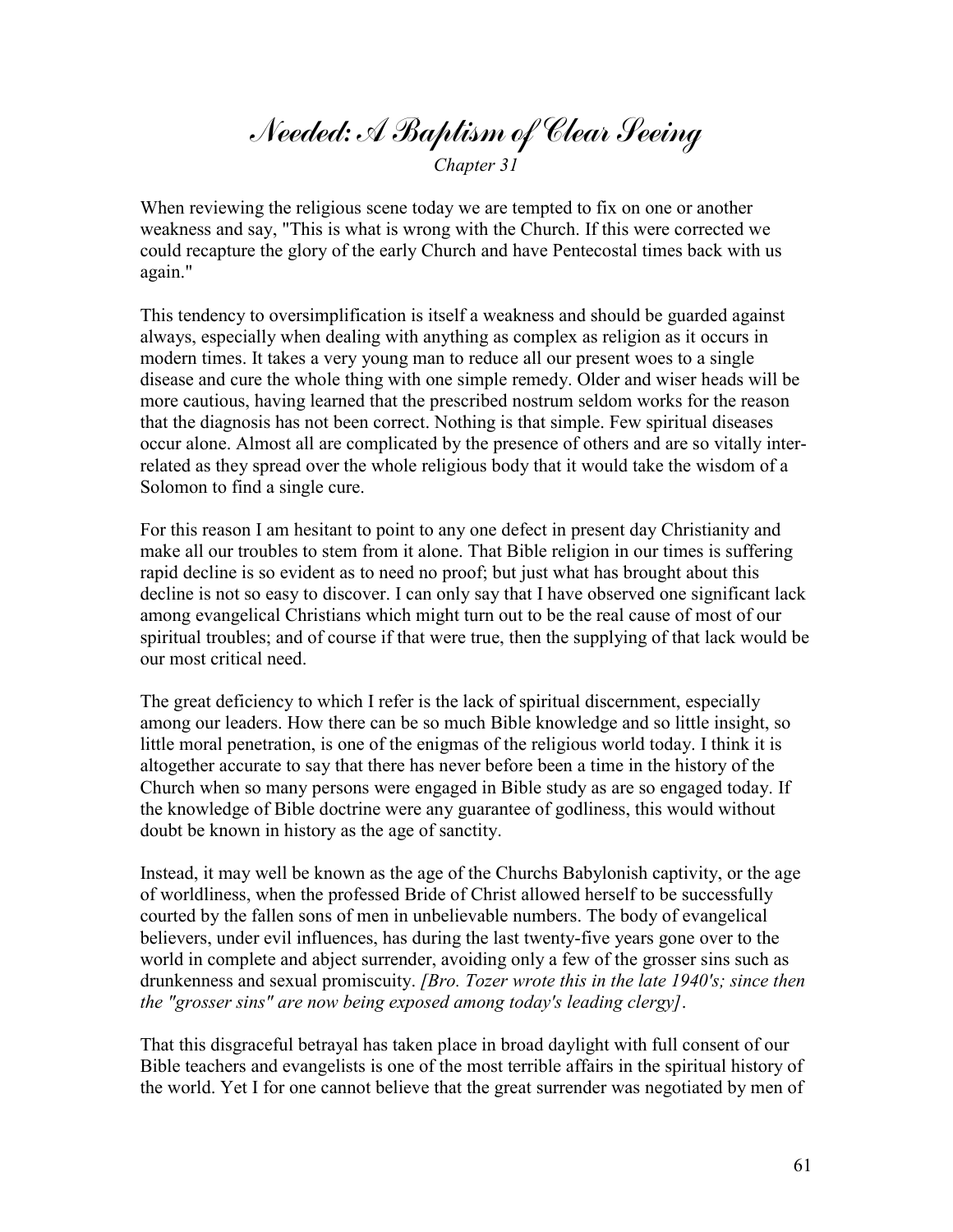evil heart who set out deliberately to destroy the faith of our Fathers. Many good and clean living persons have collaborated with the quislings who betrayed us. Why? The answer can only be: from lack of spiritual vision. Something like a mist has settled over the Church as "the face of the covering cast over all people, and the veil that is spread over all nations" (Isa, 25:7). Such a veil once descended upon Israel: "But their minds were blinded: for until this day remaineth the same veil untaken away in the reading of the old testament; which veil is done away in Christ. But even unto this day, when Moses is read, the veil is upon their heart" (2 Cor. 3:14, 15). That was Israel's tragic hour. God raised up the Church and temporarily disfranchised His ancient people. He could not trust His work to blind men.

Surely we need a baptism of clear seeing if we would escape the fate of Israel and of every other religious body in history that forsook God. If not the greatest need, then surely one of the greatest is for the appearance of Christian leaders with prophetic vision. We desperately need seers who can see through the mist.

Unless they come soon it will be too late for this generation. And if they do come we will no doubt crucify a few of them in the name of our worldly orthodoxy. But the cross is always the harbinger of the resurrection.

Mere evangelism is not our present need. Evangelism does no more than extend religion, of whatever kind it may be. It gains acceptance for religion among larger numbers of people without giving much thought to the quality of that religion. The tragedy is that present day evangelism accepts the degenerate form of Christianity now current as the very religion of the apostles and busies itself with making converts to it with no questions asked. And all the time we are moving farther and farther from the New Testament pattern.

We must have a new reformation. There must come a violent break with that irresponsible, amusement-mad, paganized pseudo religion which passes today for the faith of Christ and which is being spread all over the world by unspiritual men employing Un-scriptural methods to achieve their ends.

When the Roman Church apostatized, God brought about the Reformation. When the Reformation declined, God raised up the Moravians and the Wesleys. When these movements began to die God raised up Fundamentalism and the "deeper life" groups. Now that these have almost without exception sold out to the world...

*what next?*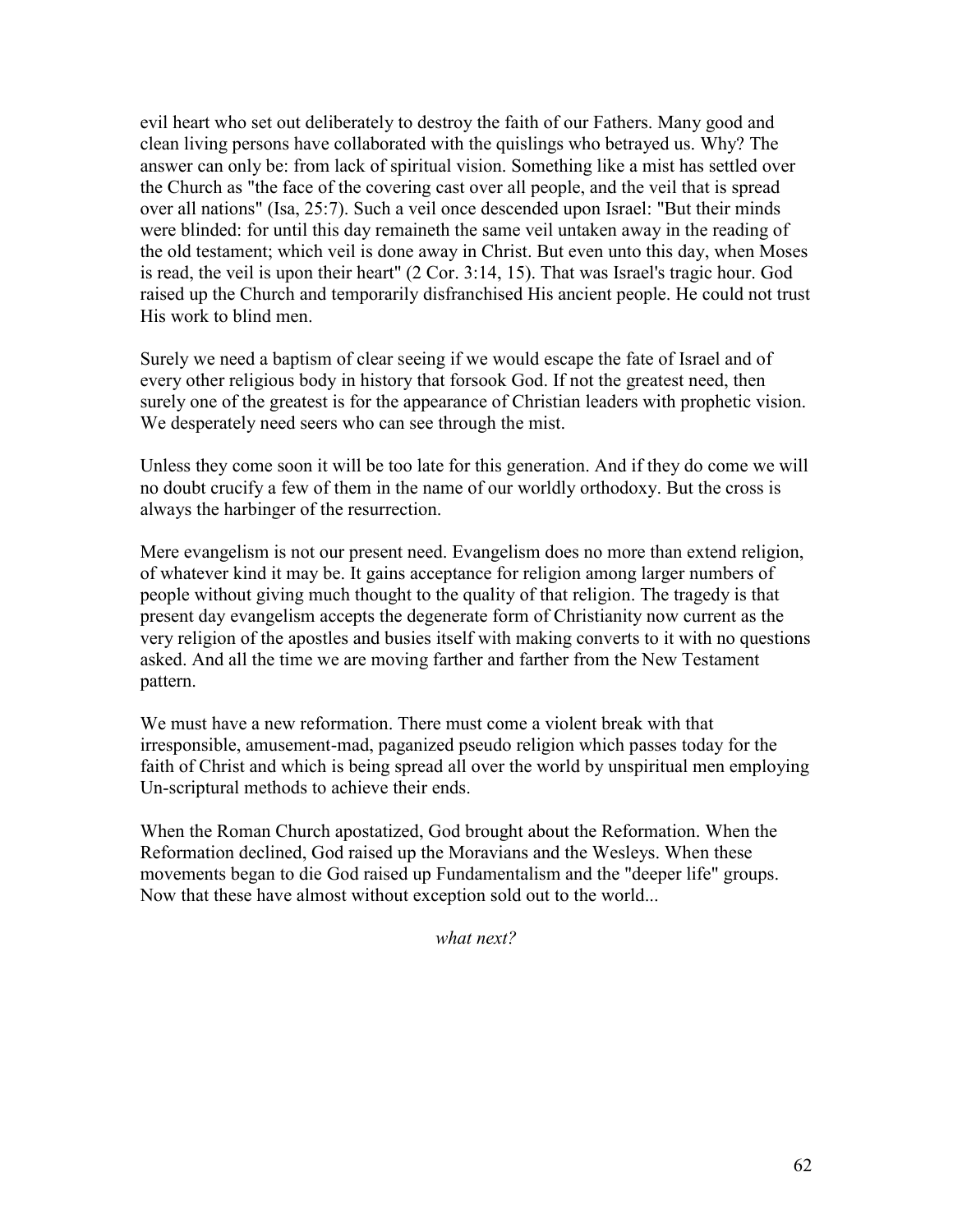### Narrow Mansions *Chapter 32*

Any list of the spiritually great must include Augustine, Bishop of Hippo. A hundred informed men who might vote on who were the mightiest Christians since Paul would be likely to differ widely, but it is safe to assume that every one of them would mention Augustine. So great was he, intellectually and spiritually.

The ages have known how great a Christian Augustine was, but apparently he himself did not know. At the beginning of his famous devotional work, the *Confessions*, he says, *"Narrow is the mansion of my soul; enlarge Thou it, that Thou mayest enter in."* This was spoken in utter sincerity, and it may give us a hint of the secret of his greatness.

Augustine's vision of God was so tremendous that his own little capacity to receive seemed to him intolerably restricted. God was to him so vast, so world-filling, that no temple could contain Him, no shrine enclose Him. He fills heaven and the heaven of heavens, and the world itself is too small to receive Him. And when Augustine looked within his own heart he saw only narrowness and constriction; and it made him sick. "Enlarge Thou it!" was the involuntary cry of his soul.

How vastly different is this from the self-satisfied spirit we see everywhere these days. To be saved appears to be the highest ambition of most Christians today. To have eternal life and know it is the highest aspiration of many. Here they begin and here they end. Around this one theme they build their narrow temples, and in these cramped confines they sing their congratulatory songs and offer their cheery thanks.

The widest thing in the universe is not space; it is the potential capacity of the human heart. Being made in the image of God, it is capable of almost unlimited extension in all directions. And one of the world's worst tragedies is that we allow our hearts to shrink until there is room in them for little beside ourselves. Wordsworth lamented the fact that as we get older our world grows smaller and the "light that never was on land or sea" dims slowly down and goes out at last,

> *Heaven lies about us in our infancy! Shades of the prison house begin to close Upon the growing boy, But he beholds the light, and whence it flows.*

*... At length the man perceives it die away, And fade into the light of common day.* 

Of all persons Christians should have the largest hearts; to them the narrowing of the heart should be an unthinkable calamity. They should seek for inner enlargement fill their outward dimension gives no hint of the vastness within. To be great outwardly and small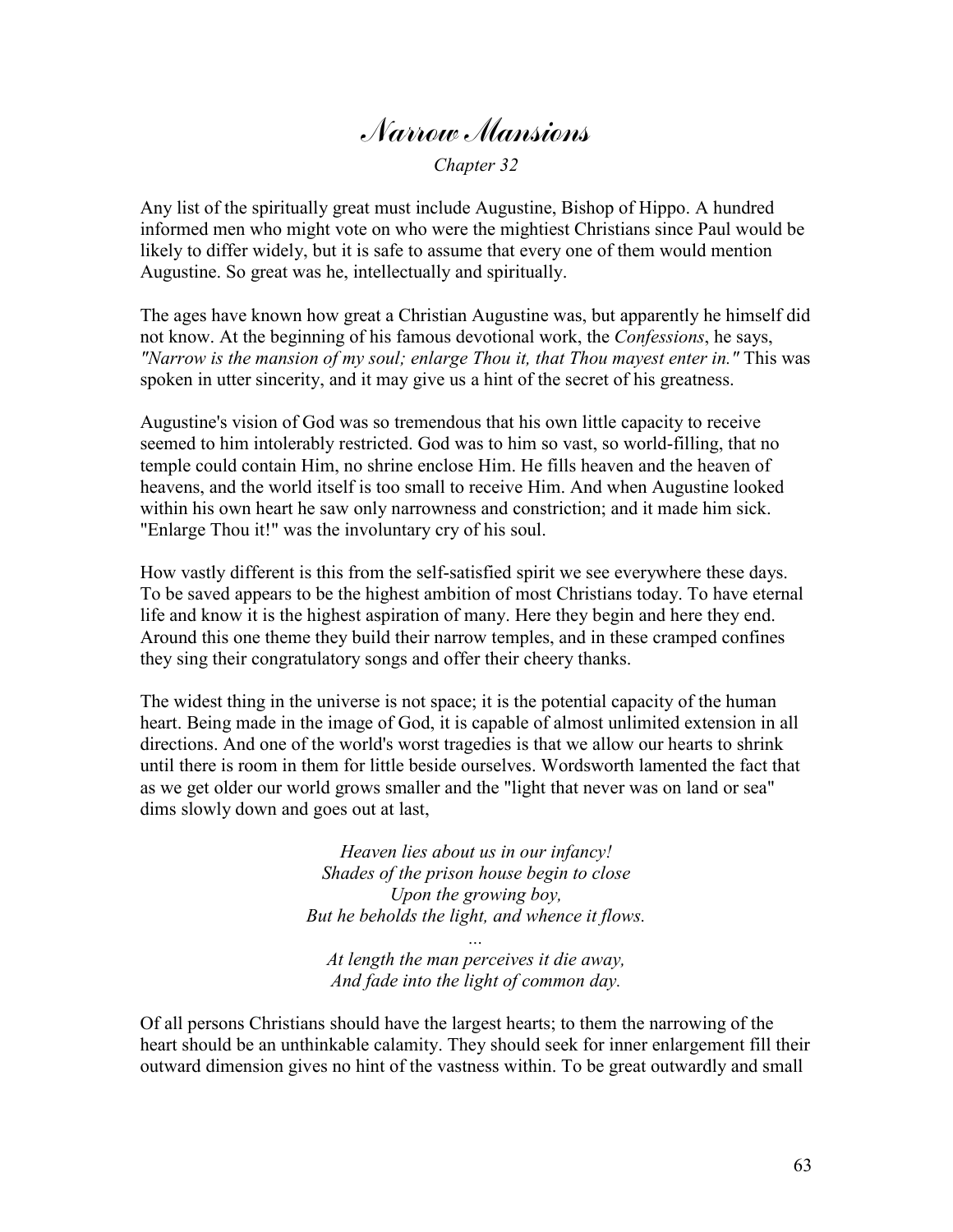within is a kind of hypocrisy, but the modesty that hides a spacious interior under a simple exterior must be most pleasing to God.

One of the most stinging criticisms made against Christians is that their minds are narrow and their hearts small. This may not be wholly true, but that such a charge can be made at all is sufficient cause for serious heart searching and prayer. Godliness suggests Godlikeness, and to be Godlike is certainly to be magnanimous. God enfolds the world in His heart and contains the created universe. Restricted sympathies make us unlike God, and the bravest thing we can do is to admit it. Nothing is so futile as trying to defend our moral flaws against the sharp eyes of the world. We should remove the ground of the criticism rather than deny it.

Paul was a little man with a vast interior life; his great heart was often wounded by the narrowness of his disciples. The Christians at Corinth especially gave him much pain because of their inward constrictions. The sight of their shrunken souls hurt him too much, and he once burst out in a cry of mingled indignation and love, *"Our mouth is open unto you, O Corinthians, our heart is enlarged. Ye are not straitened in us, but ye are straitened in your own affections. Now for a recompense in like kind (I speak as unto my children), be ye also enlarged"* (2 Cor. 6:11-13, A.S.V).

If any wonder how they can enlarge their hearts we hasten to tell them that they cannot do it. Paul said, *"Be ye also enlarged,"* but he did not say, "Enlarge yourselves." That they could not do. Only God can work in the heart. The Architect and Builder of the soul alone can build it anew after the cyclone of sin has gone over it and left only one small room standing.

If we surrender our hearts to God we may expect a wondrous enlargement. And who knows what He can do if we take our hands off and let Him work? "How knowest thou what nobility God has bestowed on human nature," asks Meister Eckhart, "what perfections yet uncatalogued, aye, yet undiscovered?"

And one singular characteristic of the enlarging life is that it is quietly unaware of itself. The largest heart is likely to be heard praying, "Narrow is the mansion of my soul. Enlarge Thou it."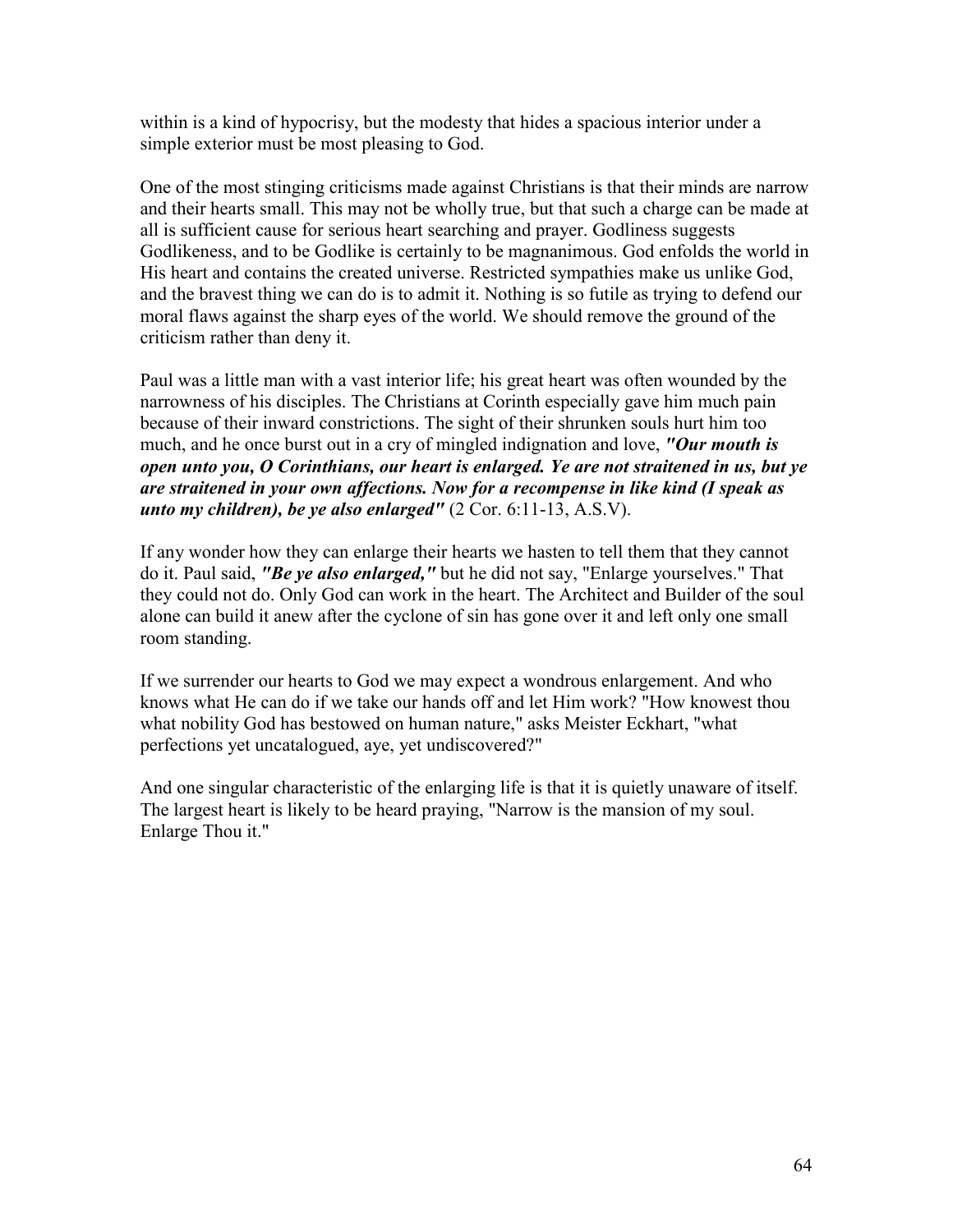#### The Sanctification of Our Desires *Chapter 33*

In nature it is easy to watch the activity carried on by desire. The very perpetuation of the various species is guaranteed by the presence of desire, and each individual member of each species is sustained and nourished by the natural operation of desire. Every normal creature desires a mate, and so the perpetuation of life is achieved. Every creature desires food, and the life of each is supported. Thus desire is the servant of the God of nature and waits on His will.

In the moral world things are not otherwise. Right desires tend toward life and evil ones toward death. That in essence is the scriptural teaching on this subject. Whatever a man wants badly and persistently enough will determine the man's character. In the Pauline epistles the gravitational pull of the heart in one direction or another is called the "mind." In the eighth chapter of Romans, for instance, when Paul refers to the "mind" he is referring to the sum of our dominant desires. The mere intellect is not the mind: the mind is intellect plus an emotional tug strong enough to determine action.

By this definition it is easy to understand the words of Romans 8:5-7, *"For they that are after the flesh do mind the things of the flesh; but they that are after the Spirit the things of the Spirit. For to be carnally minded is death; but to be spiritually minded is life and peace. Because the carnal mind is enmity against God: for it is not subject to the law of God, neither indeed can be,"* When our dominant desires are bad the whole life is bad as a consequence; when the desires are good the life comes up to the level of our desires, provided that we have within us the enabling Spirit.

At the root of all true spiritual growth is a set of right and sanctified desires. The whole Bible teaches that we can have whatever we want badly enough if, it hardly need be said, our desire is according to the will of God. The desire after God and holiness is back of all real spirituality, and when that desire becomes dominant in the life nothing can prevent us from having what we want. The longing cry of the God-hungry soul can be expressed in the five words of the song, **"Oh, to be like Thee!"** While this longing persists there will be steady growth in grace and a constant progress toward Christlike-ness.

Unsanctified desire will stop the growth of any Christian life. Wrong desire perverts the moral judgment so that we are unable to appraise the desired object at its real value. However we try, still a thing looks morally better because we want it. For that reason our heart is often our worst counselor, for if it is filled with desire it may give us bad advice, pleading the purity of something that is in itself anything but pure.

As Christians our only safety lies in complete honesty. We must surrender our hearts to God so that we have no unholy desires, then let the Scriptures pronounce their judgment on a contemplated course. If the Scriptures condemn an object, we must accept that judgment and conform to it, no matter how we may for the moment feel about it.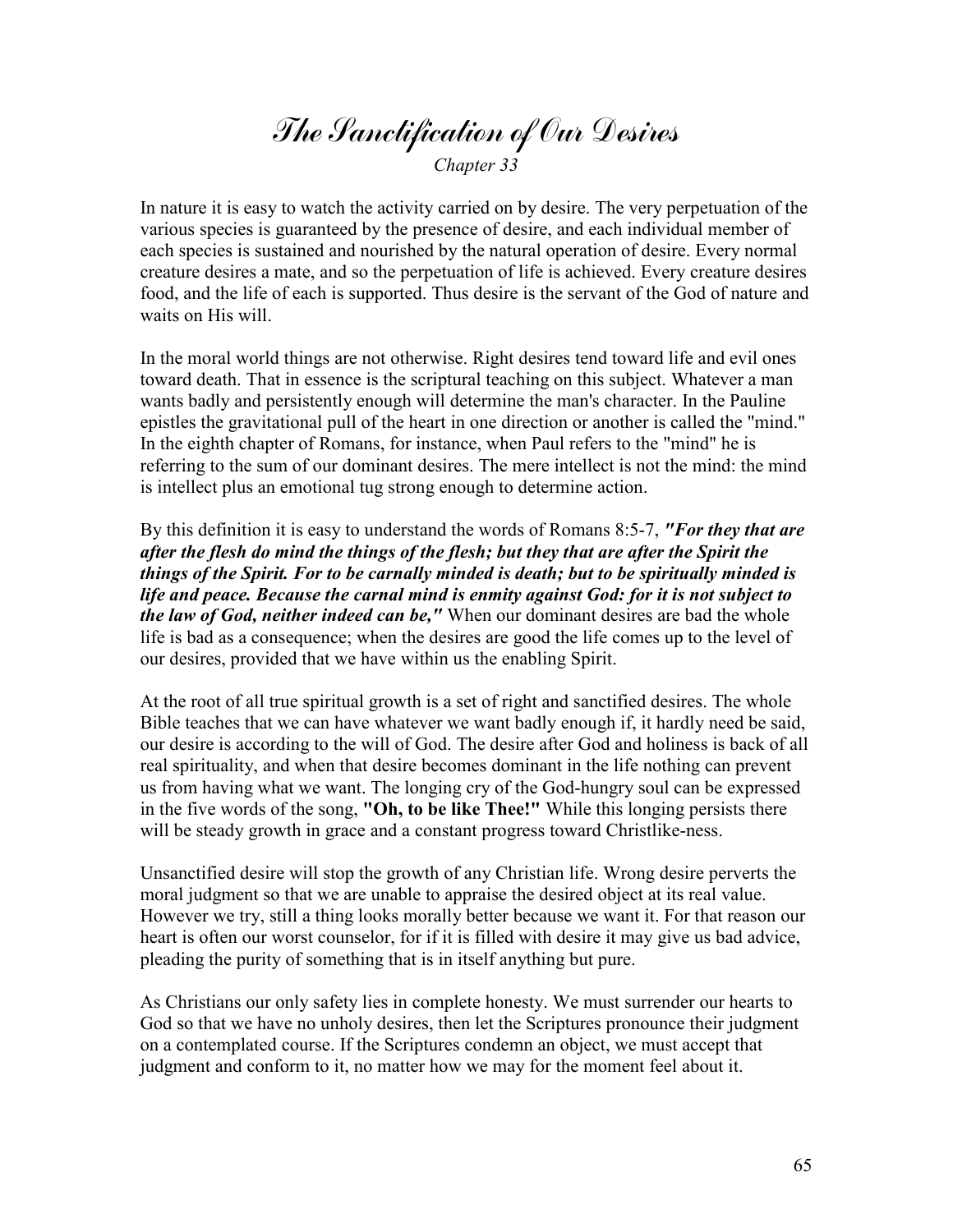To want a thing, or feel that we want it, and then to turn from it because we see that it is contrary to the will of God is to win a great battle on a field larger than Gettysburg or Bunker Hill. To bring our desires to the cross and allow them to be nailed there with Christ is a good and a beautiful thing. To be tempted and yet to glorify God in the midst of it is to honor Him where it counts. This is more pleasing to God than any amount of sheltered and untempted piety could ever be. To fight and to win in the name of Christ is always better than to have known no conflict.

God is always glorified when He wins a moral victory over us, and we are always benefited, immeasurably and gloriously benefited. The glory of Cod and the everlasting welfare of His people are always bound up together. The blood of Jesus Christ will cleanse not only actual sins which have been committed, but the very inward desires so that we will not want to sin. Purified desires will tend toward righteousness by a kind of gentle moral gravitation. Then it can be said that we are "spiritually minded." A blessed state indeed, and blessed are they that reach it.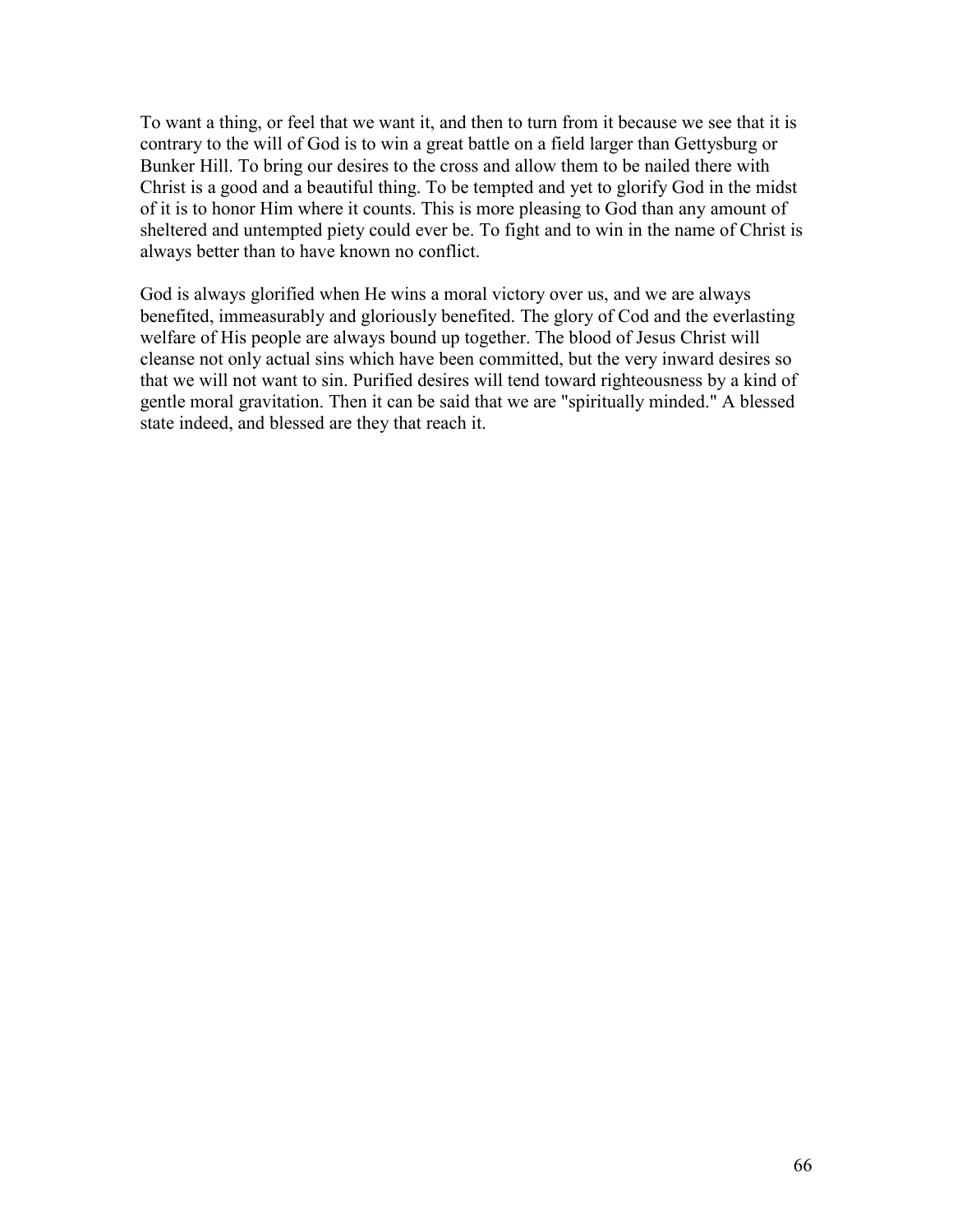#### In Praise of Disbelief *Chapter 34*

In our constant struggle to believe we are likely to overlook the simple fad that a bit of healthy disbelief is sometimes as needful as faith to the welfare of our souls.

I would go further and say that we would do well to cultivate a reverent skepticism. It will keep us out of a thousand bogs and quagmires where others who lack it sometimes find themselves. It is no sin to doubt some things, but it may be fatal to believe everything.

Faith is at the root of all true worship, and without faith it is impossible to please God. Through unbelief Israel failed to inherit the promises. *"By grace are ye saved through faith"* ... "The just shall live by faith." Such verses as these come trooping to our memories, and we wince lust a little at the suggestion that unbelief may also be a good and useful thing. It sounds like a bold cancellation of the doctrine of faith as taught in the Scriptures and disposes us to write off the brazen advocate of disbelief as a Modernist. Lets look at the matter a bit more closely.

Faith never means gullibility. The man who believes everything is as far from God as the man who refuses to believe anything. Faith engages the Person and promises of God and rests upon them with perfect assurance. Whatever has behind it the character and word of the living God is accepted by faith as the last and final truth from which there must never be any appeal. Faith never asks questions when it has been established that God has spoken. *"Yea, let God he true, but every man a liar"* (Rom. 3:4). Thus faith honors God by counting Him righteous and accepts His testimony against the very evidence of its own senses. That is faith, and of such we can never have too much.

Credulity, on the other hand, never honors God, for it shows as great a readiness to believe anybody as to believe God Himself. The credulous person will accept anything as long as it is unusual, and the more unusual it is the more ardently he will believe. Any testimony will be swa1lowed with a straight face if it only has about it some element of the eerie, the preter-natural, the unearthly. The gullible mentality is like the ostrich, that will gulp down anything that looks interesting... an orange, a tennis ball, a pocketknife opened or closed, a paper weight or a ripe apple. That he survives at all is a testimony not to his intelligence but to his tough constitution.

I have met Christians with no more discrimination than the ostrich. Because they must believe certain things, they feel that they must believe everything. Because they are called upon to accept the invisible they go right on to accept the incredible. God can and does work miracles; ergo, everything that passes for a miracle must be of God. God has spoken to men, therefore every 'man' who claims to have had a revelation from God must be accepted as a prophet. Whatever is unearthly must be heavenly; whatever cannot be explained must be received as divine; the prophets were rejected, therefore everyone who is rejected is a prophet; the saints were misunderstood, so everyone who is misunderstood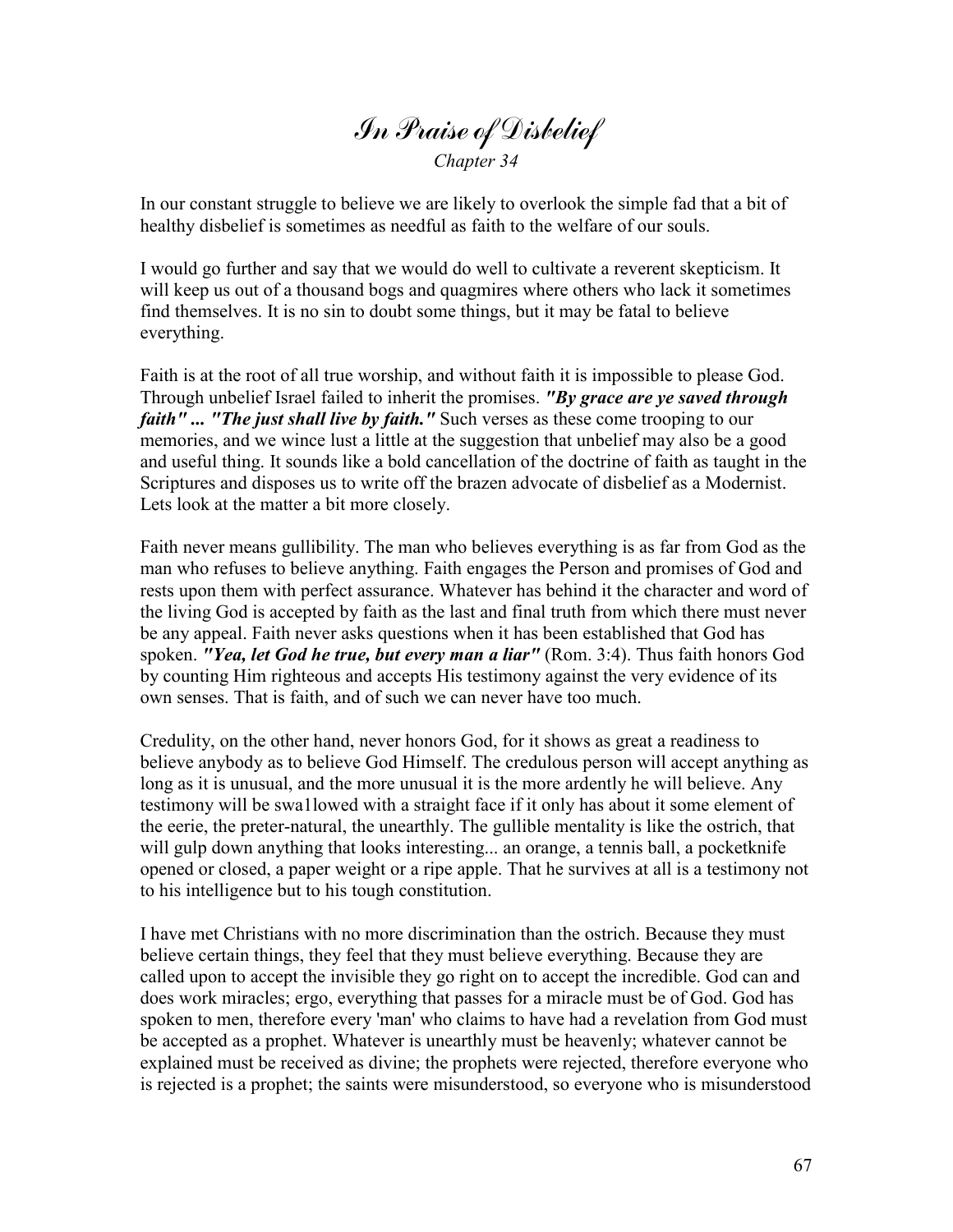is a saint. This is the dangerous logic of the gullible Christian. And it can be as injurious as unbelief itself.

The healthy soul, like the healthy blood stream, has its proper proportion of white and red cells. The red corpuscles are like faith: they carry the life-giving oxygen to every part of the body. The white cells are like disbelief: they pounce upon dead and toxic matter and carry it out to the drain. Thus the two kinds of cells working together keep the tissues in good condition. In the healthy heart there must be provision for keeping dead and poisonous matter out of the life stream. This the credulous person never suspects. He is all for faith. He accents the affirmative and cultivates religious optimism to a point where he can no longer tell when he is being imposed upon.

Along with our faith in God must go a healthy disbelief of everything occult and esoteric. Numerology, astrology, spiritism, and everything weird and strange that passes for religion must be rejected. All this is toxic matter and has no place in the life of a true Christian. He will reject the whole business without compunction or fear.

*He has Christ, and He is the Way, the Truth and the Life.* 

#### *What more does the Christian need?*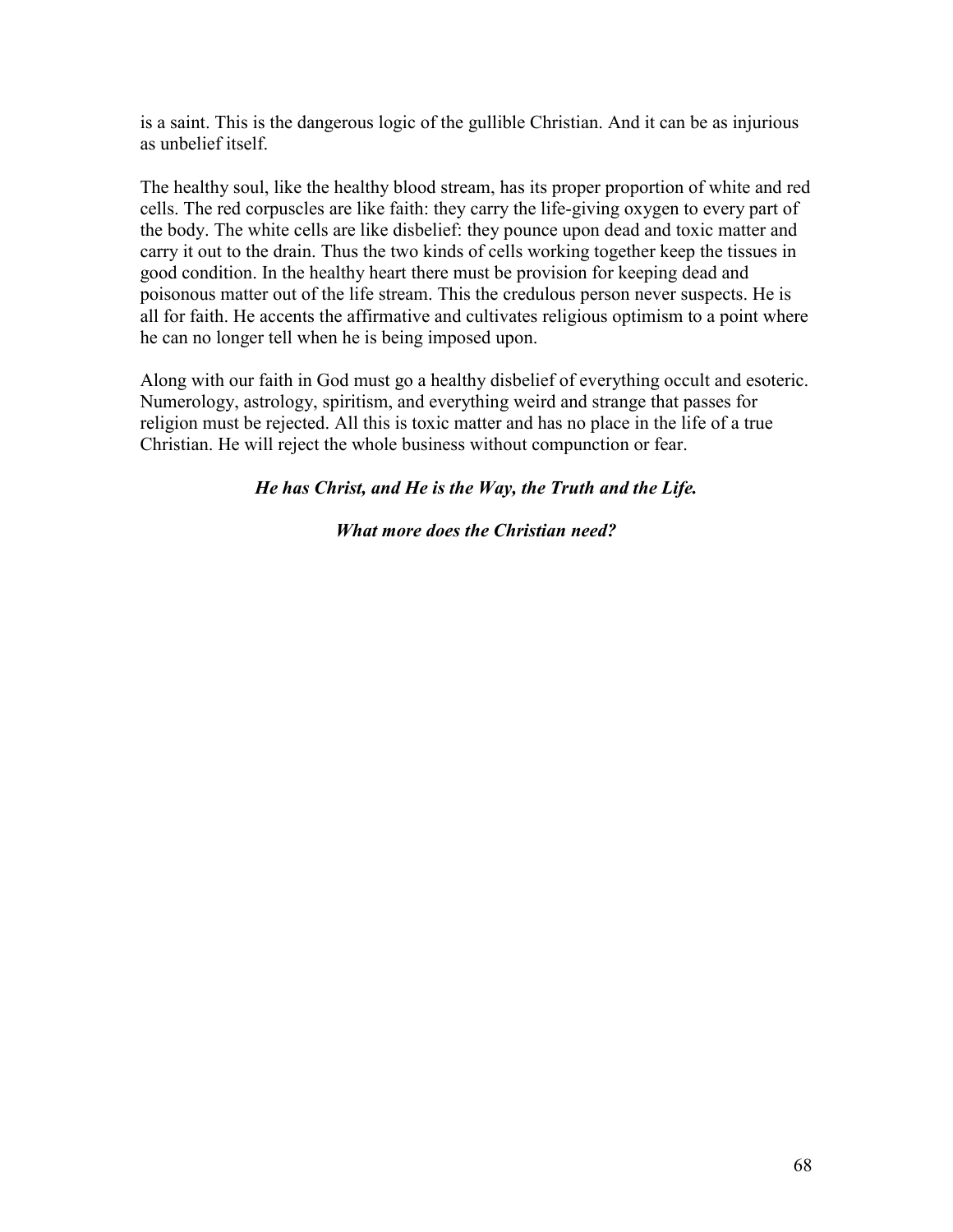## Thankfulness As a Moral Therapeutic

*Chapter 35* 

In this world of corruption there is real danger that the earnest Christian may overreact in his resistance to evil and become a victim of the religious occupational disease, cynicism. The constant need to go counter to popular trends may easily develop in him a sour habit of faultfinding and turn him into a sulky critic of other men's matters, without charity and without love.

What makes this cynical spirit particularly dangerous is that the cynic is usually right. His analyses are accurate, his judgment sound. He can prove he is right in his moral views; yet for all that he is wrong, frightfully, pathetically wrong. But because he is right, he never suspects how tragically wrong he is. He slides imperceptibly into a condition of chronic bitterness and comes at last to accept it as normal.

It would be convenient indeed if it were possible to have a spiritual experience at some altar of prayer that would cure this condition completely and for good. And some sincere persons seem to believe that it is. I do not think so. It is like trying to get an infusion of health once for all that would take care of our physical condition for the rest of our lives, obviously an impossible thing. No matter how healthy we are, unless we cultivate correct bodily habits we will not stay healthy long. And an experience of heart cleansing that is not followed by right spiritual habits will be disappointing in the end. Continued spiritual health will result from right heart habits. If these are neglected the inner life will degenerate, no matter how wonderful our past experiences may have been.

Now, as a cure for the sour, faultfinding attitude I recommend the cultivation of the habit of thankfulness. Thanksgiving has great curative power. The heart that is constantly overflowing with gratitude will be safe from those attacks of resentfulness and gloom that bother so many religious persons. A thankful heart cannot be cynical.

I do not here recommend any of the applied-psychology nostrums so popular in liberal circles and among starry-eyed poets of the sweetness-and-light school of religious thought. The output of the "hear no evil, see no evil, speak no evil" jockeys makes painful reading for the man or woman who has been introduced to God through the miracle of the new birth. But I do recommend the cultivation of gratitude as a cure for spiritual sourness. There is good scriptural authority for this and experience teaches us that it works.

We should never take any blessing for granted, but accept everything as a gift from the Father of Lights. Whole days may be spent occasionally in the holy practice of being thankful. We should write on a tablet one by one the things for which we are grateful to God and to our fellow men. And a constant return to this thought during the day as our minds get free will serve to fix the habit in our hearts.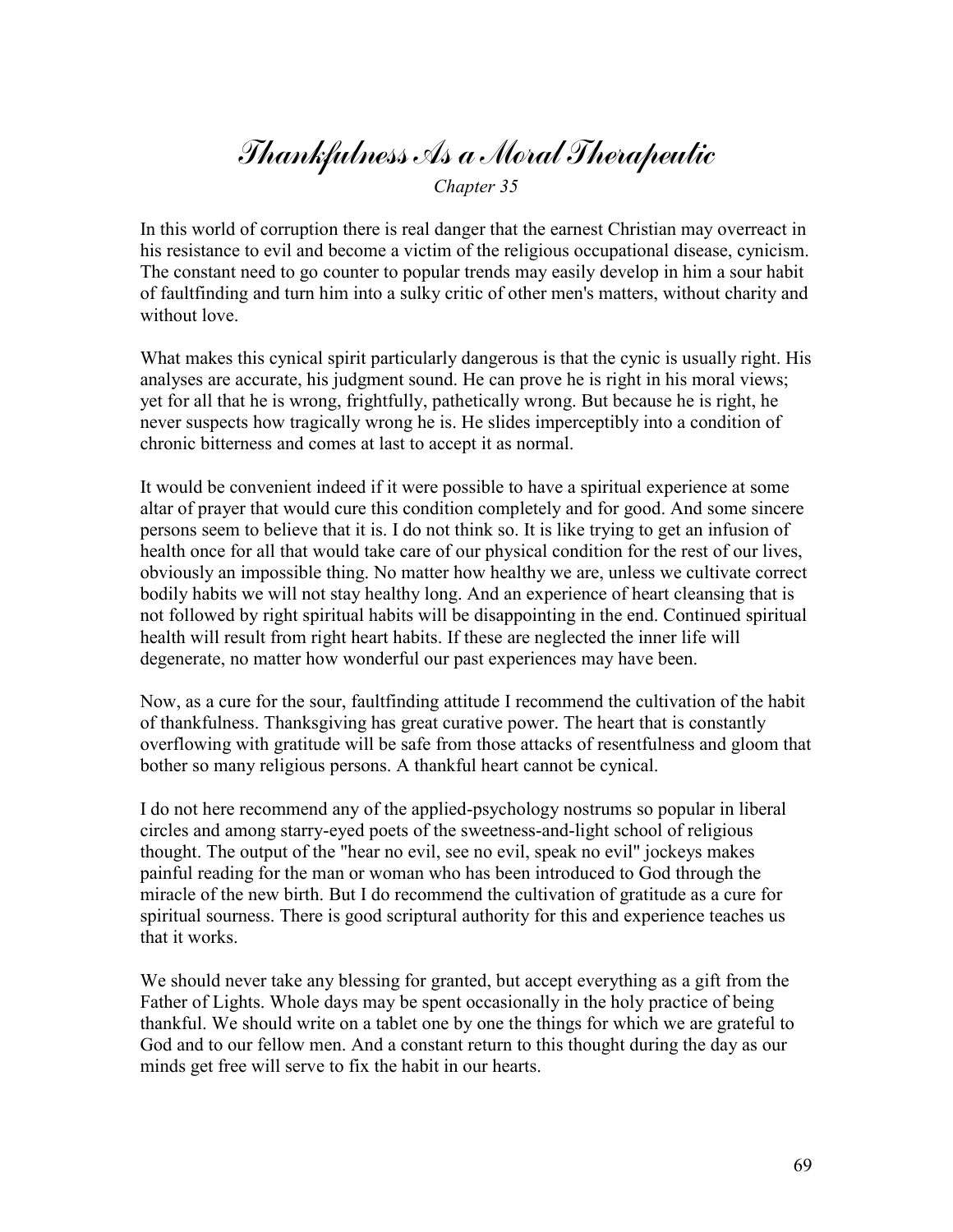We could begin with our creation and tell God how grateful we are that He ever thought of us and brought us into being out of the empty void of nothingness. And when we had sinned, He remembered us still and sent His Son to die for us. He gave us the Bible and His blessed Spirit to teach us inwardly to understand it. We could go on to tell Him how glad we are for the Church, for good spiritual teachers, for faithful pastors and hymnists who have made the services of the Church each Sunday such a helpful and precious thing.

In trying to count our many blessings the difficulty is not to find things to count, but to find time to enumerate them all. Personally I have gotten great help from the practice of talking over with God the many kindnesses I have received from my fellow men. To my parents I owe my life and my upbringing. To my teachers I owe that patient line-uponline instruction that took me when I was a young, ignorant pagan and enabled me to read and write. To the patriots and statesmen of the past I owe the liberties I now enjoy. To numerous and unknown soldiers who shed their blood to keep our county free I owe a debt I can never pay. And I please God and enlarge my own heart when I remind the Lord that I am grateful for them. For every man and woman of every race and nationality who may have contributed anything to my peace and welfare I am grateful, and I shall not let God forget that I am.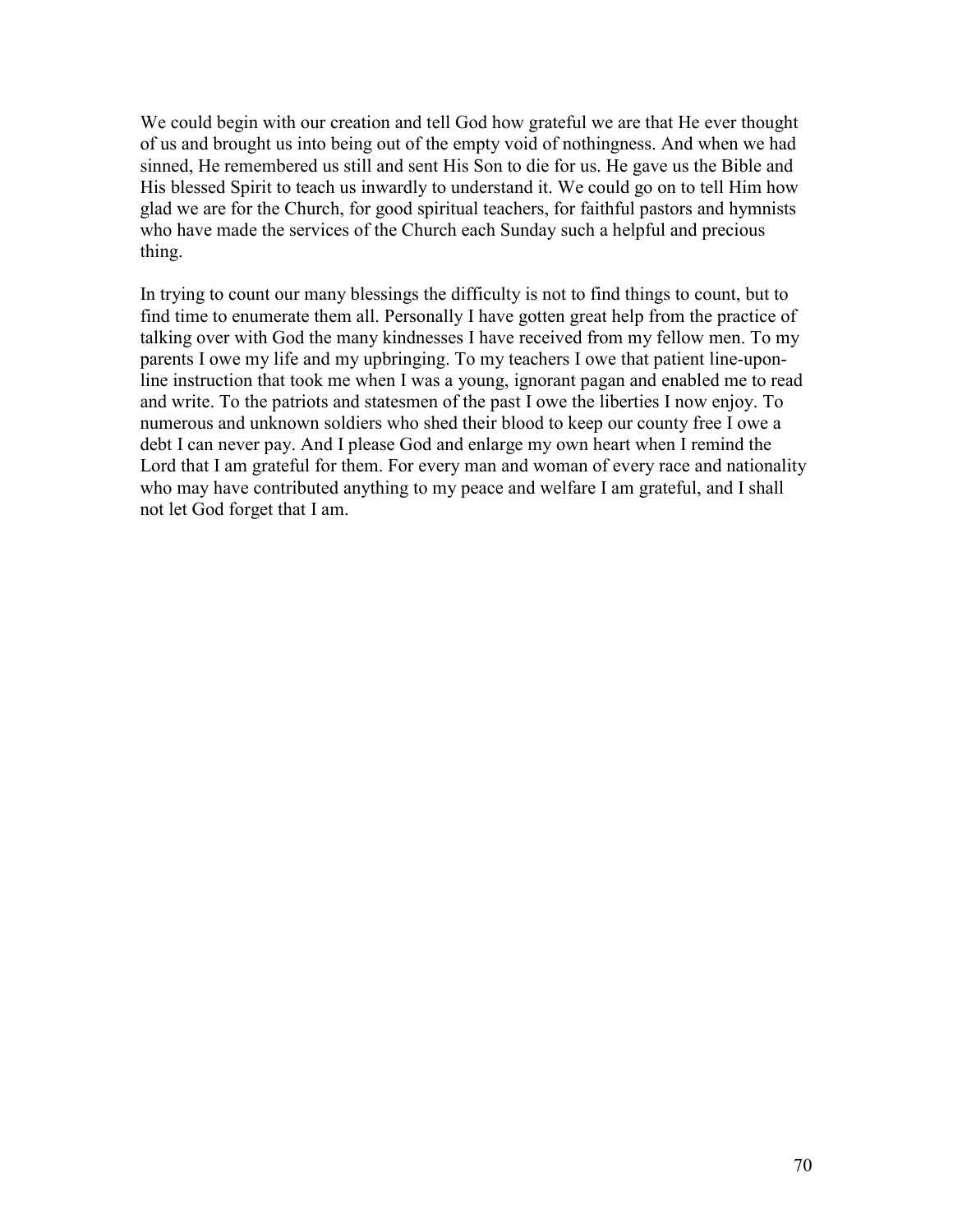### Understanding Those Dry Spells *Chapter 36*

Probably nothing else bothers the earnest Christian quite so much as the problem of those dry spells that come to him occasionally, no matter how faithfully he tries to obey God and walk in the light. He can never predict them and he cannot explain them. And there lies his difficulty.

It might comfort one who finds himself in the middle of an emotional desert to know that his experience is not unique. The sweetest and holiest saints whose feet have graced this earth have at some time found themselves there. The books of devotion which have come to us from the past almost all have at least one chapter dealing with what some of them call "aridity" in the Christian life. The very word itself tempts us to smile in sympathy, for it so perfectly describes the experience so many of us know only too well. Our heart feels "arid" and nothing we can do will bring the rain. It is good to know during such an internal drought that it has been a common experience with the saints.

One reason for our distress at such times is the knowledge that sin is one cause of aridity in the life; we naturally reason that if sin brings drought and we are suffering a dry spell, then we must have been guilty of sin whether we know it or not. The way to deal with the problem is to remember that sin is not the only cause of dryness. If after an honest examination of our lives we are sure that we are not living in a state of disobedience and that no past sin is unforgiven, we may dismiss sin as the cause of our dry condition. We do God no honor and ourselves no good by assuming that we have sinned if we have not. Indeed we play straight into Satan's hands by accepting the morbid suggestion that somewhere in the mysterious depths of our nature there must be some sin that is displeasing God and causing Him to hide His face from us. *What God has cleansed we should not call unclean;* to do so would be unbelief.

"Religion," say the theologians, "lies in the will." What our will is set to do is what really matters at last. Aridity has nothing to do with the will. *"If any man will"* said Jesus; He did not say "If any man feel." Feeling is the play of emotion over the will, a kind of musical accompaniment to the business of living, and while it is indeed most enjoyable to have the band play as we march to Zion it is by no means indispensable. We can work and walk without music and if we have true faith we can walk with God without feeling. Normally we may expect some degree of spiritual joy to be present most of the time. Fellowship with God is so delightful that it cannot but provide a large measure of joy; but we are talking now about those times when our joy fades out and the presence of the Lord is felt only feebly or not at all. Such times demand that we exercise faith. Moments of great spiritual delight do not require much faith; if we never came down from the mount of blessing we might easily come to trust in our own delights rather than in the unshakeable character of God. It is necessary therefore that our watchful Heavenly Father withdraw His inward comforts from us sometimes to teach us that **Christ alone is the Rock** upon which we must repose our everlasting trust.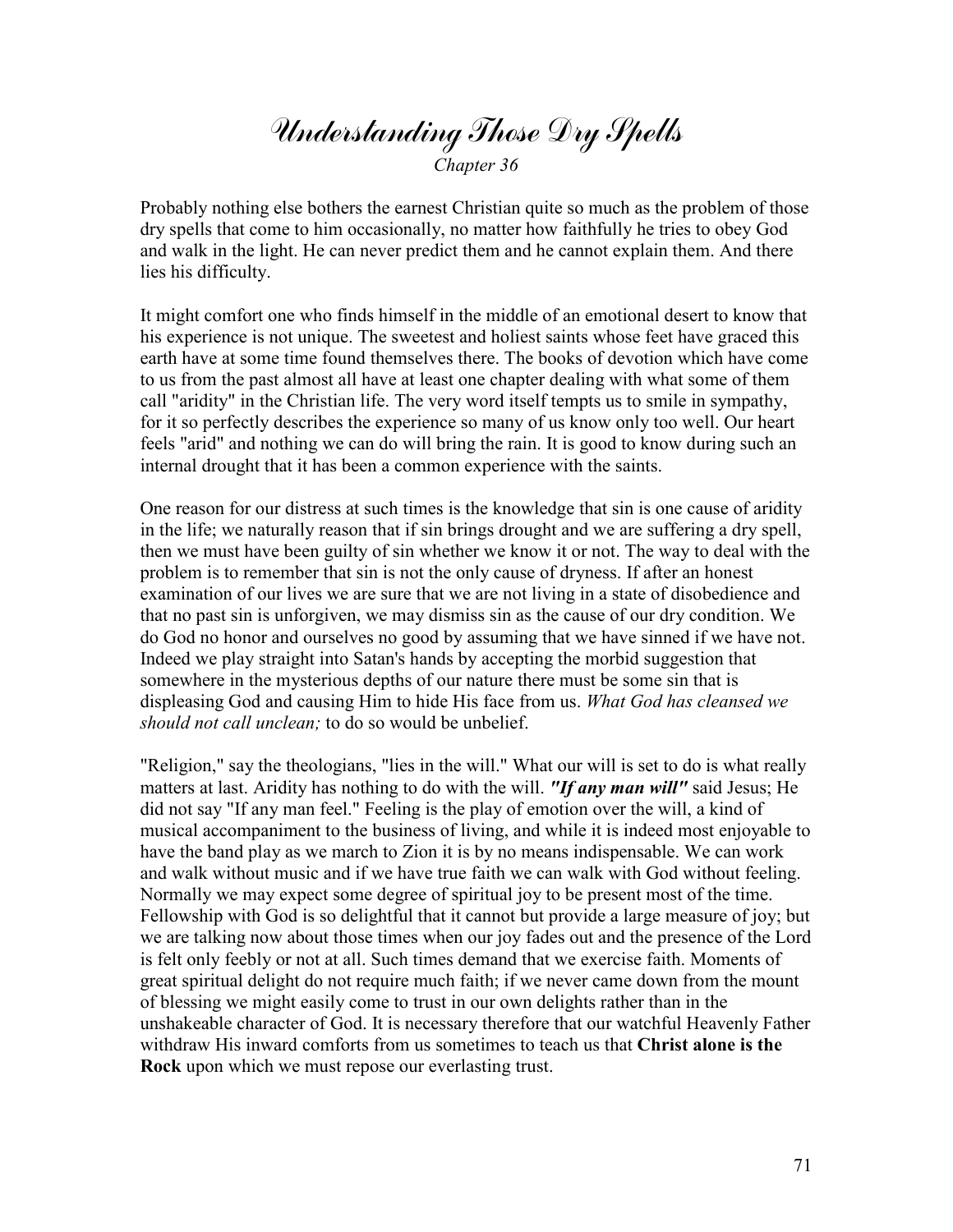## About Hindrances

*Chapter 37* 

The notion that hostile persons or unfavorable circumstances can prevent the will of God from being fulfilled in a human life is altogether erroneous. Nothing, no one, can hinder God or a good man.

It is one of the glories of the Christian faith that it can be present in effective power regardless of whether or not the moral and political environment is favorable to it. H. C. Wells said somewhere that he personally believed Buddhism to be the best religion, but admitted that it could flourish only in countries having a warm climate! I once heard a Catholic priest lament the plight of another priest who had been thrown into jail in Nazi Germany "and forbidden to practice his religion." It sounded oddly humorous at the time; yet I can understand how a religion that lay mostly in external observances could be forbidden. If true religion consisted in outward practices, then it could be destroyed by laws forbidding those practices. But if the true worshiper is one who worships God in spirit and in truth, how can laws or jails or abuses or deprivations prevent the spiritual man from worshiping?

Let a man set his heart only on doing the will of God and he is instantly free. No one can hinder him. If we understand our first and sole duty to consist of loving God supremely and loving everyone, even our enemies, for God's dear sake, then we can enjoy spiritual tranquility under every circumstance; or if tribulations harrow our souls, still we can rest in the deep assurance that we are doing the will of God and that He is accepting our very sufferings as a sweet sacrifice, well pleasing in His sight.

It is only when we introduce our own will into our relation to God that we get into trouble. When we weave into the pattern of our lives threads of our own selfish desires we instantly become subject to hindrances from the outside. If I mingle some pet religious enterprise of mine with the will of God and come to think of them as one, I can be hindered in my religious life. Then I'll begin to blame whoever stands in my way and excuse my spiritual breakdowns as being caused by someone or something that is working to "hinder" me.

The essence of spiritual worship is to love supremely, to trust confidently, to pray without ceasing and to seek to be Christ like and holy and to do all the good we can for Christ's sake. How impossible for anyone to hinder that kind of "practice." As soon as our normal churchgoing religion is interdicted by government decree or made for the time impossible by circumstances we can retire to the sanctuary of our own hearts and worship God acceptably till He sees fit to change the circumstances and allow us to resume the outward practice of our faith. But the fire has not gone out on the altar of our heart in the meantime and we have learned the sweet secret of submission and trust, a lesson we could not have learned any other way.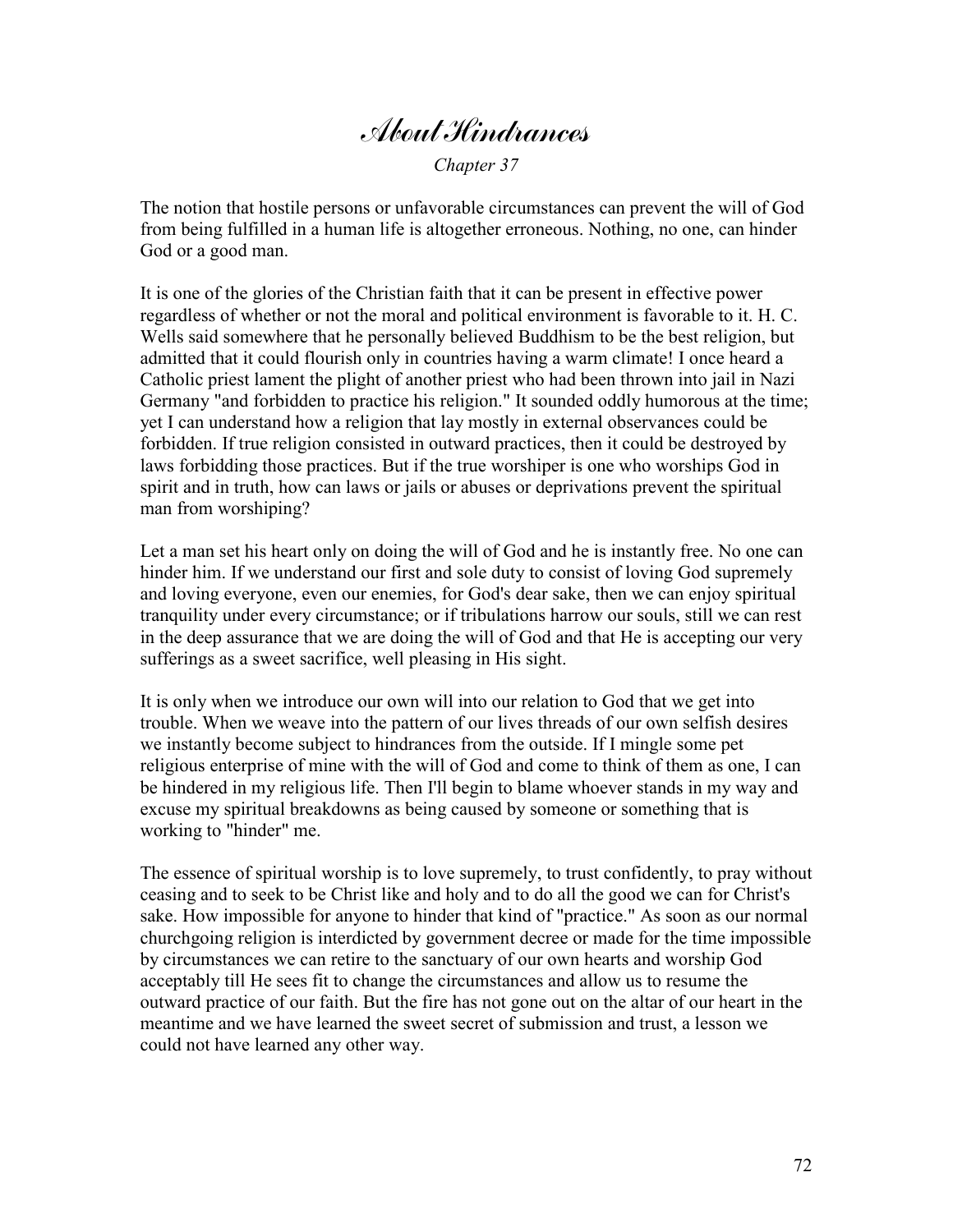If we find ourselves irked by external hindrances, be sure we are victims of our own selfwill. Nothing can hinder the heart that is fully surrendered and quietly trusting, because nothing can hinder God.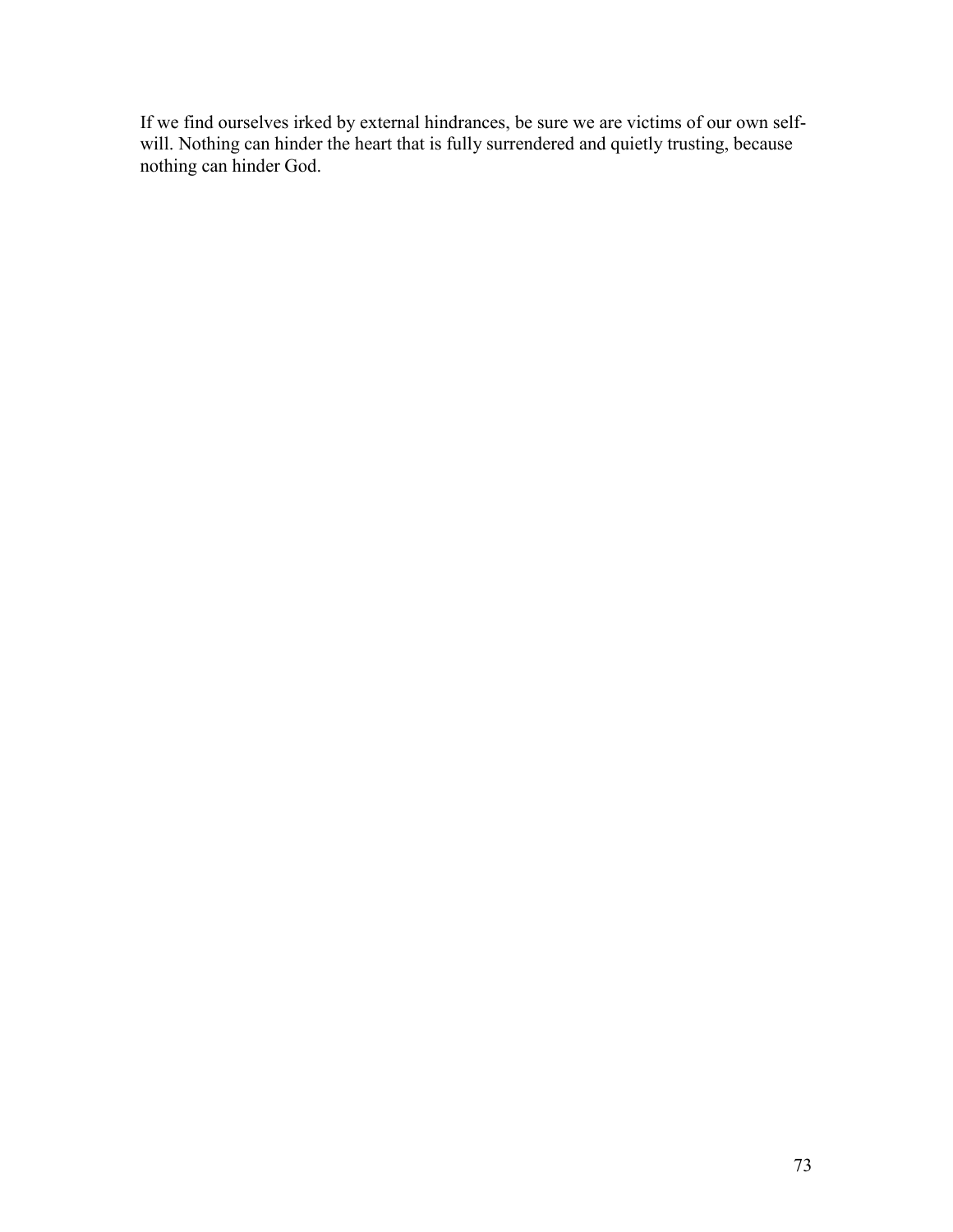# The Uses of Suffering *Chapter 38*

The Bible has a great deal to say about suffering and most of it is encouraging. The prevailing religions mood is not favorable to the doctrine, but anything that gets as much space as the doctrine of suffering gets in the Scriptures should certainly receive careful and reverent attention from the sons of the new creation. We cannot afford to neglect it, for whether we understand it or not we are going to experience some suffering. As human beings we cannot escape it.

From the first cold shock that brings a howl of protest from the newborn infant down to the last anguished gasp of the aged man, pain and suffering dog our footsteps as we journey here below. It will pay us to learn what God says about it so that we may know how to act and what to expect when it comes.

Christianity embraces everything that touches the life of man, and deals with it all effectively. Because suffering is a real part of human life, Christ Himself took part in the same and learned obedience by the things which He suffered. It is not possible that the afflicted saint should feel a stab of pain to which Christ is a stranger. Our Lord not only suffered once on earth, He suffers now along with His people. "Behold," cried the old saint as he watched a youthful martyr die, "Behold how our Lord suffers in the body of His handmaid."

> *Think not thou canst sigh a sigh And thy Maker Is not by; Think not thou canst weep a tear And thy Maker is not near.*

There is a kind of suffering which profits no one: it is the bitter and defiant suffering of the lost. The man out of Christ may endure any degree of affliction without being any the wiser or the better for it. It is for him all a part of the tragic heritage of sin, a kind of earnest of the pains of hell. To such there is not much that we can say and for such there is little that we can do except to try in the name of Christ and our common humanity to reduce the suffering as much as we can. That much we owe to all the children of misfortune, whatever their color or race or creed.

As long as we remain in the body we shall be subject to a certain amount of that common suffering which we must share with all the sons of men; loss, bereavement, nameless heartaches, disappointments, partings, betrayals and grief's of a thousand sorts. This is the less profitable kind of suffering, but even this can be made to serve the followers of Christ. There is such a thing as consecrated grief's, sorrows that may be common to everyone but which take on a special character for the Christian when accepted intelligently and offered to God in loving submission. We should be watchful lest we lose any blessing which such suffering might bring.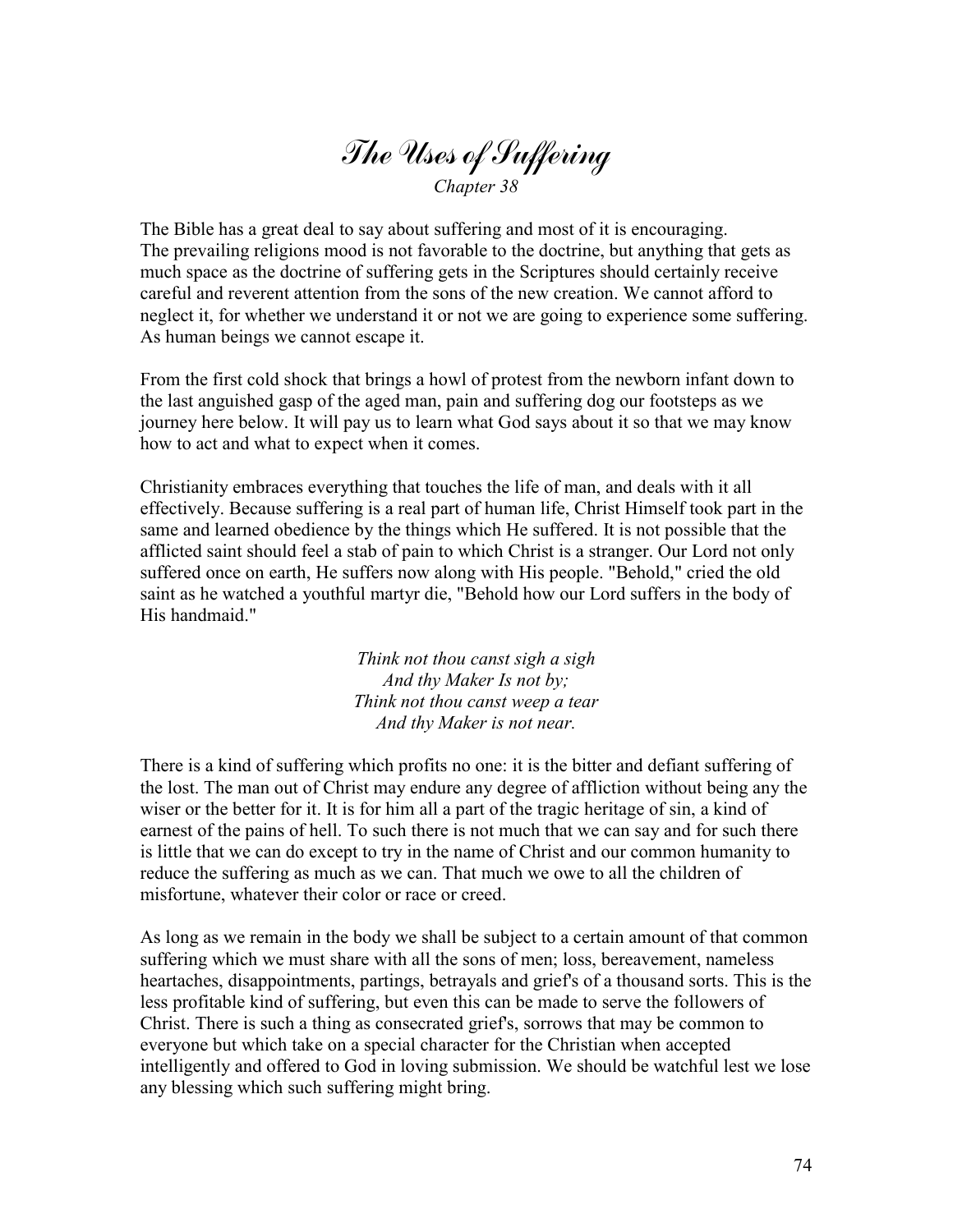But there is another kind of suffering, known only to the Christian: it is voluntary suffering deliberately and knowingly incurred for the sake of Christ. Such is a luxury, a treasure of fabulous value, a source of riches beyond the power of the mind to conceive. And it is rare as well as precious, for there are few in this decadent age who will of their own choice go down into this dark mine looking for jewels. But of our own choice it must be, for there is no other way to get down. God will not force us into this kind of suffering; He will not lay this cross upon us nor embarrass us with riches we do not want. Such riches are reserved for those who apply to serve in the legion of the expendables who love not their lives unto the death, who volunteer to suffer for Christ's sake and who follow up their application with lives that challenge the devil and invite the fury of hell. Such as these have said good-bye to the world's toys; they have chosen to suffer affliction with the people of God; they have accepted toil and suffering as their earthly portion. The marks of the cross are upon them and they are known in heaven and in hell.

But where are they? Has this breed of Christian died out of the earth? Have the saints of God joined the mad scramble for security? Has the cross become no more than a symbol, a bloodless and sterile relic of nobler times? Are we now afraid to suffer and unwilling to die? I hope not, but I wonder. And only God has the answer.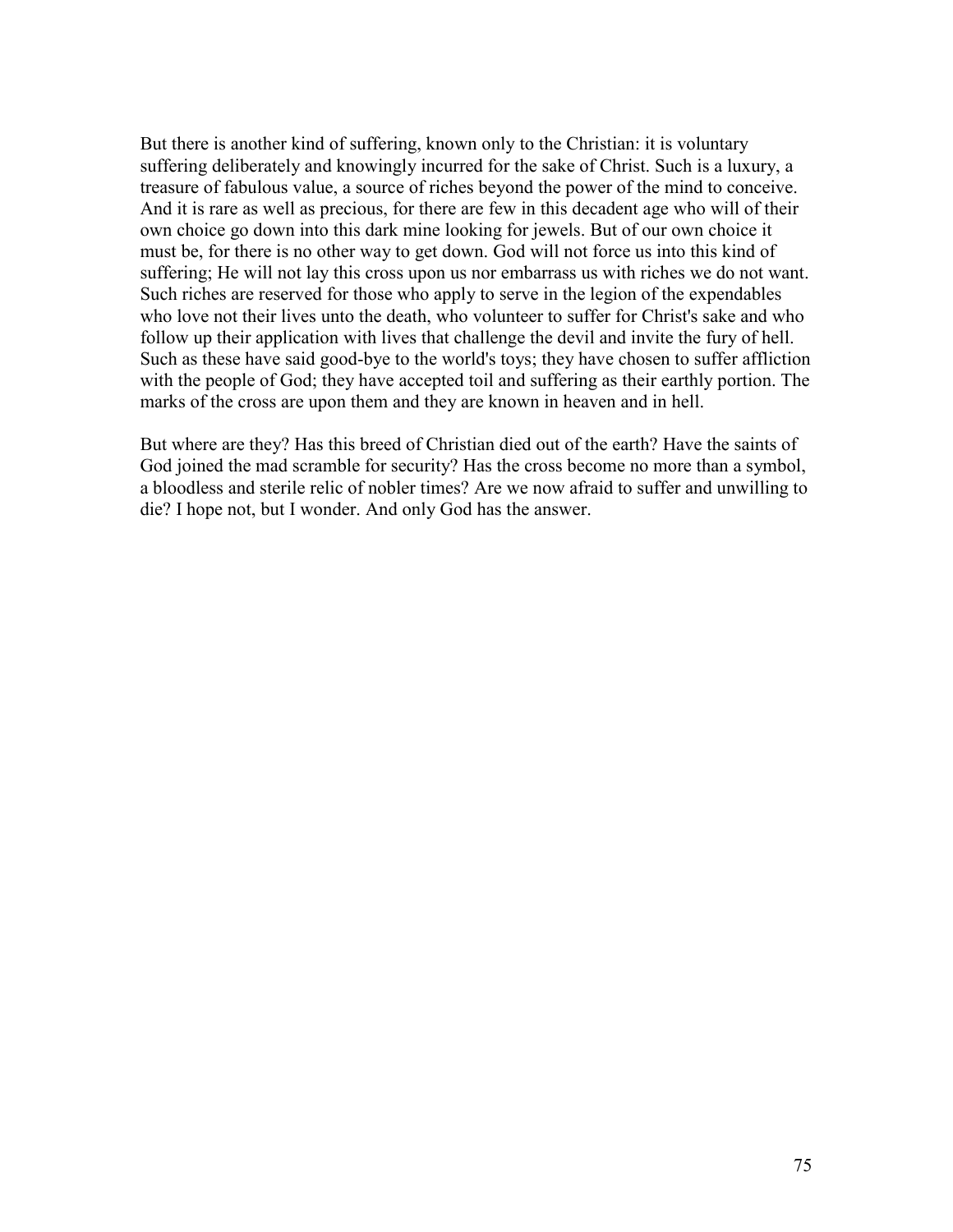## Praise God for the Furnace *Chapter 39*

It was the enraptured Rutherford who could shout in the midst of serious and painful trials, "Praise God for the hammer, the file and the furnace."

The hammer is a useful tool, but the nail, if it had feeling and intelligence, could present another side of the story. For the nail knows the hammer only as an opponent, a brutal, merciless enemy who lives to pound it into submission, to beat it down out of sight and clinch it into place. That is the nail's view of the hammer, and it is accurate except for one thing: The nail forgets that both it and the hammer are servants of the same workman. Let the nail but remember that the hammer is held by the workman and all resentment toward it will disappear. The carpenter decides whose head shall be beaten next and what hammer shall be used in the beating. That is his sovereign right. When the nail has surrendered to the will of the workman and has gotten a little glimpse of his benign plans for its future it will yield to the hammer without complaint.

The file is more painful still, for its business is to bite into the soft metal, scraping and eating away the edges till it has shaped the metal to its will. Yet the file has, in truth, no real will in the matter, but serves another master as the metal also does. It is the master and not the file that decides how much shall be eaten away, what shape the metal shall take, and how long the painful filing shall continue. Let the metal accept the will of the master and it will not try to dictate when or how it shall be filed.

As for the furnace, it is the worst of all. Ruthless and savage, it leaps at every combustible thing that enters it and never relaxes its fury till it has reduced it all to shapeless ashes. All that refuses to burn is melted to a mass of helpless matter, without will or purpose of its own. When everything is melted that will melt and all is burned that will burn, then and not till then the furnace calms down and rests from its destructive fury.

With all this known to him, how could Rutherford find it in his heart to praise God for the hammer, the file and the furnace? The answer is simply that he loved the Master of the hammer, he adored the Workman who wielded the file, he worshiped the Lord who heated the furnace for the everlasting blessing of His children. He had felt the hammer till its rough beatings no longer hurt; he had endured the file till he had come actually to enjoy its bitings; he had walked with God in the furnace so long that it had become as his natural habitat. That does not overstate the facts. His letters reveal as much.

Such doctrine as this does not find much sympathy among Christians in these soft and carnal days. We tend to think of Christianity as a painless system by which we can escape the penalty of past sins and attain to heaven at last. The flaming desire to be rid of every unholy thing and to put on the likeness of Christ at any cost is not often found among us. We expect to enter the everlasting kingdom of our Father and to sit down around the table with sages, saints and martyrs; and through the grace of God, maybe we shall; yes, maybe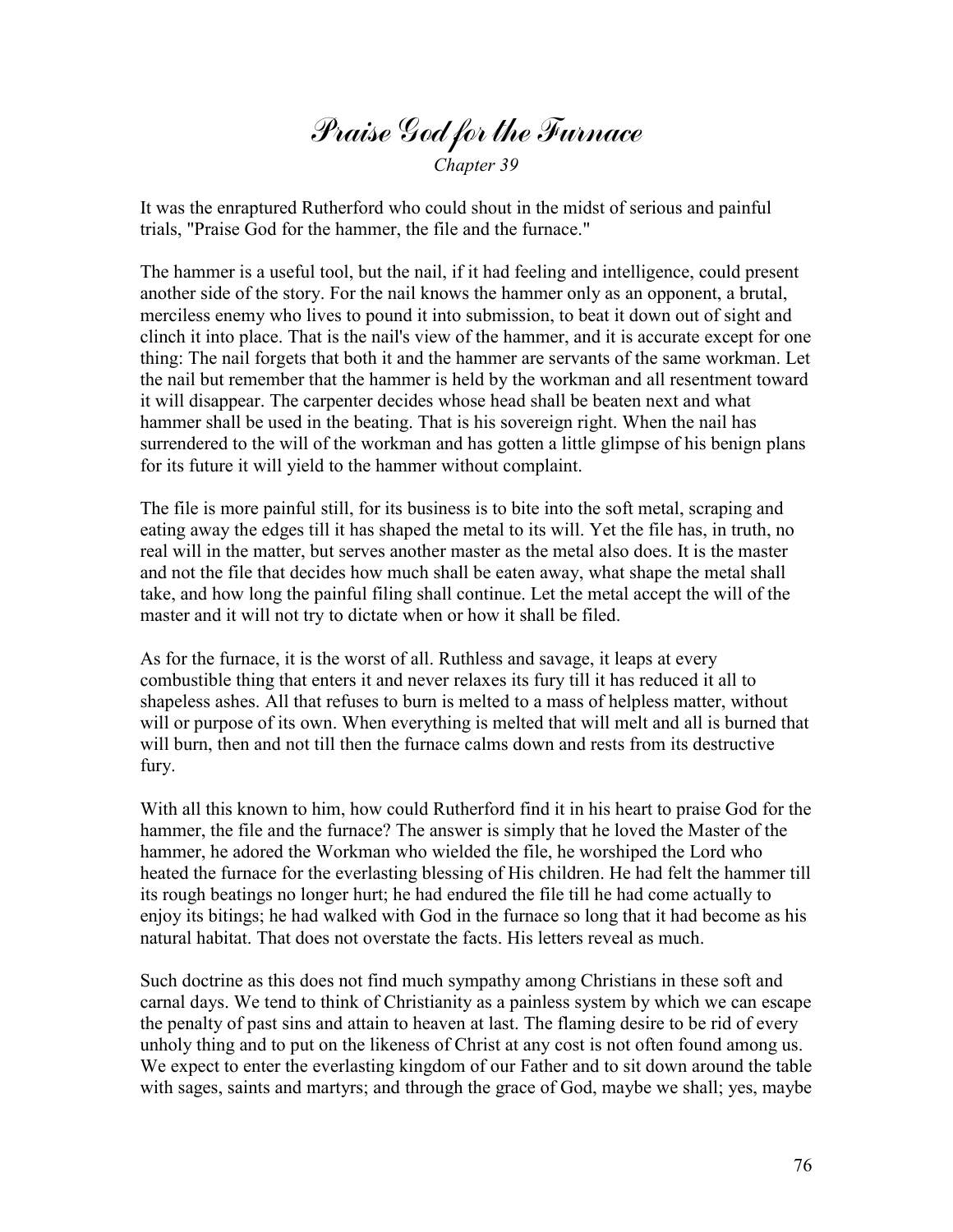we shall. But for the most of us it could prove at first an embarrassing experience. Ours might be the silence of the untried soldier in the presence of the battle-hardened heroes who have fought the fight and won the victory and who have scars to prove that they were present when the battle was joined.

The devil, things and people being what they are, it is necessary for God to use the hammer, the file and the furnace in His holy work of preparing a saint for true sainthood. It is doubtful whether God can bless a man greatly until He has hurt him deeply. Without doubt we of this generation have become too soft to scale great spiritual heights. Salvation has come to mean deliverance from unpleasant things. Our hymns and sermons create for us a religion of consolation and pleasantness. We overlook the place of the thorns, the cross and the blood, We ignore the function of the hammer and the file.

Strange as it may sound, it is yet true that much of the suffering we are called upon to endure on the highway of holiness is an inward suffering for which scarcely an external cause can be found. For our journey is an inward journey, and our real foes are invisible to the eyes of men. Attacks of darkness, of despondency, of acute self-depreciation may be endured without any change in our outward circumstances. Only the enemy and God and the hard-pressed Christian know what has taken place. The inward suffering has been great and a mighty work of purification has been accomplished, but the heart knoweth its own sorrow and no one else can share it. God has cleansed His child in the only way He can, circumstances being what they are. Thank God for the furnace.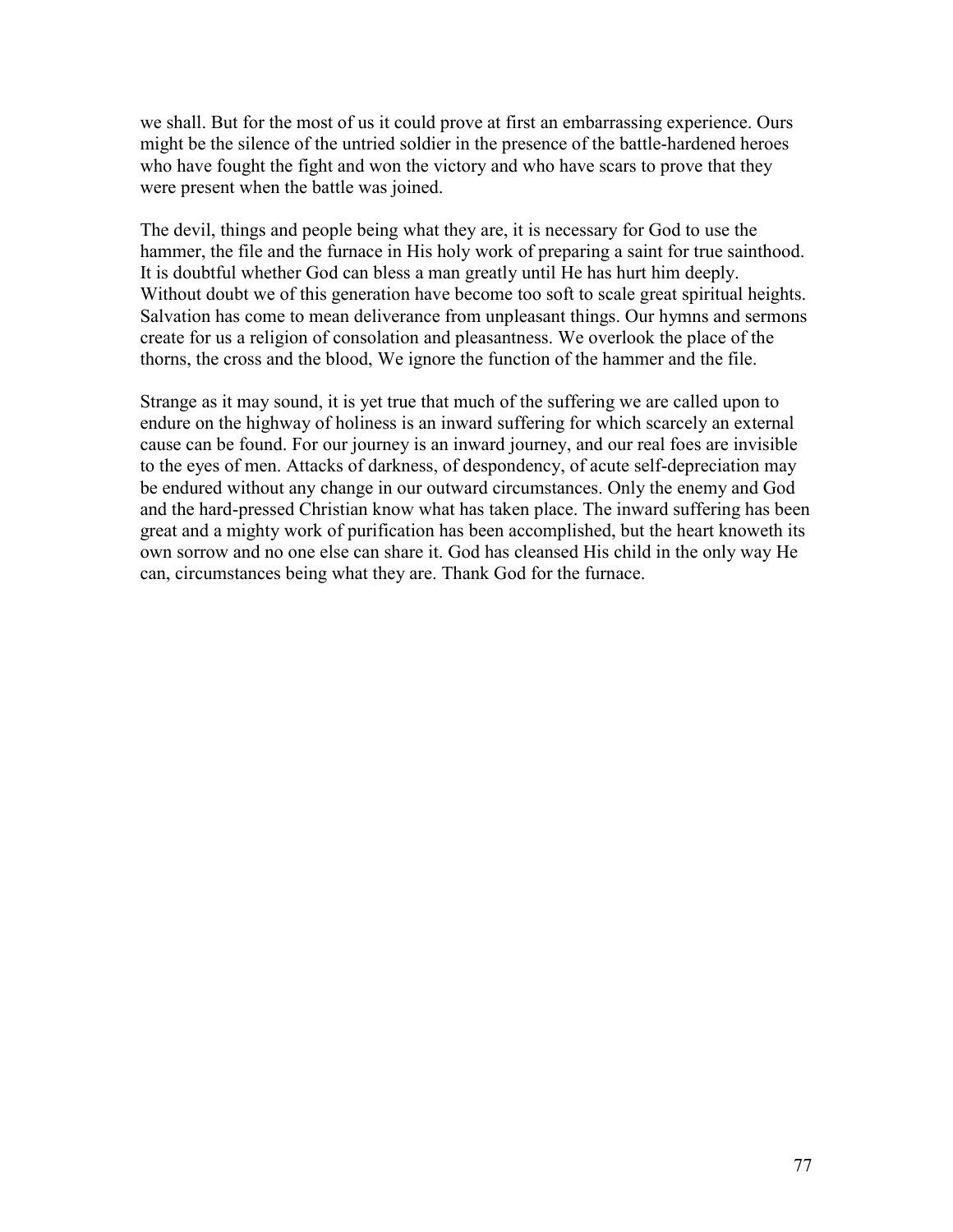Victory in the Guise of Defeat

Chapter 40

*"Our Lord Himself, St. Peter and St. Paul appeared to have been defeated."*  —De Tourville.

It is often difficult to tell in a given instance whether we have been defeated or are victorious in a conflict. Sometimes what looks like a defeat will be seen later to have been a positive victory.

When Joseph was sold into slavery, the end appeared to have come for the young dreamer. Years later when the deep ways of God bad come to light he could say to his now repentant brethren, *"Ye thought evil against me; but God meant it unto good, to bring to pass, as it is this day, to save much people alive."* Joseph's humiliating defeat had turned into personal victory for him and preservation for his entire family. God might have accomplished the same end in a different way. All we know is that He did not.

When the three Hebrew children disappeared into the seven-times-heated furnace no doubt many who watched turned away shaking their heads in pity; but things looked different the next moment when the king discovered that the men of God were preserved whole without the smell of fire upon them. Shadrach, Meshach and Abed-nego had not been sure how the whole thing would turn out. They had told the king boldly, *"God whom we serve is able to deliver us from the burning fiery furnace, and he will deliver us out of thine hand, O king. But if not, be it known unto thee, O king, that we will not serve thy gods.*" And possibly for one breathless minute they thought their time had come. But God saw otherwise and turned their defeat into victory.

And it must not be forgotten that this principle works just the same in reverse. When David had succeeded in stealing Uriah's wife he no doubt felt he had scored a real conquest, but subsequent events showed instead that he had suffered a stunning defeat. He was never the same after his "conquest." What the armies of the alien could never do on the field, David himself accomplished by one act of wrong-doing; that is, he brought about his own defeat. When he met Goliath he turned what looked like defeat into victory. When he met Bathsheba he turned a long record of victories into shameful defeat.

One thing about all this is that we cannot always be sure at the time just who is winning unless we keep our hearts very pure and our minds cool and God-possessed. When the soldiers of Pilate flung Christ to the ground and began to drive in the nails, everything looked as if our Lord had ended a failure. Surely this ignominious death would not come to a man of God. There must be some mistake. The man Jesus had been an idealist, a visionary, but now His hopes and the hopes of His followers were collapsing under the brutal attacks of tough, practical men. So reasoned the onlookers. But our Lord could die with the same calm in which He had lived. He had known all along how things would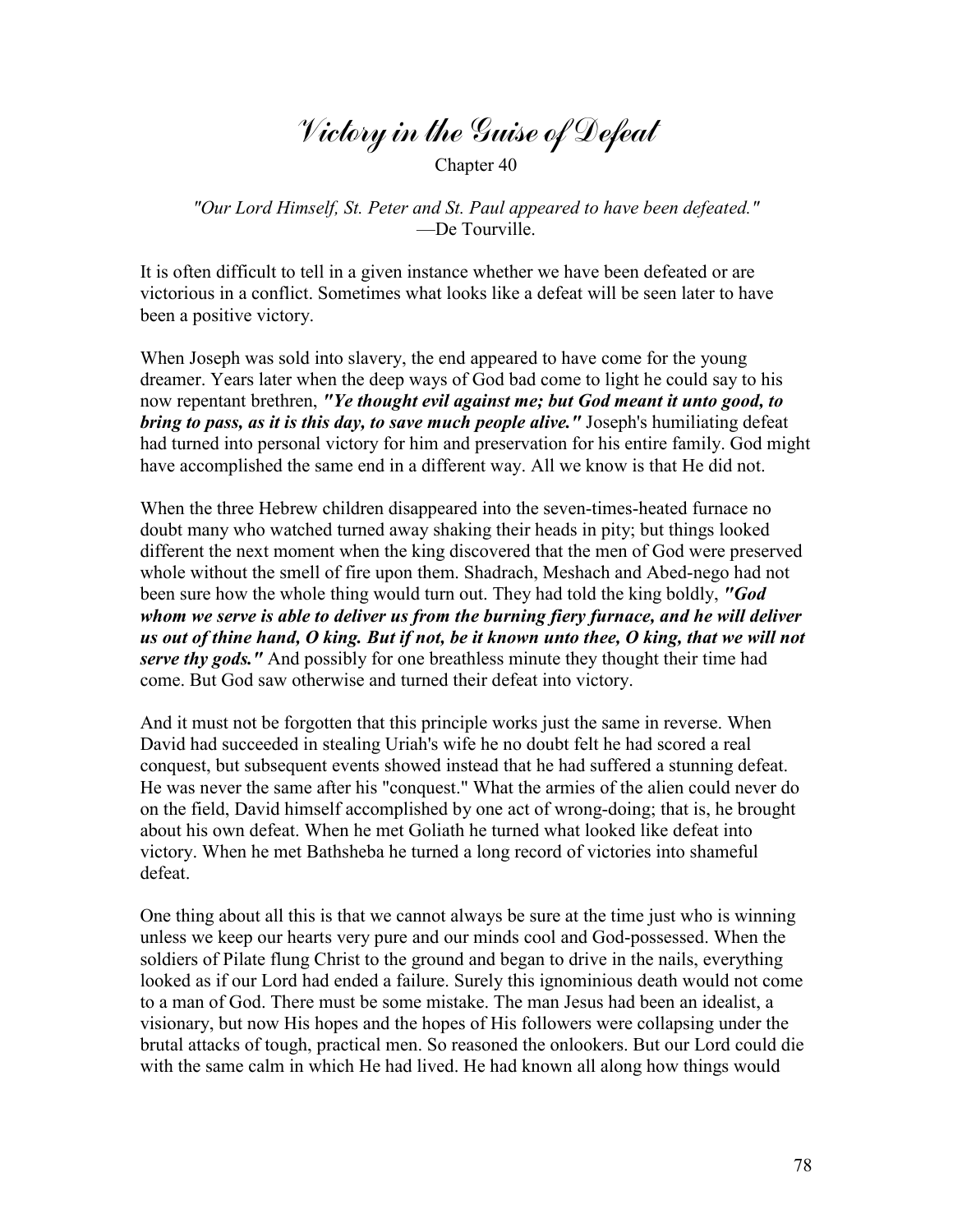turn out, He had looked beyond the cross to the triumphant resurrection, He knew His apparent defeat would eventuate in universal glory for the human race.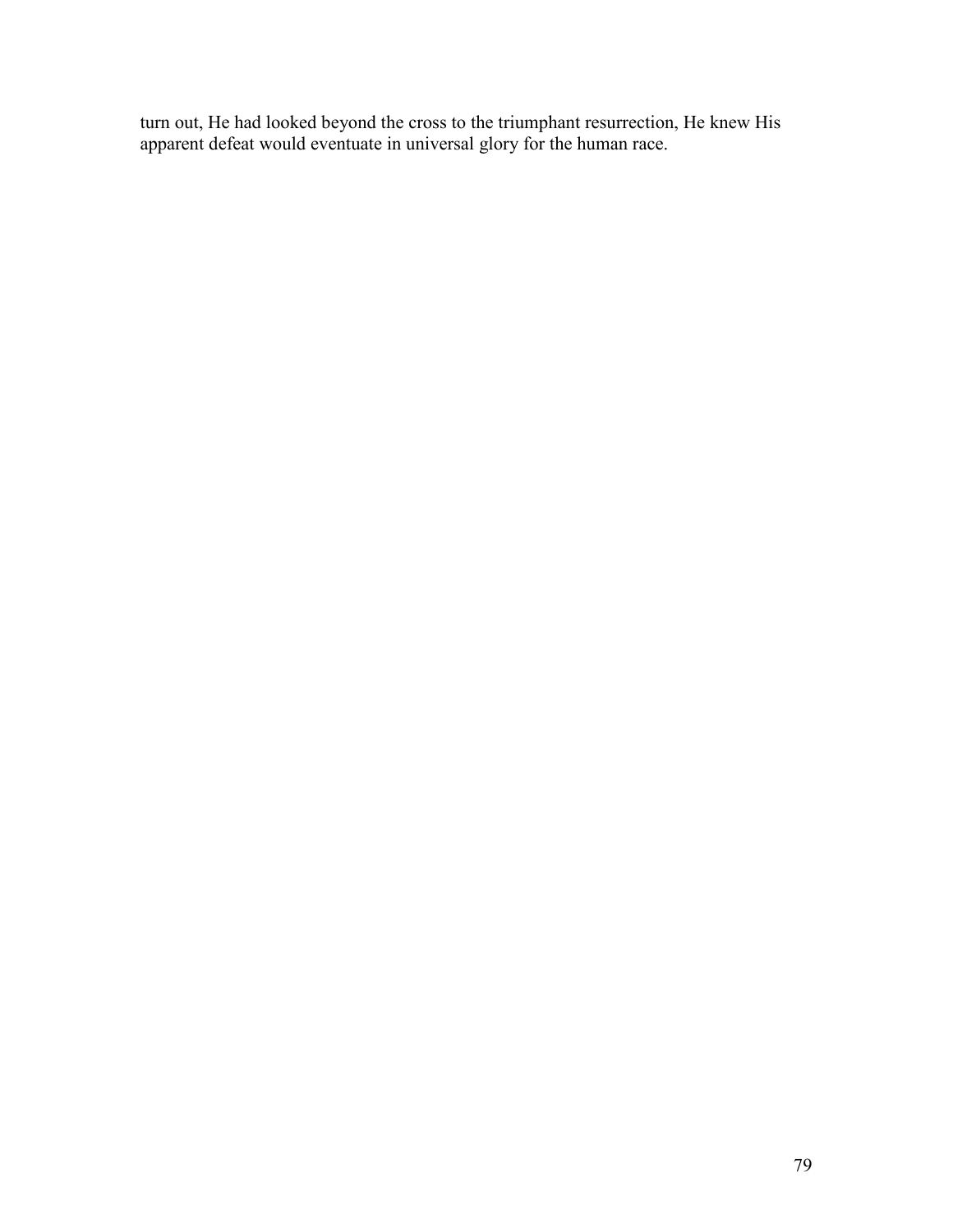# Something Beyond Song *Chapter 42*

There is a notion widely held among Christians that song is the highest possible expression of the joy of the Lord in the soul of a man.

That idea is so near to being true that it may seem spiritually rude to challenge it. I have no wish to pick theological lint nor to pluck the wings off religious flies for the thrill such a sadistic act might afford. There are probably hundreds of wrong notions in all of our heads, notions that, while they are wrong, are still too insignificant to deserve attention. They are like the minor physical blemishes which we all have, harmless if not beautiful, and altogether too trivial to rate mention by serious-minded persons.

The idea, however that song is the supreme expression of all and any possible spiritual experience is not small; it is large and meaningful and needs to be brought to the test of the Scriptures and Christian testimony.

Both the Bible and the testimony of a thousand saints show that there is experience beyond song.

There are delights which the heart may enjoy in the awesome presence of God which cannot find expression in language; they belong to the unutterable element in Christian experience. Not many enjoy them because not many know that they can. The whole concept of ineffable worship has been lost to this generation of Christians. Our level of life is so low that no one expects to know the deep things of the soul until the Lord returns. So we are content to wait, and while we wait we are wont to cheer our hearts sometimes by breaking into song.

Far be it from us to discourage the art of singing. Creation itself took its rise in a burst of song; Christ rose from the dead and sang among His brethren, and we are promised that they who dwell in dust will rise and sing at the resurrection. The Bible is a musical book and, next to the Scriptures themselves, the best book to own is a good hymnbook. But still there is something beyond song. The Bible and Christian biography make a great deal of silence, but we of today make of it exactly nothing. The average service in gospel circles these days is kept alive by noise. By making a lot of religious din we assure our faltering hearts that everything is well and, conversely, we suspect silence and regard it as a proof that the meeting is "dead." Even the most devout seem to think they must storm heaven with loud outcries and mighty bellowings or their prayers are of no avail. Not all silence is spiritual. Some Christians are silent because they have nothing to say; others because what they have to say cannot be uttered by mortal tongue. Of the first we do not speak at the moment but confine our remarks to the latter.

Where the Holy Spirit is permitted to exercise His full sway in a redeemed heart the progression is likely to be as follows: First, voluble praise, in prose speech or prayer or witness; then, when the crescendo rises beyond the ability of studied speech to express,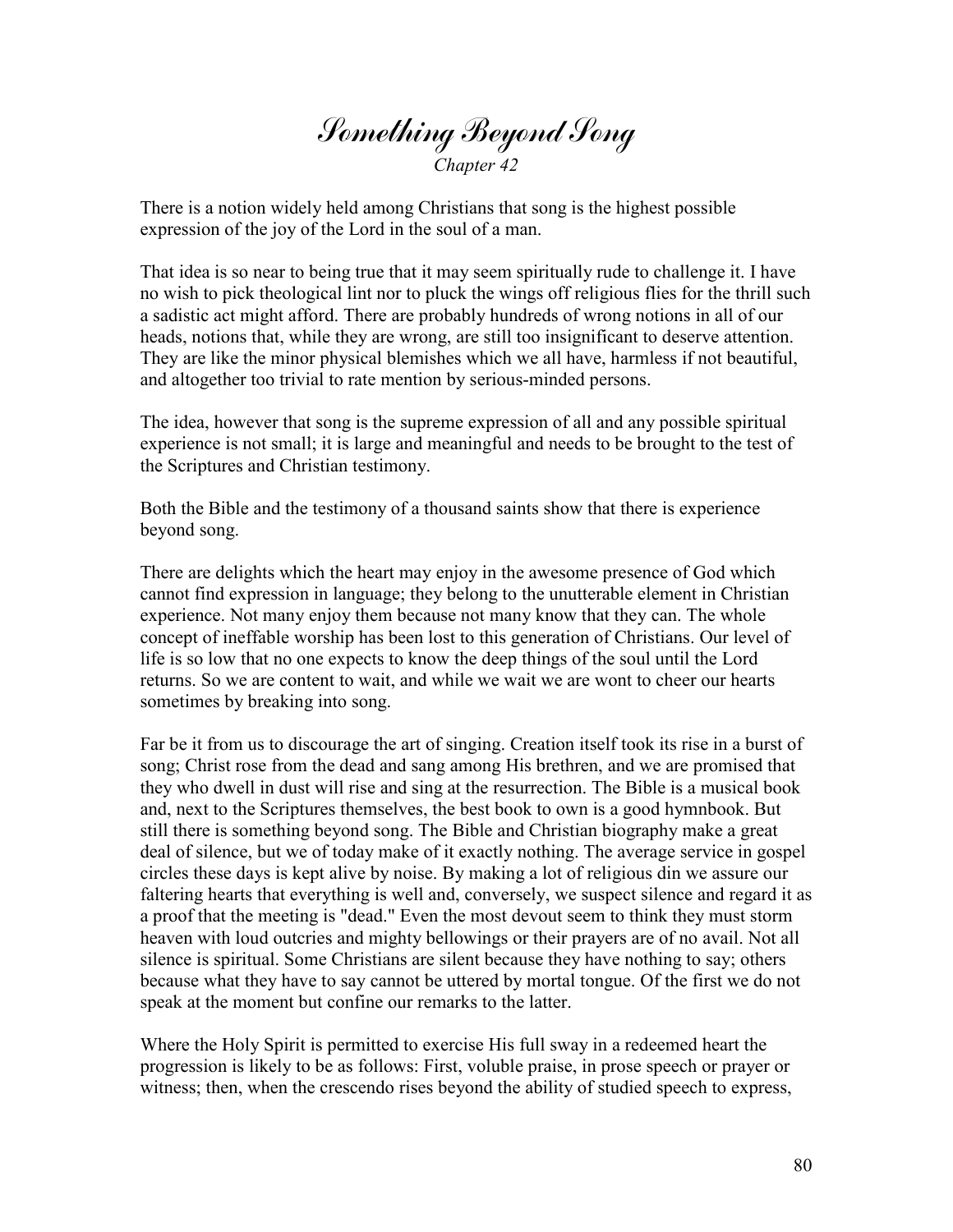comes song; when song breaks down under the weight of glory, then comes silence where the soul, held in deep fascination, feels itself blessed with an unutterable beatitude. At the risk of being written off as an extremist or a borderline fanatic we offer it as our mature opinion that more spiritual progress can be made in one short moment of speechless silence in the awesome presence of God than in years of mere study. While our mental powers are in command there is always the veil of nature between us and the face of God. It is only when our vaunted wisdom has been met and defeated in a breathless encounter with Omniscience that we are permitted really to know, when prostrate and wordless the soul receives divine knowledge like a flash of light on a sensitized plate. The exposure may be brief, but the results are permanent.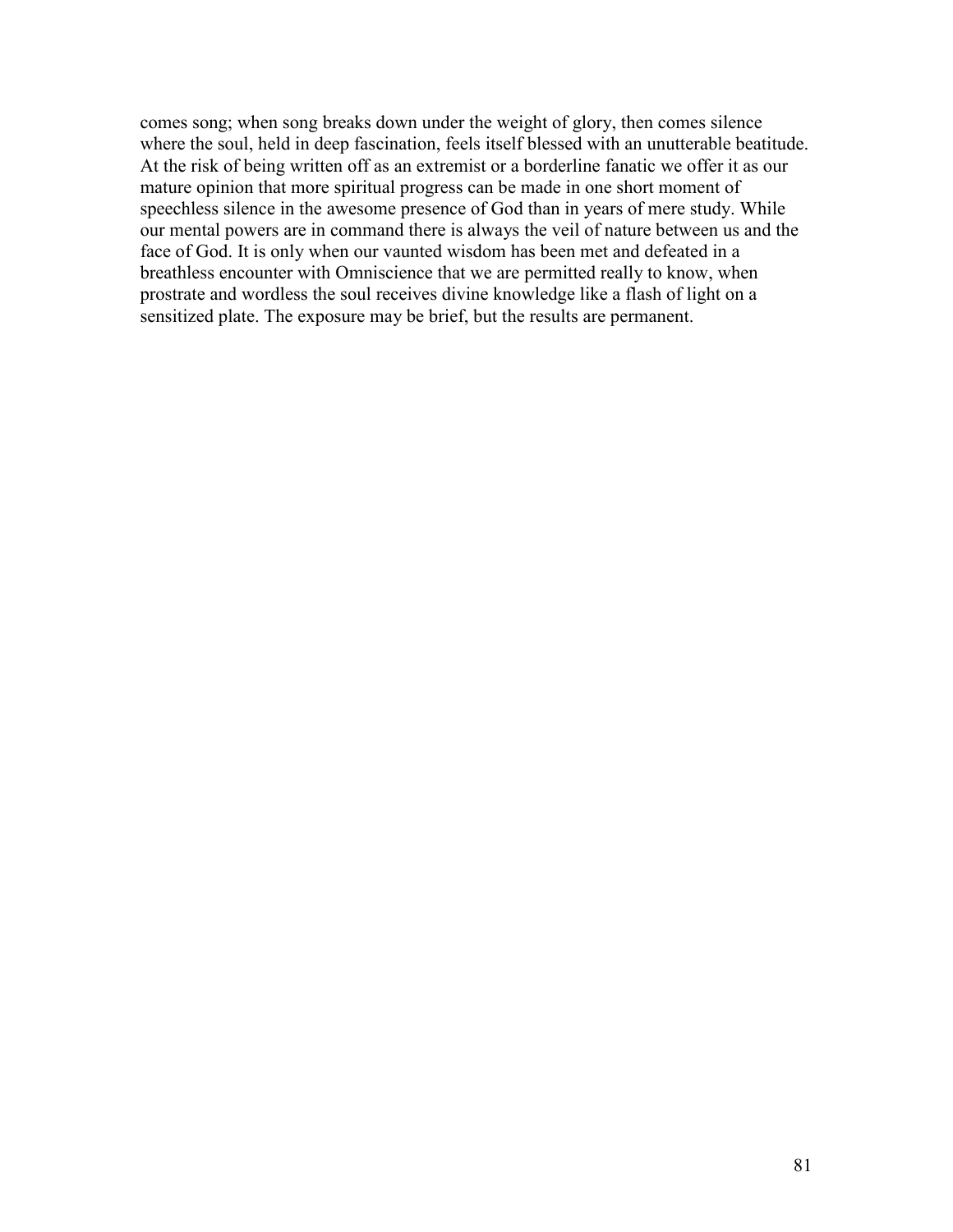## Three Degrees of Love *Chapter 43*

The phrase "the love of God," when used by Christians, almost always refers to God's love for us. We must remember that it can also mean our love for God.

The first and greatest commandment is that we should love God with all the power of our total personality. Though all love originates in God and is for that reason God's own love, yet we are permitted to catch and reflect back that love in such manner that it becomes our love indeed, in much the same way that sunlight reflected from the moon becomes moonlight.

The Christian's love for God has by some religious thinkers been divided into two kinds, the love of gratitude and the love of excellence.

The love that springs out of gratitude is found in such passages as Psalm 116:1, "I love the Lord, because he hath heard my voice and my supplications," and First John 4:19, "We love him, because he first loved us." This is an entirely proper and legitimate kind of love and is quite acceptable to God even though it is among the most elementary and immature of the religions emotions. Love that is the result of gratitude for favors received cannot but have a certain element of selfishness in it. At least it is on the borderline of selfishness and is difficult to distinguish from it, the blunt fact being that it is roused only by benefits received and does not exist apart from them.

A higher kind of love is the love of excellence. This love is awakened by consideration of God's glorious Being, and has in it a strong element of admiration. *"My beloved is white and ruddy, the chiefest among ten thousand. His mouth is most sweet: yea, he is altogether lovely"* (Song of Solomon 5:10, 16).

This love of the divine excellencies differs from the love that springs from gratitude in that its reasons are more elevated and the element of selfishness is reduced almost to the vanishing point. We should note, however, that the two have one thing in common: they can both give a reason for their existence. Love that can offer reasons is a rational thing and has not attained to a state of complete purity. It is not perfect love.

We must carry our love to God further than love of gratitude and love of excellence. There is an advanced stage of love which goes far beyond either.

Down on the level of the merely human it is altogether common to find love that rises above both gratitude and admiration, The mother of a subnormal child, for instance, may love her unfortunate child with an emotional attachment altogether impossible to understand. The child excites no gratitude in her breast, for all the benefits have flowed the other way; the helpless infant has been nothing but a burden from the time it was born. Neither can the mother find in such a child any excellence to admire, for there is none. Yet her love is something wonderful and terrible to see. Her tender feelings have swallowed the child and assimilated it to her own inward being to such a degree that she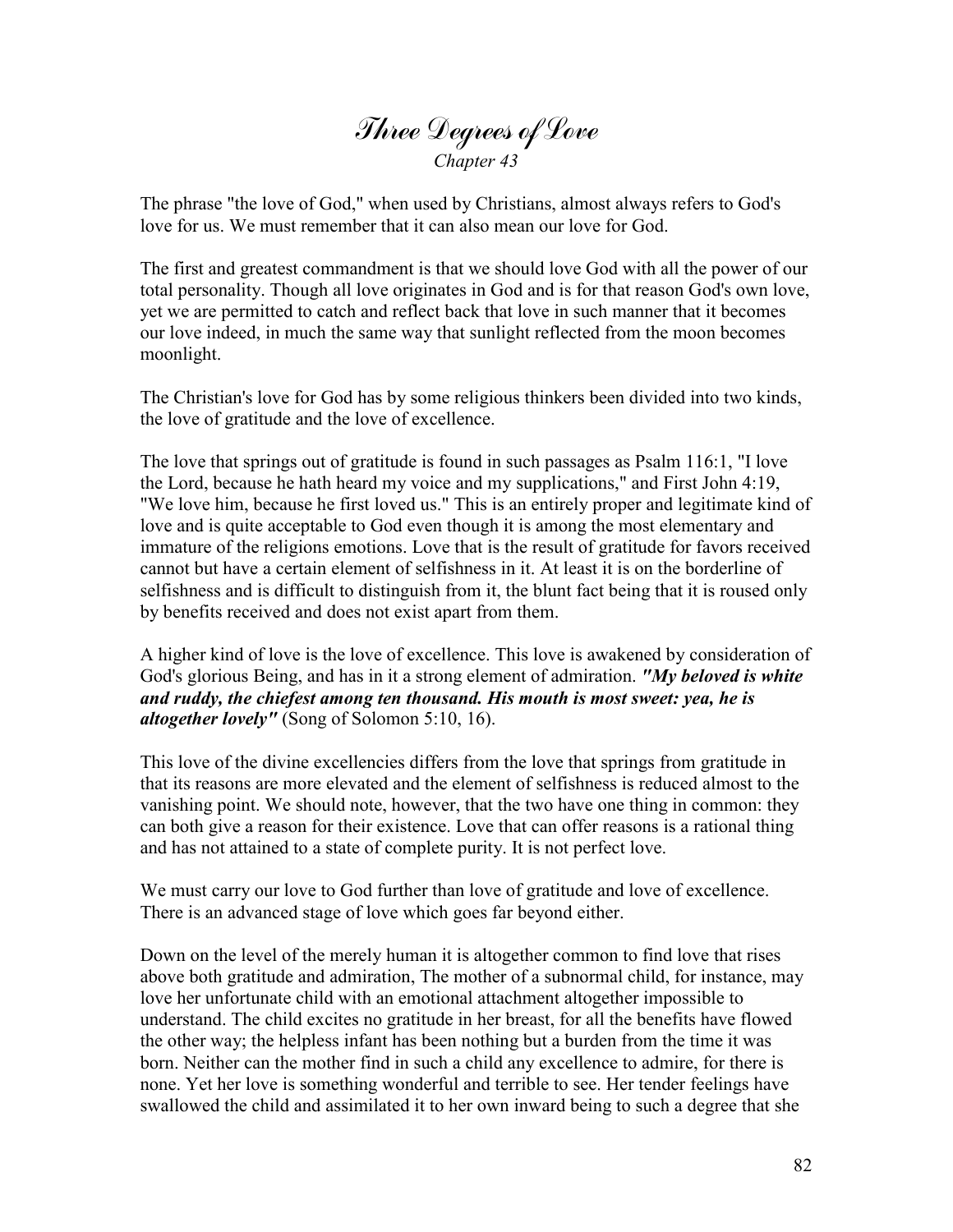feels herself one with it. And indeed she is one with it emotionally. Her life and that of the child are more certainly united than they were during that sacred period before she gave it birth. For always the union achieved by hearts is more beautiful than anything that can be experienced by flesh and blood.

The sum of what we say here is that there is in the higher type of love a suprarational element that cannot and does not attempt to give reasons for its existence. It says not "I love because;" it only whispers "I love." Perfect love knows no *because*.

There is a place in the religious experience where we love God for Himself alone, with never a thought of His benefits. And there is a place where the head does not reason from admiration to affection. True, it all may begin lower down, but it quickly rises to the height of blind adoration where reason is suspended and the heart worships in unreasoning blessedness. It can only exclaim, "Holy, holy, holy," while scarcely knowing what it means.

If this should all seem too mystical, too unreal, we offer no proof and make no effort to defend our position. This can be understood only by those who have experienced it. By the rank and file of present day Christians it will be rejected or shrugged off as preposterous. So be it. Some will read and will recognize an accurate description of the sunlit peaks where they have been for at least brief periods and to which they long often to return. And such will need no proof.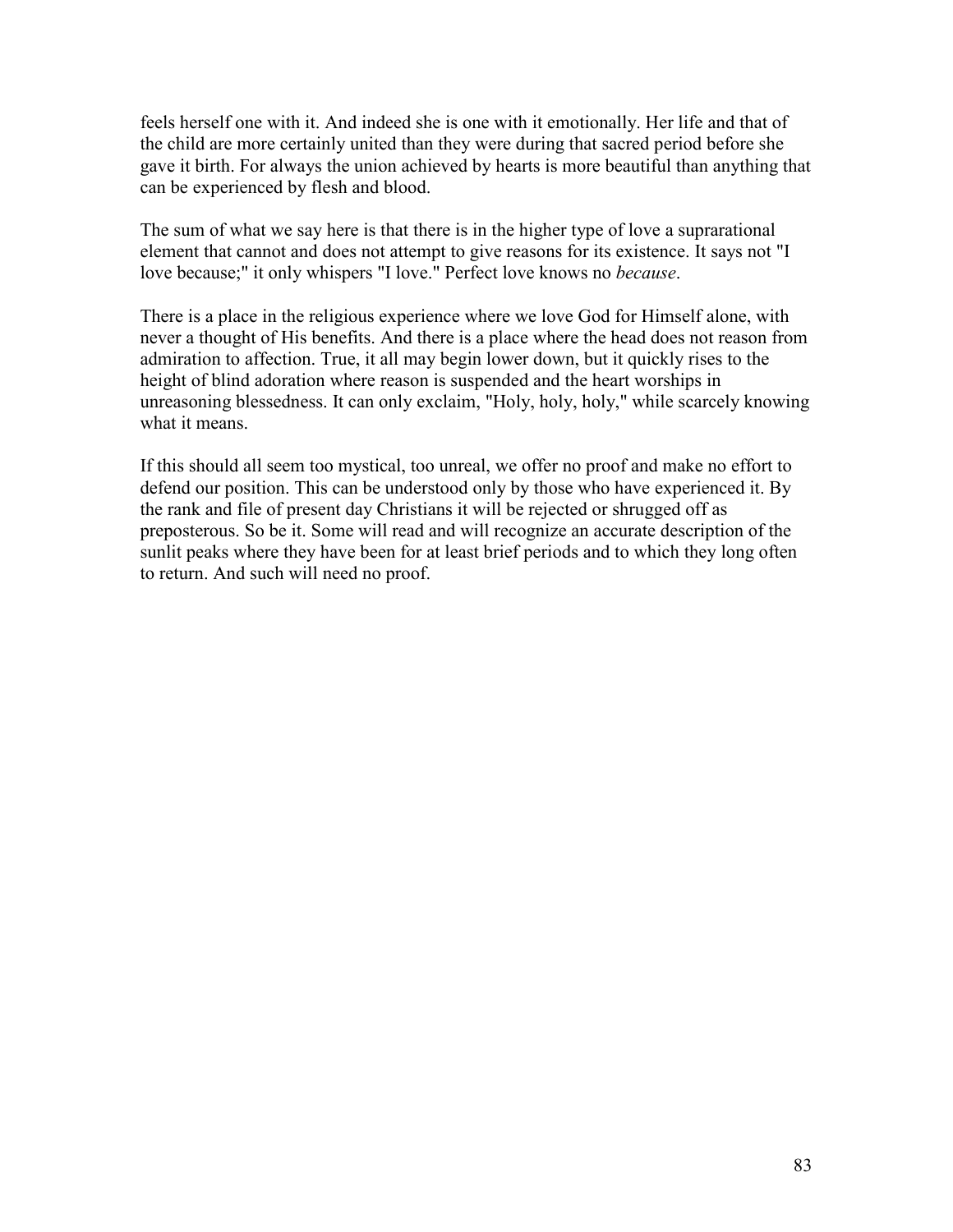# We Need Cool Heads

*Chapter 44* 

In the Church of God two opposite dangers are to be recognized and avoided; they are a cold heart and a hot head. And for downright harmful effects the hot head is often the worse of the two.

The human heart is heretical by nature, and unless well instructed by the Scriptures and fully enlightened by the indwelling Spirit it is sure to introduce some of its own notions into its religious beliefs and practices. It may, for instance, confuse the fervor of the Spirit with the heat of the flesh, and mistake the scintillations of the overheated imagination for the glow of the true Shekinah. And this can be extremely dangerous, especially when it is found among religious leaders.

It is true that Ezekiel on one occasion went in the heat of his spirit; but there is no hint that his mind was anything but calm, for he said also that *"the hand of the lord was strong upon me."* The steadying hand of God prevents the fever of the human spirit from affecting the critical faculties and leading to extreme and unwise conduct.

In our commendable eagerness to see the fires of Pentecost burn again among us we are guilty sometimes of overstating the facts. For instance, we habitually point to the fervor of the great saints, their passionate love, their flaming desire, and fail entirely to notice another characteristic of their personalities, viz., their calm steady judgment and salty good sense. For it cannot be denied that the reformers, the revivalists, the mystics of yesterday, were for the most part uncommonly poised and self-possessed men. The heat of John Wesley's spirit can still be felt after the passing of the years, but whoever will take the trouble to read his writings will find that he was capable of exercising the calmest and most balanced judgment concerning just about everything. The same may be said of Finney and a host of others whose examples are used today to stimulate the cold hearts of our time to seek after heavenly fire.

It may be said without qualification that there can never be too much fire, if it is the true fire of God; and it can be said as certainly that there cannot be too much cool judgment in religious matters if that judgment is sanctified by tie Spirit. The history of revivals in the Church reveals how harmful the hot head can be. Hardly a revival visited the Church but was stopped in its tracks by the very persons who were trying to promote it. When a spiritual movement becomes large enough to get out from under the direction of the ones God used to originate it, then the danger begins. Extremists who rode to local fame on the wave of revival power now take over; immediately everything goes out of focus. What before was incidental now becomes fundamental; what was a byproduct now becomes the main product. What had been present as something temporary and undesirable is now promoted as being itself the very mark of God on the movement. How many revivals have been killed in this way the records will abundantly show. And many of us know of such instances within our own narrow field of experience which have never gotten into the record at all.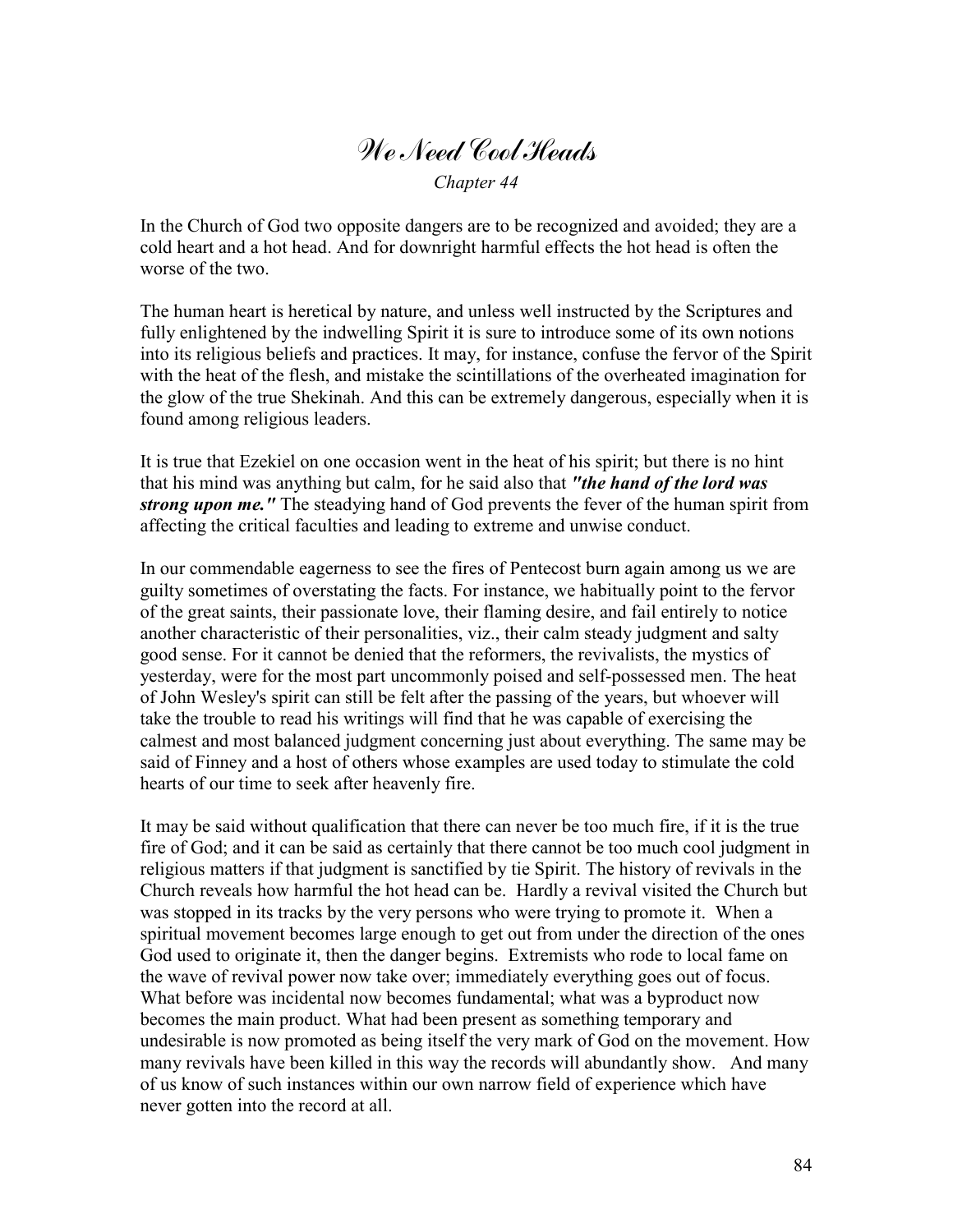Among the gifts of the Spirit scarcely any one is of greater practical usefulness than the gift of discernment. This gift should be highly valued and frankly sought as being almost indispensable in these critical times. This gift will enable us to distinguish the chaff from the wheat and to divide the manifestations of the flesh from the operations of the Spirit. For want of this gift many of God's good people continue to chase fireflies in the mistaken belief that they are following the fire and cloud. And this they do to the great harm of their own souls and to the confusion of others.

There will always be those who hesitate to believe that anything is of God unless it has about it some flavor of the weird, or at least of the supernatural. Persons with a certain type of mentality think only in extremes; they can never achieve perspective in anything, but see everything so close as to miss entirely the corrective benefits of distance. They will believe anything as long as it is unusual and just a little mysterious. Their fire is not large, but by holding it always on one fine point they manage to generate a surprising amount of heat, only at that one point.

The priests of the sanctuary, when they went in to sacrifice, were not permitted to wear "any thing that causeth sweat." Human sweat can add nothing to the work of the Spirit, especially when it is nerve sweat. The hottest fire of God is cool when it touches the redeemed intellect. It makes the heart glow but leaves the judgment completely calm. These are days of great religious turmoil. We do well to remember that *"God bath not given us the spirit of fear; but of power, and of love, and of a sound mind."* Let love burn on with increasing fervor but bring every act to the test of quiet wisdom. Keep the fire in the furnace where it belongs. An overheated chimney will create more excitement than a well controlled furnace, but it is likely to burn the house down. Let the rule be: a hot furnace but a cool chimney.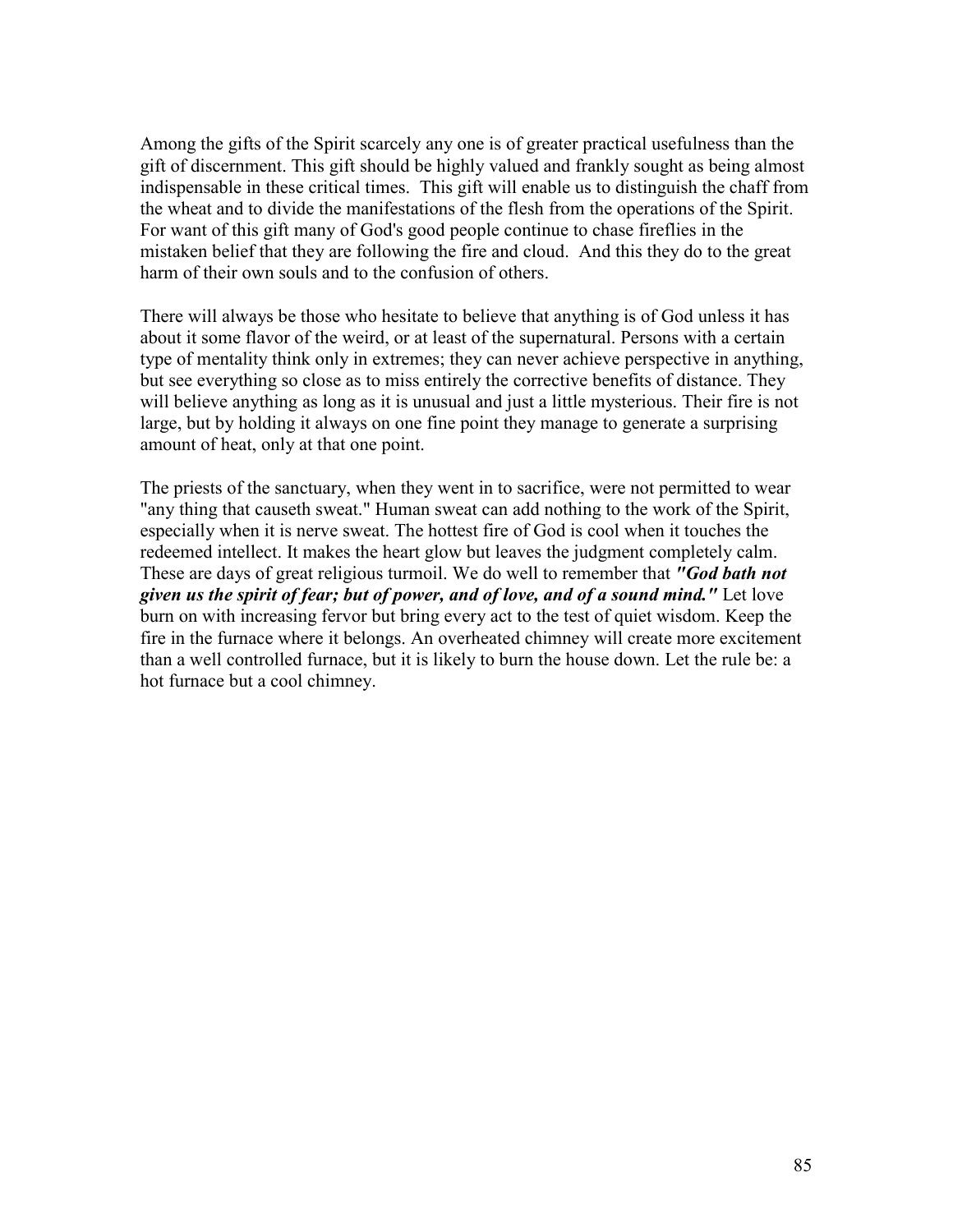## We Can Afford to Wait Chapter 45

The world do move, they say, and times change. And this bromide, or another like it and just as bad, is supposed to justify the habit of denouncing everything old and taking up everything new, no one apparently stopping to consider that often the only fault to be found with the one is that it is old and the only virtue attaching to the other is that it is new.

One thing seems to be quite forgotten: the world moves and times change but people remain the same always. Just as a pendulum remains fixed at the top while it swings back and forth from one extreme to another, so the human race remains basically unchanged while it moves through its limited arc. Men are always the same while they change, like styles in ladies' clothes; whatever the fashion is today, wait a bit and it will be back where it was a few years ago. And the "new" style will be hailed as enthusiastically as if it had not been all the rage only a short while before.

No responsible person will deny that some changes made by the race over the years have been improvements, and so may have represented progress and advance, though just what we are supposed to be advancing toward has not been made very clear by our leaders. And it would seem to be difficult to show that we are moving toward an end when we do not know what or where that end is, or even if such an end exists at all.

To a Christian, conditioned as he is to observing life from above and judging all things in the light of eternal values, the modem feverish devotion to the newest invention and the latest happening seems more than a little ridiculous. The only parallel we can think of at the moment is that of a deadly serious and fanatically-determined dachshund chasing breathlessly after its tail, a tail, incidentally, which is not there because it has previously been removed. Add a large number of other dachshunds, bespectacled and solemn, writing books to prove that the frustrated puppy's activity is progress, and you have the picture.

Christians have often been accused of being reactionary because they cannot get up any enthusiasm over the latest scheme that someone thinks up to bring in the millennium. They will not mount up and go galloping off in all directions every time some comelately patron of circular progress delivers a speech; and the world cannot forgive them. Well, it is not to be wondered at. A real Christian is an odd number anyway.

> He feels supreme love for One whom he has never seen, talks familiarly every day to Someone he cannot see, expects to go to heaven on the virtue of Another, empties himself in order to be full, admits he is wrong so he can be declared right, goes down in order to get up, is strongest when he is weakest...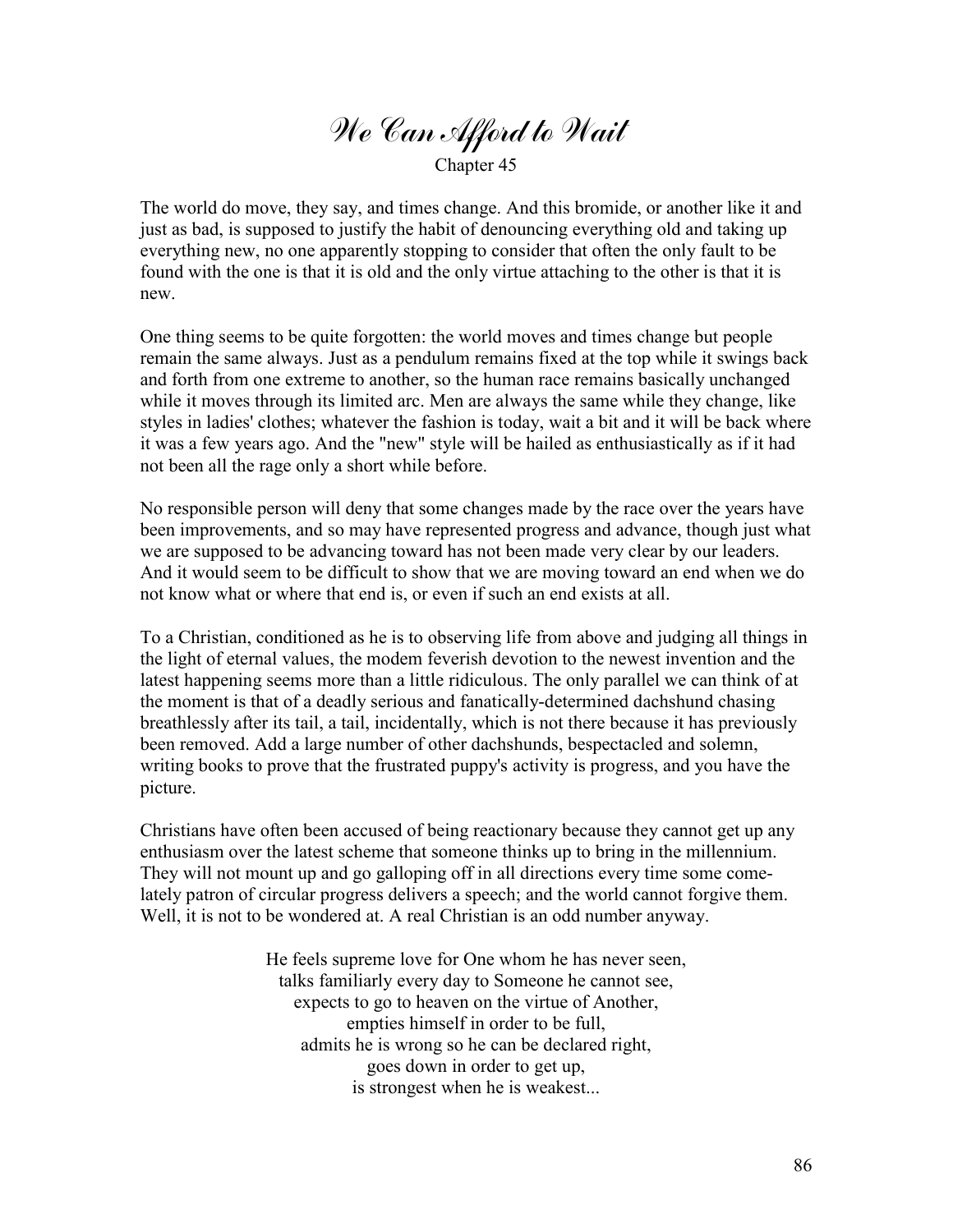richest when he is poorest, and happiest when he feels worst. He dies so he can live, forsakes in order to have, gives away so he can keep, sees the invisible, hears the inaudible, and knows that which passeth knowledge.

And all the while he may be confounding his critics by his unbelievable practicality: his farm may be the most productive, his business the best managed, and his mechanical skill the sharpest of anyone in his neighborhood.

The man who has met God is not looking for something - he has found it; he is not searching for light - upon him the Light has already shined. His certainty may seem bigoted, but his is the assurance of one who knows by experience. His religion is not hearsay; he is not a copy, not a facsimile print; he is an original from the hand of the Holy Ghost.

We have not here described a superior saint - merely a true Christian, far from perfect and with much yet to learn; but his firsthand acquaintance with God saves him from the nervous scramble in which the world is engaged and which is popularly touted as progress.

No doubt we shall yet hear many a tin whistle and see many a parade bravely marching off toward the Four Freedoms or the Universal Brotherhood of Mankind or the Age of Atomic Progress, and we will be expected to fall into step. Let's be cautious. We are waiting for a trumpet note that will call us away from the hurly-burly and set in motion a series of events that will result at last in a new heaven and a new earth.

We can afford to wait.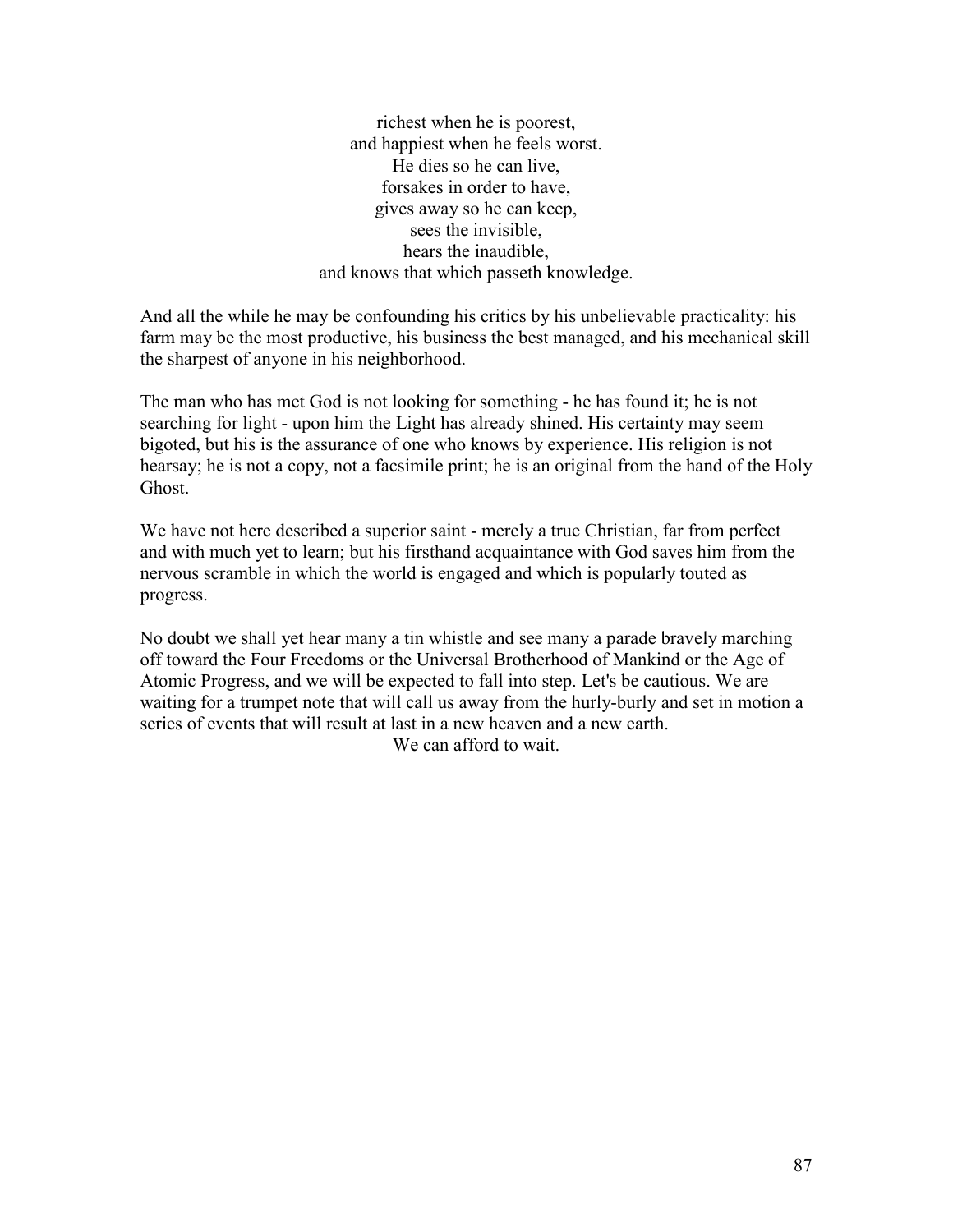God, the First and the Last

*Chapter 46* 

God is always first, and God will surely be last.

To say this is not to draw God downward into the stream of time and involve Him in the flux and flow of the world. He stands above His own creation and outside of time; but for the convenience of His creatures, who are children of time, He makes free use of timewords when referring to Himself. So He says that He is Alpha and Omega, the beginning and the ending, the first and the last.

Man in the plan of God has been granted considerable say; but never is he permitted to utter the first word nor the last. That is the prerogative of the Deity, and one which He will never surrender to His creatures.

Man has no say about the time or the place of his birth; God determines that without consulting the man himself. One day the little man finds himself in consciousness and accepts the fact that he is. There his volitional life begins. Before that he had nothing to say about anything. After that he struts and boasts and utters his defiant proclamations of individual freedom, and encouraged by the sound of his own voice he may declare his independence of God and call himself an "atheist" or an "agnostic." Have your fun, little man; you are only chattering in the interim between first and last; you had no voice at the first and you will have none at the last. God reserves the right to take up at the last where He began at the first, and you are in the hands of God whether you will or not.

This knowledge should humble us and encourage us, too. It should humble us when we remember how frail we are, how utterly dependent upon God; and it should encourage us to know that when everything else has passed we may still have God no less surely than before.

Adam became a living soul, but that becoming was not of his own volition. It was God who willed it and who executed His will in making Adam a living man. God was there first. And when Adam sinned and wrecked his whole life God was there still. Adam did not know it perhaps, but his whole future peace lay in this - that God was there after he had sinned. The God who was there at Adam's beginning remained there at his ending. God was there last.

It would be great wisdom for us to begin to live in the light of this wonderful and terrible truth:

#### *God is the first and the last.*

The remembrance of this could save nations from many tragic and bloody decisions. Were notes written by statesmen against the background of such knowledge they might be less inflammatory, less arrogant; and were kings and dictators to think soberly of this